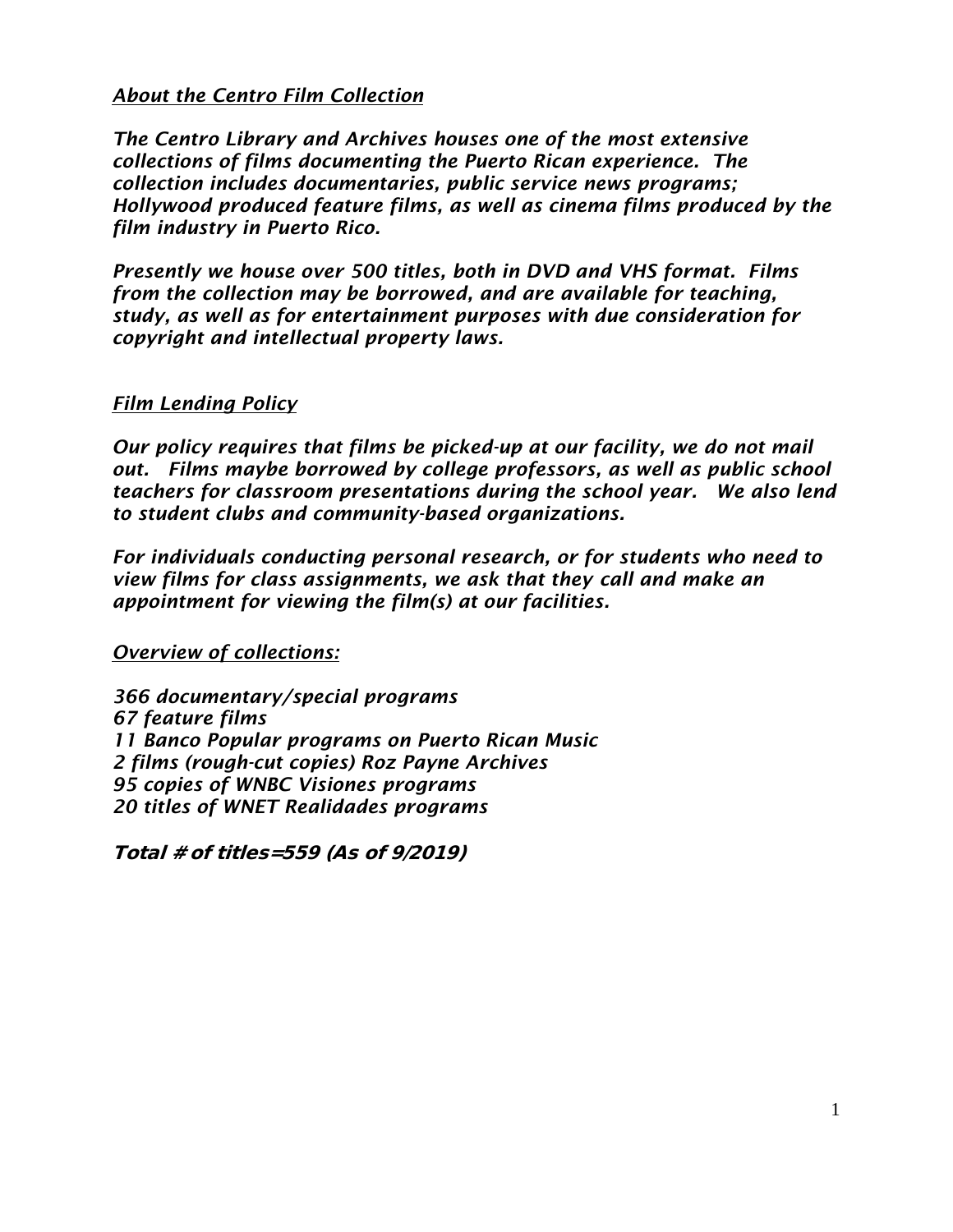*1. Reserve films one week in advance.*

*2. A maximum of 2 FILMS may be borrowed at a time.*

*3. Pick-up film(s) at the Centro Library and Archives with proper ID, and sign contract which specifies obligations and responsibilities while the film(s) is in your possession.*

*4. Films must be hand delivered and given to a member of the Centro Library and Archives staff; if it becomes necessary to return the film via mail please insure it for at least \$200.00 and keep receipt.*

*5. All efforts should be made to return the films when due, if for any reason this becomes impossible please notify us. If you fail to contact us, a late fee will imposed for each day the film(s) are overdue.*

*6. Reserve by calling 212-396-7880*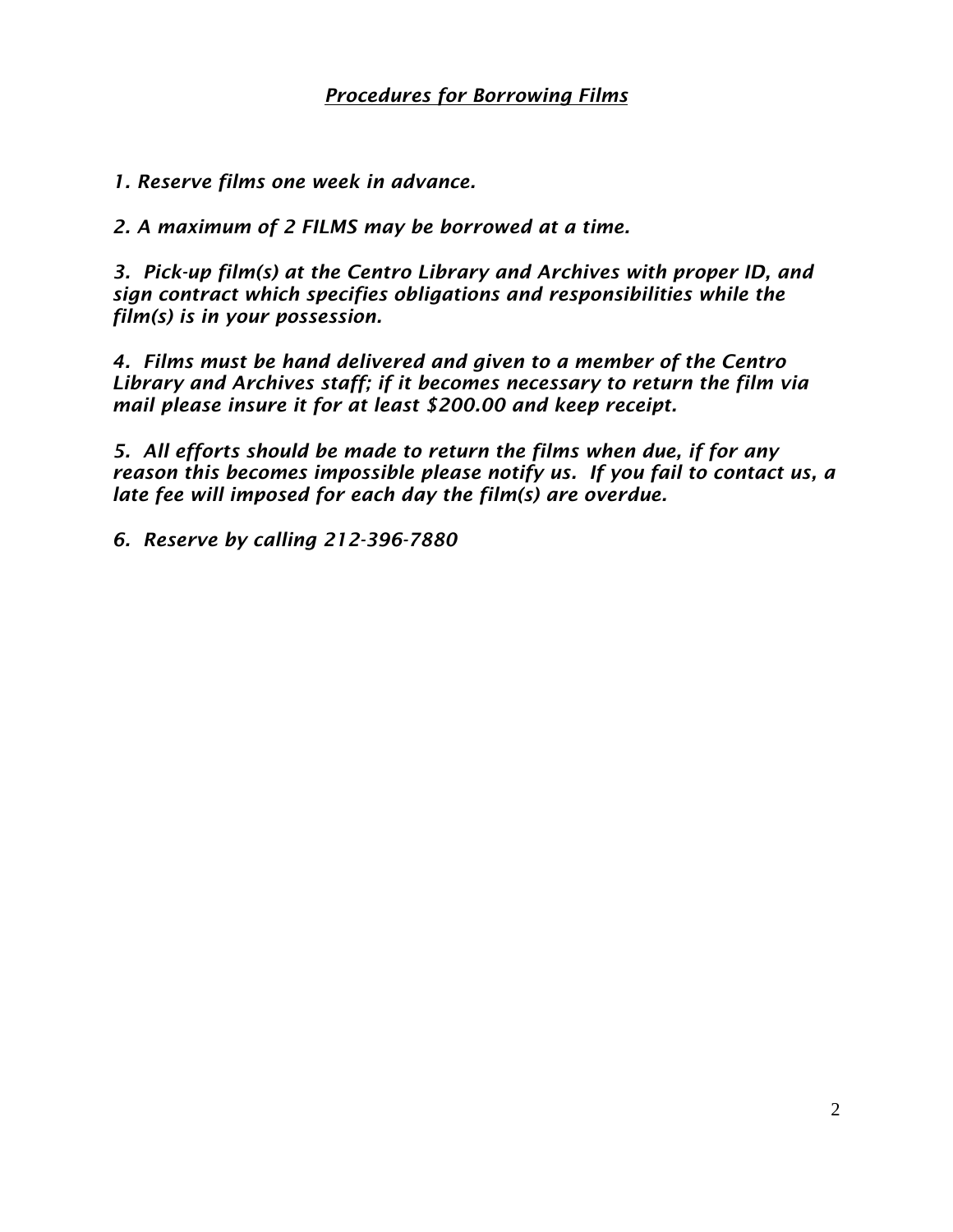# *Documentaries and Special Programs*

*45 Años Después…La Obra de Rafael Villamil* [dvd] Puerto Rico (2006)

Museo de Arte Contemporaneo de Puerto Rico Director: Vladimir Ceballos Language: Spanish Color; Duration: 12 minutes. This short documentary film captures some of the works of famed artist Rafael Villamil which was showcased at the Museo de Arte Comtemporaneo de Puerto Rico. *[Art-exhibit]*

## *50 años de WIPR-TV* [dvd] Puerto Rico (2006)

Producer: TUTV (tu universe television) Executive Producer: Susanne Marte Director: Luis Rosario Albert Language: Spanish Color; Duration: 72 minutes. By means of interviews with founding personnel and historical footage, this film documents, celebrates 50 years of the WIPR television station in Puerto Rico. *[Mass-Media-Televsion-history]*

## *109 Años del Nacimiento de Nuestra Bandera* [dvd] USA (2005)

Producer: HITN-TV Hispanic Information & Telecommunication Network, Inc. Language: Spanish

Color; Duration: Part 1: 54 minutes / Part 2: 55 minutes

Sponsored by Assemblyman José Rivera and the Hostos Center for the Arts and Culture, this concert filmed at Hostos Community College, pays tribute to the Puerto Rican flag through musical performances by Antonio Caban Vale "el topo", Eddie Zervigon y la Orquesta Broadway con Pupi Lagaretta, Tato Torres y Yerba Buena, and Dayivet Aleman. *[Music-Concert]*

*508 Years: The Taino Experience in Borinken and Beyond* [vhs & dvd] NewYork (1997)

Producer: Roger Atihuibancex Hernandez Photographic essay by Holger Thoss Language: English; Color; Duration: 30 minutes. This is a video presentation of a Taino Indian photo exhibit showcased at the Centro

Library and Archives by photographer Roger Thoss. The photos were taken in Puerto Rico over a one year period. The program includes an interview with Centro archivist Pedro Juan Hernandez. *[Exhibits-Taino Indians]*

# *"1493"el segundo viaje* [vhs] Puerto Rico (1990)

Producer: Cinemateca Nacional de Puerto Rico Director: José García Language: Spanish with English subtitles Color; Duration: 24 minutes.

Based on the chronicles of Dr. Diego Alvarez Chanca, Fray Ramon Pane, and Bartolome de las Casas this film documentary re-enacts Columbus' second voyage to the America's, and the interaction with the Taino Indian civilization*. [Taino Indians-Spanish Conquest]*

*1937: Masacre de Ponce* [vhs/dvd] Puerto Rico (2002) Producers: Manuel E. Moraza Ortiz, Jaime Hamilton-Marquez Director: Jaime Hamilton-Marquez Language:; Spanish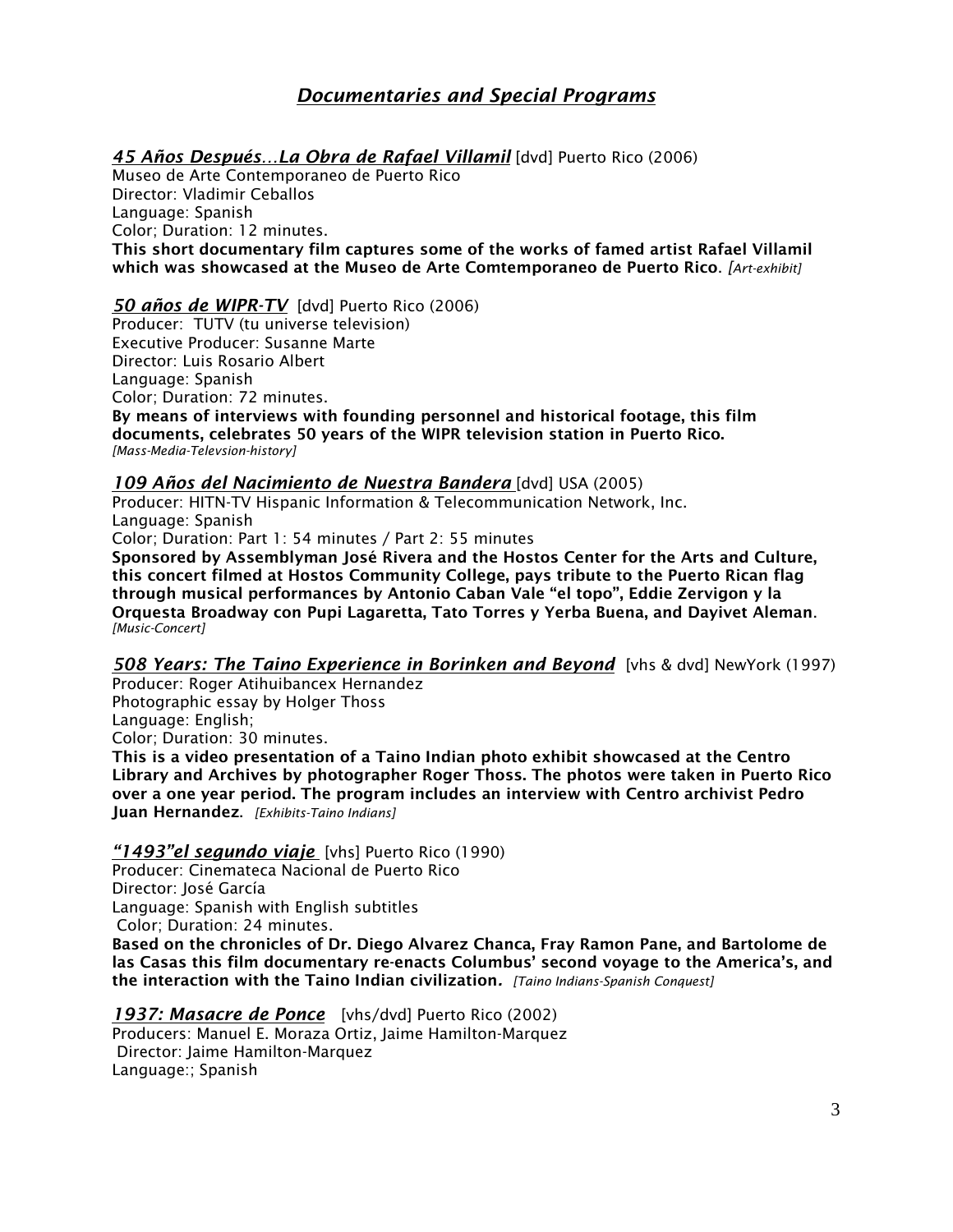Color and B/W; Duration: 55 minutes.

This film documentary relates the historical events that led to one of the most violent episodes in the annals of Puerto Rican - U.S. relations, the Ponce massacre. The film highlights present day testimonials from survivors of the atrocity. *[Nationalism-Liberation Movements]*

*A Bridge Over the Caribbean* [vhs/dvd] Puerto Rico (1995)

Sponsored by the Fundacíon Puertorriqueña de Humanidades Director: Sonia Fritz Language: Spanish with English subtitles

Color; Duration: 36 min.

By means of historical footage and interviews with economist, this documentary examines the process of industrialization in Puerto Rico, including the Island's role with respect to the NAFTA trade agreement, and its impact on the Caribbean region. *[Economy-Puerto Rico]*

## *A Brooklyn Family Tale* [dvd] NYC (2001)

Producers/ Directors: Roger Weisberg and Murray Nossel Language: English Color; Duration: 55 minutes.

This documentary chronicles the life of the Santiago family of Sunset Park, Brooklyn. The film relates how this family is helped by Sister Geraldine, who directs the Center for Family Life, as they cope, and overcome issues of teenage pregnancy and school failure that seem common to this urban Latino neighborhood*. [Puerto Ricans in New York -Social Conditions]*

## *A la Guerra* [vhs] NYC (1979)

Director: Thomas Rigel Language: English/Spanish Color; Duration: 10 minutes. This short film documents the "war on poverty" in New York's Puerto Rican community. *[Socio-economic- Conditions –New York]*

# *Abril: La Trinchera del Honor* [vhs] Dominican Republic (1988)

Director: Rene Fortunato Language: Spanish Black and White; Duration: 90 minutes.

This feature film documentary examines the United States military actions in the Dominican Republic in April of 1965. The film relates how the political instability in the country, including the fall of Trujillo, and the ascension of Balaguer to power fostered the U. S. military intervention, and its aftermath. *[Militarism-Caribbean Area]*

*Adjuntas: Ciudad del Gigante Dormido* [vhs &dvd] Puerto Rico (1995)

Producers: José Abuid Soto, Omayra Soto, José Abdiel Soto Language: Spanish Color; Duration: 55 minutes. This is a tourist information video on the town of Adjuntas, Puerto Rico. The video relates the history of the town, as well as places of interest. *[Towns-Puerto Rico-history]*

#### *Adombe La presencia Africana en Puerto Rico* [vhs/dvd] Puerto Rico (Incomplete copy for

in-house use only) Director: Edwin Reyes Language: Spanish Color; Duration: 33 minutes [Incomplete copy run-time approx. 25 minutes] This documentary details the importance of the African presence in Puerto Rico and its influence on Puerto Rico's cultural and religious heritage.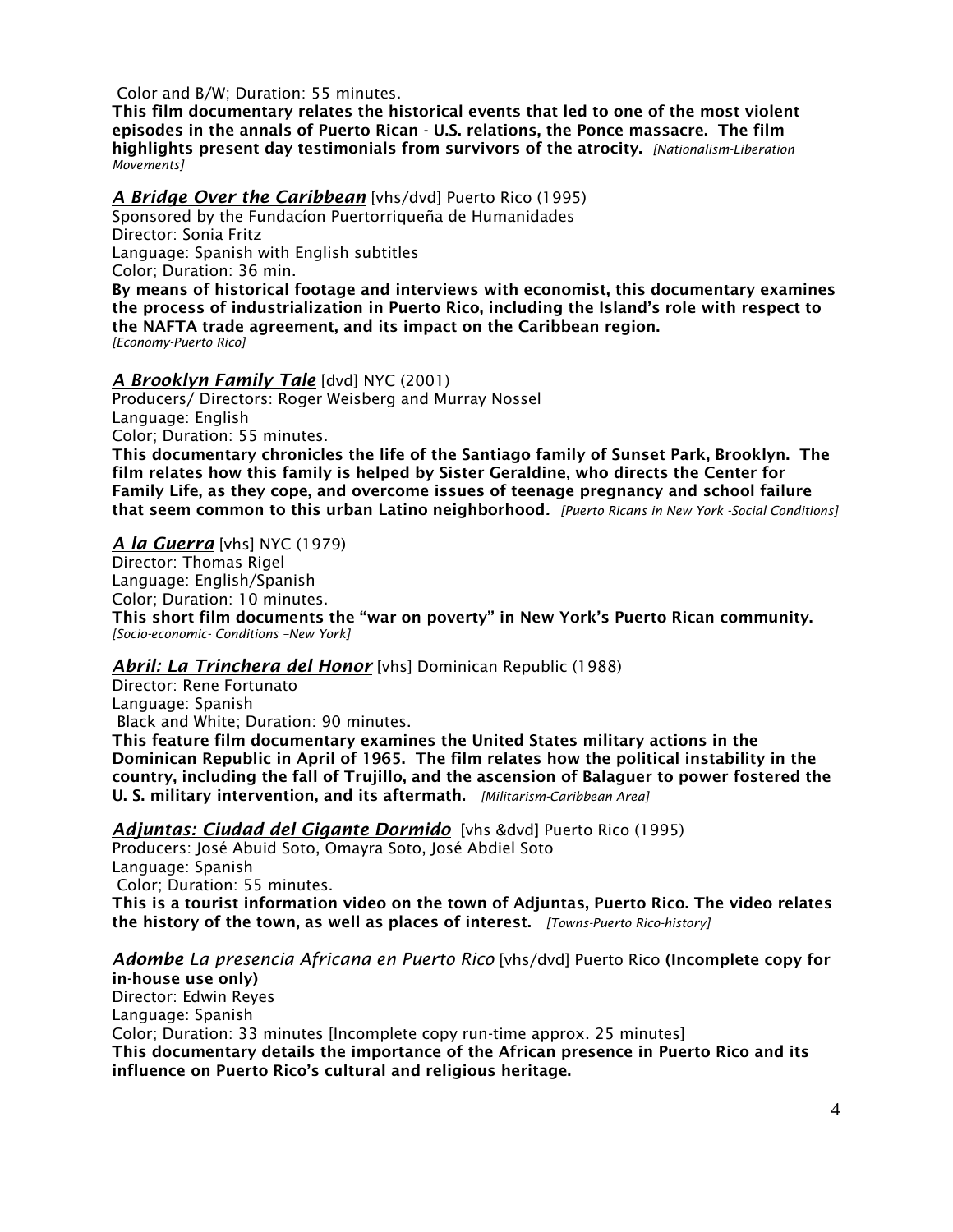*[Blacks-Puerto Rico-culture and religion]* 

#### *Affirmative Action: The History of An Idea* [vhs] USA (1996)

Producer: Films for the Humanities & Sciences Language: English Color; Duration: 56 minutes. This documentary examines the history of affirmative action and the debate over its

implementation and usefulness relevant to programs now in existence throughout the country. *[Education-Higher]*

## *Aids in the Barrio* [vhs/dvd] USA (1989)

Sponsored by AIDS Film initiative Producers: Alba Martínez and Frances Negrón Directors: Peter Biella and Frances Negron Language: English Color; Duration: 30 minutes.

Through a series of interviews with AIDS patients and their families, this film realistically and effectively relates the tragedy, attitudes, and misconceptions of this epidemic in a Latino neighborhood. *[Health]*

*Al Hawaii* [vhs/dvd] USA (1985)

KROMA-T.V. /Quality Media

Producers: Ramón Almodóvar and Milagros Hernández de Noboa

Language:; English

Color; Duration: 30 minutes.

Details the migration of Puerto Ricans to Hawaii in the early 1900's and the cultural legacy passed on to the present generation of Puerto Rican Hawaiians.

*[Migration-Puerto Ricans-Hawaii-life and customs]*

*Albizu Vive* [vhs/dvd] Puerto Rico (1991) Luis Molina Casanova Production Executive Producer: Jose Javier Diaz Vega Director of Photograhphs: Geronimo Perez Quesada Language: Spanish Color with b/w film footage; Duration: 30 minutes Through the use of archival film and photo images this documentary examines the political journey of nationalist leader Pedro Albizu Campos. The film also chronicles the

volatile political and social atmosphere during the 1930's and 1940's which gave prominence to Albizu Campos and rise to the nationalist movement in Puerto Rico*. [Albizu Campos, Pedro—Nationalism-History]*

#### *Allá viene el temporal* [vhs & dvd] Puerto Rico (1988)

Producer: Isabelle Colón Director: Luis Molina Casanova Language: English/Spanish with subtitle Color; Duration: 28 minutes.

This documentary examines the major hurricanes to strike Puerto Rico and the impact they've had on the island and its municipalities*. [Storms-Puerto Rico- History]*

#### *America's Castles: Palaces in Paradise* [vhs] USA (1996)

Producer: A&E Television Network Language: English Color; Duration: 50 minutes. Documentary originally aired on the cable television program Arts and Entertainment network documents the grandest castles in the United States and Puerto Rico.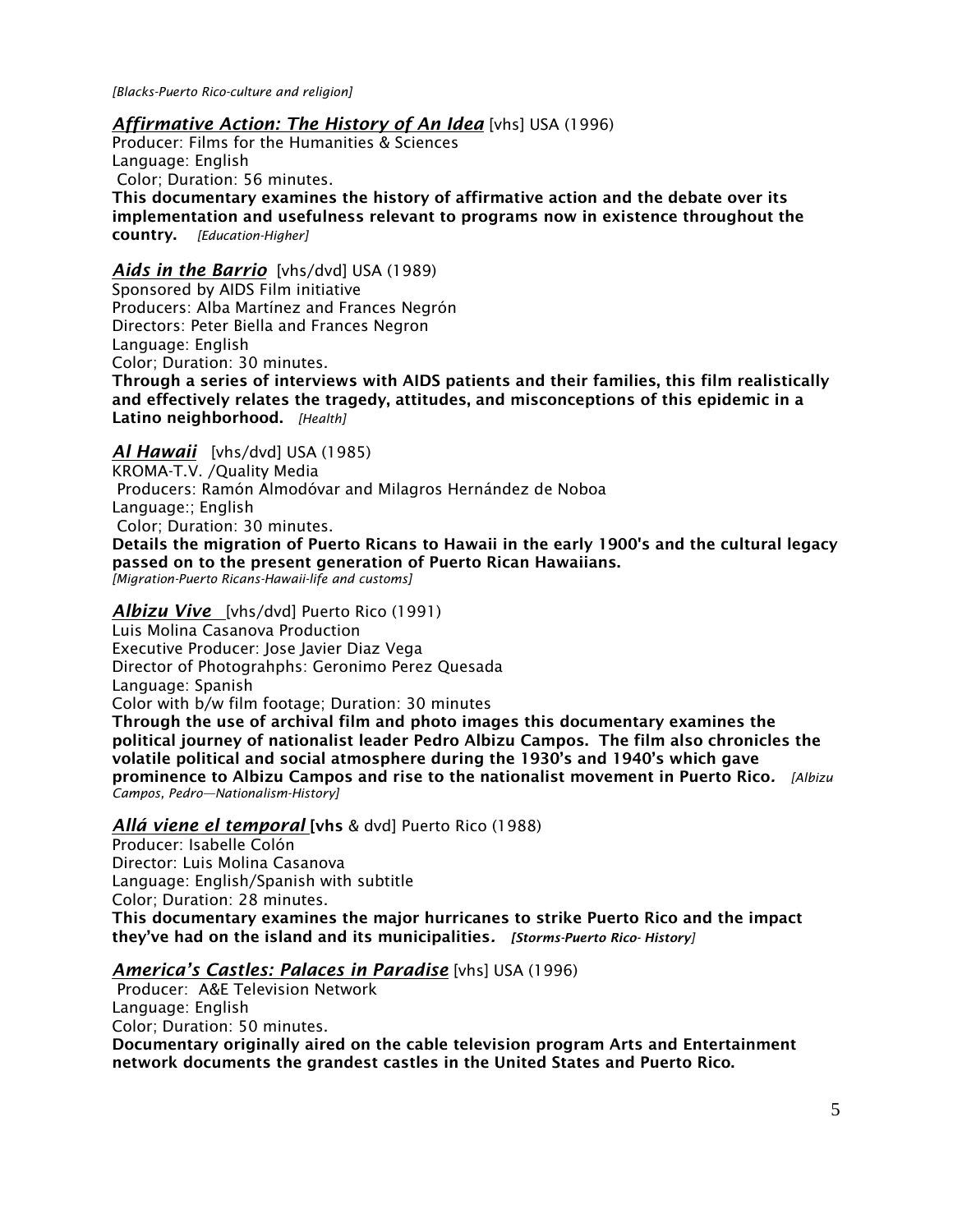#### *[Landmarks]*

#### *American Dream: Puerto Ricans and Mexicans in New York* [vhs/dvd] U.S.A. (2003)

Producer: Frances Lausel Director: Sonia Fritz Language: English/Spanish with subtitles Color; Duration: 30 minutes. This film documents the influx of Mexicans into predominantly Puerto Rican neighborhoods in New York City. The film addresses issues of economic hardships, cultural differences, and misunderstandings that face these two communities as they seek to live in harmony. *[Diversity- Community Relations]*

#### *Amor por el baile* [vhs] Puerto Rico (1998)

Produced by All-Star Entertainment Director: Eric Delgado Language: Spanish Color; Duration: 79 minutes. This film captures the first ever salsa dance competition held in Puerto Rico, bringing together the best dancers from around the globe. The film highlights the many dance styles this soul moving music inspires*. [Dance]*

#### *Animals Behaving Worse* [dvd] USA (2006)

Educational Broadcasting Producer: John Rubin Productions, Inc. and Thirteen/WNET New York Languge: English Color; Duration: 60 minutes. This PBS nature program has a segment on the relocation of the coquii to Hawaii, and the controversy surrounding its impact on the islands ecology and tranquility.

*[Coqui- Puerto Rican Frog*]

#### *Anita Velez: Dancing Through life* [dvd] USA (2000)

Writer/ Producer/Director: Jane Velez-Mitchell; Language: English Color; Duration: 31 minutes. With camera in hand television news personality, JaneVelez-Mitchell relates the trials and triumphs of her mother's illustrious and colorful career both on stage and in her everyday life. [*Actor/Writer-Profile]*

#### *Antonia Pantoja ¡Presente!* [dvd] USA (2009)

A film by: Lillian Jiménez Language: English subtitled in Spanish Color; Duration: 53 minutes

This excellently produced documentary, captures the trailblazing career of Puerto Rican educator and activist, Antonia Pantoja, who founded the educational organization ASPIRA, and helped to establish other similar organizations throughout the nation. So prolific and notable were her work on behalf of the Puerto Rican community that in 1996 she was awarded the Presidential Medal of Freedom by President Bill Clinton. *[Women-Pioneers-Activist]*

#### *Antonio Martorell* [dvd] Puerto Rico (2002)

Luna films Production Director: Miguel Villafane Language: Spanish Color; Duration: 50 minutes.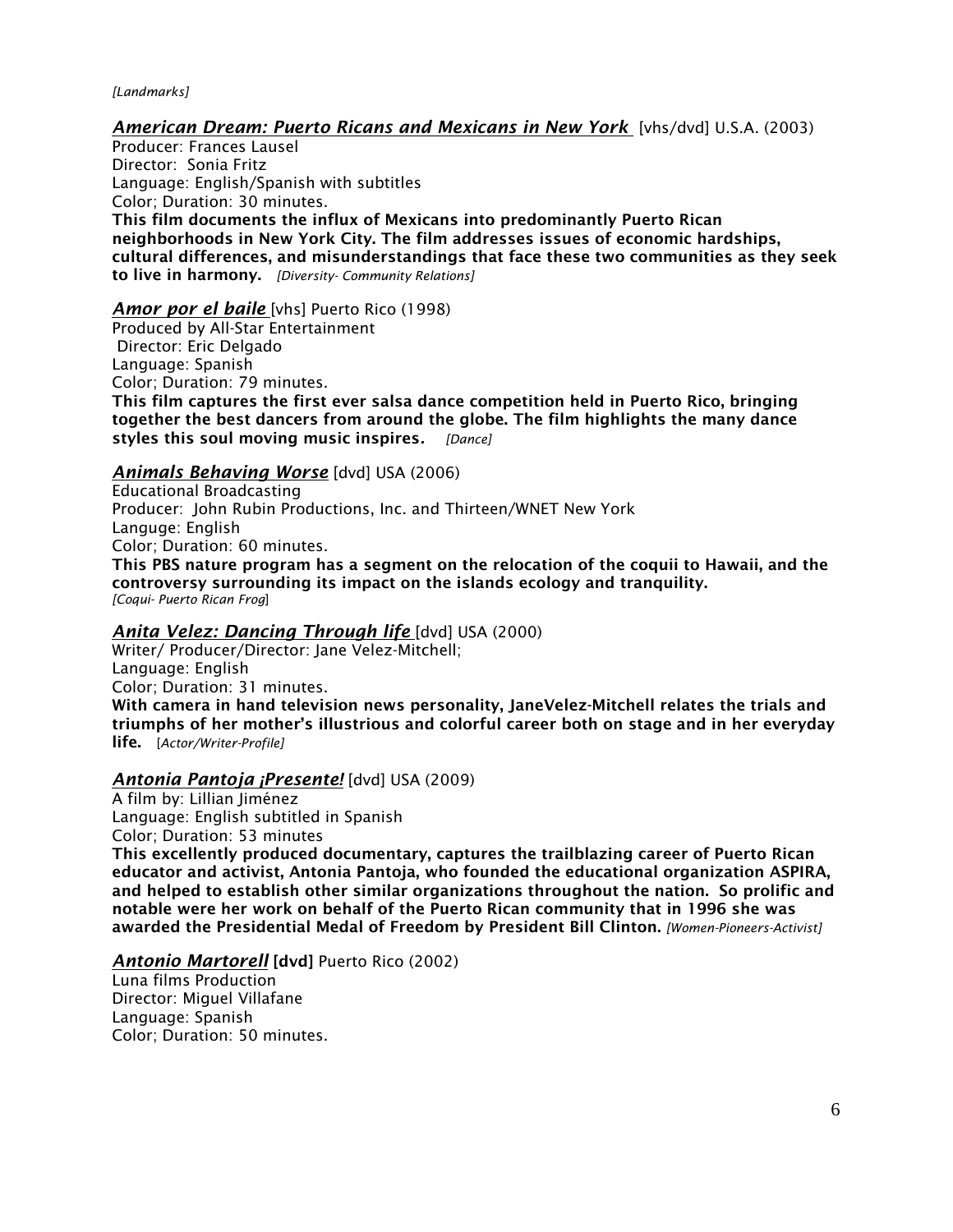Famed artist Antonio Martorell speaks about his life and his artwork in this video recording taped at the Museo de Arte de Puerto Rico. *[Artist Profile]*

*Antonio Paoli: Rey de tenores y tenor de reyes* [vhs] Puerto Rico (1991)

Executive Producer: Nestor Murray Irizarry Producer: Miriam Fuentes Linero Language: Spanish Color; Duration: 18 minutes. This film documents the life and works of Puerto Rican tenor, Antonio Paoli. *[Music-Opera]*

# *Ashford, Bailey K.* (vhs) see Autógrafo: seres ordinarios con vidas extraordinarias

## *Autografo: Julia de Burgos* [vhs] Puerto Rico (1997)

Producer: Alex Santiago Director: Francisco Zamora Language: Spanish Color; Duration: 20 minutes. This film documentary relates the personal and professional life of acclaimed Puerto Rican writer, poet, and activist, Julia de Burgos. Also includes interviews with professionals in the field of Latin American literature as well as information on Julia de Burgos acquired from Puerto Rico's national archives and libraries*. [Women-Literature-Profile*]

*Autógrafo: Seres ordinarios con vidas extraordinarias* [vhs] Puerto Rico (1997)

People Television, Inc.

Language: Spanish Color; Duration: 19 minutes per segment

This is a collection of twenty five videotapes developed by Francisco Zamora on important figures in the history of Puerto Rico. Those included are: Bailey K. Ashford, Ramón Emeterio Betances, Julia de Burgos, José Campache, Rafael Carrión Pacheco, José Celso Barbosa, Rebekah Colberg, Braulio Dueño Colón, Sixto Escobar, Manuel Fernández Juncos, Ramón Frade, José Luis González, Juano Hernández, Luis Llorens Torres, Concha Meléndez, Juan Morel Campos, Luis Muñoz Rivera, Angela Negrón Muñoz, Francisco Oller, Luis Palés Matos, Silvia Rexach, Felisa Rincón de Gautier, Lola Rodríguez de Tió - A segment on the history and origin of La Borinqueña , Puerto Rico's national anthem is included. These films were produced mainly for use by schools and include a teacher's guide. *[Historical figures-Profiles*]

*Ballet Folklorico de Bomba y Plena Familia Cepeda* [vhs & dvd] U.S.A. (1994)

V&R Productions Color; Duration: 15 minutes.

One of Puerto Rico's most distinguished dance ensembles, Familia Cepeda executes an array of bomba and plena dances including a festive vejigante performance. *[Music-Bomba-Plena]*

# *Ballet de San Juan* [dvd] Puerto Rico (1994)

Director: Ana Garcia Language: N/A Color; Duraction: 22 minutes.

This video recording captures the ballet dance performances of the famed Ballet de San Juan emsemble founded by artistic director Ana Garcia in 1954. *[Dance-Ballet]*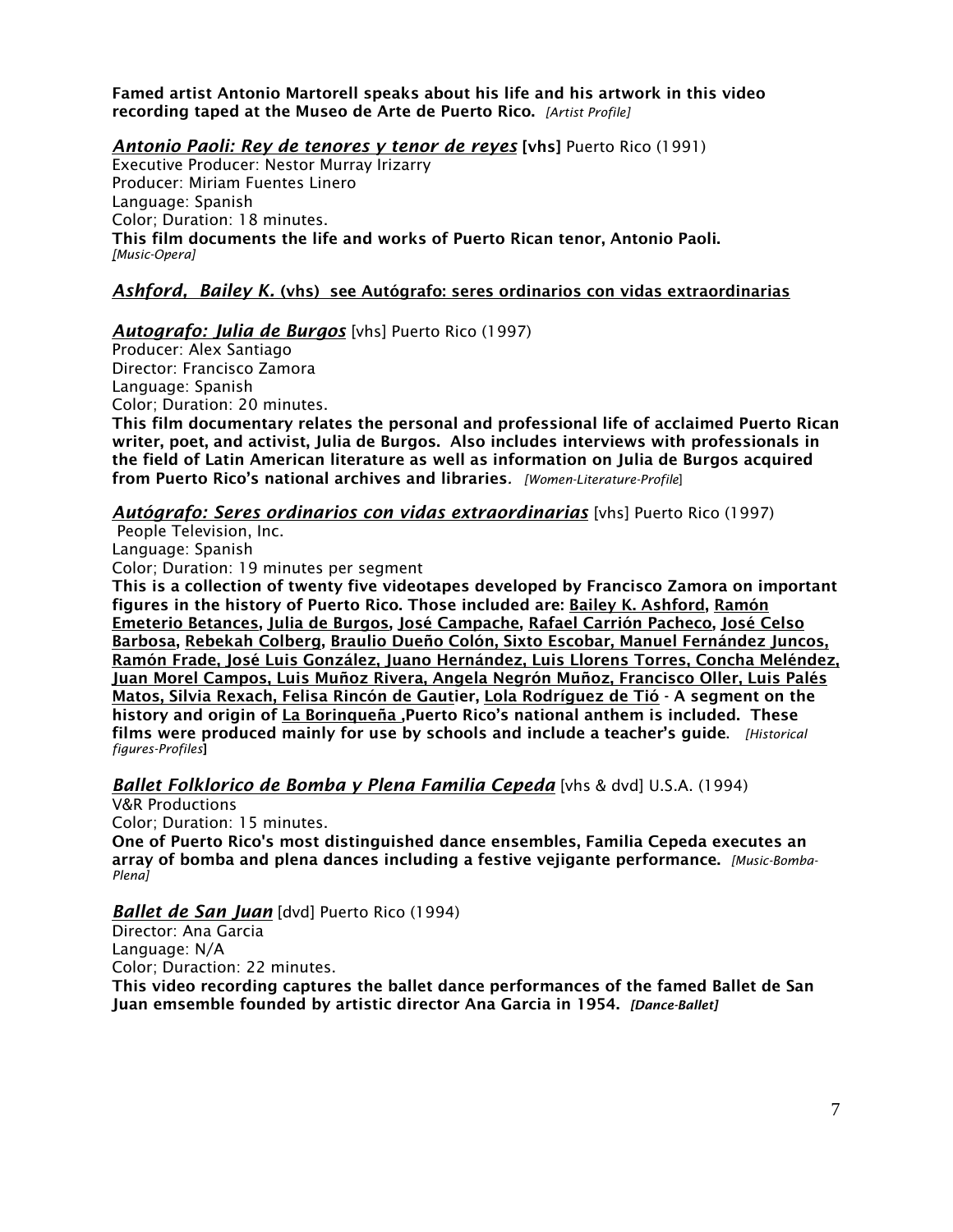# *The Battle of Vieques* [vhs & dvd] Puerto Rico (1986)

Director: Zydnia Nazario Language: English with Spanish subtitles Color; Duration: 40 minutes. Documentary film which examines the U.S. Naval use of Vieques, a municipality of Puerto Rico, as a military training, exercise and deployment base. *[Militarism]*

# *Bazooka: Las batallas de Wilfredo Gomez* [vhs] Puerto Rico (2003)

Producer: Mariano Díaz Director: Mario Díaz Language: Spanish with English subtitles Color; Duration: 60 minutes. Documentary on the life and career of Puerto Rican boxer Wilfredo Gomez, who rose from the poverty-stricken streets of Las Monjas, Puerto Rico to become one of the most celebrated boxers in Puerto Rican history. *[Sports-Boxing]*

# *Béisbol: The Latin Game* [dvd] USA (2007)

Major League Baseball Productions Language:; English and Spanish Color; Duration: 120 minutes. The multi-talents of past and present Latino baseball players and the impact they've had on the game are highlighted in this program. *[Sports- Athletes-Baseball*]

## *Bernardo Hogan artista del torno* [dvd] Puerto Rico (1995)

Isla Films Produced and Directed by Sonia Fritz Spanish dialogue Color; Duration: 20 minutes. The works of this major figure in the history of Puerto Rican ceramics is showcased in this documentary. *[Art]*

#### *Betances, Ramon Emeterio* (vhs) see: Autógrafo: seres ordinaries con vidas extraordinarias

# **Beyond the Browning of America part 1-3** [dvd/vhs] USA (1992)

Deep Dish TV Network Producer: Centro de Estudios Puertorriqueños(CEP)-Hunter College-CUNY English Dialogue Color with black & white film footage Duration: 58 minutes per program

A three part documentary program hosted by Maria Hinojosa, is a copilation of documentaries on the Latino experience in the United States.

*Part One: Expansion, Intervention and Migration*: film documentary segments presented: Sin Fronteras, producer: Colin Jessup; Manos a la Obra: the story of Operation Bootstrap, produced by CEP, Susan Zeig, Pedro A. Rivera; The Unwanted, produced/directed by José Luis Ruiz.

*Part Two: Work and Opportunity*: Film documentary segments presented: Uneasy Neighbors, produced/directed by Paul Espinosa; Año Nuevo, produced/directed by Todd Darling; Life in the "G", directed by Hector Sanchez; 2076 Second Avenue: An East Harlem Story, directed by Millie Reyes; El Pueblo Se Levanta, production of the Newsreel Collective-Third World Newreel; Chicano Park, produced by Mario Barrera and Marilyn Mulford.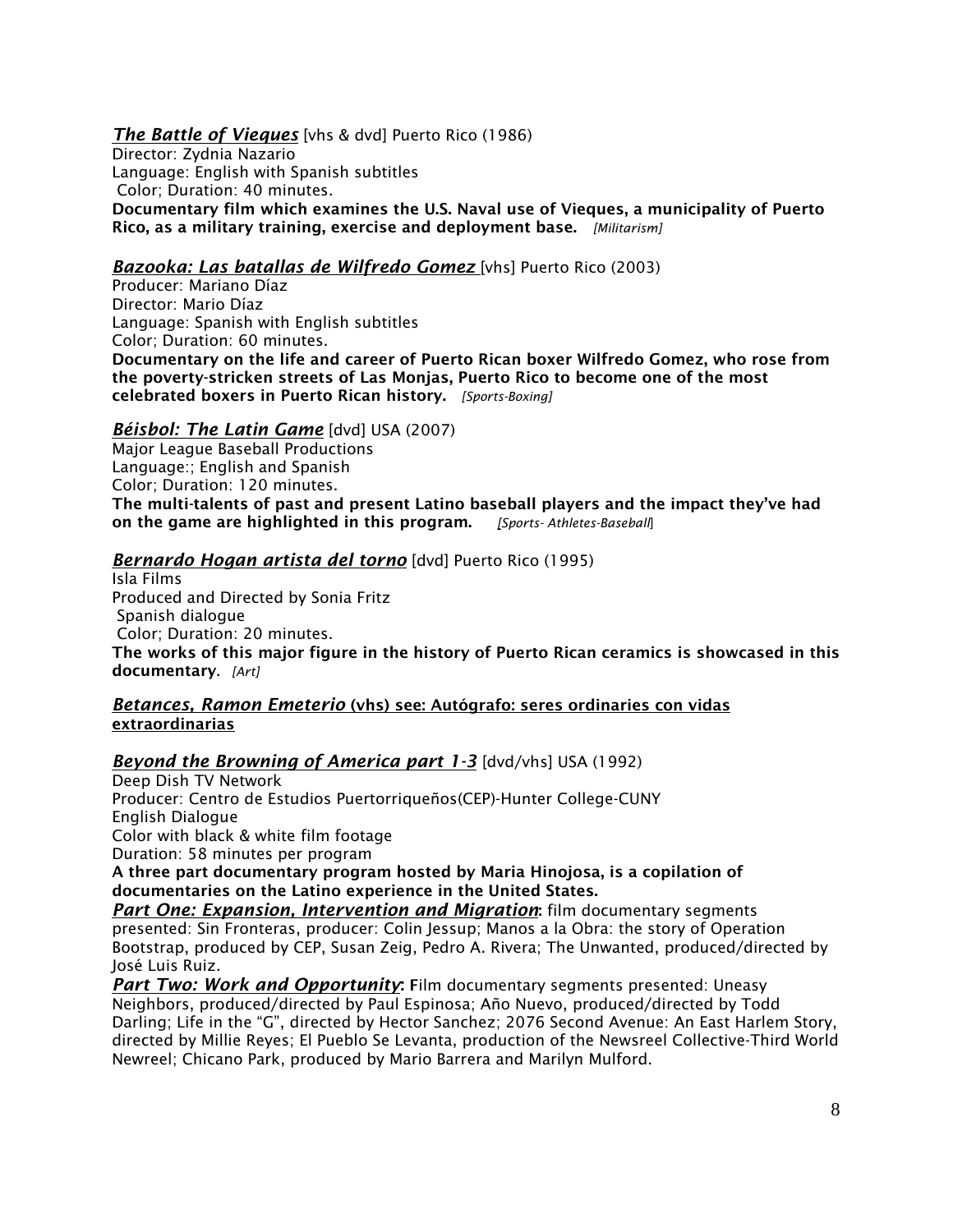*Program Three: Culure and Identity*: Readings and documentary film presented: Borderland La Frontera the New Mestiza by Gloria Anzaldúa; barrioforenglishonly written and performed by Tato Laviera; Border Brujo, directed/produced by Isaac Artenstein; Different Visions Different Bones, produced/directed by José Gaztambide; From Here From This Side, produced/directed Gloria Ribe; AmeRican by Tato Laviera; Plena is Work Plena is Song, produced by CEP with Susan Zeig and Pedro A. Rivera*. [Puerto Ricans in the U.S. –Social Condtions]*

## *Birthwrite: Growing Up Hispanic* [vhs/dvd] USA (1989)

Produced by Jesús Trevino Director: Luis R. Torres Language: English Color; Duration: 57 minutes. This documentary explores the meaning of growing up Latino in America as expressed through the literary works of Latino writers. *[Literature]*

## *Black & Gold: The Latin King and Queen Nation* [vhs/dvd] USA (1999)

A Big Noise Film Language:; English Color; Duration: 74 minutes. This film documents the Latin King's, an urban gang organization who struggle to become a legitimate force in urban politics, but who are perceived by police departments as nothing more than a street gang with criminal intentions. *[Gangs]*

## *Blackout in Puerto Rico* [dvd] USA (2018)

WGBH Educational Foundation Producer and Writer: Rick Young Language: English

Color; Duration: 60 minutes

This Frontline program investigates the blackout in Puerto Rico, and the series of mismanagement and foul-ups that took place in the aftermath of the devastation caused by hurricane Maria, making the power outage one the longest in U.S. history. [Enviroment-Storms]

*Boleto de ida* [vhs] Puerto Rico (1982) Produced by Creaciones Nacionales de Puerto Rico Languge: Spanish Color; Duration: 30 minutes. This film documents the origin, history and disappearance of the train as an important means of transportation in Puerto Rico*. [Transportation-History]*

#### *Bomba Research Conference* [dvd] USA (2005)

Produced and filmed by Melanie Maldonado Language: Spanish/English Color; Duration: 18 hours.

A 12 part DVD recording of the Bomba Research Conference workshops which took place at the Humboldt Park Vocational and Education Center, Chicago, Ilinois. Includes bomba dance performances taped at Coco's Restaurant, and Casita de Don Pedro. Titled conference topics covered:

1. Introduction to Bomba 2. Topics in the history of Bomba 3. Bomba and Diaspora 4. Voices from the Island 5. Regional Variations in Puerto Rico 6. Baile de Bomba 1 7. Baile de Bomba 2 8. Intermediate Dance and Drumming 9. Bomba Composition 10. Bomba de Pareja 11. Bombazo y Toque 12. Toque en la Calle. *[Music-history-Bomba] [Non-circulating/In-house use only]*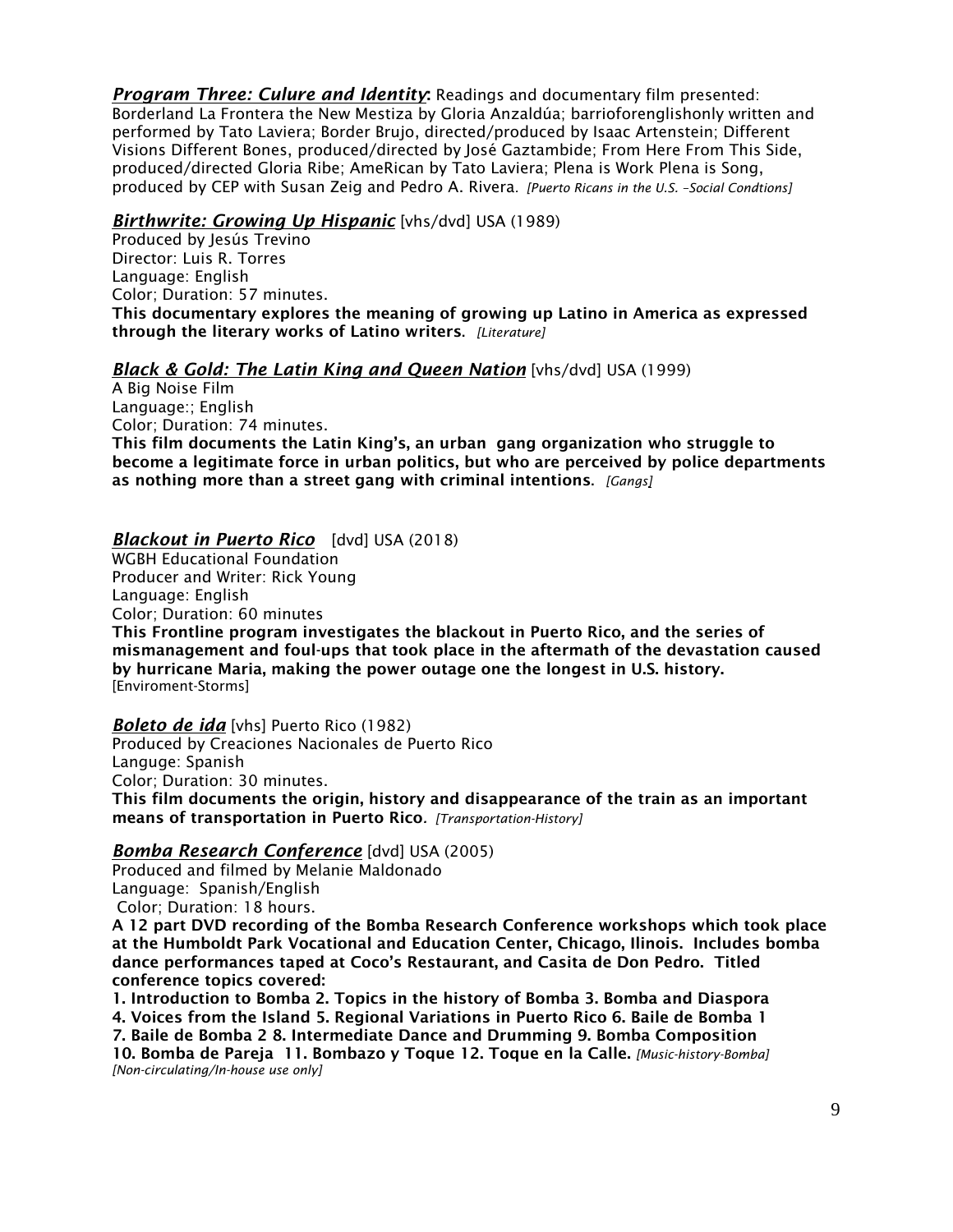## *Bomba: Dancing the Drum* [vhs/dvd] USA (2000)

A Search Light and City Lore Production Producer: Roberta Singer Director: Ashley James Language: Spanish with English subtitles. Color, Duration: 55 minutes. Through performances and interviews with the late legendary Rafael Cepeda, this documentary chronicles the Cepeda family's contribution to the growth and popularity of this Puerto Rican musical art form. *[Music]*

# *Booted Out! Section 936 and tax financed job flight to Puerto Rico* [vhs] USA (1993)

Produced by WSMV-TV Tennessee Language: English

Color; Duration: 28 minutes.

Investigative report which examines the closing of the ACME boot factory in Tennessee and its subsequent move to Puerto Rico, In order to take advantage of the 936 tax codewhich provides U.S. companies operating in Puerto Rico low cost labor, and tax free profits. The report looks at the impact this program has had on workers in Tennessee as well as in Puerto Rico. *[Economy*]

#### *Boquita* [dvd] USA (2005)

Producer: Carmen Oquendo Villar and Richard E. Ruiz Language: Spanish with English subtitles Color; Duration: 10 minutes. This short but poignant film documents the daily life of a Dominican transgender performer. The film also details the conflict between his sexual identity and the

traditional male roles of his native land. *[LBGT community]* 

## *Boricua Béisbol: The Passion of Puerto Rico* [dvd] USA (2003)

Major League Baseball Productions Producer: John Clateman Language: Spanish/English Color; Duration: 35 minutes.

Film that documents baseball's powerful influence on Puerto Rico's youth. The film also focuses on the debut of the Montreal Expos, a Major League Baseball team, in Puerto Rico's Hiram Bithorn Stadium. The film also includes a special feature on Roberto Clemente*. [Sports-Athletes-Baseball]*

#### *Borinqueña, La* (vhs) see: Autógrafo: seres ordinarios con vidas extraordinarias

#### *The Borinqueneers* [dvd] USA (2007)

El Pozo Productions

Producer/ Director: Noemi Figueroa Soulet

Language: English or Spanish option /Narrated in English by Hector Elizondo, and in Spanish by David Ortiz Angeleró

Color; Duration: 78 minutes.

This film documentary relates the history and hardships faced by the all Puerto Rican 65 $th$ Infantry Regiment during the Korean War*. [Military Service]*

*Bragging Rights: Stickball Stories* [dvd] NYC (2004)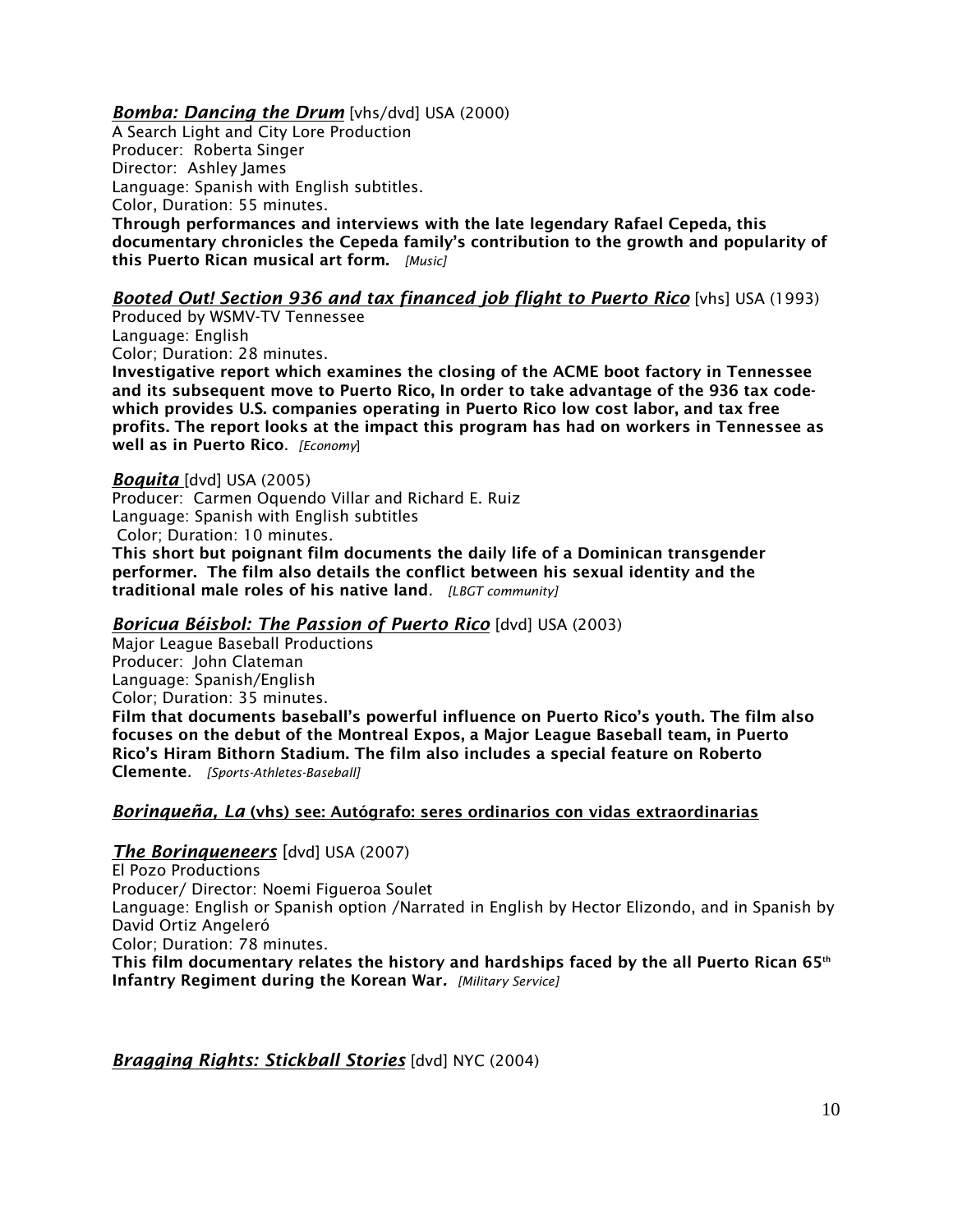Producer/ Director: Sonia Gonzalez Language: English Color; Duration: 56 minutes.

This documentary details the New York City game of stickball, and how this street game evolved into a way of creating self esteem, friendships, and good will especially among the many Puerto Ricans who played the game*. [Sports-Recreation-Social life and customs]*

## *Break and Enter* [vhs/dvd] NYC (1970)

Produced by Third World Newsreel Language: English B&W; Duration: 40 minutes. Details the takeover of buildings by Latino families in New York City slated for urban renewal. The film highlights the community's struggle and its determination to obtain equality and decent housing. *[Housing]*

## *Brincando el Charco* [vhs/dvd] USA (1994)

A film by Frances Negron-Muntaner Language: Englsih Color Duration:55 minutes. In this docudrama, Frances Negron-Muntaner relates her experiences as a young gay Puerto Rican woman trying to forge her identity amidst family and societal norms and expectations. *[Identity-Migration]*

# *Bronx Obama (dvd) USA (2014)*

Director: Ryan Murdock Language: English Color; Duration: 91 minutes This film documentary centers on Louis Ortiz, a Puerto Rican father from the Bronx whose uncanny resemblance to President Barack Obama leads him to fame and fortune, but not without its trials and tribulations. *[Puerto Ricans in New York-Bronx]*

#### *The Bronze Screen: 100 Years of the Latino Image in Hollywood* [vhs] USA (2002)

Distributed by Questar, Inc Directors:d by Wanda de Jesus and Alberto Dominquez Language:, English Color; Duration: 88 minutes.

Documentary on the Latino/a presence in Hollywood as well as the stereotypical roles they portrayed. Features insights on Anthony Quinn, Rita Hayworth, Rita Moreno, Raquel Welch, Benicio del Toro, Antonio Banderas, Desi Arnaz, Salma Hayek, John Leguizamo, Jennifer Lopez, Jimmy Smits, Raul Julia, Cesar Romero, Carmen Miranda, Dolores del Rio, Lupe Velez, Ricardo Montalban, José Ferrer, Cheech Marin and others. *[Mass Media-Films]*

## *Burgos, Julia de* see: Autógrafo: seres ordinarios con vidas extraordinarias

*Café* [vhs/dvd] Puerto Rico (1985) Director/Producer: Luis Collazo Language: Spanish Color; Duration: 16 minutes. A short but informative documentary on the history and production of coffee in Puerto Rico*. [Agricuture-Coffee-history]*

*Cafetal Adentro* [vhs] Puerto Rico (1988) Producer: Centro de Estudios de la Realidad Puertorriqueña (CEREP)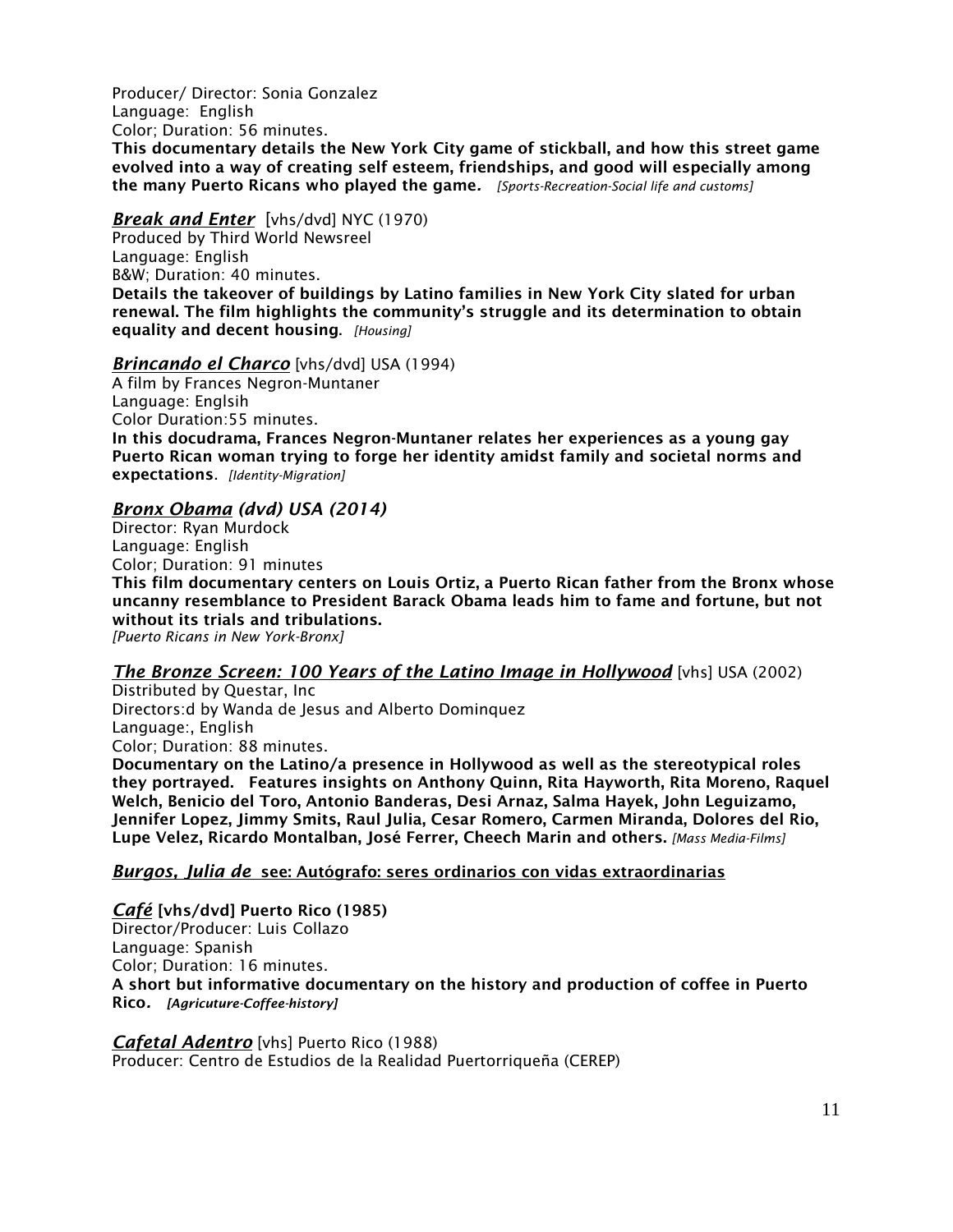Director: Carlos Malavé Language: Spanish Color; Duration: 40 minutes. By means of oral testimonies, this documentary gives an excellent historical overview of Puerto Rico's coffee industry*. [Agriculture-Coffee-history]*

## *Caguana: Nuestro Patrimonio Taino* [vhs] Puerto Rico (1998)

Oasis Productions Inc. Producer: Ivan Nieves Director: José Artemio Torres Language: Spanish Color; Duration: 55 minutes. This film documents the cultural, historical, and environmental importance of this indigenous Caguana Park in Puerto Rico*. [Taino Indians]*

## *Camino sin retorno, el destierro de Maria de las Mercedes Barbudo* [dvd] Puerto Rico

(1996) Producer/ Director: Sonia Fritz Language: Spanish Color; Duration: 15 minutes. This short documentary film relates the life and struggles of nineteenth century nationalist figure, Maria de las Mercedes Barbudo. *[Women-Nationalist-profile]*

*Campeche* [vhs/dvd] Puerto Rico (1990) Oficina de Planificación y Estudios Institucionales del Colegio Universitario Tecnologico de la Universidad de Puerto Rico en Ponce. Producer: Margarita Balmaceda Director: Armando Pizarro Language: Spanish Color; Duration: 25 minutes. This documentary highlights the art works of Puerto Rico's first painter José Campache. Art historians as well as museum curators comment on his works and its importance through the ages. *[Art-Puerto Rico-history]* 

# *Campeche, José* see: Autógrafo: seres ordinaries con vidas extraoridanarias

#### *Can't Jail the Revolution and Break the Walls Down* (dvd) USA (1991)

Third World Newsreel production Filmed by Kenyatta Tyehimba & Ada Gay Griffin Language: English Color; Duration: 60 minutes. These two 30 minute films address the struggles waged by activist of color in the United States and the incarceration as political prisoners that they face as a result of their political activities and beliefs. *[Politics-Activism]*

# *Caraballlo, Máscaras y Carnaval* (dvd) Puerto Rico (2011)

Director: David Moscoso Espinoza Language: Spanish with English subtitles Color; Duration: 28 minutes

In this documentary master artisan Angel Caraballo Garcia displays his skills at Vejigante mask making in his hometown of Ponce, and discusses how he has passed on his craftsmanship and legacy to his family. *[Arts and Crafts-Vejigante Mask Making]*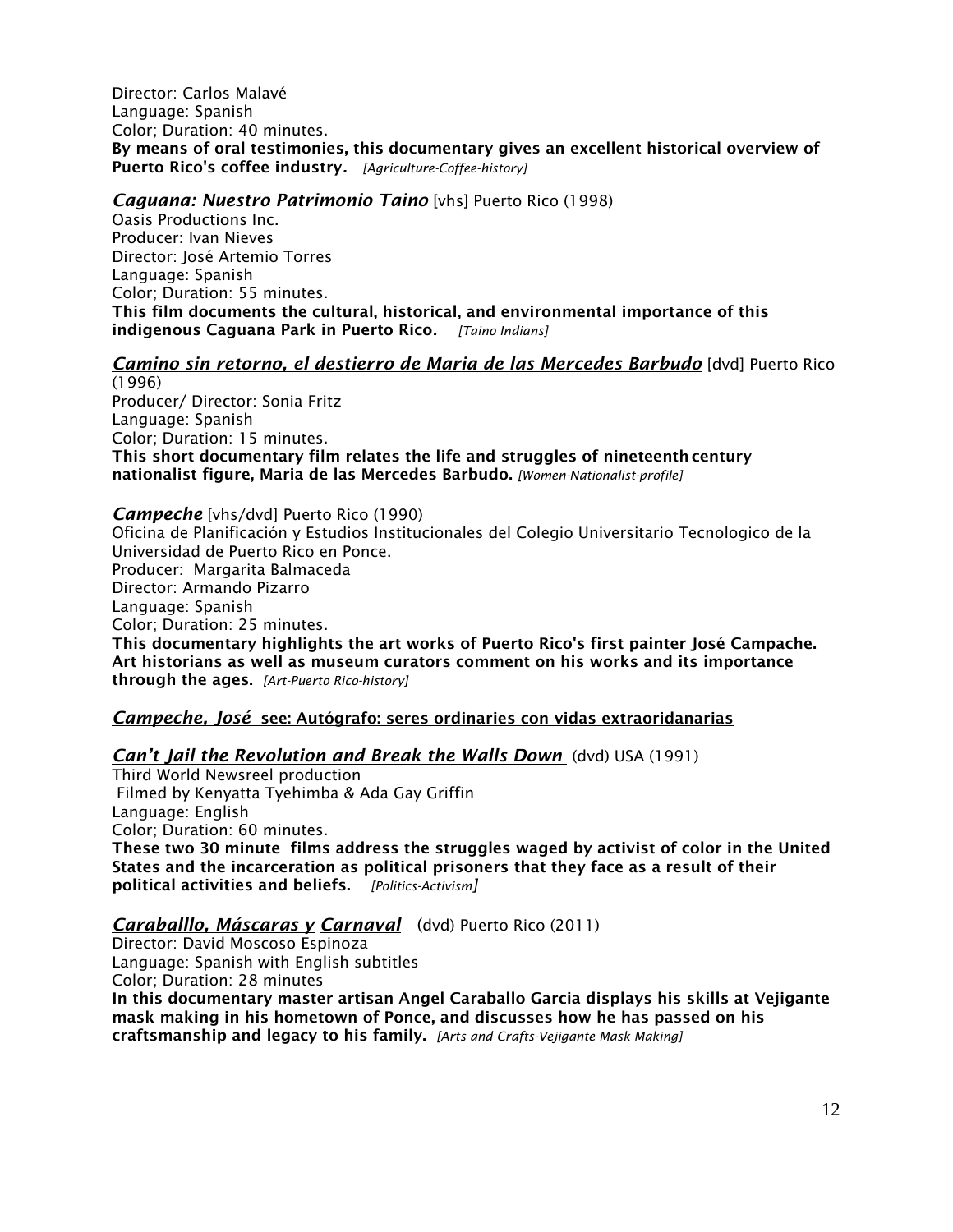# *Caras Lindas de Tite Curet Alonso, Las* [dvd] Puerto Rico (2003)

Produced and Directed by SoniaFritz Language: Spanish Color; Duration: 30 minutes. This documentary focuses on Tite Curet Alonso, an important figure in the world of Latin music. Insights on the artist are solicited from performers Cheo Feliciano, Richie Rey and Bobby Cruz, and others*. [Music]*

## *Caribbean National Forest - El Yunque* [vhs] Puerto Rico (2001)

Cambridge Studios Production; Director/Producer: Rebecca Marvi Language: English Color; Duration: 27 minutes. This nicely filmed video explores the wonders of Puerto Rico's most treasured natural attraction, El Yunque*. [Natural Landmarks]*

## *Carnivals of the Caribbean* [dvd] Puerto Rico (2004)

Isla Films Producer: Frances Lausell Director: Sonia Fritz Language: English Color; Duration: 60 minutes. Documentary which exams the historical links of the carnivals celebrated in Puerto Rico, Trinidad Tobago and Martinique. *[Festivals]*

## *Carrión Pacheco, Rafael* (vhs) see: Autógrafo: seres ordinarios con vidas extraordinarias

*Casita Culture* (Vhs/dvd) USA (1991) Director: Cathe Neukum Language: English Color; Duration: 29 minutes Narrated by Willie Cólon, this documentary looks at the history and importantce of Casitas, little houses, to the life, cultural awareness, and aesthetics of Puerto Rican urban communities in NewYork City. *[Architecture-Urban Gardens]*

#### *"Catholicism/Salsa"* [dvd] NYC (2004)

Lubona Corporation Language:; English Color; Duration: 70 minutes. This video recording was part of lecture and concert presented by José Obando which took place inside St. Patrick's Cathedral in honor of the National Puerto Rican Day Parade. The video speaks to the connection of Puerto Rican music with catholic religious practices and customes. *[Music]*

*Celia Cruz and Friends: A Night of Salsa* [dvd and vhs] USA (1999

Connecticut Public Television; Director: Jay Whitsett Language: Spanish Color; Duration: 80 minutes.

Legendary singer Celia Cruz performs at the Bushnell in Hartford, Connecticut. Featured as well is the king of timbales, Tito Puente, salsa singing sensation La India, and flautist and band leader, Johnny Pacheco*. [Music-Salsa]*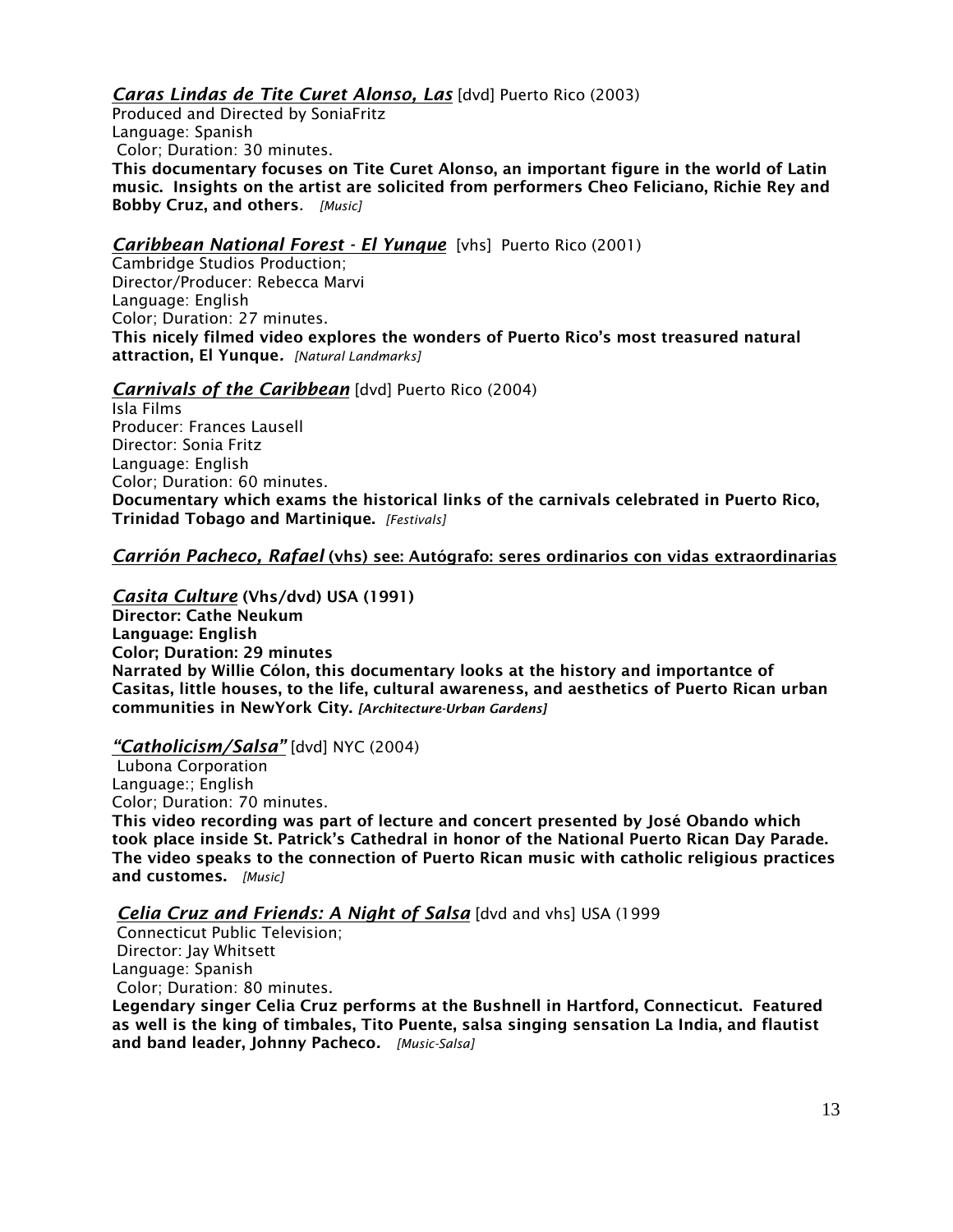*Celia Cruz and the Fania All Stars in Africa* [dvd] Puerto Rico (2001)

Producer: Keith Robinson Director: Leon Gast Language: Spanish Color; Duration: 54 minutes. Taped in Zaire, Africa in 1989, during preparations for the Ali vs. Foreman fight, this film includes excellent footage of performances by Celia Cruz, Johnny Pacheco and the Fania All Stars, Ray Barretto; Larry Harlow; Hector Lavoe, Bobby Valentin and others. *[Music-Salsa]*

# *Celso Barbosa, José* (vhs) see: Autógrafo: seres ordinarios con vidas extraordinarias

# *Centro Ceremonial Indigena de Tibes* (dvd) Puerto Rico (2005)

Director: Sonia Fritz Language: Spanish with options for English subtitles Color; Duration: 20 minutes. This documentary re-enacts the activities and ceremonies that took place in the historic sacred grounds of the Taino Indians culture. The film also explores the most recent archeological findings. *[Taino Indians]*

# *Chamacos: Mas allá del fronte* [vhs] Puerto Rico (2002)

Producer: Eduardo Aguiar Director: Pedro Angel Rivera Language: Spanish Color Duration: 50 minutes.

This film covers topics of drug use, sex, alcoholism, and peer/ family pressure that exist among Puerto Rican youth. The film also includes interviews with Puerto Rican "reggeaton" artists who discuss the influence that their music has on the youth of Puerto Rico*. [Youth culture-Puerto Rico]*

# *Chicago's Puerto Rican Story* (dvd) USA (2008)

Writer/Producer/Director: Antonio & Gloricelly Franceschi Language: English Color; Duration: 80 minutes.

Through the use of archival film footage, images, and interviews with historians and community activists, this documentary details the migration of Puerto Ricans to the United States with emphasis on the community of Chicago, Illinois. *[Migration History-Chicago, Illinois]*

# *Chicano! History of the Mexican American Civil Rights Movement* (DVD) USA (1996)

National Latino Communications Center and PBS production Producer: Hector Galán; Language: English Color; Duration: 4 hrs. (60 minutes per segment) This four part documentary series chronicles the struggle for equality and social justice of the Mexican American community in the United States. The series covers the years 1965 - 1975. Part 1: Quest for Homeland, Part 2: The Struggle in the Fields, Part 3: Taking Back

the Streets, Part 4: Fighting for Political Power. *[Politics-Activism] [In-house use only]*

*Chosen Few (Reggaeton)* (DVD) USA (2004

Chosen Few Emerald Entertainment

Executive Producer: Manuel Alejandro Ruiz

Language: English/Spanish with subtitles

Run time: 1hr 50 minutes

By means of interviews, performances and exclusive footage, this documentary captures all aspects of Reggaetton music, particularly its growth and popularity in Puerto Rico.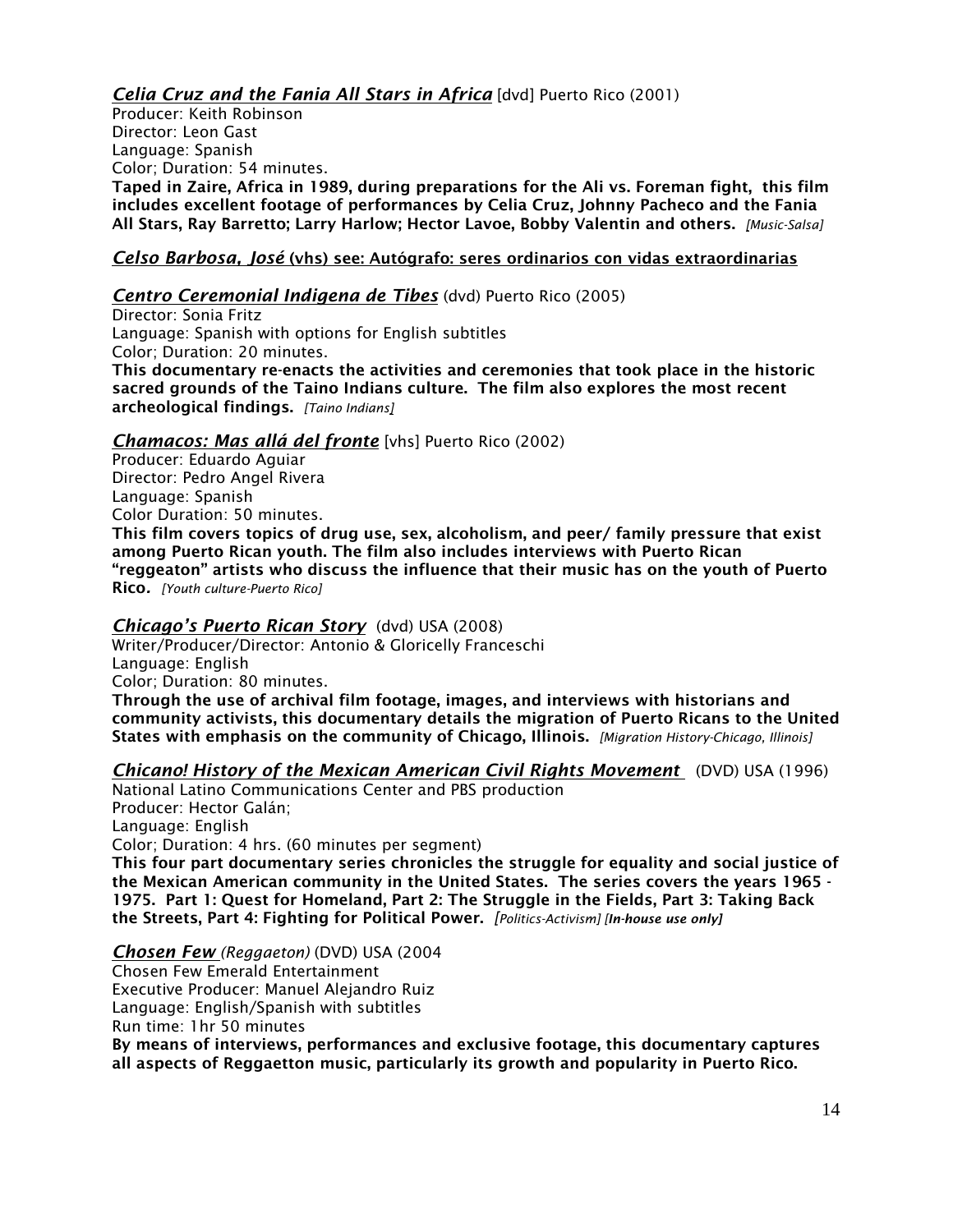*Cinema Puerto Rico: Una Antropologia Visual* (DVD) Puerto Rico (2015)

Producciones Zaranda Directors: Freddie Rodriguez, Mariel C. Marrero Language: Spanish with English subtitles Run Time: 104 minutes By means of interviews and historical film footage, this documentary details the history of filmmaking in Puerto Rico from the early 1900's to the present. *[FilmProduction-Puerto Rico-History]*

*La Clave* (DVD) USA (2010) 101 Films Production Director/Producer: Marriella Sosa Language: Spanish with English subtitles Run Time: 82 minutes

This excellently produced documentary touches on the ties between salsa and reggaeton and the musical element germane to both genres, the clave. Through interviews with prominent salsa and reggaeton performers and producers, and with footage of musical performances as a backdrop, the documentary examines the evolution of the salsa sound and present raggaeton sensation, discussing the development, fusion and similiarities of both genres and its populariztion in the Puerto Rican, pan-Latino communities and appeal worlwide.

*[Music -Salsa/Raggaeton- History] [In-house use only]*

#### *Cocolos y Rockeros* [vhs & dvd] Puerto Rico (1990)

Pandora Films Producer/Director: Ana María García Language: Spanish with English subtitles Color; Duration: 45 minutes.

This documentary examines the musical tastes of Puerto Rico's youth. The terms "cocolos" refers to those who prefer "salsa" music, and "rockeros" to those who prefer "rock" music. Through interviews and an array of musical settings the film explores the young people's feelings in a humorist yet serious manner, bringing to the forefront issues of prejudices and national identity inherent in these playful, yet very powerful forms of social entertainment. *[Music-Youth Culture-Puerto Rico]* 

#### *Colberg, Rebekah* (vhs) see: Autógrafo: seres ordinarios con vidas extraordinarias

#### *Con el toque de la chaveta* [dvd] USA (2007)

Grito Productions A Film by Pamela Sporn Language: Spanish with English subtitles Color; Duration: 28 minutes. This film showcases the legendary cigar factories of Cuba where the tradition of "la lectura de tabaqueria" where workers are read to while they roll cigars was instituted. *[Tabaco Workers-Cuba]* 

#### *Conversación y poesía con Clemente Soto Velez* [vhs] USA (1983)

Produced by BUYENEI 4 Director: José Parreño Language: Spanish Color; Duration: 40 minutes. Clemente Soto Velez speaks about his life and his literary works. *[Literature-Writer-Profile] (In-house use only)*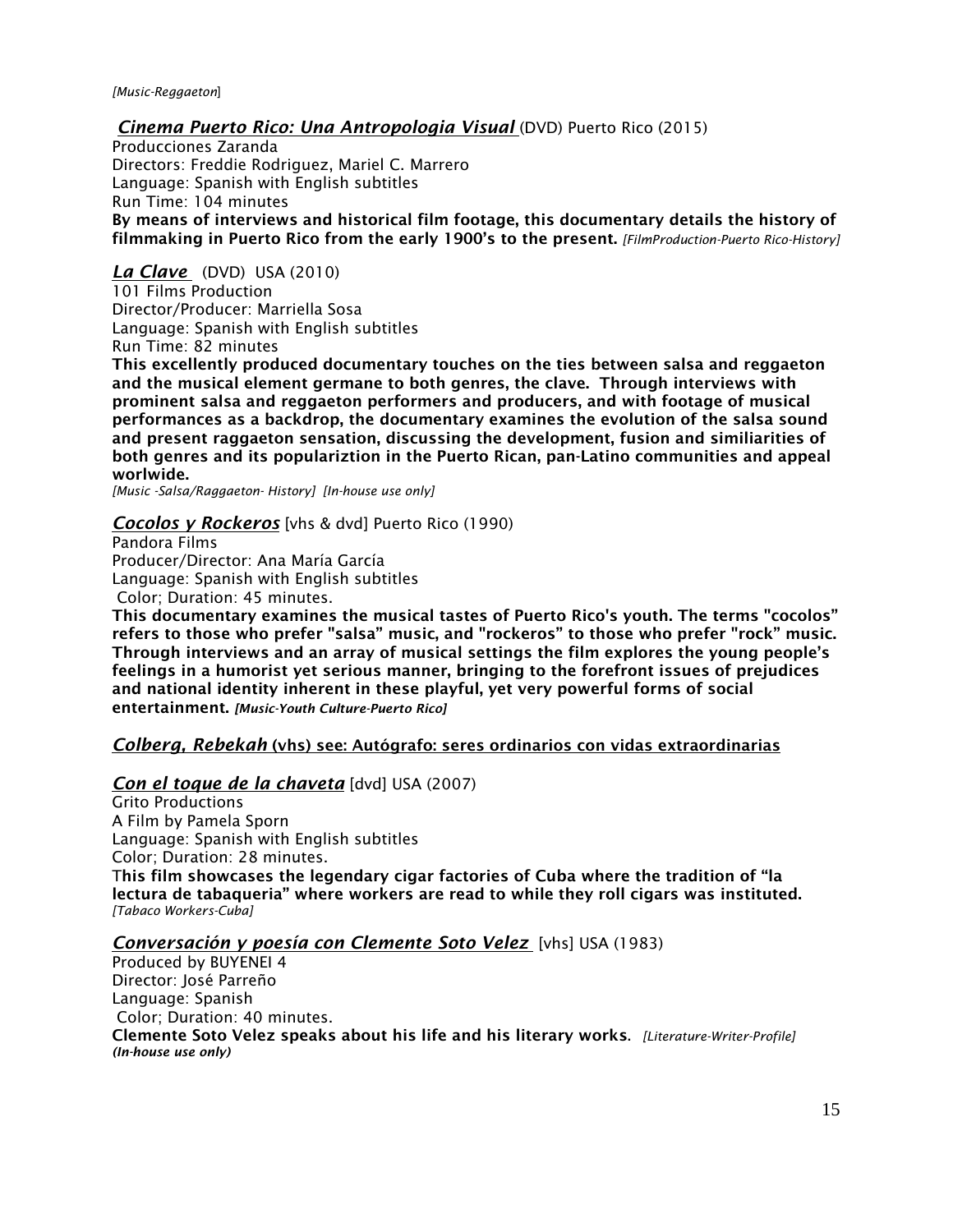## *Corriente Cultural #6* [vhs] Puerto Rico (2003)

Hispanic Information Television Communication Network Inc. Producer: Esther Duran Director: Aurea Rodriguez Language: Spanish Color; Duration: 35 minutes. This film video is part of a recorded television program that discusses the history of salsa music and its popularization in New York City. The program features interviews with music historian, professor, Juan Flores, and with Richie Ray and Bobby Cruz who speak about their careers and the "Bogaloo" sound which they helped popularize. *[Music-history]*

#### *Cuando llegaron (Indios de Borinquen)* [vhs/dvd] Puerto Rico (198?)

Producer: Helga M. Umpierre Director: Gabriel Suau, Language: English Color; Duration: 22 minutes. By means of artifacts and re-enactments this documentary relates the contribution of the Taino Indians to the history and culture of Puerto Rico. *[Taino Indians]*

#### *Cuban Roots Bronx Stories* [dvd] USA (2000)

Producer/Director: Pamela Sporn Language: English Color; Duration: 57 minutes. This ocumentary film touches on issues of diaspora, class, immigration and identity as a young man, raised in the Bronx, seeks out his ancestral roots in Cuba. *[Immigration-Cubans]*

#### *Cuentos de Abelardo* [vhs] Puerto Rico (1990)

Corporacíon de ProduccionesCulturales de Puerto Rico Director/Producer: Luis G. Molina Language: Spanish Color; Duration: 90 minutes. Three stories by Abelardo Diaz Alfaro, Don Procopio, El despedidor de duelos and Peyo Merce enseña inglés, are reanacted in this adaptation by Gilda Galán. *[Literature-Folklore]*

## *Cumpliendo la ley de la patria* [vhs] Puerto Rico (1999)

Producer: Ada Nivia Guerra Valdés Director: Samuel Rosario Language: Spanish Color; Duration: 49 minutes. In this documentary film, Rubén Berríos Martínez, leader of the Partido Independentista Puertorriqueño, discusses the parallels between the struggles in the islands of Culebra and Vieques to expel the U.S. Navy. The film also presents archival footage of protests against American naval presence in Vieques (this portion of the film is in Spanish with English subtitles). *[Independence Movement-Puerto Rico]*

#### *Daniel Santos La vida como un torbellino* [vhs] Puerto Rico (2001)

Producciones Noel Cruz Language: Spanish Color: Duration: 60 minutes.

With a blend of interviews, photos and news footage, this documentary produced and hosted by reporter Noel Cruz, gives the viewer a well rounded biographical look at the life and times of Daniel Santos (1911-1992), one of Puerto Rico's most noted singer and song writer.

*[Musician- profile]*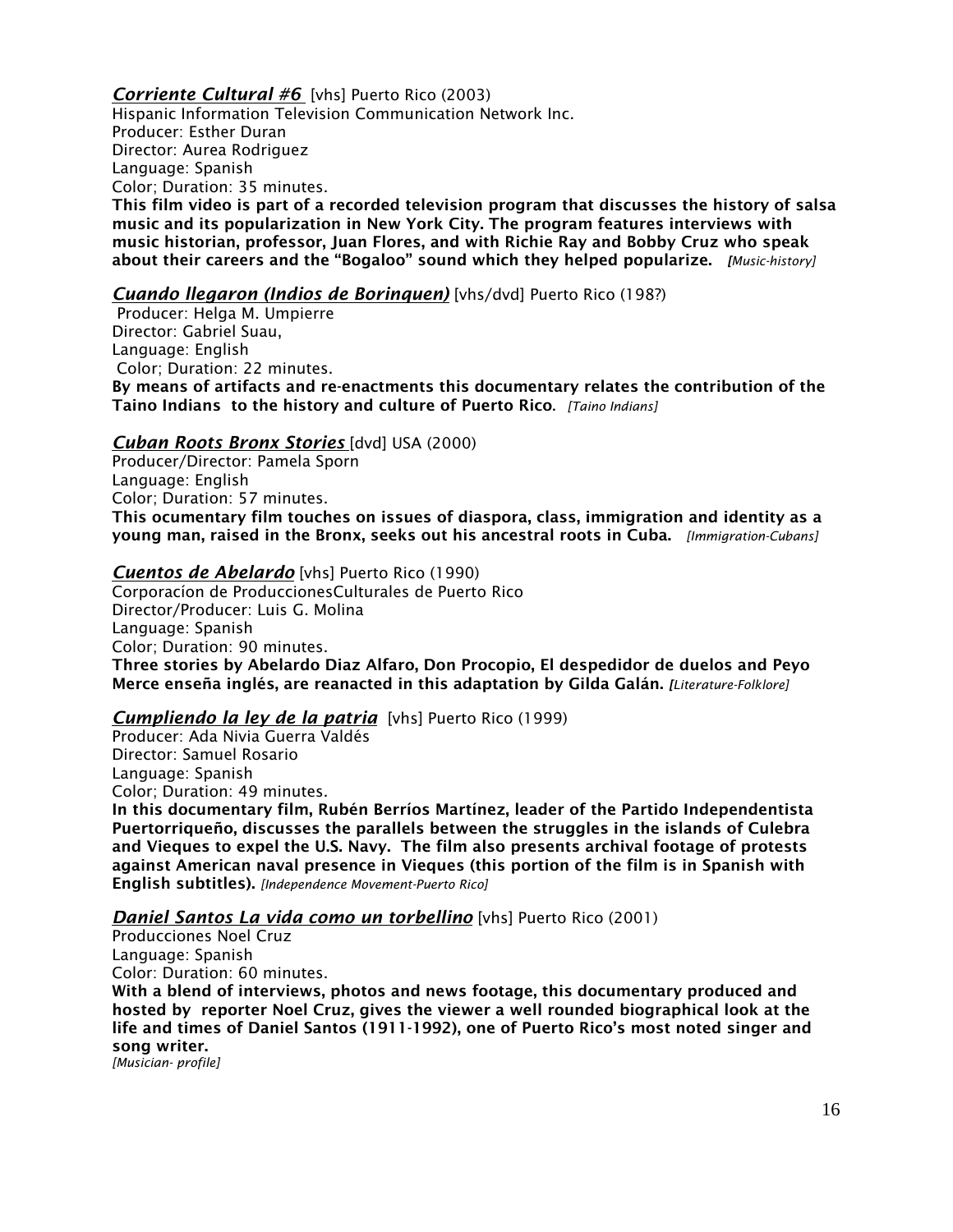#### *Del Africa al Caribe* [vhs & dvd] Puerto Rico (1996) Fundacíon Para El Desarollo del Arte Musica Producer: Raul Berrios Sánchez Director: Jesús Burgos Language: Spanish Color; Duration: 90 minutes. Through musical performances, this documentary traces the rich legacy of African music and its influence on the Caribbean, with particular emphasis on Puerto Rico. *[Music-History]*

# *El Deporte como expresión cultural de un pueblo* [vhs/dvd] Puerto Rico (1979)

Sandino Films Director: Luis Molina Casanova Language: English Color; Duration: 31:43 minutes

This documentary covers the history of sports in Puerto Rico, with particular emphasis on its athletes and their participation in the Pan-American games, as well as in the numerous world olympics. Also features poster making by artist Lorenzo Homar for the 1978 summer games in Puerto Rico. *[Sports-Puerto Rico-Hisltory*]

#### *Destino Manifiesto* [vhs & dvd] Puerto Rico/Cuba (1977)

Producer/Director: José García Language: Spanish Color; Duration: 56 minutes.

This documentary film details the history of conquest of Puerto Rico and Cuba during and after the Spanish American War. The movie includes re-enactments of events such the emancipation of slaves, the Independence movement in Cuba, and the annexation of Puerto Rico to the United States. *[History-Spanish American War, 1898-Social Aspects]*

# *The Devil Is A Condition* [vhs & dvd] NYC (197?)

A film by Carlos de Jesús; Lnaguage: English Color; Duration: 24 minutes. This documentary relates the housing conditions and needs of the poor in New York City, and the many obstacles they encounter in dealing with the issue. *[Housing]*

#### *Dialogando sobre independentismos: Entre votos consignas y trincheras 1890- 1959 Parte I y parte II 1960-1980* [dvd] Puerto Rico (2006)

Producciones Zaranda Director: Freddie Rodriguez Color; Duration: 3 hour 48 minutes, By means of interviews and excellent film footage this documentary, chronicles the events and major figures involved in the independence movements of Puerto Rico. *[Independence Movement- Puerto Rico-History]*

*Different visions, different bones* [vhs & dvd] NYC (197-?)

Producer: José R. Gaztambide Language: English Color; Duration: 20 minutes. The life and works of Jorge Soto, Puerto Rican artist and founding member of the Taller Boricua in New York City, are highlighted in this documentary film*. [Artist-Profile]*

#### *Diverse Roots, Diverse Forms: Six Latino Artist in the United States* [vhs/dvd] USA (1993)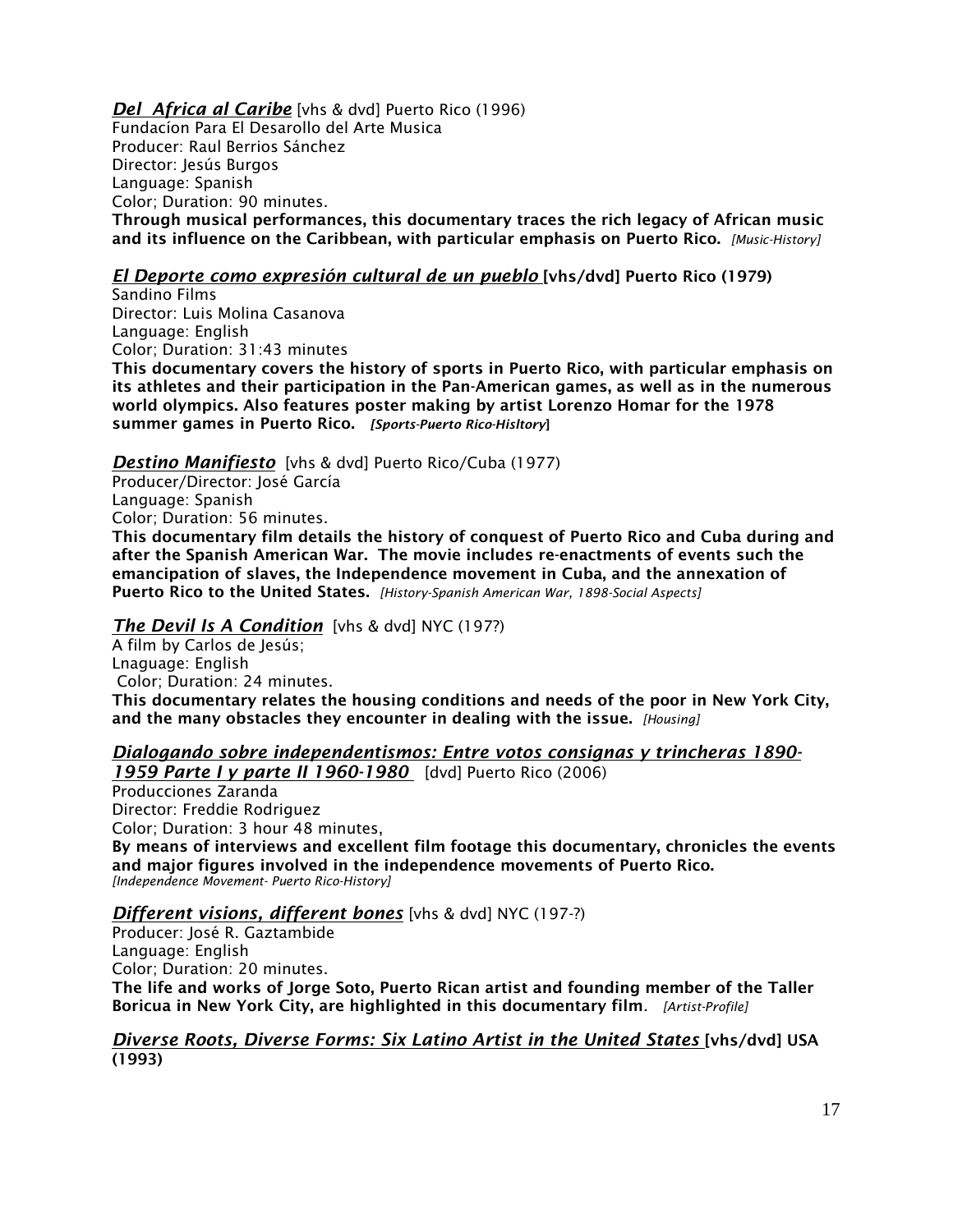Director: Dick Young Language: English Color; Duration: 28 minutes.

In this documentary six Latino artist: Rafael Ferrer (Puerto Rico) Luis Tapia (New Mexico, U.S.) Amalia Mesa Bains (Chicana) Roberto Juarez (Nuyorican) Catalina Parra (Chile) and Liliana Porter (Argentina) showcase and speak about their artwork. *[Latino Artist- Profiles]*

## *The Double Life of Ernesto Gomez-Gomez* [vhs & dvd] USA (1999)

Luna Productions Directed, photographed and edited by Gary Weinberg. Language: Spanish/ English dialogue with captions Color: Duration: 56 minutes.

This documentary film relates the story of Ernesto Gomez-Gomez, son of Puerto Rican political activist and prisoner, Dylcia Pagan who because of her political convictions gave her son up for adoption in Mexico where he was raised unaware of his unique double identity. The documentary highlights young Ernesto's thoughts and feelings about his dilemma. The film also touches on the history and struggle of Puerto Rican political movements against the U.S. presence in Puerto Rico. *[Identity- Politics & Activism]*

#### *Dolores* [vhs] USA (1988)

Producer Director: Pablo Figueroa Language: Spanish with English subtitles Color; Duration: 50 minutes.

This docu-drama deals with the issue of domestic violence in a Latino family, and the way the father's machismo attitude contributes to his domineering and violent actions toward his wife and son. *[Women-Domestic Violence]*

#### *Don Pedro o la vida de un pueblo* [vhs] Puerto Rico (1977)

Producer: Ivonne María Soto Director: Norberto López, Language: Spanish Color; Duration: 50 minutes.

This documentary gives us a glimpse of life in the rural town of Lares, Puerto Rico, with a tinge of "jíbaro" philosophy as espoused by the main protagonist Don Pedro and friends. The film also touches on the ramifications of Puerto Rico's colonial relationship with the United States. *[Towns-Puerto Rico-Culture]*

#### *Doña Julia* [vhs] Puerto Rico (circa 1950's)

Produced by the Department of Education Division of Community Education Lnaguage: Spanish Black & White; Duration: 43 minutes.

This documentary was produced to educate the community about medical care. The story revolves around the sickness of Dona Julia's daughter Maria. After a bad experience at the local hospital, she seeks cures through non-traditional medical care, when the potions that she administers fail to cure her daughter she is persuaded to return the girl to the hospital where she is properly diagnosed and cured. *[DIVEDCO Film-Community Education-Health] (In-house use only)*

*Dos minutos* [vhs] Puerto Rico (2003) Season I, II Producer/Director: Anaida Hernandez Language: Spanish dialogue; Color, Duration: 60 minutes.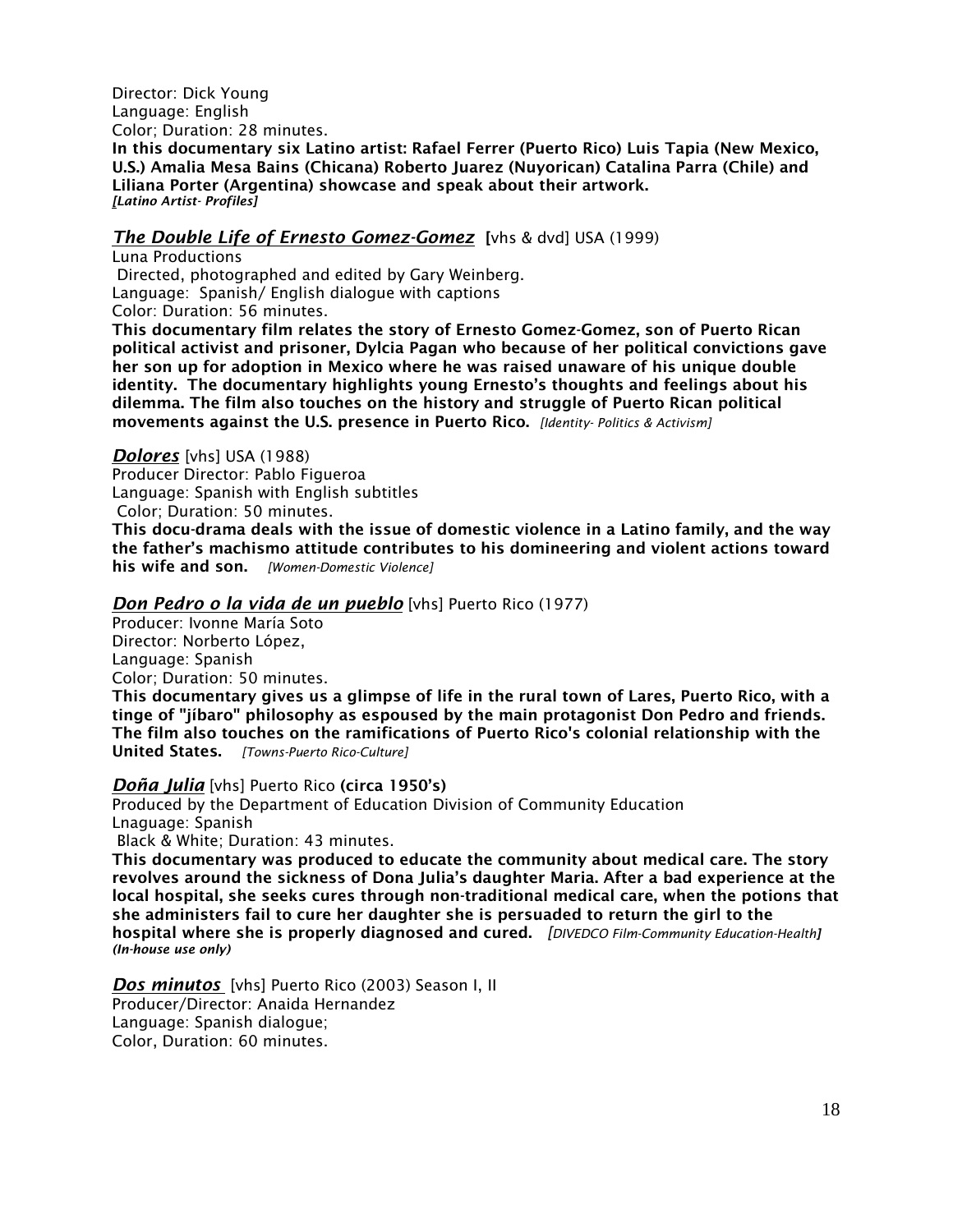Part of a television program that shows two-minute exposés on Latinos (mostly Puerto Ricans) of various talents, professions, and social status in New York City. Season I includes interviews with famed Puerto Rican poet "Mariposa", muralist, Nitza Tufiño and historian , Kal Wagenheim. Season II includes interviews with acclaimed and respected Puerto Rican artist, Rafael Tufiño, performing artist Carmelita "Tropicana", writers Nicholasa Mohr and Angie Cruz, and artist Liliana Porter. *[Artist-Writers-Culture]*

## *Dreammakers* [dvd] USA (2004)

Banco Popular presents a Ninguna Sciencia Production Director: Susan Koch Language; English Color; Duration: 90 minutes. Inspired by the book, "Dream Makers: Putting Visions and Values to Work", this film documents the lives of four individuals who, despite their different ethnicities, have struggled and overcome barriers in order to become successful. *[Motivational]*

# *Dreams Ensnared: the Dominican Migration to New York* [vhs & dvd] NYC 1994)

Producer/Director: Sonia Fritz; Language: English Color; Duration: 21 minutes. Through interviews with Dominican women and historians, the film examines the economic conditions within the Dominican Republic, which have led many to leave in search of better opportunities in New York City. *[Immigration-Dominican diaspora- NYC]*

## *Dueño Colón, Braulio* (vhs) see: Autógrafo: seres ordinarios con vidas extraordinarias

*Educación en danza, movimiento y expresión corporal* [dvd] Puerto Rico (2006) Producer: Estado Libre Asociado de Puerto Rico Departamento de Educación Language: Spanish Color; Duration: 120 minutes (on 2 DVD's)

An educational program developed for teachers by the Education Department of the Commonwealth of Puerto Rico which showcases and discusses the various forms of dances which embody the rich cultural heritage of the Island. *[Dance-history]*

#### *Edwin Reyes Soldado de la Belleza* (DVD) Puerto Rico (2011)

Produccioenes: Zaranda Language: Spanish Color; Duration: 90 minutes

By means of interviews with family, friends and colleagues, this documentary pays homage to and examines the multi-varied career of poet, journalist, actor/director Edwin Reyes. The film showcases many of his poems as well as his art work, and gives a glimpse of the literary culture and political environment relative to the independence movement in Puerto Rico. *[Poet-Artist-Profile]*

*El Arresto* [vhs/dvd] Puerto Rico (1982) Director: Luis Antonio Rosario Quiles Language: Spanish w/English subtitles Color; Duration: 28 minutes.

This film documentary relates the events that took place immediately after the assault on the U.S. Congress by Nationalist Party members in March of 1954, which culminated with the incarceration of the party leader Pedro Albizu Campos. *[Politics-Nationlism]*

*El Cacique* [vhs] Puerto Rico (1957)

Producer: Department of Education, Division of Community Education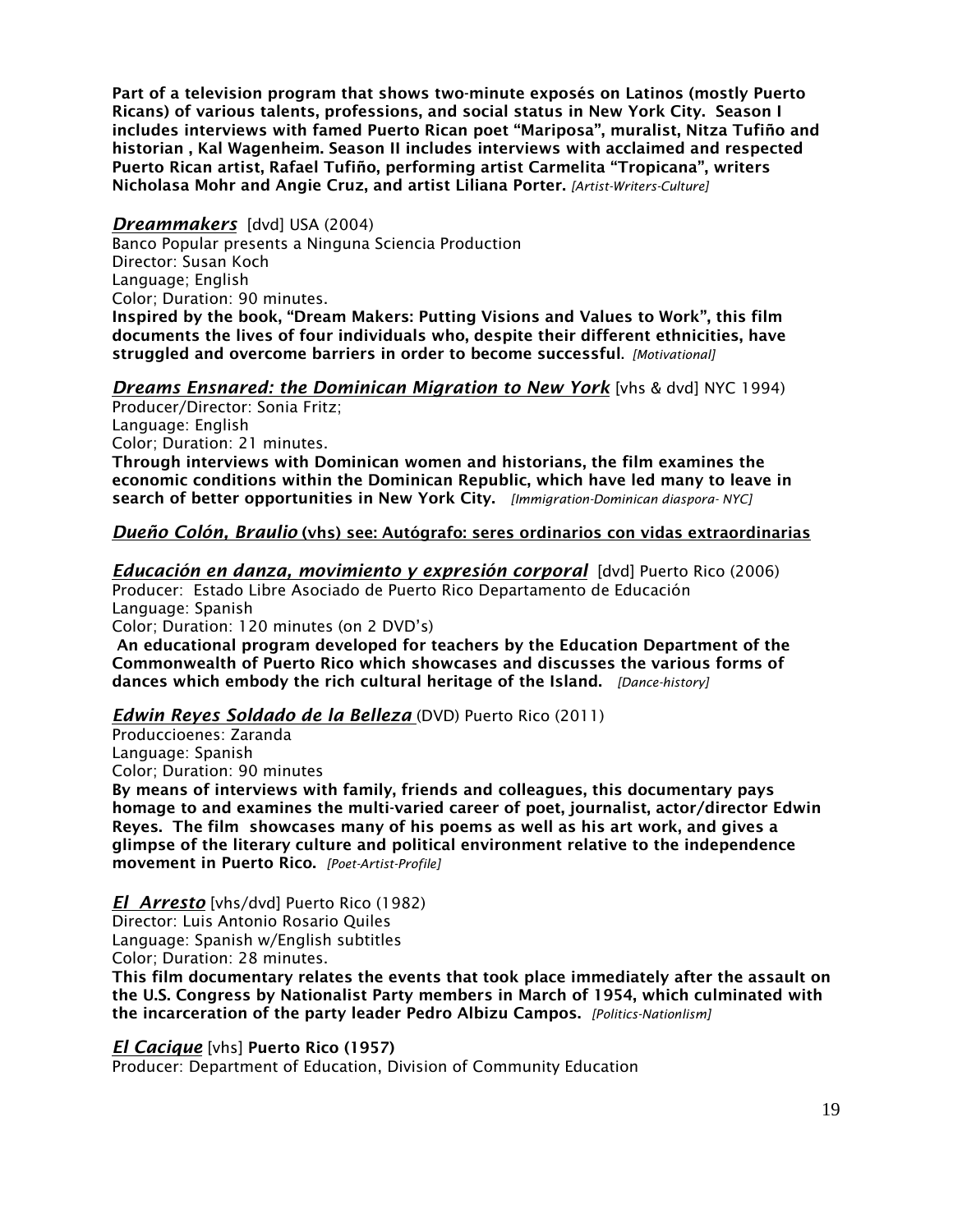Language: Spanish Black & White; Duration: 28 minutes. A dramatization of the way a group of rural people solved their problems with an authoritarian town leader. *[DIVEDCO Film-Community Education]* 

# *El de los Cabos Blancos* [vhs & dvd] Puerto Rico (1957)

Produced by the Department of Education, Division of Community Education Language: Spanish B&W; Duration: 34 minutes. This film presents the struggle of a small tobacco farmer who improves his dilemma by joining a cooperative*. [DIVEDCO Film-Community Education-Puerto Rico]*

*El Desfile* [vhs & dvd] NYC (2003) Producer/Director: Carlos Rentas III Language: English Color; Duration: 20 minutes.

This film dosumentary discusses the history of the Puerto Rican Day Parade in New York City. It includes interviews with past and present generations of Puerto Ricans who discuss the parade's significance, including its commercialization. *[Parades-Puerto Rican Day-History]*

# *El Diario la Prensa on the Record* [vhs] NYC (2003)

Program Producer:Isabel Rivera Director: Dianne Doktor Language: English Color; Duration: 45 minutes.

A special program produced by CBS-TVcelebrating El Diario/ La Prensa's 90<sup>th</sup> Anniversary. The special focuses on the newspaper's history and legacy, and its impact on the evergrowing Latino community. The special includes interviews with the newspaper's Editor-In-Chief, Gerson Borrero, Publisher, Rosana Rosado, Sen. Hillary Clinton, and Mayor Bloomberg. The report also provides an inside look of the newspapers newsroom, and the daily activities of its reporters. *[Mass Media- Newspaper-History]*

# *El Legado: A Puerto Rican Legacy* [vhs & dvd] USA (circa 1970's)

Sponsored by ASPIRA of America, Inc. Producer/Director: Diego Echeverria Langauge: English Color; Duration: 30 minutes. This documentary traces the growth of the Puerto Rican community in New York City in the first half of this century by blending together historical film footage of the era and

personal interviews with pioneros (pioneer migrants). *[Migration History]*

#### *El Legado de Arturo Alfonso Schomburg* [vhs] Puerto Rico (1984)

Producers: Jack Delano and Ramón H. Almodóvar Director: Guillermo Baralt Language: Spanish Color; Duration: 25 minutes. This documentary explores the life and work of the noted black bibliophile and historian, Arturo Shomburg, who devoted much of his life to collecting and documenting the African diaspora. *[Historian-Bibliophile-Profile]*

*El Mundo Costero de Samuel Lind* [dvd] Puerto Rico (2006)

Director: Sonia Fritz, Producer: Frances Lausell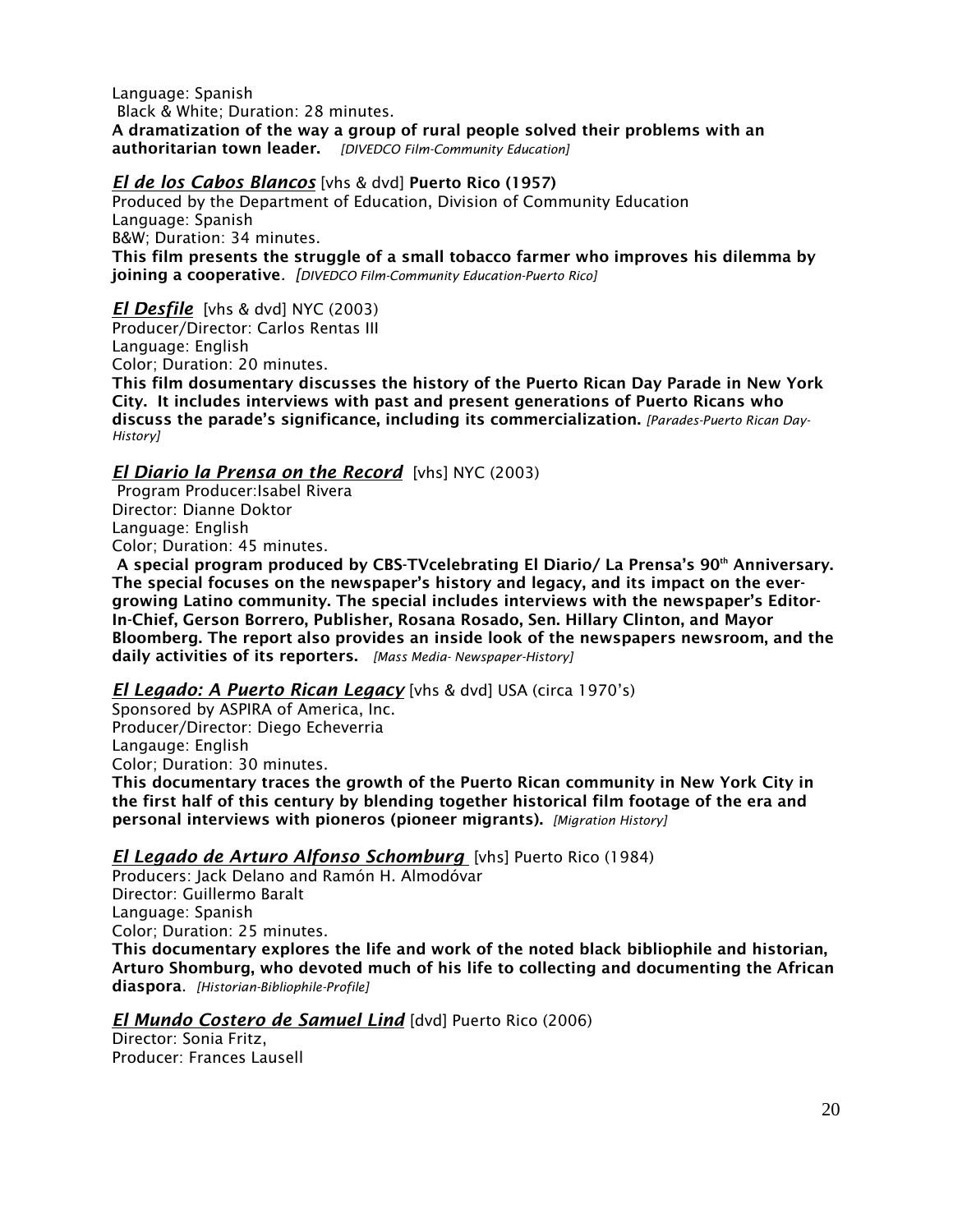Language: Spanish Color; Duration: 28 minutes. In this documentary, Samuel Lind discusses his art work and community activism in his hometown of Loiza Aldea, Puerto Rico. *[Art]*

#### *El Mundo de Piri Thomas* [vhs] NYC (1984)

Director: José García Language: Spanish w/English subtitles Color; Duration: 35 minutes.

A biographical docu-drama based on the life and accomplishments of Nuyorican writer and poet Piri Thomas. This documentary is an edited version of the film, "The World of Piri Thomas", and focuses more on drug addiction and the Puerto Rican experience in New York's upper-east side community of El Barrio. The film is adapted from Thomas' books, "Down These Mean Streets" and "Seven Long Times. *[Writer-Profile]*

#### *El Pan nuestro de cada día* [vhs] Puerto Rico (1984)

Produced by Misión Industrial de Puerto Rico. Language: available in English and Spanish Color; Duration: 27 minutes.

By means of interviews with women factory workers in the western part of Puerto Rico, the film documents the effects of environmental pollution on their communities. *[Labor-Environmental Justice]* 

# *El Pasado,una puerta hacia el futuro: Archivo General de Puerto* [vhs] Puerto Rico

(2002)

El Instituto de Cultura Puertorriqueña Producer/Director: Juan Carlos García Language: Spanish

Color & Black & White; Duration: 20 minutes.

This documentary focuses on the history of the Archivo General de Puerto Rico which started in 1955 shortly after Puerto Rico had become a Commonwealth. The film includes interviews with the directors, Karin O. Cardona and Dra. Teresa Tío, of the Archivo General and El Instituto de Cultura Puertorriqueña respectively. The film also features interviews with head archivists and historians who provide insights on the history and continued importance of El Instituto and Archivo General in Puerto Rico. *[Historic Institutions]*

#### *El Pueblo Se Levanta* [vhs & dvd] NYC (1970)

Produced by Third World Newsreel

Language: English/Spanish

Black & White; Duration: 42 minutes.

This documentary film details the hardships faced by Puerto Ricans living in the inner cities of America, and how their struggle for survival and civil justice led to the development of the Young Lords Party. *[Young Lords Party-Political Activism]*

#### *El Resplandor* [vhs & dvd] Puerto Rico (circa 1950's)

Produced by the Department of Education, Division of Community Education; Puerto Rico; Language: Spanish

Black & White; Duration: 51 minutes.

Part of the series of the films produced in the 50's by the División de Educación. This Docu-drama presentation depicts the history of slavery in Puerto Rico. *[DIVEDCO Film-Community Education-Puerto Rico]*

*El Santero* [vhs & dvd] Puerto Rico (1956)

Produced by the Department of Education, Division of Community Education; Language: Spanish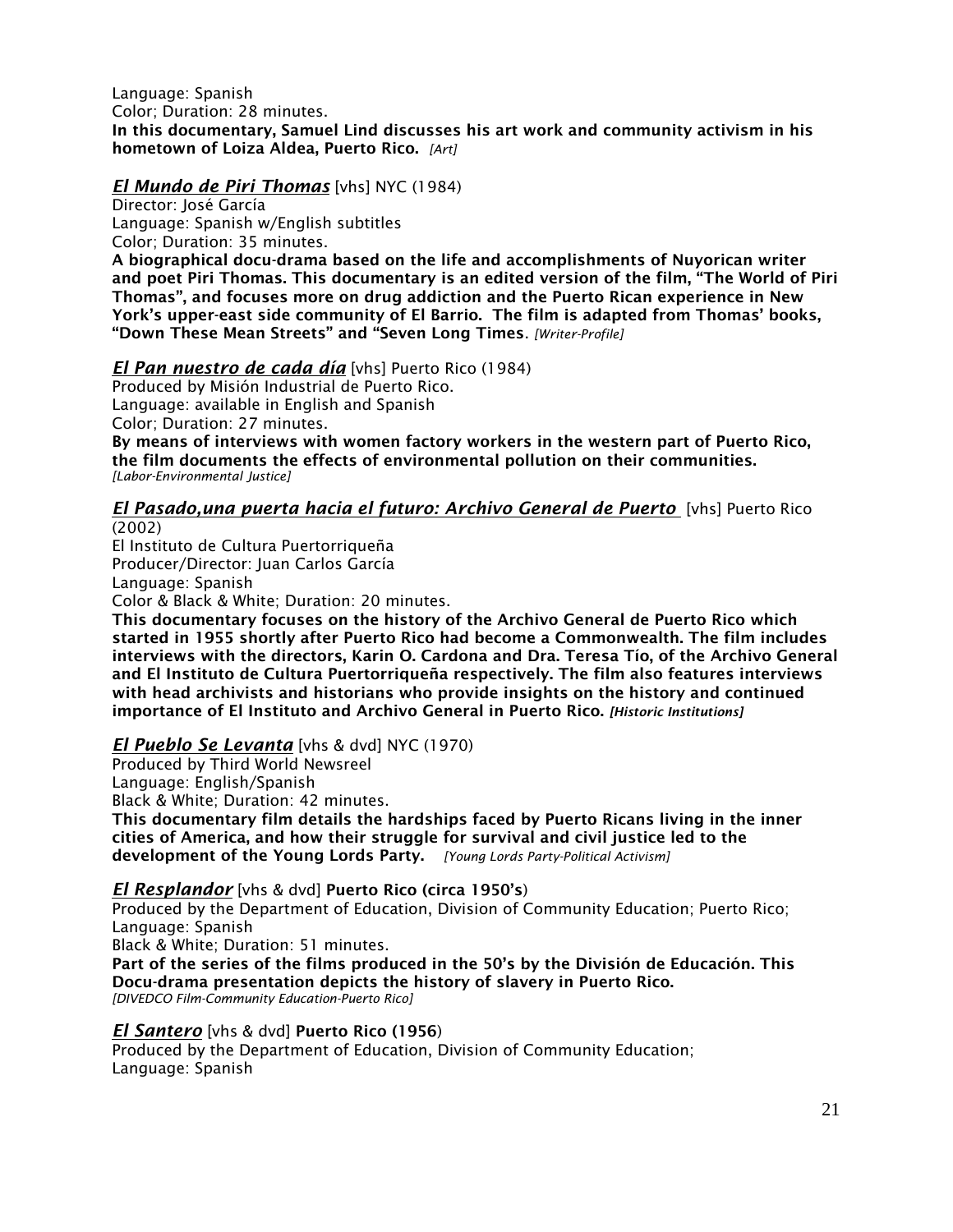Color; Duration: 26 minutes. Depicts the skills of an elderly artisan santero, (creator of wooden saints), and the dignity of his work. *[DIVEDCO Film-Community Education-Artisan]*

#### *El Tiempo: Memoria del Silencio* [dvd] Puerto Rico (2005)

Archivo de Imagenes en Moviemiento, Archivo General de Puerto Rico-Instituto de Cultura Puertorriqueña Director: Anaida Hernández Language: Spanish with English subtitles Color & BW;Duration:25 minutes. Through interviews with some of the original townspeople who participated in the filming of the Puerto Rico government sponsored educational program, this award winning documentary examines the films produced in the 1950's by the Divisionde Educación de la Comunidad (DIVEDCO). *[Mass Media-Film History]*

*El Universo de José Rosa* [dvd] Puerto Rico (2002)

Executive Producer: Denis Simonpietri Director: Sonia Fritz Language: Spanish Color; Duration: 30 minutes. This documentary details the work of artist Jose Rosa with insights on his artwork by writer Magali Garcia Ramis, and art historian, Margarita Fernandez-Zavala. *[Artist Profile]* 

#### *Elbow Grease* [vhs] NYC (1998)

Producer/Director: Tishin Padilla Language: English Color; Duration: 14 minutes

A documentary on the history of ASPIRA an organization founded to address the educational and social needs of the Puerto Rican/Latino communities in the tri-state region. The film highlights the organizations founder, Antonia Pantoja, and other Puerto Rican educators who helped spearhead the organization in its beginnings. The documentary also touches on educational issues facing Latinos presently, and the similarities to issues encountered during ASPIRA'S emergence. *[Education-Community Based Organizations]*

*Elyíbiti* [vhs] Puerto Rico (2001)

Producer: Aixa Ardín Pauneta, Language: Spanish

Color; Duration: 60 minutes.

This film begins with a discussion group featuring Puerto Rican youth on the topic of homosexuality. The documentary focuses on the first gay parade in Puerto Rico in 1974 as well as the founding of the support organization Communidad Orgullo Gay. The documentary also details the violence encountered by the homosexual community in Puerto Rico since the 1970's. *[Civil Rights- LBGT Community-Puerto Rico]*

#### *En Concreto (grafica urbana)* [dvd] Puerto Rico (2004)

Produced by Micaela, Inc Director: Roberto Tito Otero Color, Duration: 22 minutes.

This documentary captures the experimental graphic art project of Puerto Rican artist Rafael Trelles, whose works appear throughout sidewalks of San Juan and the island municipality of Vieques, Puerto Rico. *[Artist Profile]*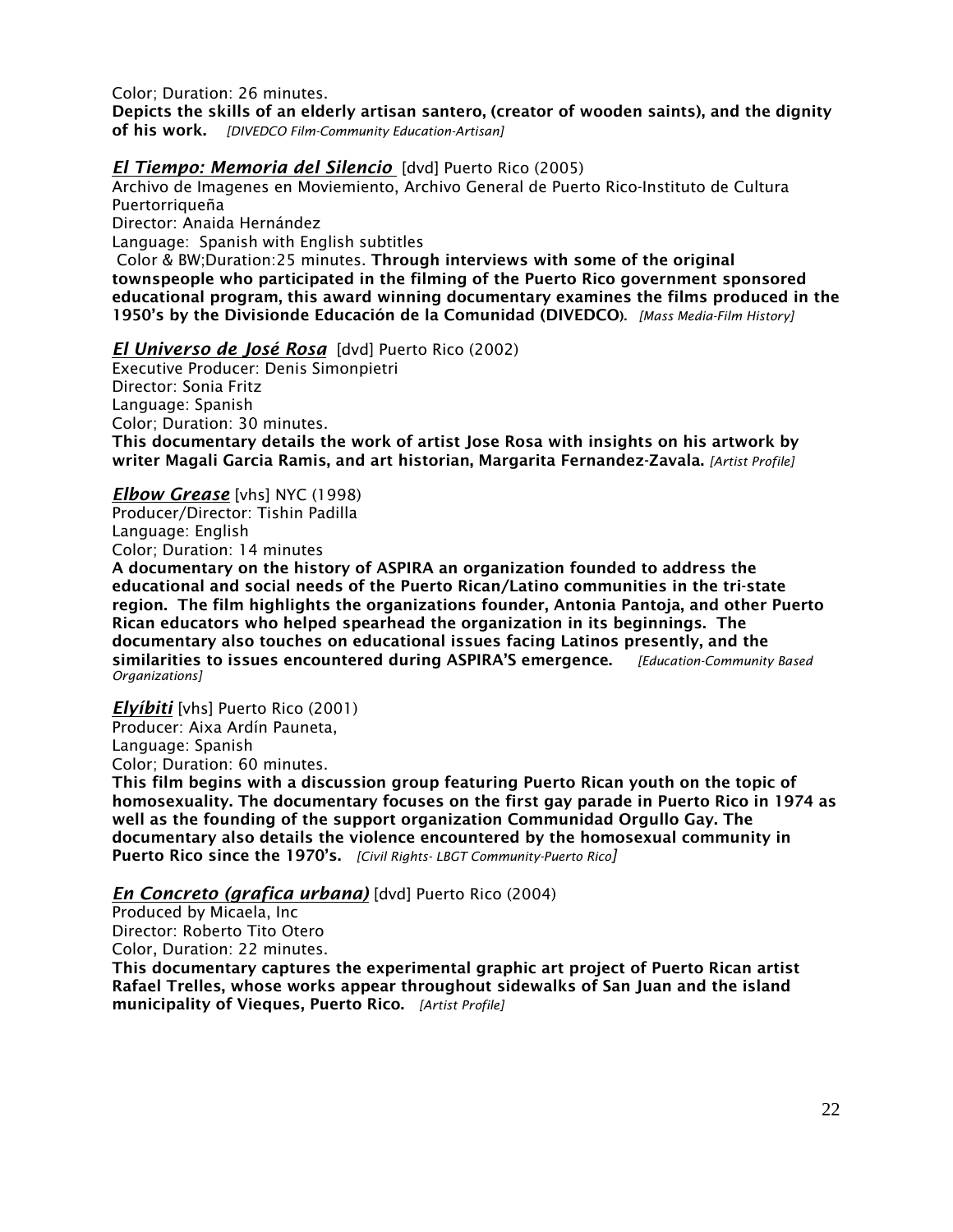*En la punta de la lengua* [vhs] Puerto Rico (2002) Producciones Entre Nos Inc. Producer: Caridad Sorondo Director: Gilberto Rivera Language: Spanish Color; Duration: 56 minutes.

Recording of a television program hosted by Mayra Santos Febres and José Félix Gomez, which is divided into several segments documenting the Puerto Rican experience in New York City. Among the subjects covered are the Puerto Rican diaspora at the turn of the  $20<sup>th</sup>$  century, Puerto Rican accomplishments in the fields of theatre and the arts, the founding of Taller Boricua, and the works of famed Puerto Rican writers like Miguel Piñero and Pedro Pietri. The program includes interviews with members of the Centro Library and Archives staff, historians, Chita Rivera, and poetry readings by Tato Laviera. *[Puerto Rican Community History-Theater & Arts]*

## *En la punta de la lengua, memorias para ser contadas: Carmen Arroyo* (DVD) USA

Producciones Entre Nos, Inc. Director: Caridad Sorondo Language: English/Spanish Color; Duration: 45 minutes This documentary highlights the life and career of Bronx political leader Carmen Arroyo. *[Puerto Rican Women-Politics]*

#### *En la punta de la lengua: Poetas "Nuyoricans" y "Neorriqueños"* [dvd] Puerto Rico (2005)

Producciones Entre Nos para TuTv Producer/Director: Caridad Sorondo Language: Spanish/English Color; Duration: 57 minutes.

The program begins with a short segment on Hostos Community College, and includes interviews with Professor Juan Flores and Assemblywoman Carmen Arroyo. The proceeding segment highlights poets of the diaspora with insights on Pedro Pietri, Piri Thomas and readings and performances by Mariposa (Maria Teresa Fernandez), Uroyan Noel, Flaco Navaja, and Sandra Garcia Rivera. In the final segment artist Antonio Martorell visits with fellow artist Miguel Luciano who speaks about his unique artistic works. *[Poetry- Art & Culture-New York]*

*Encajar en el mundo/Weaving one's way into the world: The curtain of the Raúl* 

*Julia Theater at the Museo de Arte de Puerto Rico* [dvd & vhs] Puerto Rico (2001) Luna Films Productions

Director: Enrique Trigo Tio; Language: Spanish with English subtitles Color; Duration: 40 minutes.

A group of women lacemakers speak about their craft and of the lacing of the Raúl Julia Theater curtain based on the conceptual art design of artist Antonio Martorell. *[Artisanship- Lacemaking]*

#### *English only in America (?)* [vhs] USA (1997)

Produced by Films for the Humanities & Sciences Language: English Color; Duration: 25 minutes.

Coming on the heels of the passage of English as the official language in California, this documentary examines the pros and cons of the English Only movement in the United States, and its impact on social, political and educational issues. *[Language use]*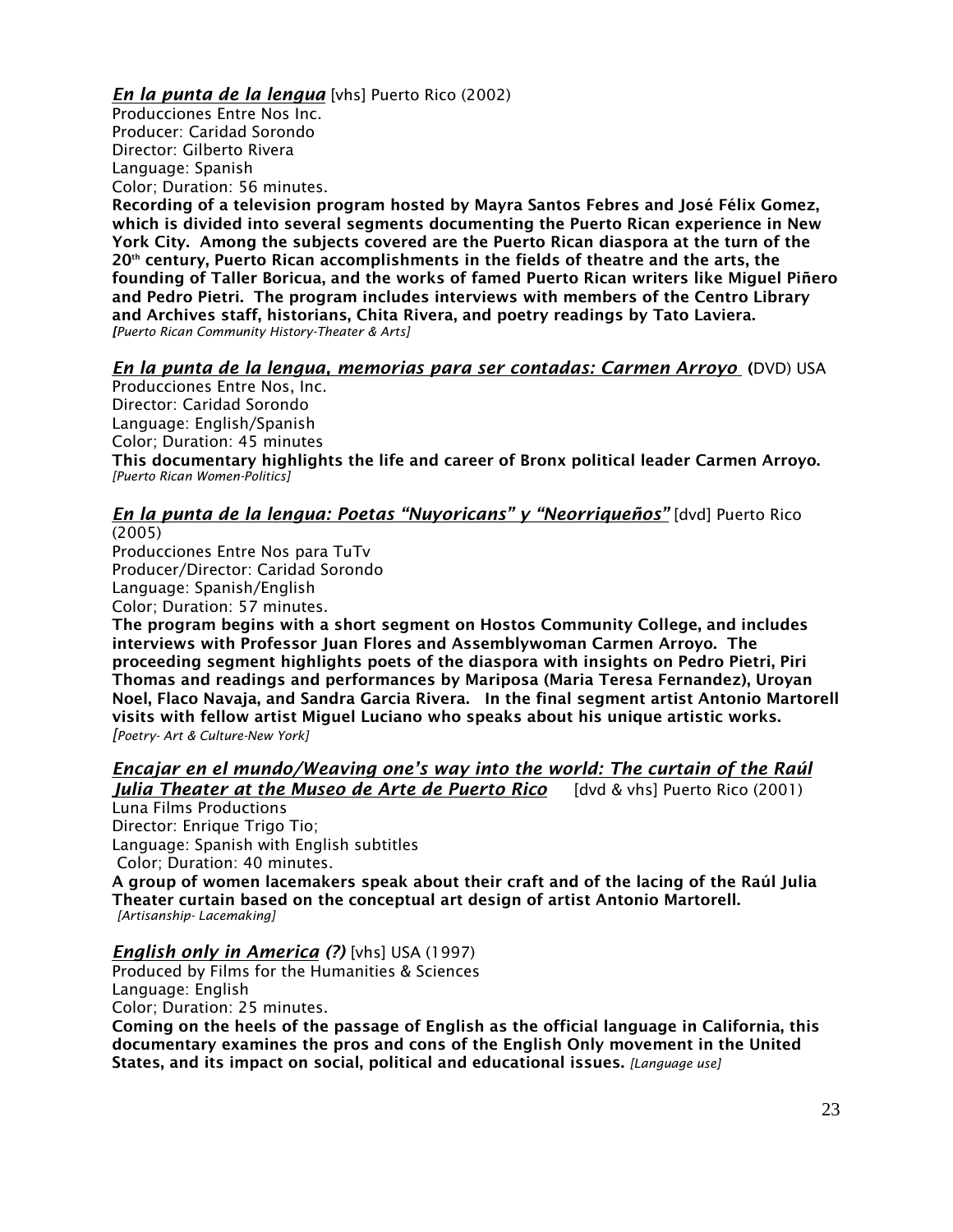# *Entretejidos: el arte del tejido y el encaje en Puerto Rico* [vhs] Puerto Rico (1987)

Grupo de Desarollo Fílmico Cultural Producer: Luis Collazo Language: Spanish Color; Duration: 28 minutes. This film documents lace-making in Puerto Rico with emphasis on women who continue to produce mundillo, a special and exquisite lace popular in the westcoast region of the Island. *[Arts and Crafts- Embrodiery]*

# *Escobar, Sixto* (vhs) see: Autógrafo: seres ordinarios con vidas extraordinarias

## *Esmeralda Santiago: Writing a Life* [dvd] USA (2007)

Cantomedia Production; Producer/Director: Frank Cantor Language: English/Spanish dialogue; Color; Duration: 104 minutes. In this film, noted writer, Esmeralda Santiago takes us on a journey of her life experiences, touching on issues of culture, family, identity, and her passion for writing. *[Literature-Writer profile]*

## *Espejo de Escritores: Luis Rafael Sanchez* [vhs] USA (1983)

Ediciones del Norte and Television Production Services Executive Producer: Jack Janney Language: Spanish Color; Duration: 55 minutes. One of Puerto Rico's most noted writers speaks of his works including the issue of identity. He also recites poetry and reads from "La Guaracha de Macho Camacho". *[Literature-Writer Profile]*

*Estableciendo Conexiones a traves del Teatro* [dvd 1-3] Puerto Rico (2006) Departamento de Instrucción Publica, Programa Bella Artes Language: Spanish Color; Duration: 110 munutes. Series of theaterical plays, sketches and interviews on theater in Puerto Rico. DVD 1: Teatro Social, Una de Cal y de Arena, Entrevista a Pedro Adorno, Maquillaje Teatra

Entrevista a Pedro Adorno, Reflexiones Docentes. DVD 2: El Misterio de la no lluvia, Eran tres y ahora son cuatro, Pantomima, Entrevista, Me sague la loteria; Tiempo muerto; La compania, La carreta, Vejigantes. *[Theater-Puerto Rico]*

*Every Child is Born a Poet: the Life and Work of Piri Thomas* [vhs & dvd] USA (2003)

Producer/ Director: Jonathan Meyer Robinson Language: English Color; Duration: 59 minutes. Through dramatic presentations and poetic readings this documentary relates the struggles and triumphs of acclaimed Puerto Rican writer Piri Thomas. *[Literature-Poet/wrtier Profile]*

*Every Mother's Son* [dvd] USA (2004) Producers/ Directorsr Tami Gold and Kelly Anderson Language; English Color; Duration: 53 minutes.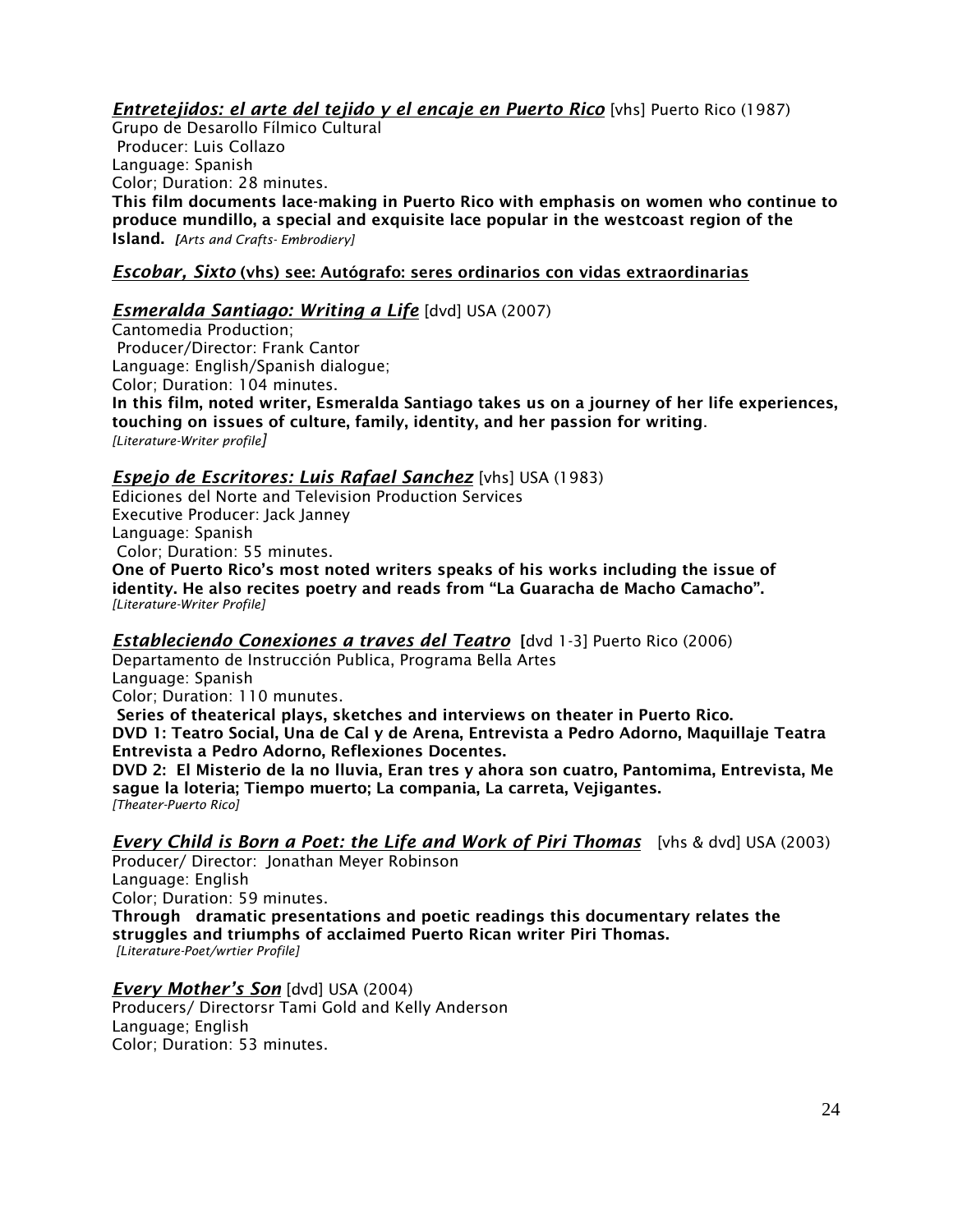In this documentary film three mother's Iris Baez, Kadiatou Diallo, and Doris Busch Boskey speak of the unjust killing's of their son's at the hands of New York City police officer's and of their quest for justice and social change. *[Criminal Justice-Policing]*

*Fania All-Stars Live* [vhs] USA (1995)

Sonido Inc., Producer: Jerry Masucci and Larry Harlow; Ralph Mercado Directors: Eddie Harris, Larry Harlow Language: Spanish dialogue; Color; Duration: 1 hour 30 minutes. This film presents the historical concert reunion of the Fania All-Stars in Bithorn Stadium

in San Juan, Puerto Rico. The film which also celebrates 30 years of Fania records includes a tribute to Hector Lavoe by such salsa greats as Johnny Pacheco, Eddie Palmieri, Celia Cruz, Ray Barretto, Aldalberto Santiago, and many more. *[Music-Salsa]*

#### *Fernandez Juncos, Manuel* (vhs) see: Autógrafo: seres ordinarios con vidas extraordinarias

*Festival Musical* [vhs] Puerto Rico ( yr:?) Producer/Director: José García Language: English Color; Duration: 30 minutes. A musical documentary on concerts performed by la Nueva Trova, Salsa y Jazz, Haciendo

Punto, Quilipayun, Sara González, Lucecita Benítez, and Eddie Palmieri and his orchestra, and an homage to Count Basie with Wynton Marsalis and the Count Basie orchestra. *[Music]*

# *La Fiebre de Irse/The Fever to Go* [vhs/dvd] USA (1984)

Director: Alex Griswold Language: Spanish w/ English subtitles Color; Duration: 28 minutes This documentary traces the experiences of Puerto Rican families, doucumenting their ambiguity of the migration patterns from Puerto Rico to the U.S. as they seek to find a better life*. [Migration-Return]*

# *Fiesta Popular El Diario – La Prensa* [DVD\*] (1962)

No sound Black and white; Duration: 14 minutes Contains footage of the "Fiesta Popular El Diario – La Prensa" celebration. *[Mass Media-Newspaper-History] \*Also on disc: Girl from Puerto Rico*

# *Fiestas de Santiago Apostal en Loiza* (vhs/dvd) Puerto Rico (1982)

Director: Luis Martinez Sosa Language: Spanish Color; Run time: 55 minutes (w/minor film flaws) This documentary examines the history and significance of this religious celebration rooted in the Afro-Puerto Rican culture of Loiza Aldea, Puerto Rico. The documentary also explores the transformation of the festival throughout the decades. *[Festivals-Puerto Rico-History]*

# *The Film Salsa* [vhs] NYC (1976)

Salsa Incorporated/ Reproduced by Movies and Pictures International Inc.,1993 Producer: Jerry Masucci Director: Loen Gast and Jerry Masucci Language: Spanish and English with Spanish subtitles;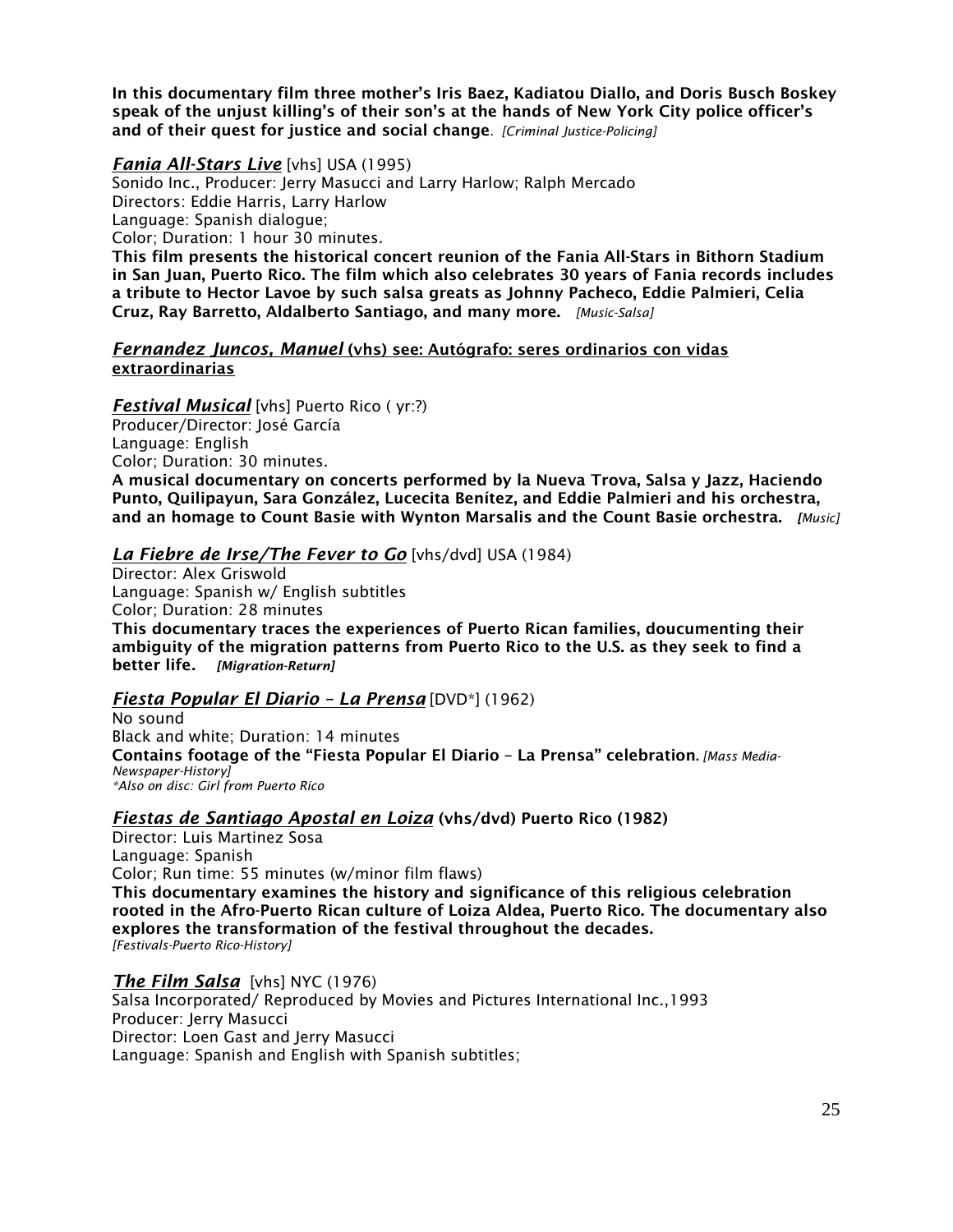Color; Duration: 75 minutes.

This documentary of the first Salsa concert performed at Yankee Stadium features the Fania All-Stars. The film also touches on the origin of salsa music, and is interwoven with film clips of Hollywood's stereotyping of Latinos. Among the many artist featured are Ray Barretto, Willie Colón, Hector Lavoe and Celia Cruz. *[Music]*

## *Finding My Heart in Vieques* [vhs & dvd] NYC (2003)

DCTV/ El Puente Academy Producer and Director: Jon Roman English/Spanish with English subtitles; Color; Duration: 15 minutes.

Students and teachers from the El Puente Academy journey to Vieques, Puerto Rico and speak about their affection for and solidarity with the residence of Vieques as the U.S. Naval presence there draws to a close. *[Vieques-Puerto Rico-Military Presence]* 

## *Flags of Steel* (dvd) USA (2008)

Film by Mildred Amador Language: English Color; Duration: 35 minutes. Filmmaker Mildred Amador documents the creation, building, and signifance of Paseo Boricua's steel Puerto Rican flag structure in the Humboldt Park community of Chicago, this film also captures and speaks about the struggles and triumphs of the Puerto Rican community in that city. *[Puerto Ricans in Chicago, Illinois-History]*

#### *Flyin'Cut Sleeves* [vhs & dvd] NYC (1993)

Produced by Rita Fecher and Henry Chalfant Language: English Color; Duration: 60 minutes.

Through the use of archival film footage and contemporary interviews with gang members, this documentary film effectively captures the gang culture of the 1960's in New York City, with particular emphasis on the Bronx. *[Gangs]* 

# *Frade, Ramón* (vhs) see: Autógrafo:seres ordinarios con vidas extraordinarias

*Frame Up! The Imprisonment of Martin Sostre* [dvd & vhs] USA (1974) Produced by Pacific Street Films and Editing Co. Language: English

Color; Duration: 30 minutes.

This film documents the case of Martin Sostre, a black Puerto Rican bookstore owner in Buffalo, New York who was framed on drug possession charges in 1967 and sentenced to 30-41 years in prison. *[Criminal Justice System-New York State]*

#### *Francisco Oller, artista* [vhs] Puerto Rico (1984)

Produced by Colegio Universitario Tecnológico de Ponce de la Universidad de Puerto Rico; Director: Margarita Balmaceda Language: Spanish Color; Duration: 35 minutes. This documentary film details the life and works of Francisco Oller, an important figure in early Puerto Rican art*. [Art-Artist profile]*

# *The Freshest Kids: a history of the b-boys* [dvd] NYC (2002)

Produced and Directed by Israel Language: English Color; Duration: 97 minutes.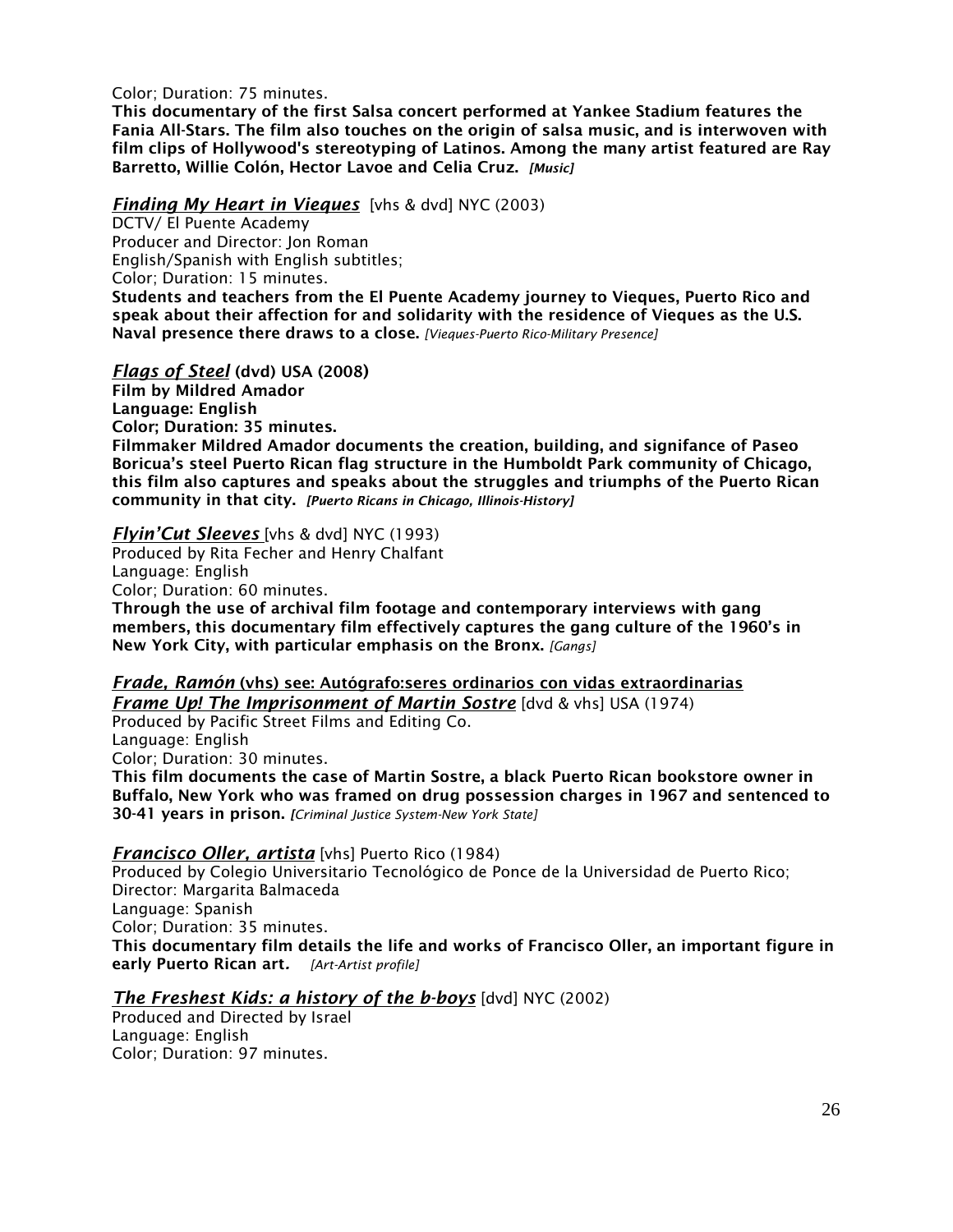By means of interviews, performances and rare archival footage this film documentary captures the history of break-dancing in New York City. *[Music-Hip Hop]*

#### *From Mambo to Hip Hop* (festival version) [dvd] NYC (2006)

City Lore and Public Art Films Director: Frank Piasecki Poulsen Producer: Elena Martinez, et al Language: English/Spanish Color; Duration: 55 minutes. This film traces the roots of rumba and its transformation to salsa, as well as the hip hop movement, genres borne from the Latino enclaves of New York City as a form of cultural expression and affirmation. *[Music-Hip Hop]*

## Gonzalez, José Luis (vhs) see: Autógrafo: seres ordinarios con vidas extraordinarias

#### *Girl from Puerto* Rico [DVD\*] Puerto Rico (1951)

Produced by The Migration Division of the Commonwealth of Puerto Rico Language: English Color; Duration: 15 minutes.

A Puerto Rican girl's first day in school (Joan of Arc Junior High School, NYC) is shown. The film examines the hostility of one student, the use of social studies project to build better understanding, a "film within a film" about the island of Puerto Rico, and a fiesta organized by students featuring Spanish and Puerto Rican dances and songs. *[Puerto Ricans in New York (City) – Education]*

*\*Also on disc: Fiesta Popular El Diario – La Prensa*

## *¿Hasta Cuando?* [vhs] Puerto Rico (1996)

Produced by EL Comite Pro Derechos Humanos Producer/Director: Juan Garlos Garcia Padilla Language: Spanish Color; Duration: 34 minutes.

This film examines the status of 15 Puerto Rican political prisoners, who've served harsh sentences in U.S. prisons for their political activities for nearly two decades. Through interviews, the prisoners and their families speak of their experiences and their solidarity. The film also includes a segment with painter and political prisoner, Elizam Escobar, who speaks about his works and his political activism. *[Criminal Justice System- Political Prisoners]*

#### *Have You Seen la Nueva Mujer Revolucionaria Puertorriqueña?* [vhs] USA 1988)

Produced by Lisa Rudman Language: English Color; Duration: 58 minutes.

Dylcia Pagan, Lucy Rodriguez, Haydee Torres and Carmen Valentin are among a group of political activist serving time in federal prisons for their struggle to gain independence for Puerto Rico. From within the confines of Pleasanton Federal prison these four women speak of their experiences and their continued commitment to this cause. *[Criminal Justice System-Women-Political Prisoners]*

#### *The Heart of Loisaida* [vhs] USA (1979)

Directed by Beni Matias and Marci Reaven Language: English

Black and White; Duration: 30 minutes.

Documents the housing struggles faced by Latino residents of New York's Lower East side, who would take over and manage the buildings when abandoned by the owners. *[Housing-NYC]*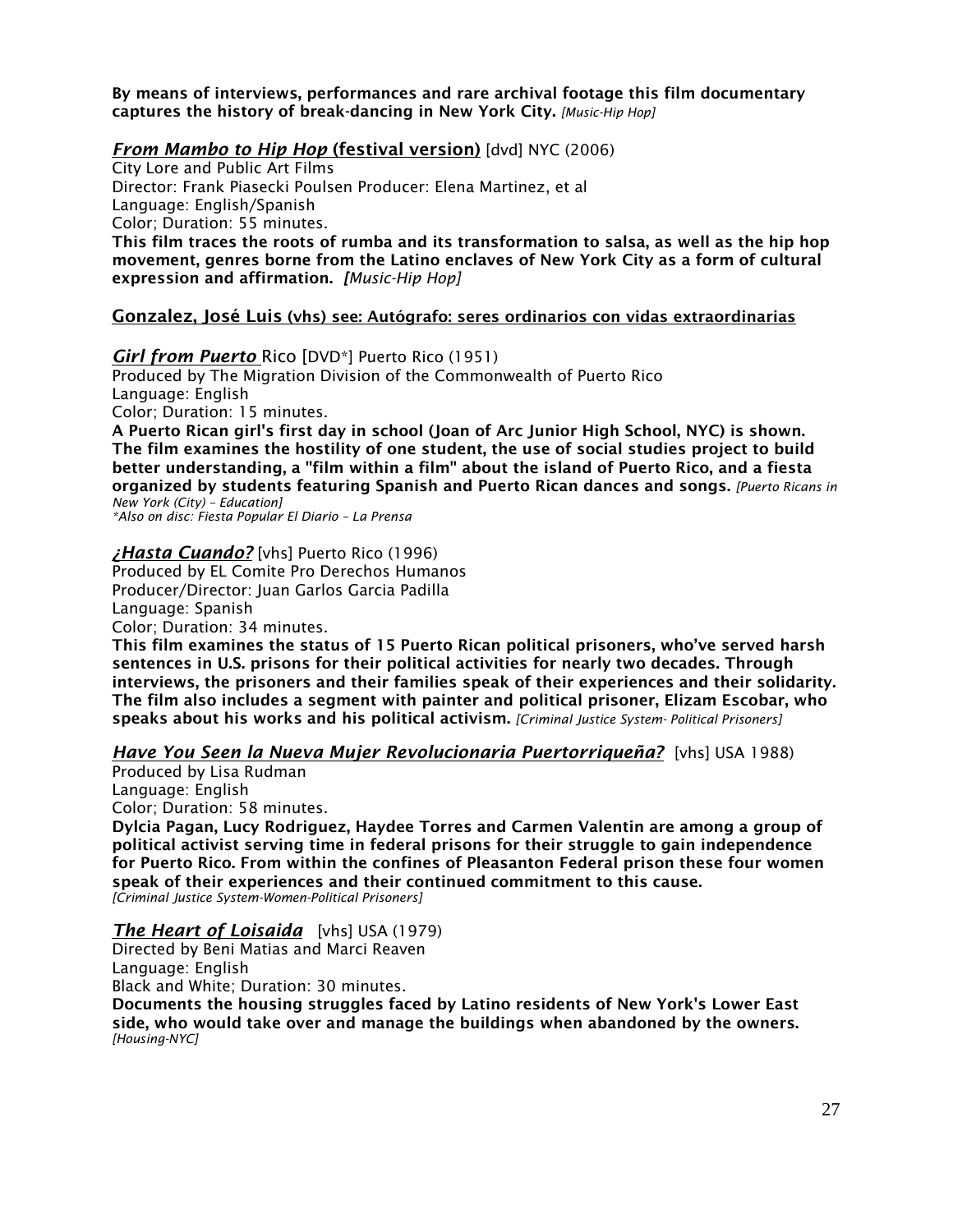# *Hell Up In East Harlem* [dvd] USA (2008)

Street Certified Productions Directors: Tone Gonzalez & Zaire Johnson Language: English Color; Duration: 80 minutes.

By means of interviews with members of the notorious Purple City Crack Gang and other gang members which ruled and controlled drug trafficking in East Harlem, this documentary effectively captures the drug culture that made violence a mainstay in this community during the 1980's and 1990's. *[Gang Culture-Drugs]*

#### *Herencia de un Tambor* [dvd/vhs] Puerto Rico (1983)

Fundación Puertorriqueña de la Humanidades Director: Mario Vissepo Language: Spanish Color; Duration: 30 minutes. This documentary captures the African heritage of Puerto Rico, manisfested in the colorful masks festival of Loiza, and the spirited sound of Bomba music, with its lively dancing, joy, and call for liberation. *[Music-Bomba]*

*Herencia Taína* [vhs] Puerto Rico (1986) Produced by Best Food Caribbean, Inc. Director: Jorge Marquina Language: Spanish Color; Duration: 27 minutes. This documentary conveys a portrayal of the life and customs of the original inhabitants of Puerto Rico, the Taíno Indians. *[Taino Indians]*

## *Hernandez, Juano* (vhs) see: Autógrafo: seres ordinarios con vidas extraordinarias

#### *Hernandez, Rafael* (vhs) see: Autógrafo: seres ordinarios con vidas extraordinarias

#### *Heroes Hispanos/Hispanic Heros : Volumes 1- 3* [dvd] USA (1993)

Released by Telemundo Producer/Director: Roberto Seoane Language: Spanish Color; Duration: 2 hours A three part documentary which depicts the many Hispanic war heroes that fought in the numerous wars throughtout our history dating from the American Revolution up to the Gulf War. The documentary also focuses on the struggle of these "forgotten" war veterans in present-day U.S. and their efforts to correct the issue by educating America's youth on the value of military service. *[Military Service]*

#### *Hispanic Americans: One or Many Cultures?* [vhs ] USA (1998)

Films for the Humanities and Sciences Producers: Francisco Ramirez and Vanessa Cordova Corwin Language: English Color; Duration: 44 minutes. This documentary presents and discusses the issues and different experiences relative to migration, immigration, cultural differences and similarities of the major Hispanic groups, Puerto Ricans, Mexicans and Cubans. *[Latinos-United States-Cultural Diversity]*

#### *Hispanic Civil Rights Through Books* [dvd] USA (2000)

Luna productions and Arte Publico Press.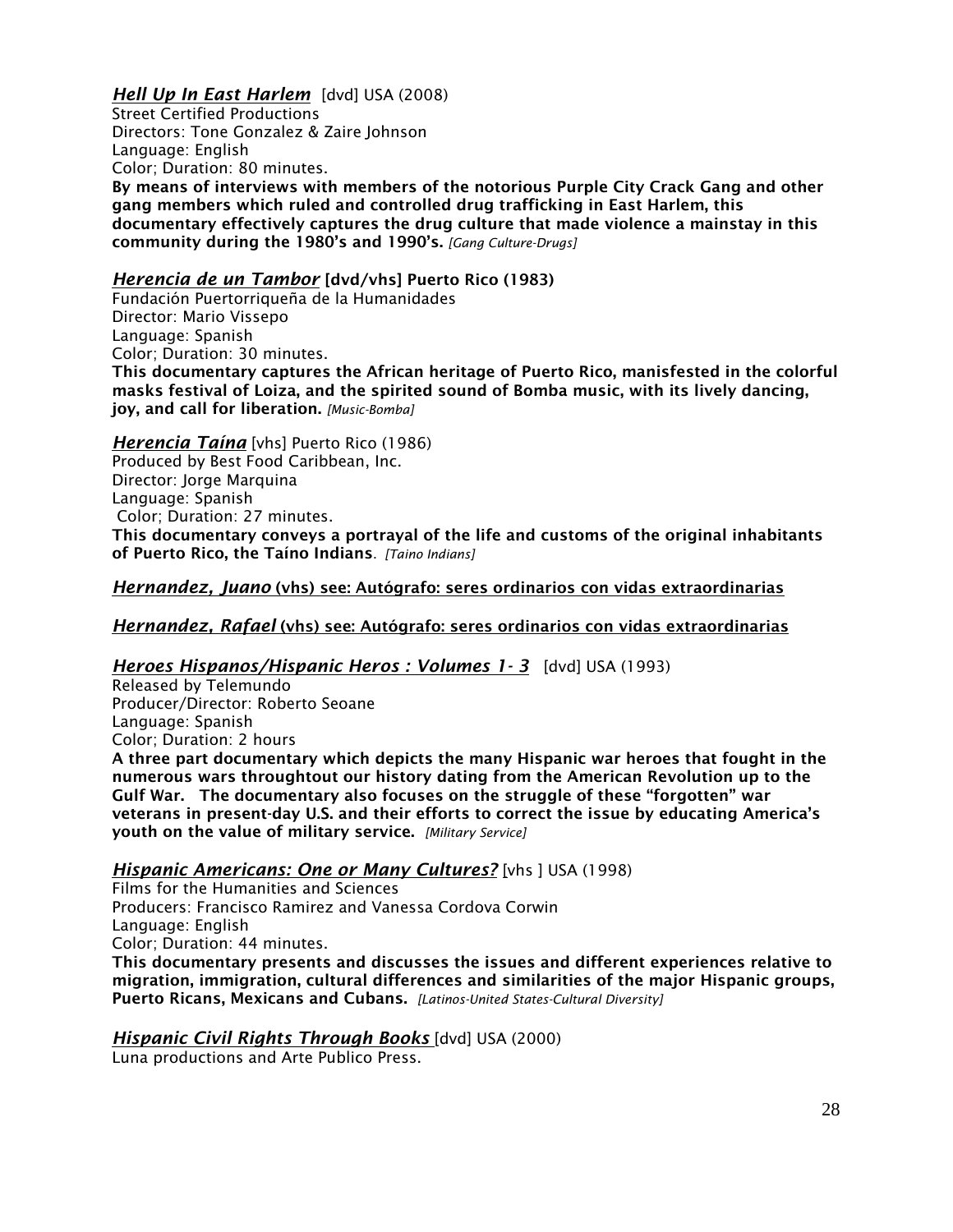Directed by Catherine Ryan and Gary Weimberg Language: English Color: Duration: 15 minutes. Documentary on Arte Publico Press and its landmark book series on civil rights issues important to Hispanics. *[Book Publishing]*

*Hispanic Education at the Crossroads* [vhs] USA (1999)

Film for the Humanities and Science Language: English Color; Duration: 44 minutes. This program hosted by actor Edward James Olmos, examines educational issues in the Latino community, with emphasis on bilingual programs and their effectiveness, particularly in California and New York*. [Latinos & Education]*

#### *Hispanics in the Media* [vhs] USA (1994)

Films for the Humanities & Sciences Producer: Francisco Ramirez; Set Director: Paul Oberman Language: English; Color; Duration: 44 minutes.

In this documentary, actors, filmmakers, anchors, and other media personalities discuss the obstacles encountered in gaining fame and recognition, and the stereotypes that still exist in the film industry. The growth potential in the ever expanding Latino media market is also explored. Among those interviewed are Esai Morales, Rita Moreno, Academy Awardwinning director Moctesuma Esparza, and others*. [Mass Media]*

#### *Hispanics on Deadline* [vhs] USA (1996)

Produced by the American Society of Newspaper Editors and the National Association of Hispanic Journalist Language: English Color; Duration: 15 minutes. In this program Latino journalists discuss their profession and the opportunities available in the field. [*Mass Media- Journalism]*

#### *Hispanics Today: Puerto Ricans in Hawaii* [vhs] USA (2004)

Producer: Lourdes Santiago Director: Mark White Language: English Color; Duration: 45 minutes. This is a taping of a weekly television program focusing on the Latino experience in the U.S. The program examines the history of Puerto Rican agricultural workers in Hawaii and the impact that this migration has on present day Hawaii. *[Puerto Rican Migration-Hawaii]*

*Huellas* [vhs] Puerto Rico (1994) Produced by Turey Films Director: Tony Croatto Language: Spanish Color; Duration: 30 minutes. Tony Croatto speaks on the daily activities of Puerto Rican mine workers on the western end of the Island as well as the folk music of that region. *[Labor-Laboring classes-Puerto Rico]*

*I Am the Queen [dvd] USA (2015)* Produced & Directed by: Henrique Cirne Lima and Josue Pellot Language: Englsih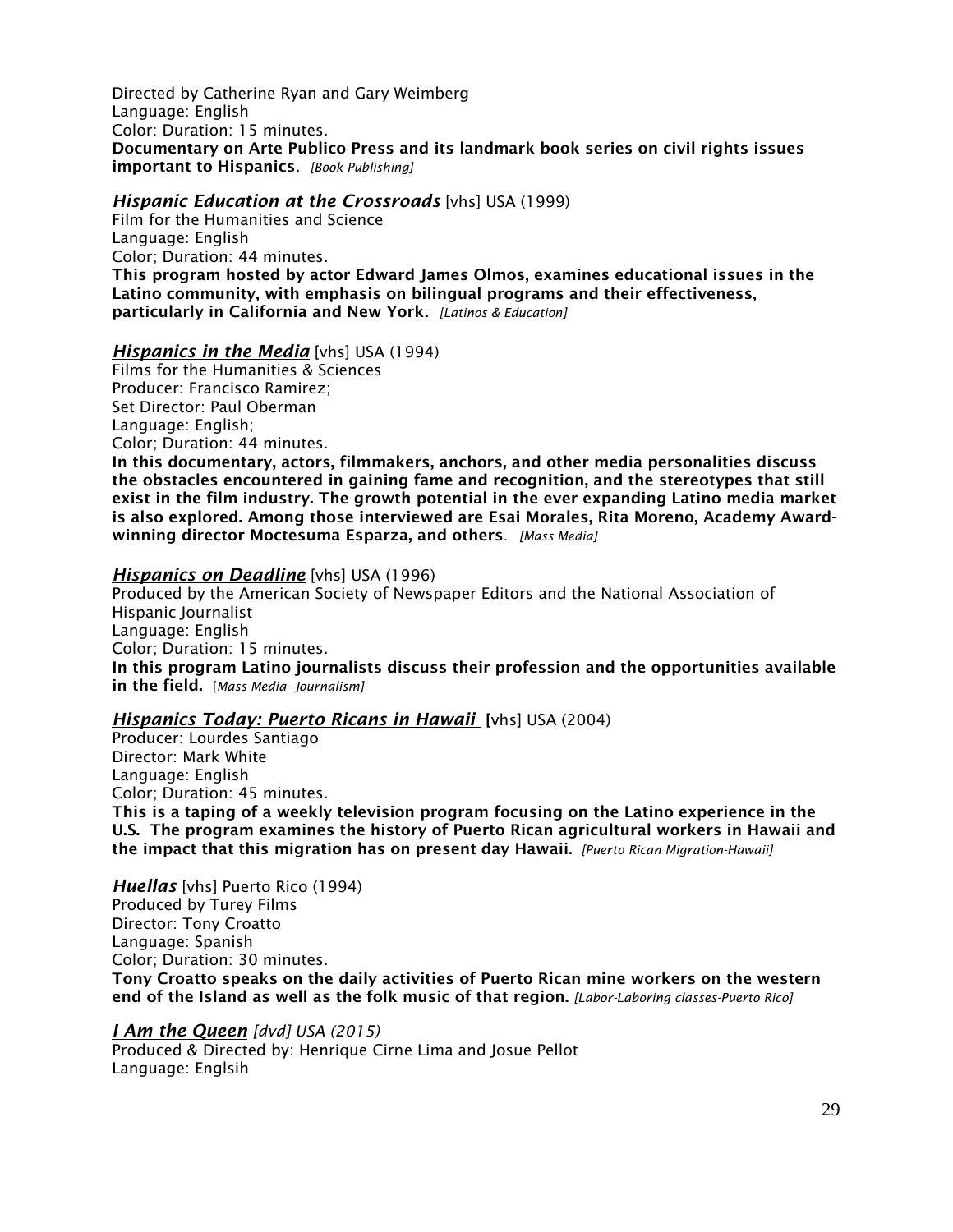Color; Duration: 75 minutes This film documents the transgender community in Humboldt Park, Chicago as they gather to celebrate the Vida/Sida Cacica Pageant. *[Puerto Ricans in Chcago-LGBTQ Community]*

*I'm Having a Baby* [vhs] USA (1995) Producer: New York State-Department of Health. Language: English narration Color; Duration: 23 minutes. A dramatization to inform pregnant women of the importance of being treated for HIV, and of the steps they can undertake to avoid or minimize the risk of HIV infection for themselves and their babies. *[Health-AIDS]*

*Images of Faith* [vhs] Puerto Rico (1992)

Producer/Director: Rebecca E. Marvil Language: English with Spanish subtitles Color; Duration: 28 minutes. This documentary discusses the origins and significance of saint making to Puerto Rican religiosity, and the renewed interest in this religious art form. *[Religion]*

#### *Imágenes de Puerto Rico* [vhs] Puerto Rico (1996)

Visual Communications Director: Eduardo Fabián Language: Spanish Color; Duration: 22 minutes. Film pictorial, musical and poetic testimony to Puerto Rican culture, with segments which capture the works of prominent Puerto Rican figures, including Virgilio Davila, Manuel Jiménez Canario, Guillermo Nuñez, Luis Lloréns Torres, Samuel Lugo, Obdulio Bauza, Francisco Lluch Mora, Luis Pales Matos, Manuel Alonso, and Julia de Burgos*. [Culture]*

#### *Island of Puerto Rico* [vhs] Puerto Rico (1992)

Producer: Video Knowledge, Inc. Executive Producer: Sally Dubrowsky Language: English Color; Duration: 25 minutes. The land of Puerto Rico and its people are viewed historically and geographically, depicting the differences in lifestyles between urban and rural regions. The program has follow-up questions for study and research. *[Towns-Puerto Rico-History]*

#### *Jack Delano: el goce de crear* [vhs] Puerto Rico (1994)

Taller de Cine La Red Language:; Spanish Color; Duration: 50 minutes. This film documents the life work of the legendary photographer and writer Jack Delano, who adopted Puerto Rico as his home and dedicated his life's work to capturing in photos and words, the land and its people. Also includes a presentation on the works of graphic artists Poli Marichal and Luis Munet. *[Artist Profile-Photography]*

#### *Jazz with a Latin Beat* [vhs/dvd] USA (2002)

Smithsonian Institution Director/Producer: Dana Flor Language: English Color; Duration 22 minutes.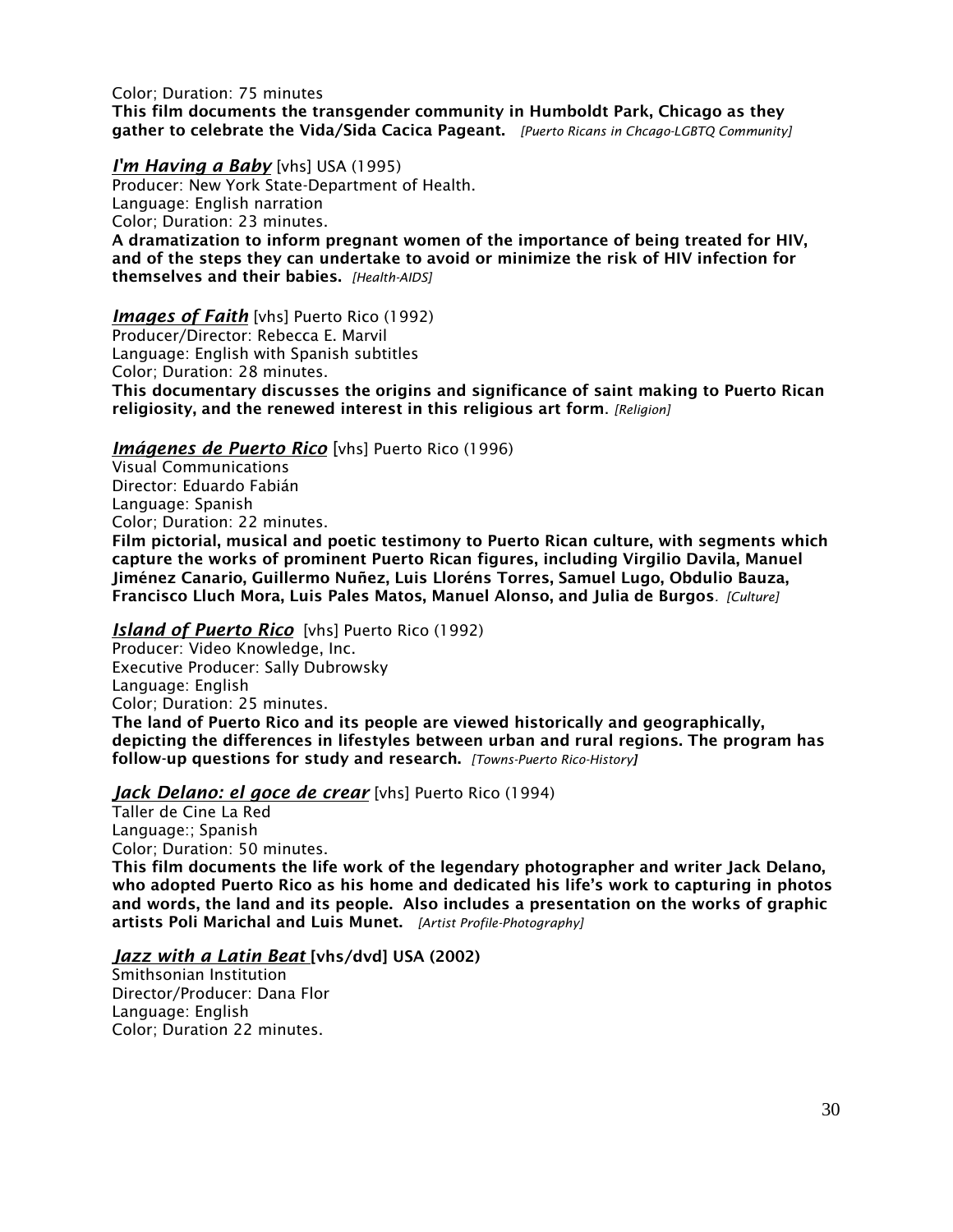Produced by ZGS communications for the Smithsonian Institution in conjuction with the exhibit: "Latin Jazz, La Combinación Perfecta", this documentary examines the evolution of Latin Jazz, its influence and popularization in the U.S. music scene, and world-wide appeal. *[Music-Latin Jazz-History]*

## *Jesús Maria Sanoromá [vhs] Puerto Rico (2003)*

Producer: Escuela de Comunicación de Puerto Rico Prohibido Olvidar II series Directors: Alvaro Aponte Centeno & Demetrio Fernandez Manzano Language: Spanish Color; Duration: 26 minutes. In this documentary, musicians, including his daughter Cherin Sanromá Pasarell, discuss the careeer and importance of the internationally renowned Puerto Rican concert pianist Jesús Sanromá.

## *Jorge Brandon: El coco que habla* [vhs] USA (1978)

Produced by BUYENEI 4 Director: José Parreño Language: Spanish Color; Duration: 28 minutes. Popular people's poet Jorge Brandon recreates his works in the surroundings of Loisaida (The Lower East Side) *[Poetry-Poet Pofile] [In-house use only]*

## *Juan Mari Bras, Un Puertorriqueño (In)Documentado* [dvd] Puerto Rico (2005)

Un proyecto de Producciones Zaranda, Inc. Language: Spanish Color; Duration: 120 minutes.

By means of interviews with historians and with Juan Mari Bras, this documentary, details the life and times of this most outspoken of Puerto Rico's nationalist leaders, Juan Mari Bras*. [Politician-Nationlist-Profile]*

#### *Justifiable Homicide* [vhs & dvd] USA (2001)

Directed by Jon Osman and Jonathan Stack Language: English dialogue Color; Duration: 86 minutes.

This documentary film relates the long and difficult struggle of Margarita Rosario, a woman whose son, Anthony Rosario, was killed unjustly by New York City police officers. The film recounts Rosario's path towards becoming a powerful community activist, agitating for a stronger Civilian Complaint Review Board, and founding Parents Against Police Brutality. The film also explores the issue of brutality and deadly force employed against minority suspects at the hands of the New York City Police Department during the Giuliani Administration*. [Criminal Justice-Policing-Social Activism]*

*Kool Logic Sessions poems, pop songs, laugh tracts* [dvd] USA (2005)

Produced by Bilingual Press/Editorial Bilingue Language: English/Spanish Color; Duration: 81 minutes. Multi-talented poet Urayoan Noel performs and reflects on his life and work. *[Poet/Writer-profile]*

#### *La Bruja: A witch from the Bronx* [dvd] NYC (2005)

Producer: Felix Rodriguez Language: English Color, Duration: 50 minutes.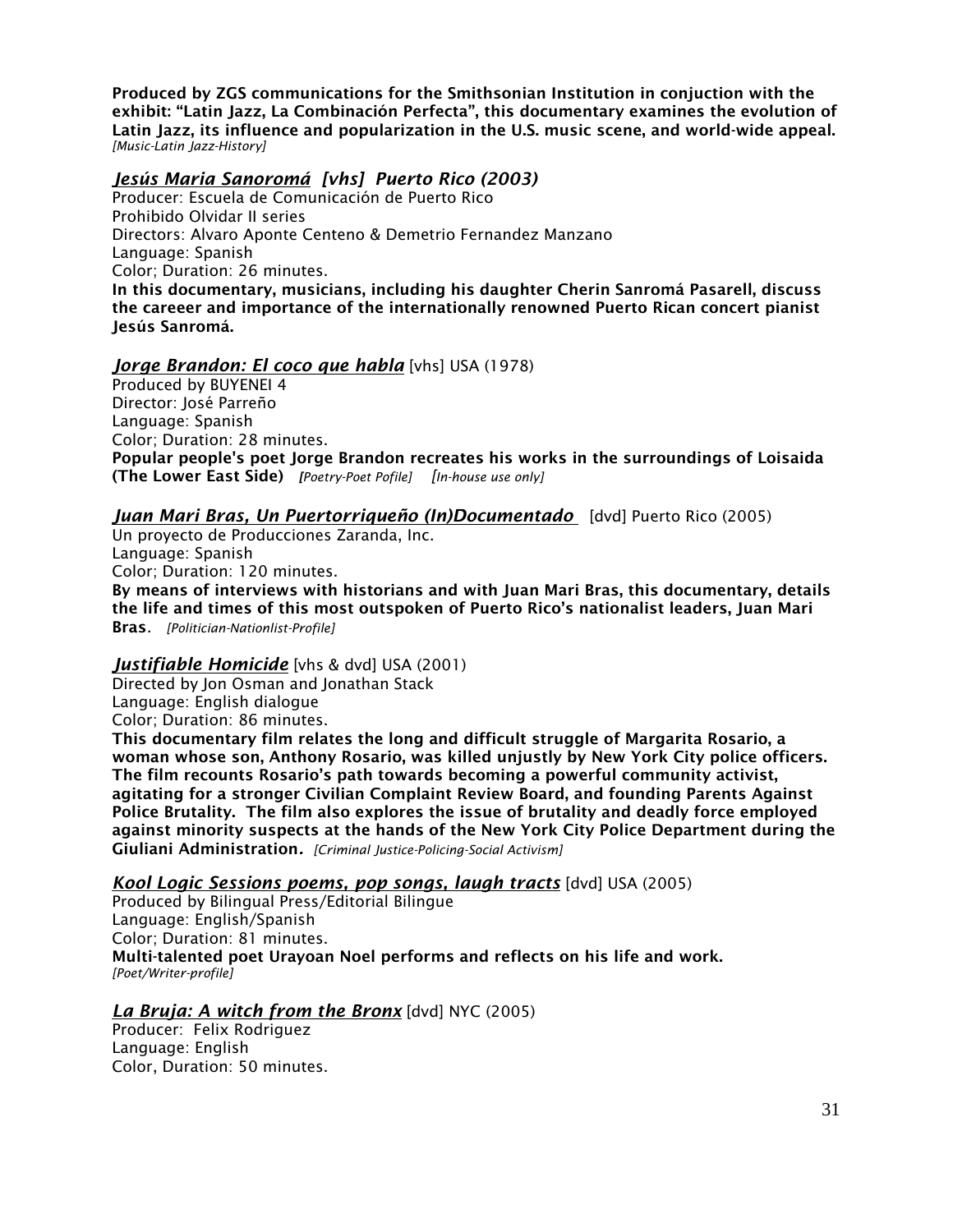This documentary relates the family life and work of performance artist Caridad De La Luz, better known by her alias "La Bruja". *[Poet-profile]*

*La Buena Herencia* [vhs & dvd] Puerto Rico (1955) Producer: Department of Education, Division of Community Education Language: Spanish Color; Duration: 28 minutes. This movie depicts the life and customs of the Taino Indians, and their impact on Puerto Rican culture. *[DIVEDCO Film-Community Education-Puerto Rico]* 

#### *La Ciudad Perdida* [dvd] Puerto Rico (2006)

Fundación Puertorriqueña de las Humanidades A film by Eduardo Lalo Language: Spanish; Black & White; Duration: 35 minutes.

An esoteric look at the city of San Juan through black and white images, sounds and narrative that captures the isolation that post industrialization has had on this urban center. *[Town-Psychology--Urbanization]*

#### *La Decima de un jibaro emigrado [*vhs] Puerto Rico (1989)

Producer/Director: Will Echevarria Language: Spanish with English subtitles Color; Duration: 30 minutes. Through music and folk tales this documentary educates children of the importance of jibaro culture to Puerto Rican society. *[Music]*

## *La Diaspora Puertorriqueña* [dvd & vhs] Puerto Rico (1997)

Producer/Director: Gil Rentas Language: Spanish Color; Duration: 45 minutes.

This documentary film focuses on the history of Puerto Rico and the evolution of the Puerto Rican Day Parade. The film includes interviews with archeologists, historians and politicians who discuss the history of the island and the Puerto Rican diaspora of the late 1940's and 1950's and how the pioneering community's affirmation of their cultural heritage evolved into the reality of a Puerto Rican Day Parade in New York City and today nationally. *[Parades-Puerto Rican Day-History]*

#### *La Gran Falacia (The Great Fallacy) [*dvd] Puerto Rico (2013)

Jibaro Media Group, and So Be It Films Director: Paco Vazquez Language: Spanish with English subtitles Color; Duration: 86 minutes This documentary captures the present day economic and social situation in Puerto Rico, offering prespective from its people, politicians and academics. *[Economy-Social Conditions]*

#### *La Historia de Todos Nosotros* [vhs] Puerto Rico (1986)

Produced by Centro de Estudios de la Realidad Puertorriqueña (CEREP) Language: Spanish Color; Duration: 35 minutes. This film documents the struggles of Puerto Rico's working class and their quest for social justice through unionization*. [Labor Unions-History]*

#### *La Motora Roja Tiene Que Aparecer* [dvd] USA (2008)

Zona Franca Production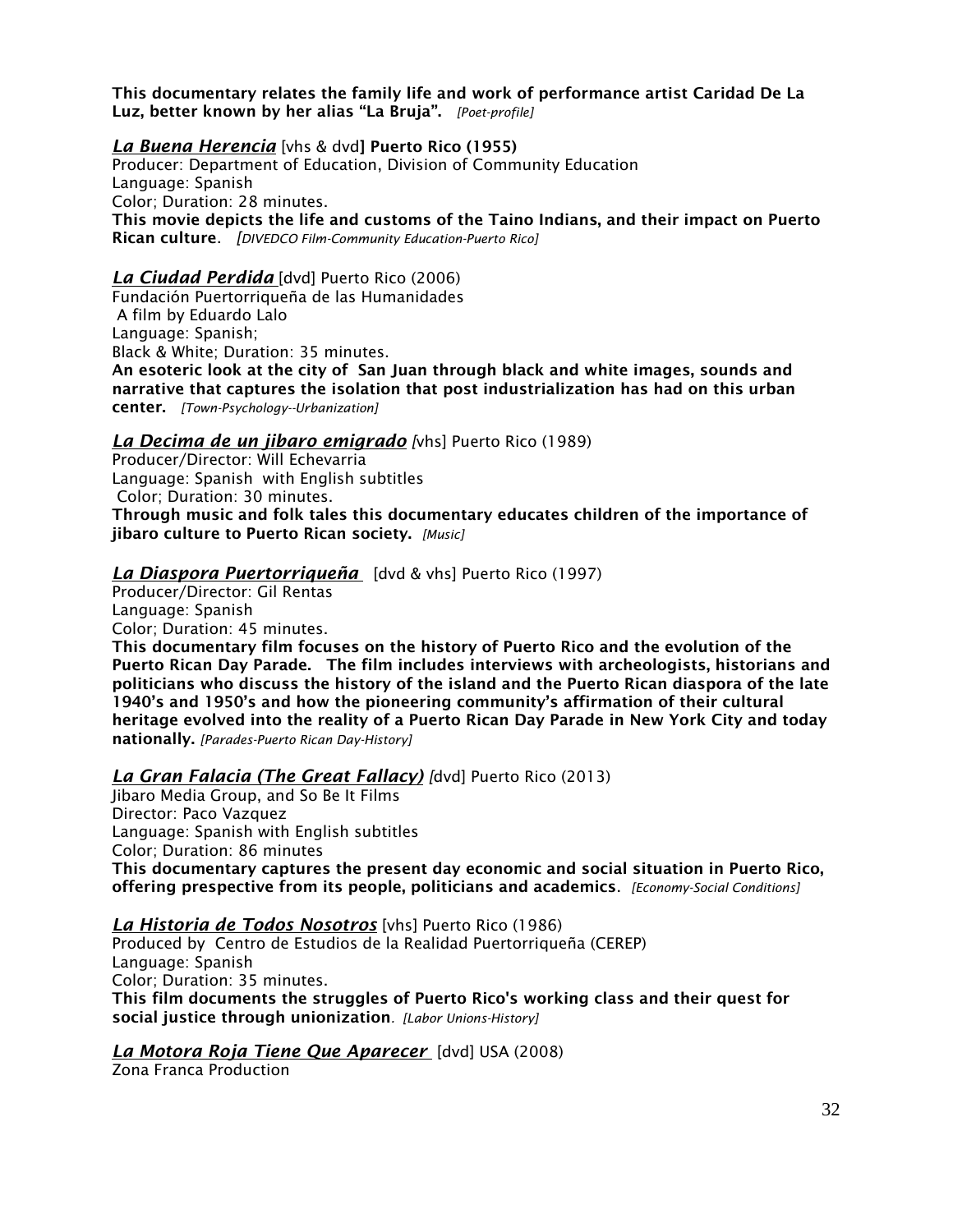Director: Noelia Quintero Herencia Language: English Color: Duration: 59 minutes. Graffiti artist discuss their passion and work with this "renegade" art form. *[Art-Graffiti]*

#### *La Mujer playera (part 1 & 2)* [vhs] Puerto Rico (1982)

Produced by Video Cinema Inc. Director: Federico Iglesias, Language: Spanish Color; Duration: total run time pt.1 & 2, 54 minutes. This documentary presents the oral histories of ten women who discuss life in their coastal community near Ponce. *[Labor Force- Women] La Operacíon* [vhs & dvd] U.S.A. (1982) Director: Ana María García Language: English/Spanish with English subtitles Color; Duration: 40 minutes. This highly regarded documentary effectively examines the mass sterilization of Puerto

Rican women. So common was the use of this surgical method of sterilization that the procedure was simply known as "la operación". *[Sterilization-Women-Puerto Rico-History]*

#### *La Plena* [vhs & dvd] Puerto Rico (1957)

Produced by the Department of Education, Division of Community Education Director: Amilcar Tirado Language: Spanish Color; Duration: 28 minutes. This documentary details the development of plena music, and includes historic footage of musicians and dance performances. *[DIVEDCO Film-Community Education-Puerto Rico] [Music]*

#### *Las Huellas de Nilita* [vhs] Puerto Rico (2002)

Produced by Fundacion Nilita Vientos Gaston, Inc. Director: Juan Carlos Garcia Padilla Language: Spanish Color; Duration: 80 minutes. Documental largomentraje de la vida y obra de Nilita Vientos Gaston. This film documents the life and works of noted journalist and writer, Nilita Vientós Gaston. *[Journalist-Writer-Profile]*

#### *Las Manos del Hombre* [vhs] Puerto Rico (1952)

Produced by the Department of Education, Division of Community Education Language: Spanish Black &White; Duration: 26 minutes. This documentary extols the different forms of manual labor, and the important contribution it has made in Puerto Rico's progress. *[DIVEDCO Film-Community Education-Puerto Rico]*

#### *Las Nuevas Aventuras de Juan Bobo* [vhs] Puerto Rico (1996)

Taller de Cine La Red, Inc. Language: Spanish Color; Duration: 24 minutes. In a puppet show presentation, the legendary character Juan Bobo learns about history and presents ideas on energy conservation. [Folklore-Puppetry] (poor sound)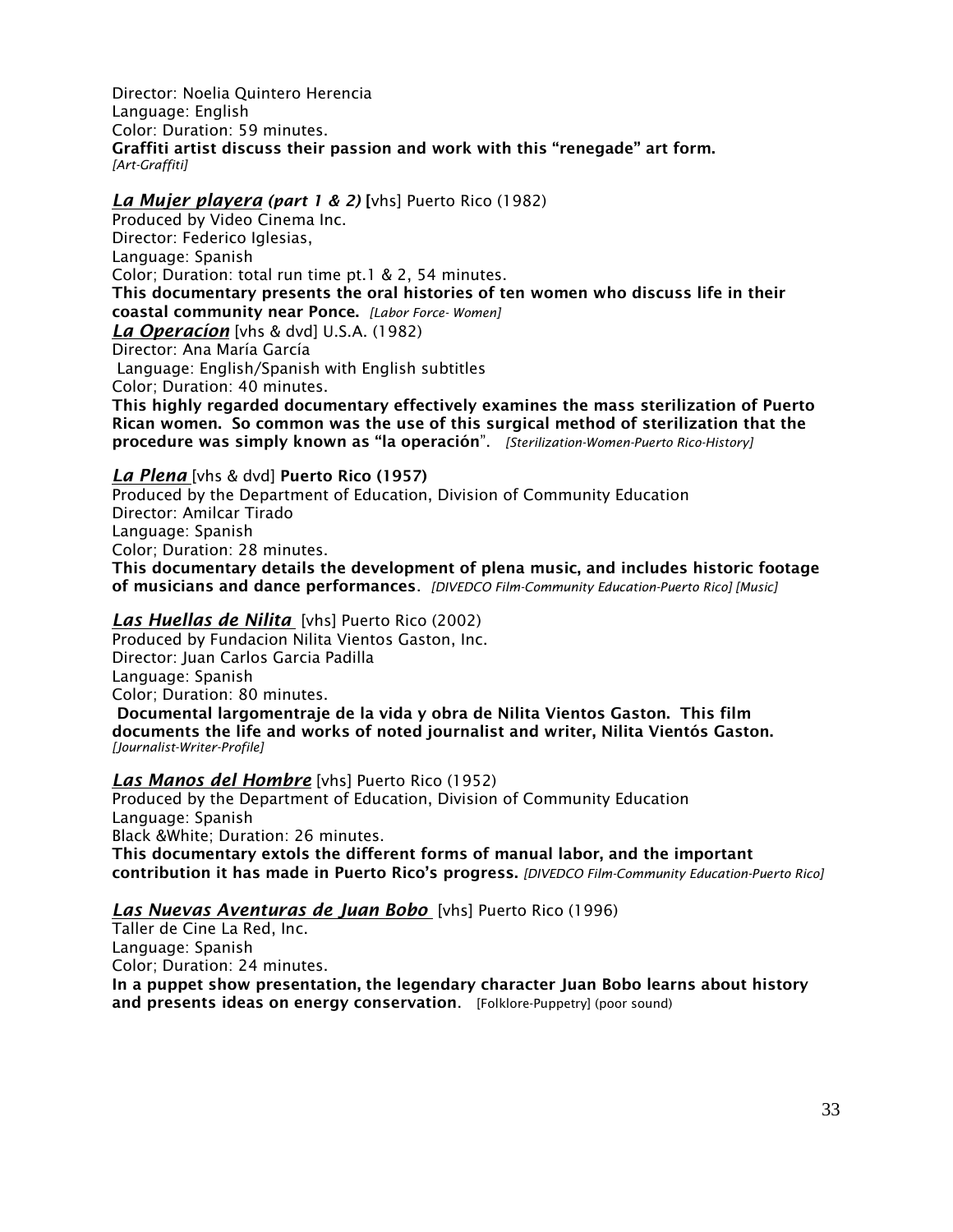*The Last Colony* [DVD] New York (2015)

Disinformation Language: English Color; Duration: 92 minutes.

For 114 years the people of Puerto Rico have maintained a polarizing debate on the status issue that has been front and center of the island's political discourse. Puerto Ricans constantly ponder the three options of Statehood, Independence and Commonwealth. Juan Agustin Marquez brings the status debate to the people of the United States, Congress and the President, asking this century old question: Will there be a change in status in America's Last Colony? [Puerto Rico-Politics and Government-Statehood]

*Latin Music, USA* [dvd] USA (2009)

Public Broadcasting System (PBS) Executive Producer: Elizabeth Deane Language: English Color; 4 hours (4x60)

DVD# 1: Captures the evolution of Latin Jazz, Mambo, the stars who made the music famous, and its influence on Rock, R&B.

DVD# 2: Examines the Puerto Rican blend of son and plena, music elements that were influential in the creation of the Salsa sound in New York and its world-wide popularity. DVD# 3: Focuses on Mexican-American music in CA, TX, across the Southwest and the stars that made the unique sound popular and influential.

DVD# 4: Explores the Latin pop explosion and its influence on modern day popular culture. *[Music-History & Culture-USA]*

# *Latino Americans* [dvd] USA (2013)

Public Broadcasting System (PBS) Series Producer: Adriana Bosch Language: English Color; Duration 6 hours

This documentary which aired on PBS examines the rich history of the Latino experience in the United States segments include:

DVD#1: Segment 1: Strangers in their Own Land, Segment 2: Pull and Push. (2hrs)

DVD#2: Segment 3: War & Peace, Segment 4: The New Latinos (2hrs)

DVD#3: Segment 5: Pride and Prejudice, Segment 6: Peril and Promise. (2hrs)

Segments germane to Puerto Rican studies, 1: Strangers in Their Own Land, 3: War and Peace and 4: The New Latinos

Among the key topics mentioned:

1898 U.S. Invasion of Puerto Rico, usurpation of lands and of the Sugar Industry, the push for English in Puerto Rico's public schools, Airborn migration, Industrialization & Operation Bootstrap, East Harlem, Pallidium, Tito Puente, Ray Barretto, "Our Latin Thing" film, Salvador Algaron, Rita Moreno, West Side Story, Herman Badillo, 65<sup>th</sup> Infantry. *[Latinos in the USA-Culture-Social Conditions-History]*

*Latino Artists: Pushing Artistic Boundaries* [vhs & dvd] USA (1994)

Produced by Films for the Humanities and Sciences and KLRN, San Antonio

Language: English

Color; Duration: 30 minutes.

The first part of the this documentary focuses on the Nuyorican Poet's Cafe, founded by playwright Miguel Piñero, and Professor Miguel Algarin. Among the poets who read and speak of their works are, Miguel Algarin, Pedro Pietri, Ed Morales, Carmen Bardequez, and Willie Perdomo. The second part of the program focuses on the visual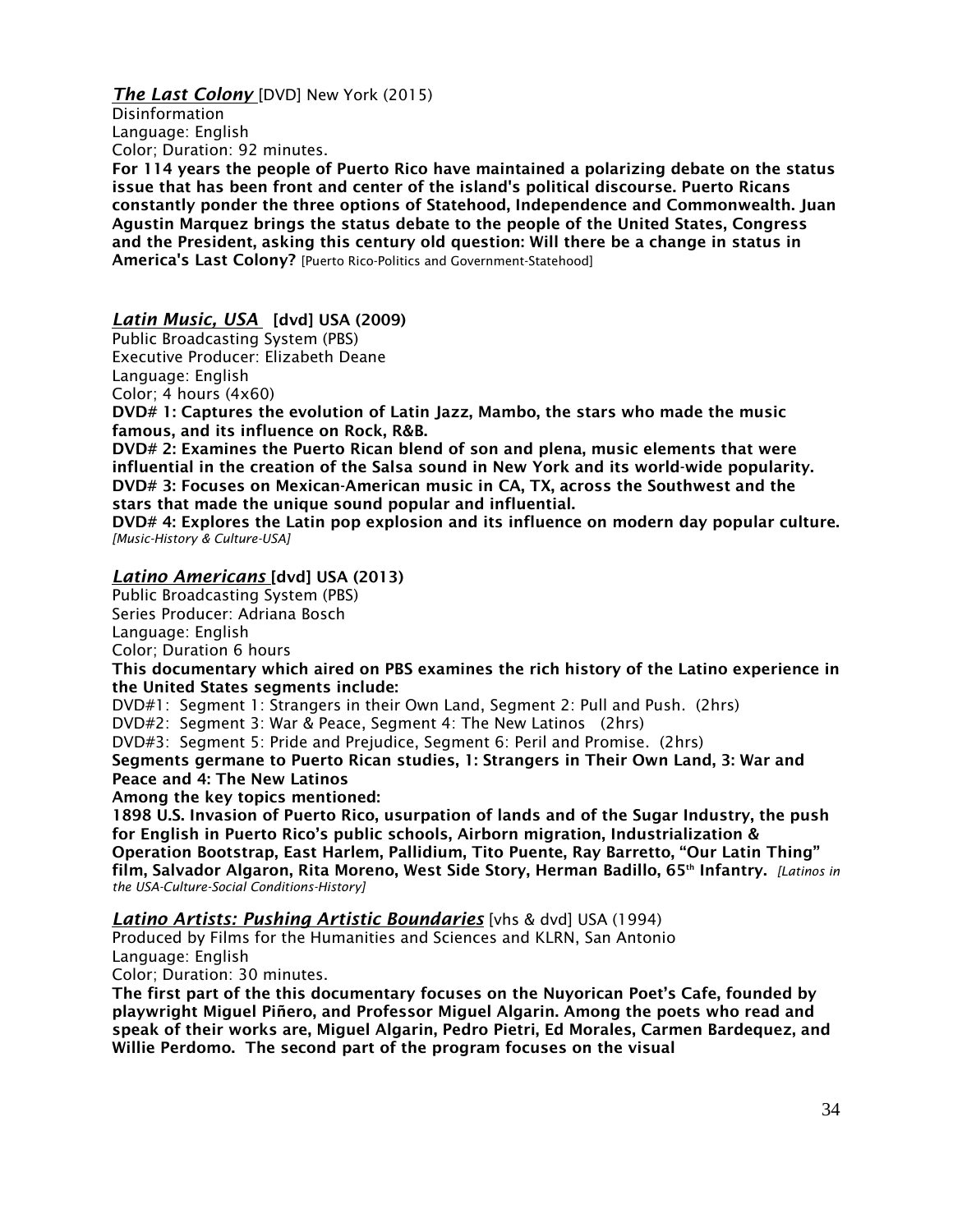artists/performance group, ASCO, whose members fought to create a space for the artistic expression and representation of Latin American art in California. *[Literature-Poets, writers]*

*Latino Hollywood* [vhs] USA (1995)

Director: Antonio Rios-Bustamente Language: English Color; Duration: 31 minutes. This is a two segment video program covering the years 1911 -1940, and 1940 - 1990's. The documentary traces the participation of Latinos in the American film industry, profiling major stars and other creative personnel. The film also touches on issues of typecasting and stereotypes*. [Mass Media]*

*Latino Images* [vhs & dvd] USA (1988)

Produced by the Latino Collaborative

Lnaguage: English

Color & b/w; Duration: 58 minutes.

This documentary focuses on a selection of film images produced by Latino filmmakers, who discuss the portrayal of Latinos in the mainstream media. *[Mass Media-Stereotypes]* 

#### *Latino Stategies: Media and the Public Good* [dvd] USA (2006)

Sponsored by the Institute of Puerto Rican & Latino Studies Director: Saul Elias Rodriguez Producer: Diana Rios and Jaime Gomez Language: English/Spanish Color: Duration: 58 minutes By means of a symposium and interviews this program filmed at the University of Connecticut brings together experts in media, journalism and Latino studies who discuss the state of Latinos in the United States with emphasis on films and mass media representation of the community. *[Latinos-Mass Media]*

#### *Latino Vote, The 2008* [dvd] USA (2008)

NOW PBS Documentary Program Hosted by David Brancaccio Producer: Na Eng Language: English Color; Duration:30 minutes. Correspondent Maria Hinojosa examines the Latino vote in the state of Florida, with special emphasis on the anti-immigration issue. *[Politics-Voter Participation]* 

#### *Legacy of Arturo Schomburg, The* (vhs/dvd)

Director: Lou de Lemos Language: English Color; Run time: 30 minutes By means of interviews and historical footage, this documentary explores the life and legacy of Puerto Rican bibliophile Arturo Schomburg, who chronicled the history of African culture in the Americas. [*Historian-Profile]*

#### *Legacy of Frank Bonilla, The* [dvd] USA (2011)

A Center for Puerto Rican Studies Production Director: Eduardo Aguiar Producer: Melissa Montero Language: English Color; Duration: 52 minutes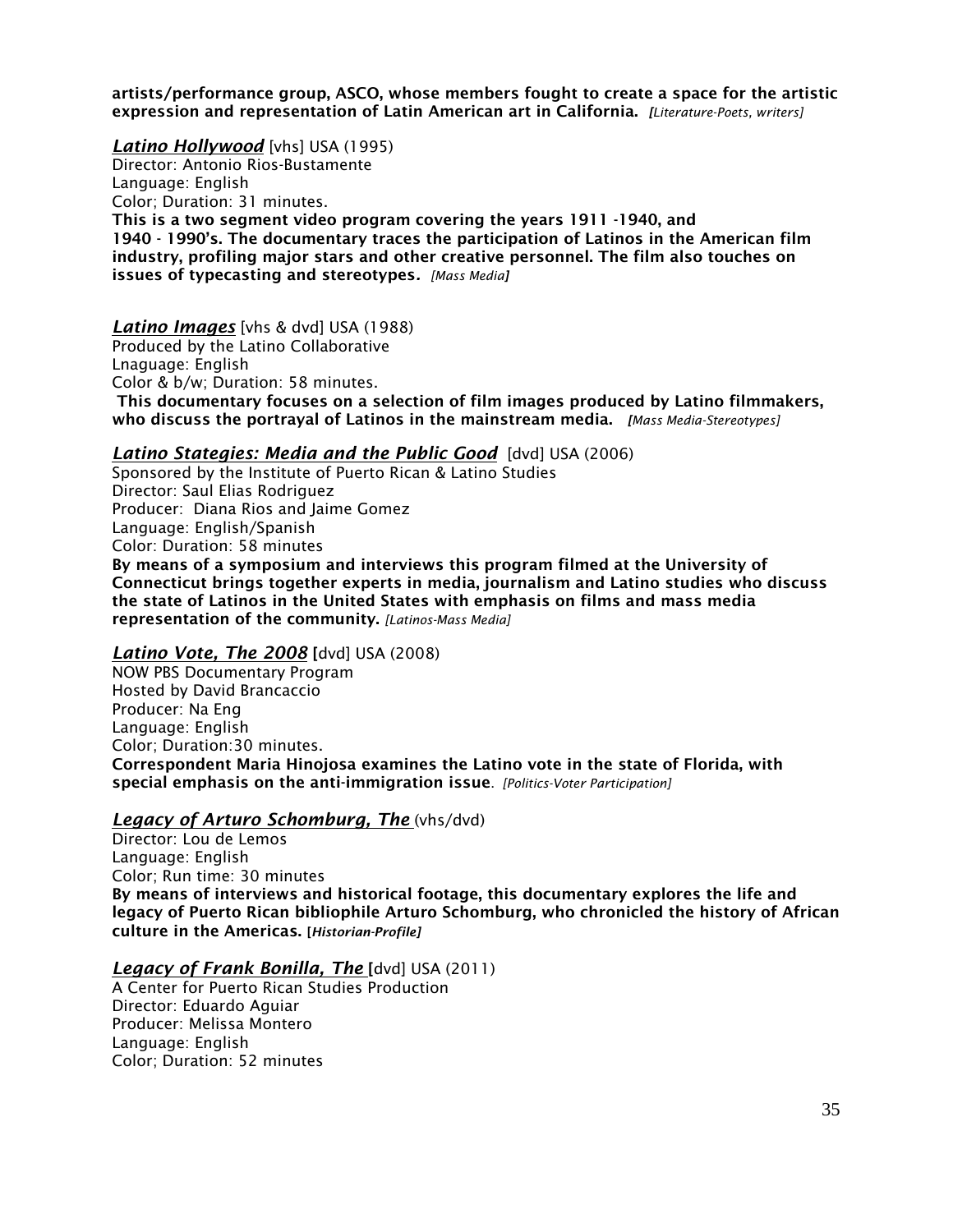Friends and colleagues speak about the life and work of social scientist and scholar Dr. Frank Bonilla, and attest to his contribution to the field of Puerto Rican and Latin American studies. The film also details his work as founding Director of the Centro de Estudios Puertorriqueños, and his pioneering work in the field of Puerto Rican migration studies, as well as his outreach and collaborative efforts with other pan-Latino and Afro-American communities. *[Educator-Community Leader-Profile]*

## *Leyendas de Puerto Rico* [vhs] Puerto Rico (1999)

Producers/Directors: Marino Guastella Ruiz, Luis Molina Casanova Language: Spanish Color; Duration: 75 minutes.

This is a film narrative on Puerto Rican playwright and journalist, Don Cayetano Coll y Toste. The actors in this film re-enact three of the most famous stories of this celebrated writer: El Santo Cristo de la Salud, El Espiritu del Carretero, and La Garita del Diablo. *[Literature]*

# *Life and Poetry of Julia de Burgos, The* [vhs & dvd] Puerto Rico (1979)

A film by José García Torres Language: Spanish with English subtitles Color; Duration: 28 minutes. This docu-drama film captures the life and work of noted Puerto Rican poet, Julia de Burgos*. [Women-Writers-Biography]*

*Living Los Sures (Includes Los Sures, 1984, see page 51 for descriptor) [dvd] USA* Executive Producer/Artistic Director: Christopher Allen

Language: English B/W & Color; Duration: 90 minutes

Expanding upon the work of filmmaker Diego Echeverria's award winning documentary *Los Sures*. *Living Los Sures,* a bevy of short films, adds to the documentation of the Puerto Rican/Latino community of Williamsburg Brooklyn, Los Sures, during the 1970's and 1980's. [Puerto Ricans in New York-Williamsburg, Brooklyn-Life and customs] (in-house use only)

# *Llorens Torres, Luis* (vhs) see: Autógrafo: seres ordinarios con vidas extraordinarias

# *Los Peloteros* [vhs & dvd] Puerto Rico (1951)

Produced by the Department of Education, Division of Community Education Director: Jack Delano Language: Spanish

Black and White; Duration: 120 minutes.

This DIVEDCO film production deals with greed and deception as a group of young ballplayers unite to raise money to purchase uniforms for their baseball team, only to be deceived by their coach and his egotistical wife, whom use the funds for their personal use. The film stars Miriam Colón and Ramon (Diplo) Rivero. *[DIVEDCO Film-Community Education-Puerto Rico]* 

*Los Santos Reyes Magos* [dvd] Puerto Rico (2001)

Producer/Director: Sonia Fritz; Language: Spanish Color; Duration: 18 minutes.

This documentary showcases the festivities and events of the Three King's Day holiday in Puerto Rico. *[Festivals-Puerto Rico]*

# *Los Seres imaginarios de Susana Espinosa* [dvd] Puerto Rico (1998)

Producer/Director: Sonia Fritz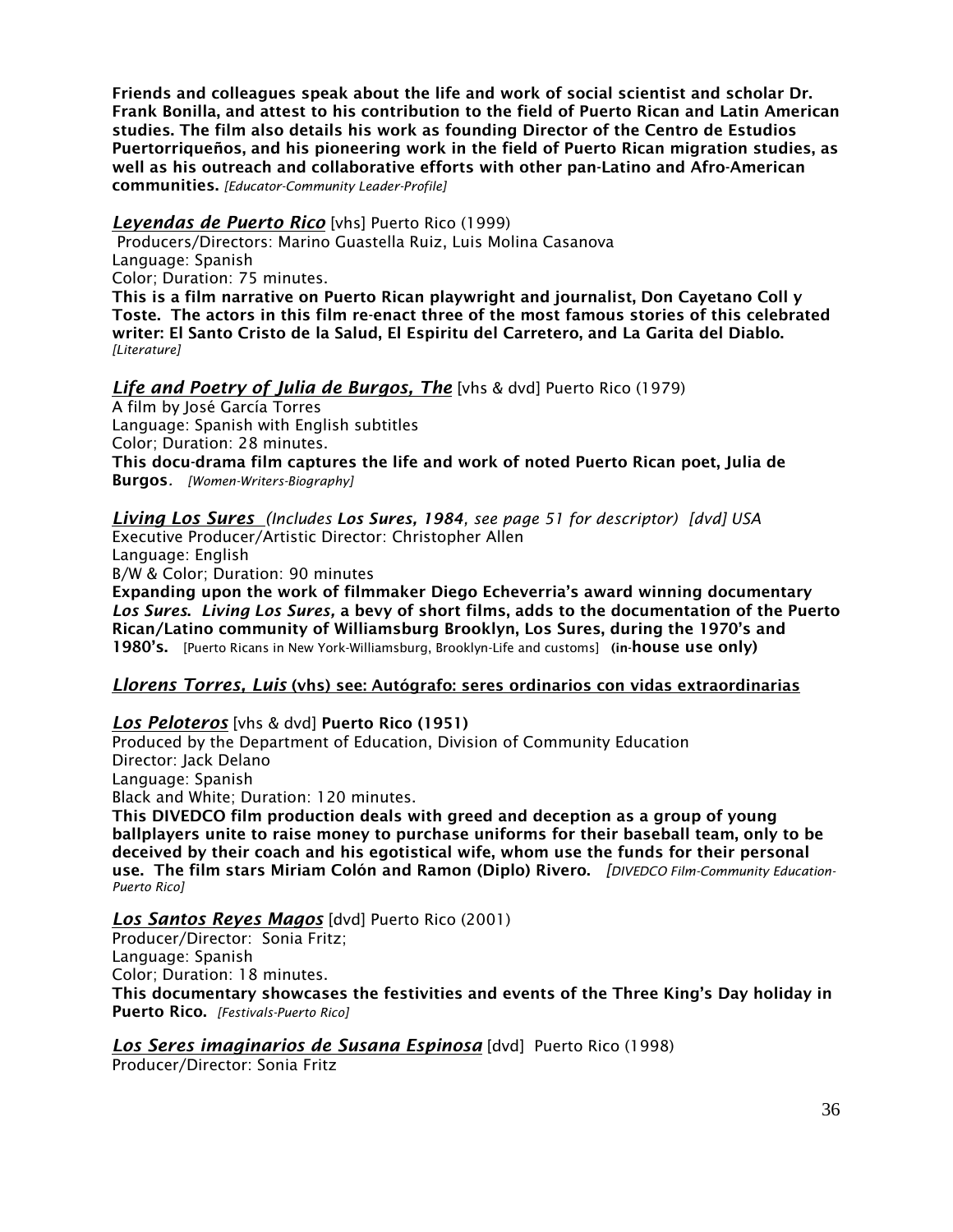Language: Spanish Color; Duration: 21 minutes. This documentary showcases the works of renowned Puerto Rican ceramist Susana Espiñosa. *[Art-Ceramics-artist profile]*

*Los Sures* [vhs & dvd] USA(1984) Producer: Diego Echeverría Language: Spanish with English subtitles Color; Duration: 58 minutes. A portrait of one of the poorest Puerto Rican neighborhoods in New York, Los Sures (Williamsburg) Brooklyn, as documented by director Diego Echevarria. *[Puerto Rican Community –Brooklyn, NY] [New updated version available in Blu-Ray]*

#### *Lost Soul/Alma Perdida* [vhs] U.S.A (1992)

Director: Peter Resto English/Spanish Color; Duration: 37 minutes. This real life drama filmed in Spanish Harlem, "El Barrio", is on the subject of drug addiction and its enticement in the life of a Latino teenager. *[Drug Abuse-Culture]*

#### *Luchando por la vida* [vhs & dvd] Puerto Rico (1984)

Aliento Cinematográfico, Inc.; Producer: Arnaldo Alicea Director: Artemio Torres Language: Spanish Color; Duration: 40 minutes. This film documents the role women played in the tobacco industry of Puerto Rico. *[Women-Labor History]*

#### *Luis Muñoz Marín* [vhs] Puerto Rico (1985)

Fundacion Luis Muñoz Marín Director: Luis Molina Casanova Language: Spanish Color &BW; Duration: 45 minutes. This documentary traces the life and political legacy of Puerto Rico's first elected governor, Luis Muñoz Marin. The documentary examines his political career from the 1930's, through the 1960's. *[Politics-Partido Popular Democratico- Profile]* 

#### *Luisa Capetillo: A Passion For Justice* [vhs] Puerto Rico (1994)

A film by Sonia Fritz Language: Spanish with English subtitles Color; Duration: 42 minutes. This docu-drama film examines the life and work of Luisa Capetillo (1879-1922), a journalist, writer, suffragist and labor organizer who was ahead of her times in her ideology and activism in Puerto Rican society during the first half of the twentieth century. *[Women-Activist-Profile]*

### *Machito: A Latin Jazz Legacy* [vhs & dvd] NYC (1987)

Produced by Nubia Music Society Director: Carlos Ortiz Language: English and Spanish with subtitles Color; Duration: 58 minutes.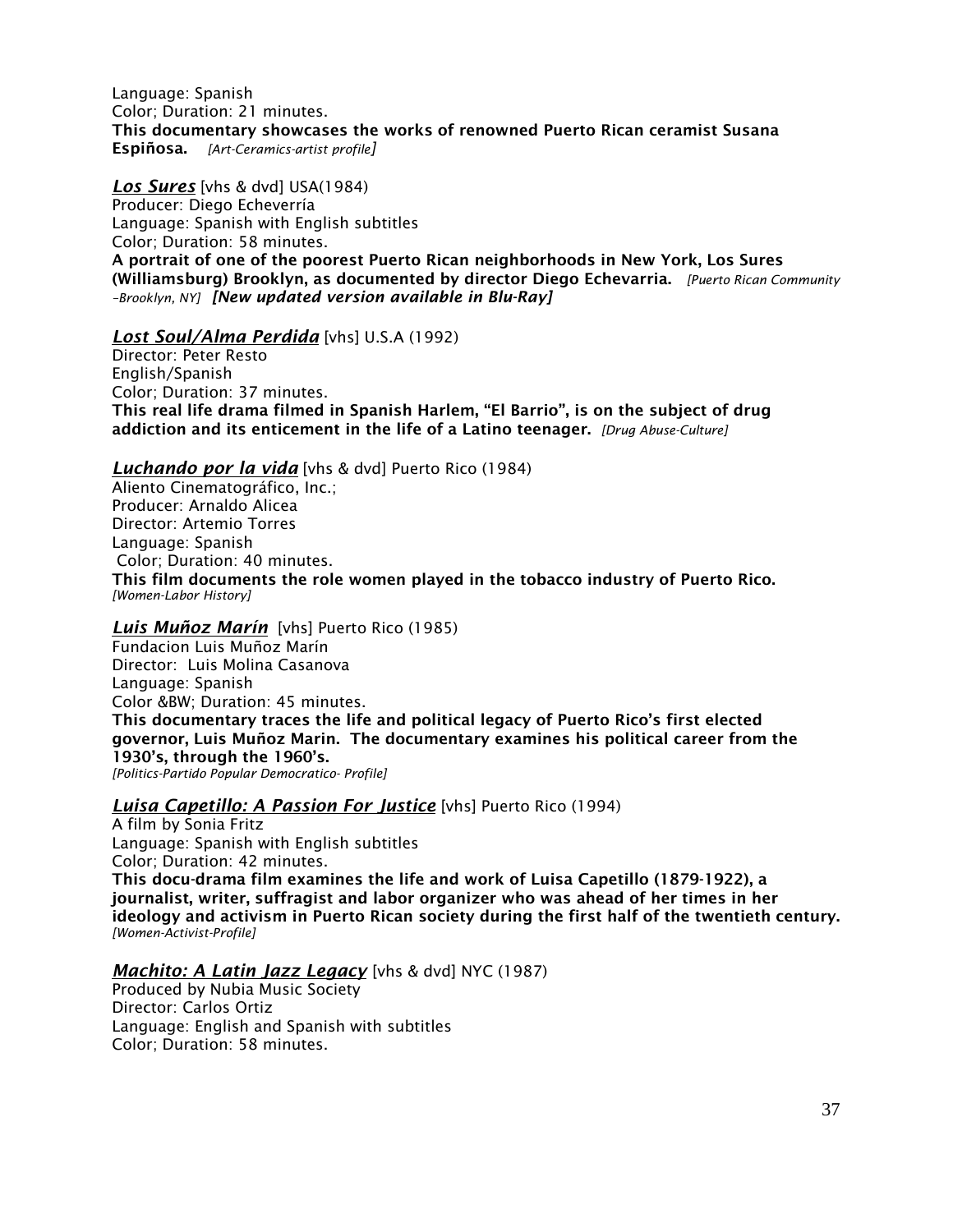This documentary captures the career of Latin jazz great Machito. Latin and Jazz legends such as Tito Puente, Dizzy Gillespie, Dexter Gordon, Ray Barretto along with the colorful impresarios Federico Pagani and Symphony Sid, share their personal memories of the scene they helped create, while paying tribute to the unique genius of Machito. *[Musician-Profile]*

#### *Machito Tribute* [dvd] USA (1995)

Producers: Robert Sancho, Rene Lopez Director: Gasbe Greely Language: English Color; Duration: 58 minutes By means of interviews and performances, musicians including program host Bobby Valentine, pay homage to the life and music of Frank "Machito" Grillo. *[Musician-Profile]*

#### *Mala Mala* [DVD] Puerto Rico (2014)

Produced and Directed by Dan Sickles and Antonio Santine Language: Spanish and English (subtitles) Color; Run Time: 87 minutes This documentary feature film focuses on the lives of trans-identifying individuals in Puerto Rico. *[LBGT community-Puerto Rico]*

### *Manos a la Obra: The Story of Operation Bootstrap* [vhs & dvd] USA (1986)

Sponsored by Centro de Estudios Puertorríqueños-Hunter College/ CUNY Directors: Pedro A. Rivera and Susan Zeig Language: English with subtitles Color; Duration: 59 minutes.

This documentary film details the origins of the Puerto Rican economic development plan of the 1960's, better known as manos a la obra (operation bootstrap). The film examines this economic plan within the framework of Puerto Rican history, with special emphasis on the out migration of Puerto Ricans to the mainland. *[Economy-Migration-History]*

### *Marc Anthony the Concert From Madison Square Garden* [dvd] NYC (2004)

Producer and Director: by Marty Callner; Language: Spanish/English Color, Duration: 120 minutes. This program which originally aired on HBO captures the performance of award winning singer, Marc Anthony at Madision Square Garden. *[Music-Salsa]*

### *Mariposa in Diasporican Dementia* [vhs] NYC (2001) Strange Fruit-TV Network

Language: English/Spanish Color, Duration: 117 minutes. By means of her poetry and stage performance, poet, writer Mariposa takes us on a journey of her Nuyorican experience*. [Poets-Performance]*

### *Masacre de Ponce* see: 1937: Masacre de Ponce

*Masks: A Life's Dedication* [vhs and dvd] Puerto Rico (1996) Besito de coco Productions; Producer and Director: Zydnia Nazario Language: Sapnish with English subtitles Color; Duration: 48 minutes. This documentary focuses on the tradition of mask and costume making and their use in different festivals held in towns throughout Puerto Rico. *[Festivals-Art-Life and Customs]*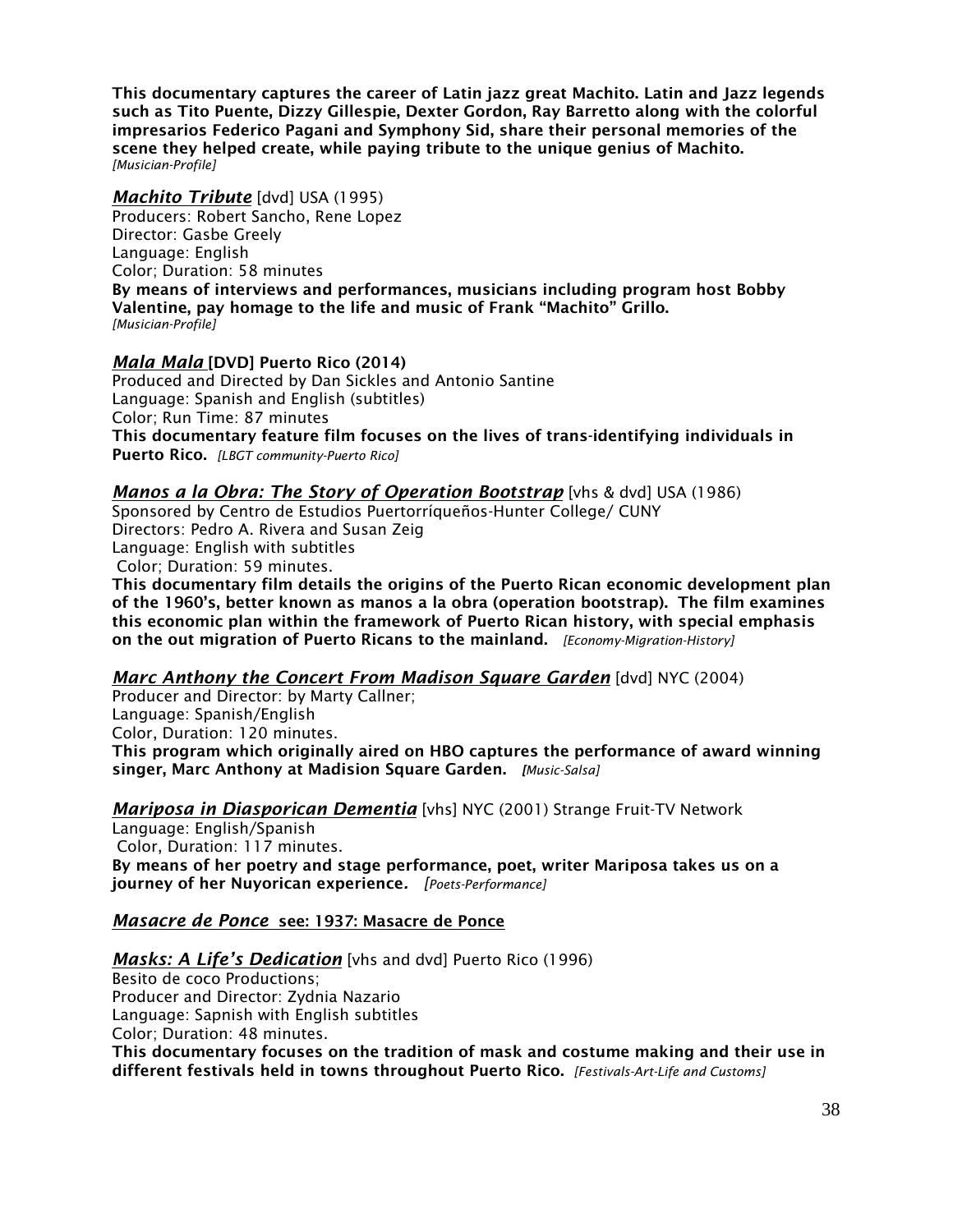### *Melendez, Concha* see: Autógrafo: seres ordinarios con vidas extraordinarias

### *Memories of Puerto Rico* (dvd) Puerto Rico (2007)

Multimedia Inc.; Color; Duration: 20 minutes. 300 still images which captures the landmarks, and towns of interest of the Island. Also features the music of José González and Criollo & Clásico. *[Towns]*

### *Mi hermano* [vhs] USA (1990)

A film of the American Red Cross; Producer: Michael Day Director: Edgar Michael Bravo Color; Duration: 31 minutes. This film documents the struggles of a family as they try to cope with and accept the AIDS related death of a son. *[Health-AIDS]*

#### *Mi Puerto Rico* [vhs/dvd] USA (1996)

Producer: Raquel Ortiz and Sharon Simon Director: Sharon Simon English/Spanish with subtitles Color; Duration: 90 minutes.

In this personal account of the Puerto Rican experience, film producer Raquel Ortiz documents her roots taking us from the tenement of her childhood Bronx neighborhood to the Island of Puerto Rico. She captures through interviews with historians and personal stories, the people and events that have shaped the Island, its status and often times stormy relationship with the United States. *[Migration-Politics-Status]*

### *Migration Division of Puerto Rico Short Films [dvd] USA/Puerto Rico (1952-56, 1970)*

Vigues Productions

Language: Spanish

B/W & Color; Duration: 106 minutes

A series of short films developed by the Government of Puerto Rico's Migration Division which sought to educate and inform future migrants about the conditions that they would confront living and working in New York City. Among the titles: \*Frutos del Trabajo \*Un amigo en Nueva York \*Invierno en Nueva York \*Visita Importante \*Asamblea \*Inauguracion \* Un amigo en Chicago \*Los beneficiaries \* Public Service Annoucement on Voting featuring Herman Badillo. (Part of the Centro Library Archives- OGPRUS collections) (NON-LENDING FOR IN-HOUSE RESEARCH ONLY)

### *Migration the Puerto Rican Experience* (dvd) USA (2007)

BronxNet Community Television series; Producer: Walter Garaico Executive Producer: Michael Max Knobbe Language: English Color; Duratsion: 57 minutes.

By means of historical images and interviews with prominent New Yorkers, this excellently made documentary traces the history of the migration of Puerto Ricans to New York City with particular emphasis on the Bronx community. *[Migration-NewYork- History]*

### *Miguel Piñero Reading at Magic Gallery* [vhs & dvd] USA (1984)

A videorecording by Jim C Language: English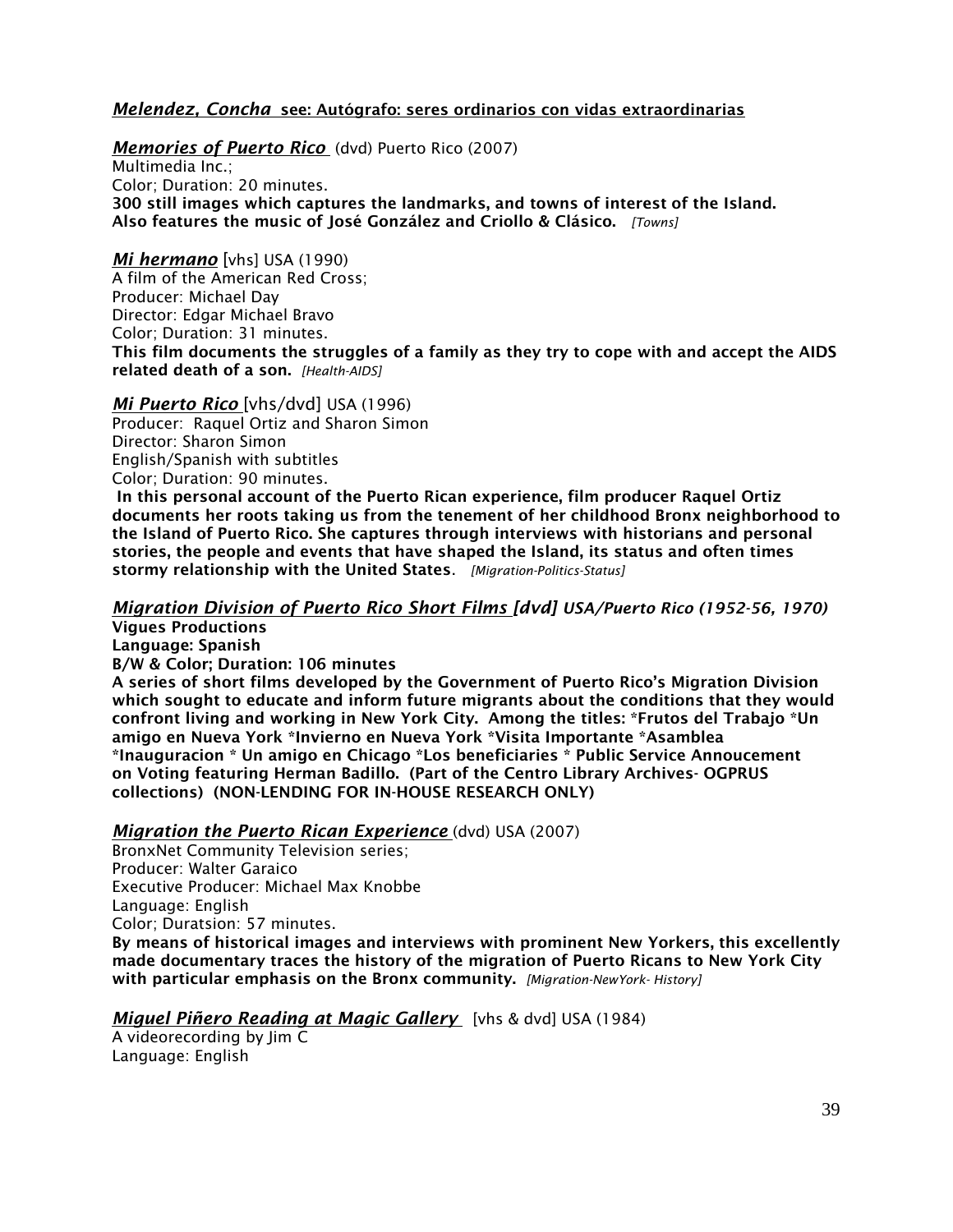#### Color; Duration: 17 minutes. Poet Miguel Piñero performs and recites his unique style of poetry. *[Writer-Poet-Performance]*

#### *Modern Puerto Rico* [vhs] USA (1990)

Video Knowledge Inc. Written and Photographed by Ed Dubrowsky Color; Duration: 40 minutes. This film examines the evolution of Puerto Rico's economy, and explores the beauty of the Island. Program is presented in English and in Spanish. *[Economic Conditions-Puerto Rico]*

#### *Modesta* [vhs & dvd] Puerto Rico (1956)

Director: Benji Doniger Language: Spanish

Black and White; Duration: 35 minutes.

This Divedco produced film speaks to the issue of equality for women in rural Puerto Rico. Its fiesty heroine, Modesta, makes her point by refusing to subordinate herself to her husband's chauvinism. Her"revolt" unites the women of the town to demand that their husbands treat them fairly. Their demands ultimately lead to cooperation and greater harmony between the spouses. *[DIVEDCO Film-Community Education-Puerto Rico] [Health]*

#### *Mona Island* [vhs] Puerto Rico (1996)

Audiovisuales del Caribe, Inc. Producer: Norma M. Jogwood, Langauge: Spanish Color; Duration: 30 minutes. This film documents the landscape and animal life in Mona Island, a small uninhabited island off the western coast of Puerto Rico. *[Ecology]*

### *Monumentos Historicos* [vhs] Puerto Rico (circa 1950's)

Produced by the Department of Education, Division of Community Education Directeor: Amilcar Tirado Language: Spanish Color; Duration: 34 minutes. This community educational film, presents an overview of the Spanish influence on Puerto Rican architecture. [DIVEDCO film -Community Education-Puerto Rico] *[Architecture-Landmarks]*

### *Morel Campos, Juan* (vhs) see: Autógrafo: seres ordinarios con vidas extraordinarias

### *Mujeres de America Latina/Puerto Rico: Paraiso Invadido* [vhs] USA (1995)

Films for the Humanities. Producer/Director: Carmen Sarmiento Garcia Language: Spanish Color; Duration: 55 minutes. Part of a series of programs covering issues relevant to women in Latin American society, this segment discusses the role of the Puerto Rican women in Puerto Rico as well as in Latino communities in the United States. *[Migration History]*

### *Muñoz Rivera, Luis* (vhs) see: Autógrafo: seres ordinarios con vidas extraordinarias

#### *The Music of Willie Colón* [vhs/dvd] USA (1990) Director: Andrew Carl Wilk Language: English Color; Duration 30 minutes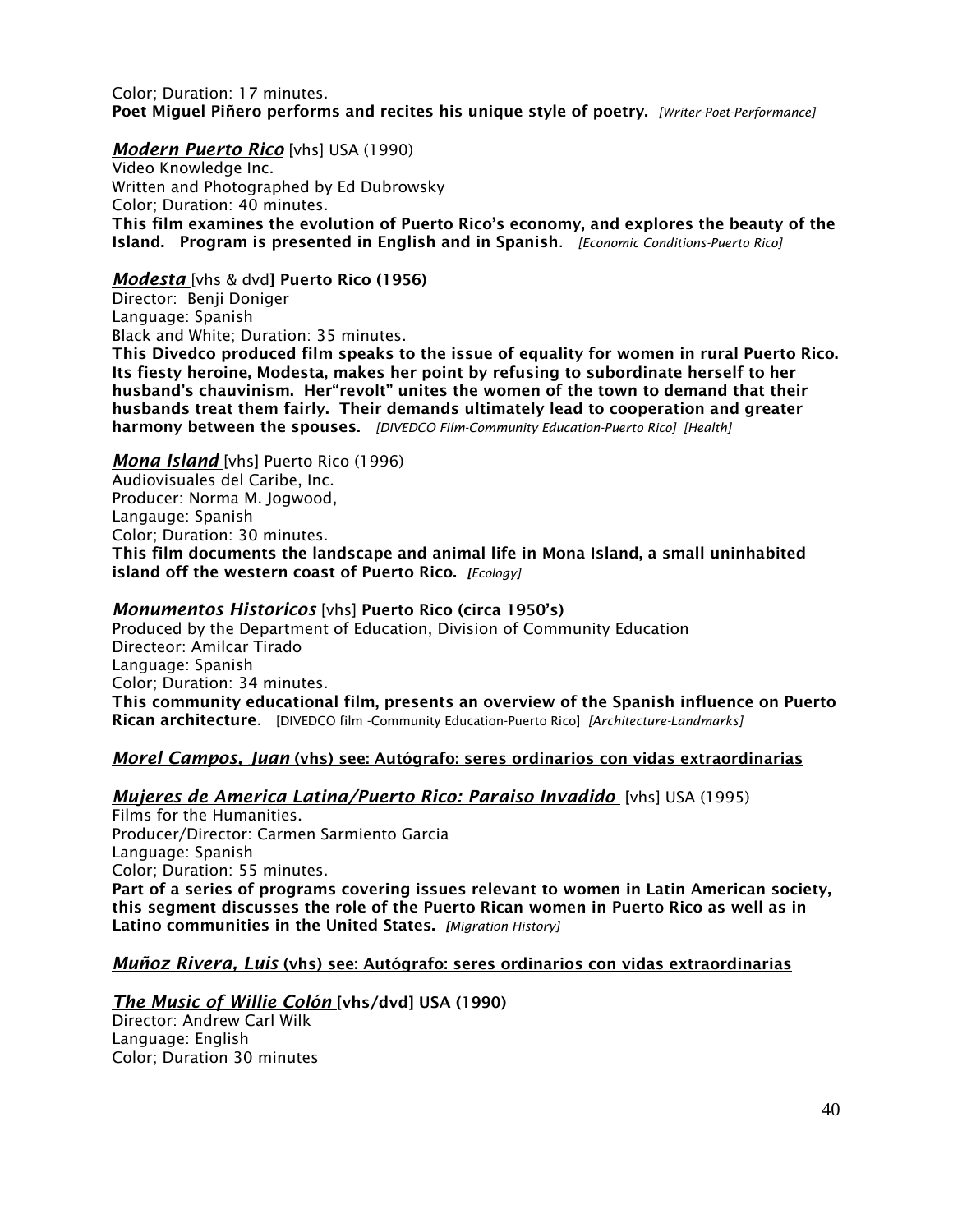By means of musical performances and interview, this segment of the Thirteen WNET, public televisión program, the 11th Eleventh Hour, showcases Willie Colón. The program also includes a segment on Casita culture. *[Music-Salsa- Puerto Rican Casitas]*

#### *Música* [vhs] USA (1985)

Producer: Gustavo Paredes Language: English/Spanish Color; Duration: 59 minutes. This film looks at the many facets of Latin music and its influence on American music and culture. *[Music]*

### *Myrna Baez: Los Espejos de Silencio/Mirrors of Silence* [vhs/dvd] Puerto Rico (1989)

A film by Sonia Fritz. Language: Available in Spanish and English Color; Duration: 27 minutes. This documentary examines the life and work of Puerto Rican painter and print maker, Myrna Baez. *[Art]*

#### *Negron Muñoz, Angela* (vhs) see: Autógrafo: seres ordinarios con vidas extraordinarias

### *New Muslim Cool* (dvd) USA (2009)

Specific Pictures in Association with P.O.V./Latino Public Broadcasting Director/Producer: Jennifer Maytorena Taylor Language: English Color; Duration: 83 miutes. This film documentary which originally aired on public television explores the spiritual journey of a Puerto Rican Muslim and his family in a post 9/11 world. *[Religion]*

#### *Nick Lugo: De La Miseria al Triunfo [*dvd] USA (1976)

Studio Five Film Productions, Inc. Director: Esteban de Pablos Language: Spanish Color; Duration: 23 minutes. This documentary features the rags to riches story of businessman and civic leader Nick Lugo, who founded the Cophresi Travel Agencies and Temas magazine. *[Commerce-Profile]*

#### *Nine Artists of Puerto Rico* [vhs] USA (1970)

Produced by the Division of Visual Arts Department of Cultural Affairs of the Pan American Union Language: English Color: Duration: 30 min. Briefly reviews the works of nine Puerto Rican artists. *[Art-Profiles]*

*No Grapes* [vhs & dvd] USA (1992)

Produced by the Staff of the United Farm Workers Union Language: English

Color; Duration: 14 minutes.

A film documenting the battle of farm workers in California's Central Valley as they sought to eliminate the use of pesticides on grapes and other farm produce. The film includes interviews with Cesar Chavez, leader of the United Farm Worker's Union, as well as other political leaders and activists. *[Labor-Environmental Justice-Activism]*

*The Noble Lady of the Caribbean: Felisa Rincon de Gautier* [vhs & dvd] USA (1978)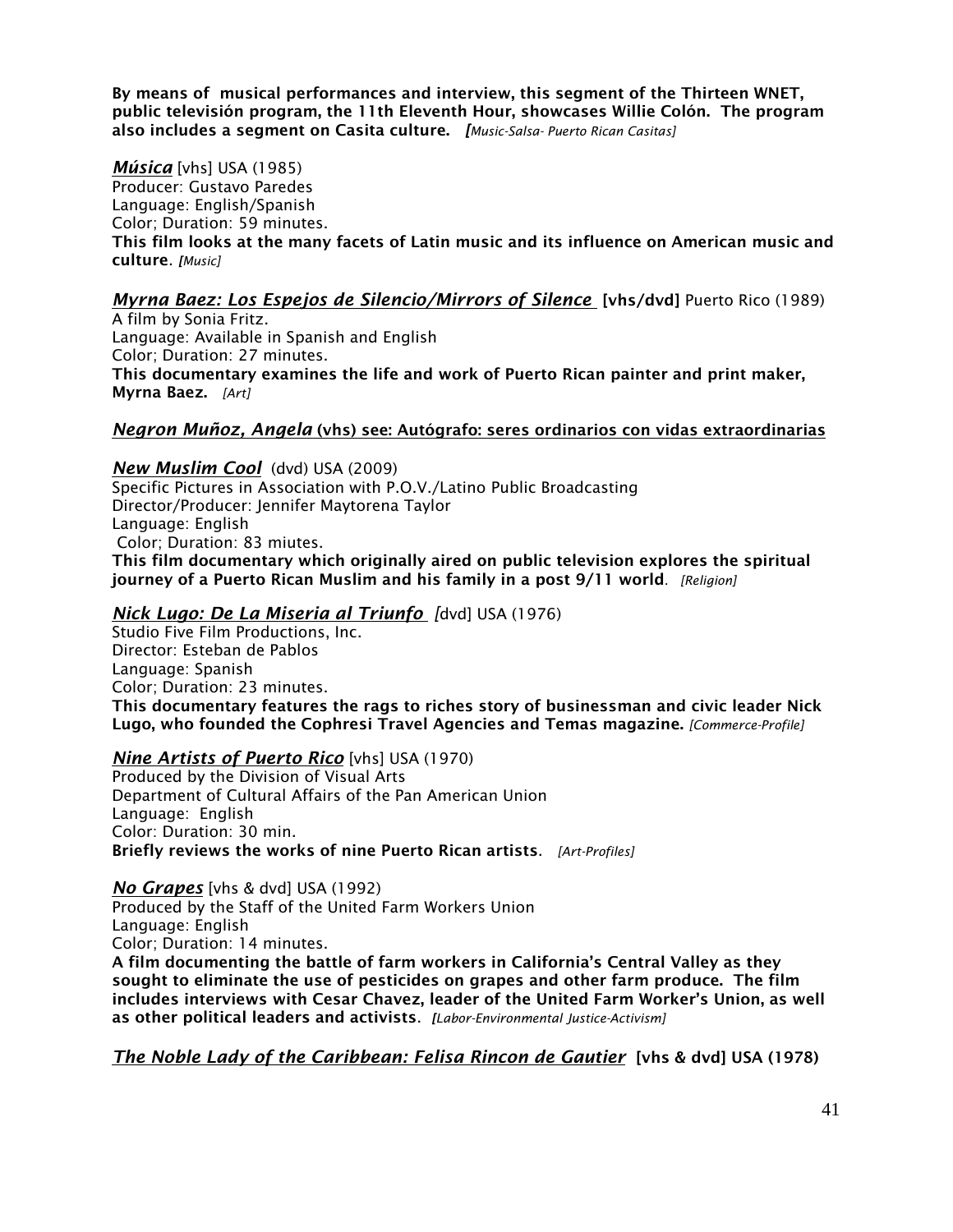Producer: Jose Noriega Language: English Color; Duration: 29 minutes

This documentary details the life and political career of Felisa Rincon de Gautier, who served as the mayor of San Juan from 1946-1968. *[Women-politics]*

# *Nuestra Salud: Lesbianas Latinas Rompiendo Barreras (Our Health: Latina*

*Lesbians Breaking Barriers*) USA (1999/2000)

Filmed by Suzanne Newman

Language: Spanish with English subtitles;

Color; Duration 128 minutes.

Six part documentary series covering the following topics:

1. Cuidado Preventivo (Preventive Care) run time: 14 minutes

2. Autoexamen del sexo (Breast Self-Exam) run time: 13 minutes

3. Sexo Protegido (Safer Sex and STDs) run time: 14 minutes

4. Violencia Domestica (Domestic Violence) run time: 18 minutes

5. Mi Droga Preferida (My Drug of Choice) run time: 37 minutes

6. Cuestion de Equilibrio (A Question of Balance) run time: 32 minutes. *[Latina Lesbians - Womens Health]*

#### *Nuestro Cuatro: Vol. 1, 1493-1959 Los Puertorríqueños y sus Instrumentos de cuerda (1998) & Nuestro Cuatro Vol. 2 Un Concierto Historico (2006*)

[vhs & dvd] Puerto Rico Producer/ Director: Wil Echeverria Language: Spanish

Color; Duration: Volume 1: 85 minutes Volume 2: 102 minutes.

This documentary developed from the research conducted by El Proyecto del Cuatro Puertorríqueño, chronicles the history of the cuatro string instrument and its significance in the musical life and customs of the Puerto Rican people.

Volume 2 is the culmination of the research project conducted by El Proyecto del Cuatro Puertorriqueño. The film includes a segment on Jibaro music in New York showcased at the famed Teatro Puerto Rico, and an interview and concert performance by the legendary Yomo Toro. *[Music-Cuatro Guitar-History]*

### *Nuyorican (79) Basquet* [DVD] Puerto Rico (2017)

Producer: Freddie Marrero Alfonso

Directors: Julio Cesar Torres and Ricardo Olivero Lora

Language: English/Spanish subtitles

Color; Duration: 108 minutes.

[Sports-Basketball] [CD Music soundtrack available]

This documentary film revolves around the Puerto Rican national basketball team, most of whom were recruited from NYC, which competed for the gold medal against the U.S. team at the VIII Pan-American games held in Puerto Rico in 1979. By means of interviews with the players and historians, the film gives a good overall historical perspective of the era, delving into such issues as migration, identity, language use, and Puerto Rico's political status.

*Nuyorican Dream* [vhs & dvd] NYC (2000)

Executive producer John Leguizamo and Jellybean Benitez Director: Laurie Collyer Language: English/ Spanish with subtitles Color; Duration: 82 minutes.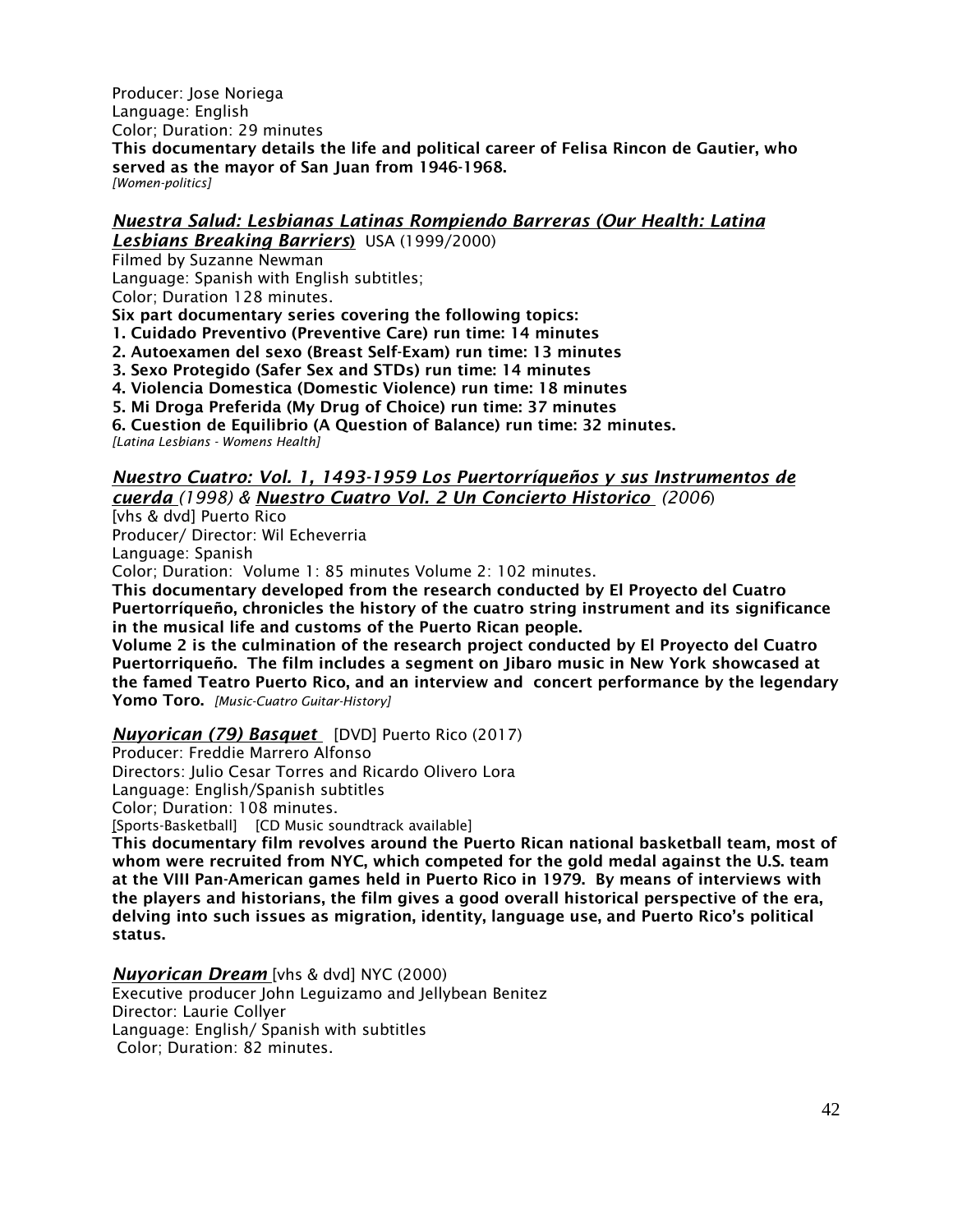This film documentary examines the life of a Puerto Rican family, and their quest for survival in urban America. The film poignantly highlights both the successes and failures of that journey. *[Puerto Ricans-Social Conditions-Families]*

*Nuyoricans: Puerto Ricans in New York* [vhs & dvd] NYC (2002) Glazen Creative Group Production in association with PBS-Channel Thirteen/WNET. Executive Producer: Alan Glazen Director: Barbara I. Gonzalez Color; Duration: 60 minutes. This film celebrates the history, culture and contributions of the Puerto Rican community in New York. Part of PBS Channel thirteen ethnic American series, the film also features tours of the famed neighborhoods of Loisaida, El Barrio and the South Bronx. *[Puerto Ricans in New York-History]*

### *Oller, Francisco* (vhs) see: Autógrafo: seres ordinarios con vidas extraordinarias

**One Seed to Discovery** [vhs & dvd] USA (1988)

Producer and Director: Joseph H. Gaines Language: English; Color; Duration: 25 minutes. Latino percussionists discuss the influence of African culture on the music of the Caribbean. While interjecting the religious tradition of the music, the film also highlights the influence of this music through song and dance performances of bomba, plena and rumba*. [Music]*

*Opus1 Salsa (New York)* [vhs & dvd] France (1991) Produced by Les Filmes du village Director: Yves Billon Language: English/Spanish Color; Duration: 52 minutes.

By means of interviews and performances, this documentary explores the development of the salsa phenomenon in New York City. The film features performances by Ray Barretto, Henry Fiol, Cheo Feliciano, La Sonora Ponceña, and others that played significant roles in popularizing salsa music. *[Music]*

### *Opus 3 Salsa (Puerto Rico)* [vhs & dvd] France (1991)

Producer: Les Filmes du village Director: Yves Billon, Language: English/Spanish Color; Duration: 52 minutes.

This documentary replete with all forms of musical performances and historical footage, examines the history and development of "salsa" a musical form rooted in the rich cultural and music mosaic of the Island. Among those featured are, Ismael Rivera, El Gran Combo, La Familia Cepeda, and other artists. *[Music-Salsa-History]*

#### *Opus 5 Salsa Cuba* [vhs & dvd]

Producer: Les filmes du village Director: Yves Billon Language: English/Spanish Color; Duration: 50 minutes

This documentary examines Cuban musical art forms of Son, Mambo, Panchanga, and Sango and the influence it had upon the development of the Salsa music genre. The film includes images of Afro-Cuban Santeria ceremonies, and descargas jam sessions. *[Music-Cuba-History]*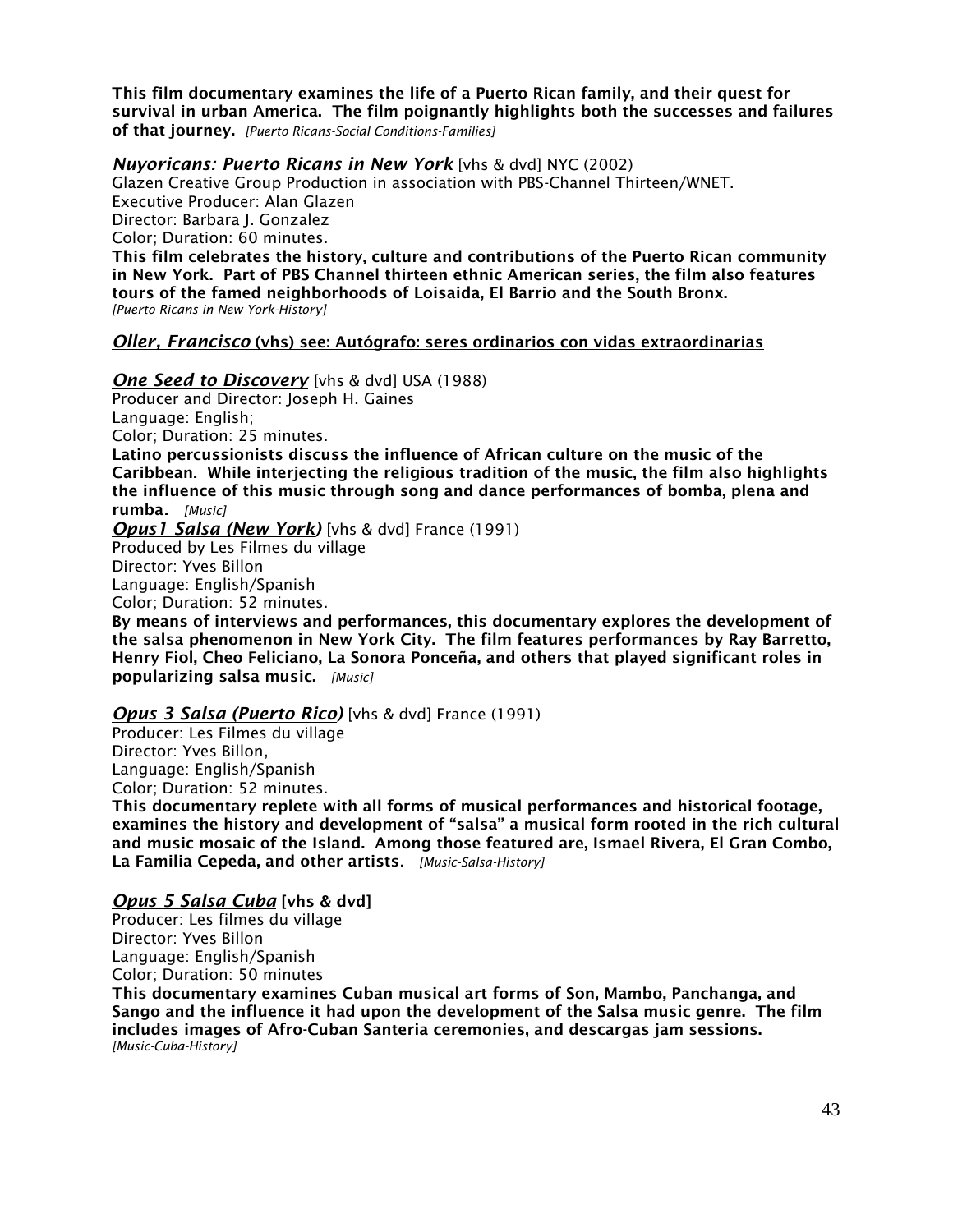**Osiris Delgado** [vhs] Puerto Rico (1986)

Released by the Humanities Department of the University of Puerto Rico; Director: Margarita Balmaceda Language: Spanish Color; Duration: 35 minutes. This documentary film examines the life of Puerto Rican writer and painter Osiris Delgado

highlighting his successes in Europe, particularly in Italy and Spain. The documentary also includes interviews with the artist himself where he discusses the themes and mediums of his most famous works of art. *[Literature-Writer-Profile]*

### *Our Latin Thing (Nuestra Cosa)* [vhs & dvd] USA (197?)

Re-Mastered by Movies of International, Inc. (1993) Producer: Jerry Masucci Director: Leon Gast Language: English Color; Duration: 87 minutes. This documentary filmed at the famed Cheetah Club and throughout New York City, features some of the greats of the legendary "Fania All-Stars" musicians and singers, including Ray Barretto, Willie Colón, Adalberto Santiago, et al. The movie also gives viewers a glimpse of the lifestyle of the Latino community in the 1970's. *[Music-Salsa-Social Life and Customs]*

#### *Palabra* [vhs] USA (1993)

Produced by the Poetry Center and American Poetry Archives, San Francisco; Executive Producer: Laura ty Color, Duration: 52 minutes. This documentary film features well known Latino writers, such as Victor Hernandez Cruz, Ana Castillo, Jimmy Santiago, and others reading from their own works. *[Literature-Writers]*

#### *Palante, Siempre Palante* [vhs & dvd] NYC (1996)

Latino Education Network Service Producer/Director: Iris Morales Language: English Color; Duration: 49 minutes.

Through interviews with the original founders, this documentary tells the story of the Young Lords organization, which rose out of the 1960's struggle for economic and social justice for Puerto Ricans in the United States. The documentary highlights historical events that gave rise and prominence to the Young Lords as a voice for militant social action and change. The documentary also speaks to the conflicts within the organization that led to its eventual dismantling, but not before it had a profound impact on community empowerment issues, hence influencing the creation of organizations which were molded by the Young Lords movement.

*[Civil Rights Movement-Young Lords Party-History]*

### *Pales Matos, Luis* see: Autógrafo: seres ordinarios con vidas extraordinarias

#### **Panthers/Lords Symposium: Radicals in Black and Brown Part I and II** [dvd] USA (2007)

Language: English dialogue; 120 minutes.

Panelists at this symposium which was taped at the Sonja Haynes Stone-University of North Carolina at Chapel Hill, discuss the Black Panther and the Young Lord's Party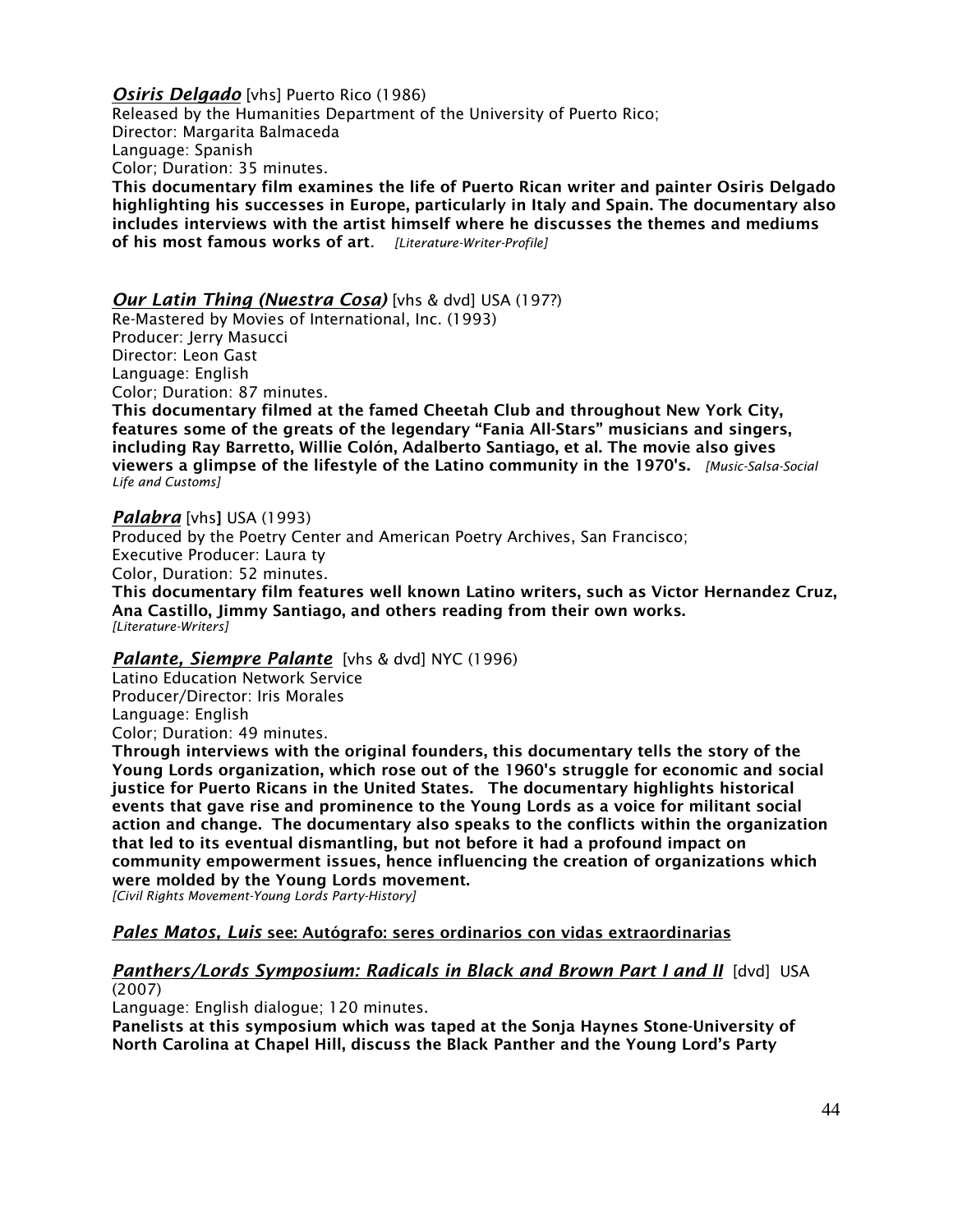movements and the impact they had on their respective communities. *[Political Activisim-History] [Non-circulating/In-house use only]*

## *Pedro Albizu Campos: La patria es valor y sacrificio* [vhs & dvd] USA (1973)

Producer/Director: José García Torres Language: Spanish Color; Duration: 30 minutes. This documentary film focuses on the major moments in the life of Puerto Rican nationalist leader and activist Don Pedro Albizu Campos. *[Nationalist Party-History]*

## *Pedro Albizu Campos y Luis Muñoz Marin: Una Patria y dos Caminos* **[dvd] Puerto**

Rico (2010) En la punta de la lengua production Producciones Entre Nos, Inc. Puerto Rico TV Canal 6 Producer/Director: Caridad Sorondo Flores Language: Spanish Color; Duration: 45 minutes

By means of interviews and archival news footage, this excellently produced program gives a good indepth analysis of the political careers and legacies of Pedro Albizu Campos and Luis Munoz Marin, two extraordinarily important figures in the history of Puerto Rico. *[Politics & Government-History]*

### *Percussions, Impressions and Reality* [vhs & dvd] USA(1978)

Produced by Centro de Estudios Puertorrriqueños-CUNY and Third World Newsreel Director: Allan Siegel Language: English/Spanish Color; Duration: 30 minutes. This film examines the role that traditional music plays in maintaining the cultural unity of the Puerto Rican community in the U.S. and Puerto Rico. *[Music-Education]*

### *Pescadores a pesar de todo* [vhs] Puerto Rico (1983)

Produced by BUYENEI 4; Director: José Parreño Language: Spanish Color; Duration: 45 minutes. This documentary details the different fishing techniques developed by fisheman on the Island. *[Fishery] Piquito Marcano y su Cuarteto* [vhs] NYC (2001) Gogoryn Digital Film Language: Spanish Color; Duration: 30 minutes A film on the Cuarteto Marcano, and of its band leader, Pedro"Piquito" Marcano, one of

the most renowned song writers and interpreters of Puerto Rican romantic music. By means of rare footage and photographs, this documentary captures the flavor of this musical art form. *[Music-biography]*

### *Piri Thomas at Hunter* [vhs] NYC (1992)

Filmed and edited by Rafael I. Gerena Language: English & Spanish Color; Duration: 73 minutes. In a special program sponsored by the Hunter College Hostos Club, Piri Thomas lectures and reads from his poetic works. *[Literature-Poet-Writer Thomas, Piri]*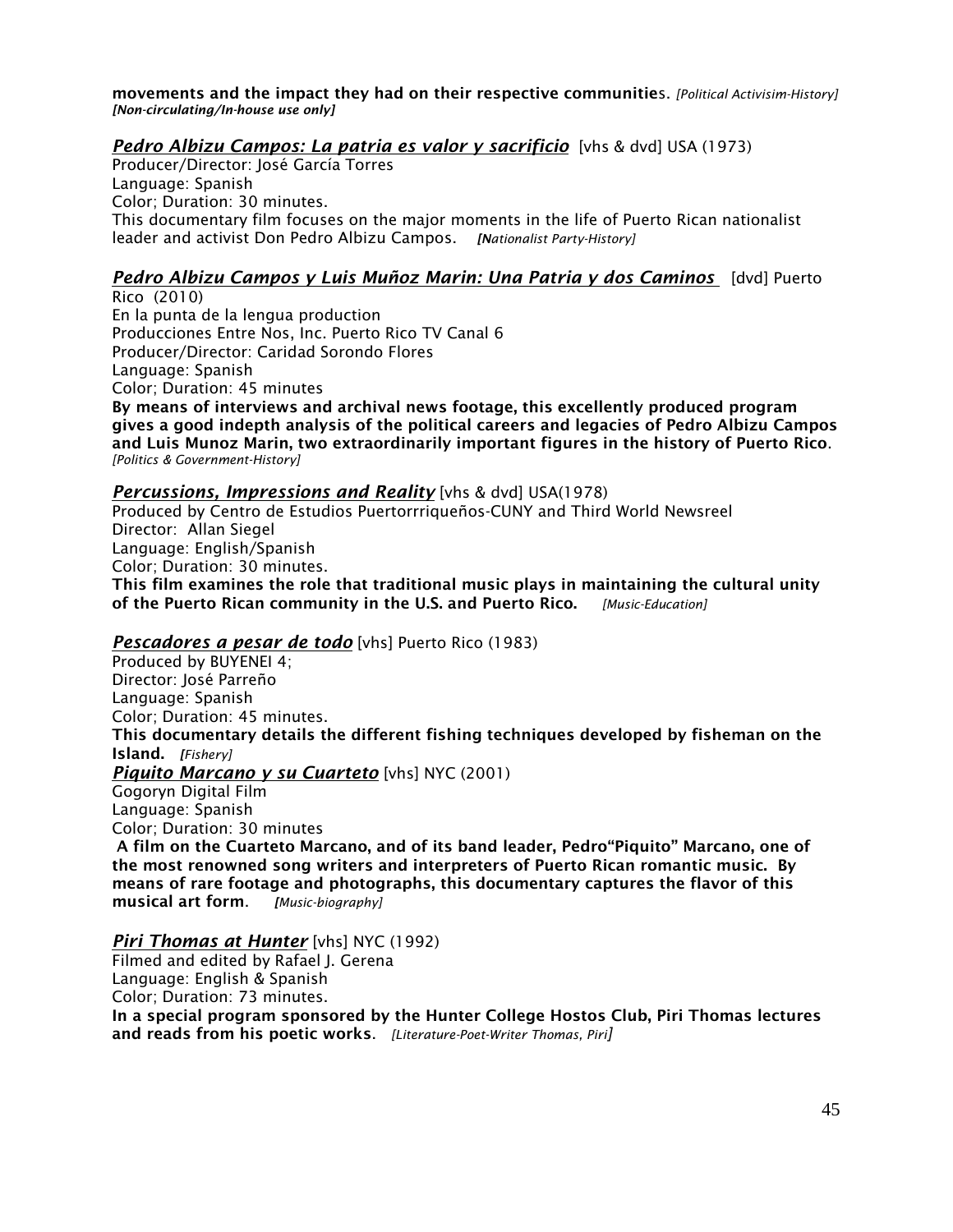# *Plastica Puertorriqueña de los cincuenta* [vhs] Puerto Rico (1992)

Producer: Ramon Almodovar Rinda Director: Emilio Rodriguez Vásquez Language: Spanish Color; Duration: 39 minutes.

This documentary examines the "renaissance" ("renacimiento") of Puerto Rican art in the 1950s. The film also examines how this rebirth of graphic art was fueled by the simultaneous and rapid changes in the fields of industry, economy, and politics that occurred on the Island post World War II. *[Art-Graphic-History]*

### *Plena is work, Plena is Song* [vhs & dvd] NYC (1989)

Centro de Estudios Puertorriqueños -Hunter College/ CUNY; Directors: Pedro Rivera and Susan Zeig Language English/Spanish with subtitles Color; Duration: 37 minutes.

This documentary examines the lively spirit of plena music, which celebrates and satirizes daily life occurrences. The film looks at the historical and cultural development of plena as well as its significance and importance today. *[Music-Plena-History]*

### *¡Podemos!* [dvd] Puerto Rico (2010)

Director: Henry Adams Mercado

Language: Spanish w/English subtitles

Color; Duration: 19:45 minutes

This film geared for the elder community in Puerto Rico, captures the trivails of a group of senior citizens as they compete in the town's local music festival. *[Elderly-Puerto Rico] Poised to Make History: A Story About NY State Senator Olga Aran Mendez* [vhs]

NYC (2004)

Produced by Noriega Productions for the Research Foundation and the Centro de Estudios Puertorriqueños of Hunter College/ City University of New York Director: José Angel Noriega

Language: English

Color; Duration: 29 minutes.

This film documentary commemorates the  $26<sup>th</sup>$  anniversary of the first Puerto Rican woman to be elected to the NewYork State legislature. *[Politics-Women-New York State]*

## *Poisoned Paradise (Vieques Puerto Rico)* [dvd] USA (2009)

Producer: CNN Language: English Color; Duration: 24 minutes.

This special program aired on CNN's Campell Brown program speaks to the devastating health affects and the environmental ruin caused by the decades long bombing of the island by the U.S. Navy*. [Vieques-Health & Environment] [Non-circulating/In-house use only]*

## *Politics con Sabor Part 1 and 2* [dvd] NYC (2006)

Terramax Entertainment, LLC & Centro de Estudios Puertorriqueños-Hunter College, CUNY. Producer/Director: Rafael J. Rivera-Viruet; Language: English Color; Duration: part 1 -73 minutes, part II-88 minutes. By means of interviews and rare footage this film documents the politics and political activism of the Puerto Rican/Latino community in New York State. *[Puerto Rican Politics-Community History-New York State]*

*Portrait of America: Puerto Rico* [dvd] USA (1983) TNT Network

Producer and Director: Kevin McCarey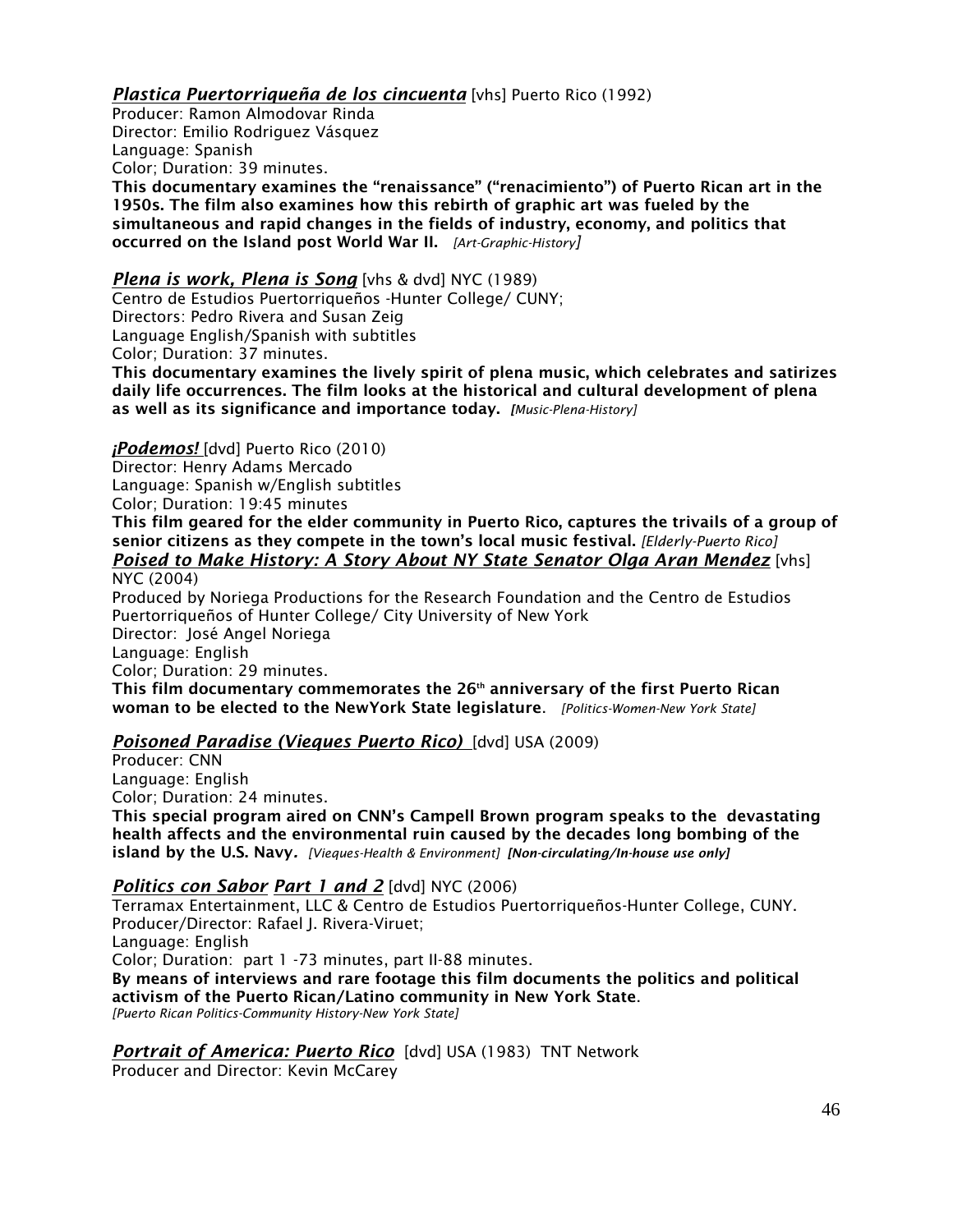Language: English Color; Duration: 42 minutes.

This segment of an award winning series, hosted and narrated by Hal Halbrook, looks at the history of Puerto Rico and its people touching on issues of culture, language, music, politics and how these topics are influenced by the political status of the Island. *[Status-History]*

### *Prohibido Olvidar* [vhs] Puerto Rico (2001)

Produced by la Unidad de Cine yTelevisión, Escuela de Communicaciones Publicas, Recinto de Rio Piedras

Producer: Noelia Quintero Herencia.

Language: Spanish

Color, Duration: 25 minutes

Tapings of a television program from Puerto Rico that profiles many Puerto Rican professionals from different fields. These include Luis Rafael Sanchez, Rosa Luisa, Doña Inés, Fernando Picó, Carmen Delia Depini, Victor Vasquez, Blanca Canales, García Castro, Myrna Baez ( also available as a separate copy) Teodoro Moscoso, Myrna Váquez, José Trías Monje, Idilio Gracia Peña (only in-house copy available), Roberto Clemente Walker (available only as a separate copy), and Walter Mercado (available only as a separate copy). *[Famous Puerto Ricans-Profiles]*

*Promises to Keep: Fifty years of Brown vs. Board of Education* [vhs] USA (2004)

Producer/Director: Language: English Color; Duration: 21 minutes.

A film documentary that focuses on the reactions of diverse undergraduate and graduate students at the University of Michigan on the  $50<sup>th</sup>$  anniversary of Brown v. Board of Education. The film includes interviews with university students as well as a dialogue about diversity and racial discrimination in the U.S. school system. The film features the daughter of the plaintiff in the case of, Brown v. Board of Education, Linda Brown Thompson. *[Education-Civil Rights Movement-History]*

*PR* [vhs] NYC 1988) Produced by Films for the Humanities Language: English Color; Duration: 24 minutes. The documentary contrasts life styles between New York City and Puerto Rico, as seen through the eyes of a 13-year-old boy and his family. *[Migration-Childhood Experience]*

*Puerto Rican Bomba In Search of our Roots* (dvd) Puerto Rico (2008)

Director: Madeleine Richeport-Haley Language: English Color; Duration: 58 minutes Puerto Rican Bomba examines the African roots of this popular music form. The film highlights the dancing, its colorful traditional attire, the making of drums, and other aspects of Bomba, which makes it an intregal part of Puerto Rico's history and culture. *[Bomba Music-History]*

### *Puerto Rican Heritage* [vhs & dvd] USA (1997)

Schlessinger Video Productions for the American Cultures for Children video series Producer and Director: Sissy Yates Language: English Color; Duration: 25 minutes.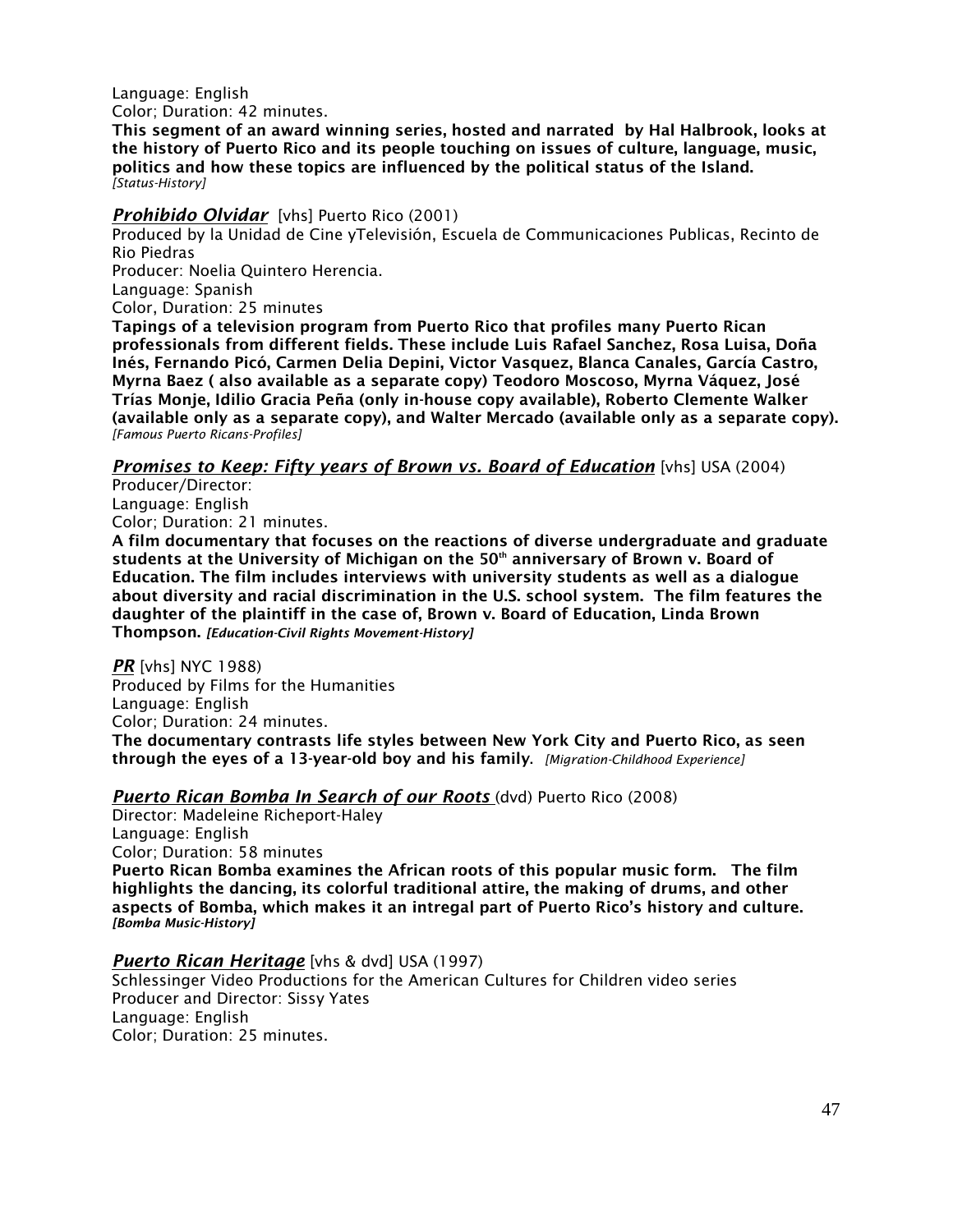By means of festivals, animation, song and brief sketches of Puerto Rican life, this children's documentary program hosted by Phylicia Rashad, looks at the rich, colorful culture of Puerto Rico. *[Education—Children-Culture]*

### *Puerto Rican Painting: Between Past and Present* [vhs] USA (1987)

Produced by Creative Services Video Systems; Lnangage: English Color; Duration: 20 minutes.

An overview of an exhibition of Puerto Rican painting covering the period of the late 19th century to the present at the Musuem of Modern Art of Latin America, presenting works of some of the most important trends and movements in the 100 year span of Puerto Rican painting*. [Art-History]*

### *Puerto Rican Passages* [vhs & dvd] Hartford, CT (1995)

Connecticut Public Televison- Co-production Connecticut Humanities Council Producer and Director: Frank Borres Language: English Color; Duration: 59 minutes.

By means of archival films, home movies, oral testimonies, and interviews with prominent Puerto Rican historians, this documentary narrated by singer José Feliciano, presents an excellent overview of the history of Puerto Rico and of the Puerto Rican community in the state of Connecticut. *[Migration-History]* 

### *Puerto Ricans* [vhs] USA (1993)

The Mulitcultural Peoples of North America Video Series Executive Producer: Jerry Schlessinger, Language: English narration Color; Duration: 25 minutes.

By means of graphics and interviews, this documentary presents an historical overview of Puerto Rico and its people within the context of Puerto Rico's relationship with the United States, including the issue of migration, and the importance of maintaining cultural pride and identity. *[Status-History]*

## *Puerto Ricans Here and There* [vhs] USA (2000)

Sonia Fritz, Producer/Director;: Sonia Fritz Languge: Spanish/English Color; Duration: 24 minutes.

This documentary examines the history of Puerto Rican migration to Lorain, Ohio during the late 1940's and early 1950's. The film also discusses the discrimination faced by these Puerto Rican migrants despite being U.S. citizens, it also speaks to the contributions made by these pioneering migrants to the American steel industry during World War II. *[Migration-History]*

*The Puerto Ricans: Our American Story* [vhs & dvd] NYC (1999) WLIW21

Executive Producer: Roy Hammond Producers: Ron Rudaitisa and Sam Toperoff Language: English Color; Duration: 90 minutes.

A host of celebrities, including Rita Moreno, Tito Puente, Jimmy Smits, share their personal stories in this documentar that captures the dynamism of Puerto Rican life in America. *[Puerto Ricans-American Experience]*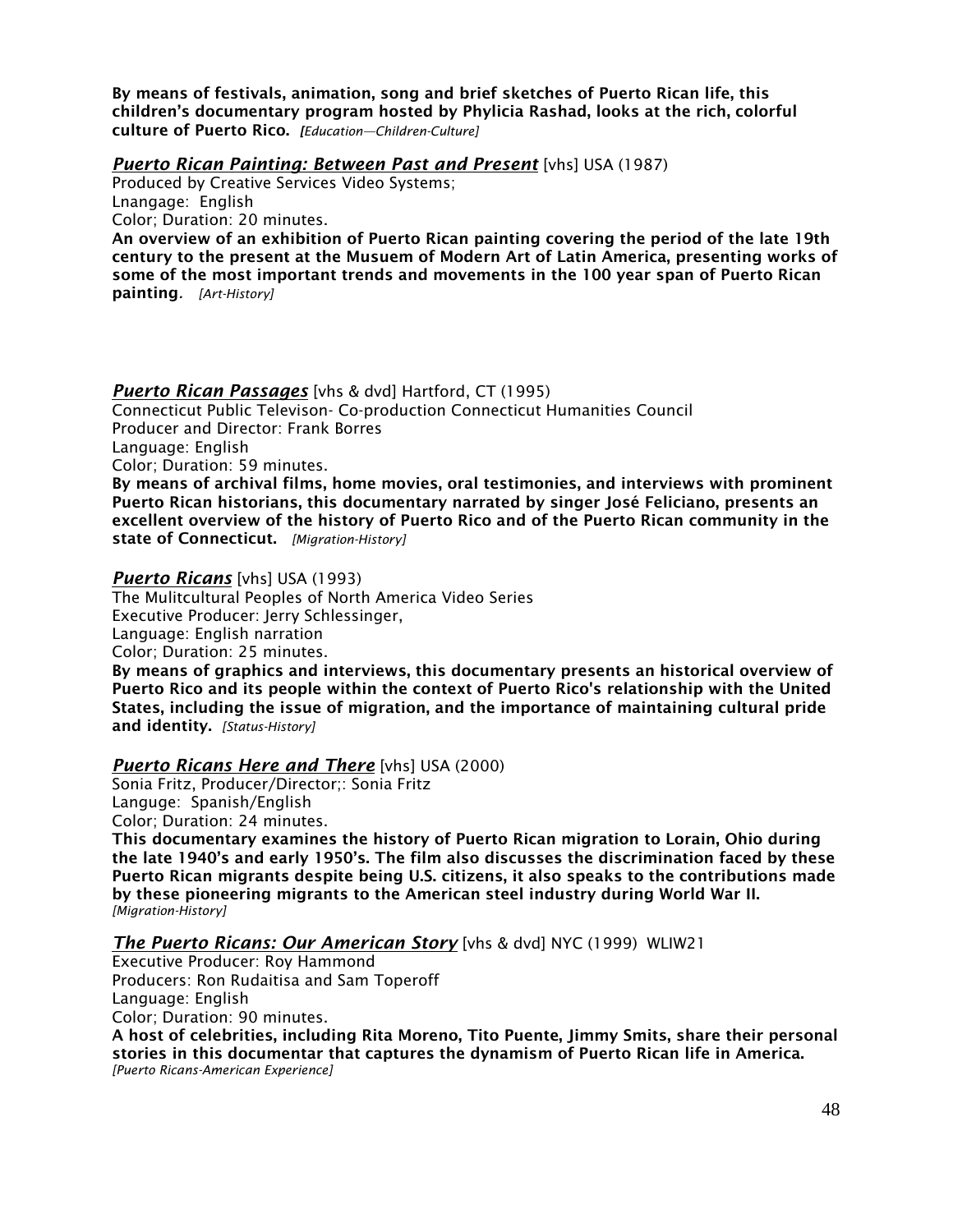## *Puerto Rico part 1 & 2* [vhs & dvd] Puerto Rico (1975)

Co-produced by the Cuban Film Institute and Tirabuzón Rojo Directors: Jesus Diaz and Fernando Pérez; Language: Spanish with English subtitles Black & White; Duration: 79 minutes.

The first segment presents a social-economic analysis of Puerto Rico, including its social classes and political parties. The second part consists of archival footage, dramatic reenactments of key historical events, and interviews with participants in Puerto Rico's independence movement. *[U.S. Puerto Rico Relations-Economy-Status Issue]*

### *Puerto Rico (tourist video) [*vhs] Puerto Rico (1995)

Discover the Caribbean Production; Producer/Director: Mark Drenth Language: English narration Color; Duration: 30 minutes. Tourist promotional film documentary highlights Puerto Rico's places of interest including El Moro and El Viejo San Juan. *[Tourist-trade]*

*Puerto Rico: A Caribbean Paradox* [vhs] Madison, New Jersey (1993)

Coburn Media Resource Center, Drew University Producer: Bales Gallagher Language: English Color; Duration: 29 minutes.

This documentary aims to educate those unfamiliar with the status of Puerto Rico and its relationship with the United States. The film briefly but poignantly highlights the issues including economy, education, language and culture. [This tape also includes the films Puerto Rico: Our Right to Decide (28 minutes) and Listen (16 minutes). (See: Puerto Rico: Our Right to Decide for brief description and citation] *[Puerto Rico-U.S. relations- Status Issue]*

## *Puerto Rico: A Colony the American Way* [vhs & dvd] Puerto Rico (1982)

Produced by Terra Productions Language: English Color; Duration: 27 minutes. This documentary examines the deepening economic crisis in Puerto Rico relative to its poltical status. *[Economy- Status Issue]*

### *Puerto Rico and the Plebiscite* [vhs] NYC (1993)

Brooklyn College Television; Producer/Director: by Michael Rocha Language: English Color; Duration: 25 minutes. Professor Antonio Nadal of Brooklyn College's Puerto Rican Studies Department heads a

discussion on the issue of whether or not Puerto Ricans in the United States had the right to participate in the plebiscite, which was held in Puerto Rico in November of 1993. *[Politics-Puerto Rico-U.S. relations-Status Issue]*

*Puerto Rico Art and Identity/Puerto Rico Arte e Identidad* [vhs] Puerto Rico (1991) Produced by Hermandad de Artistas Graficos de Puerto Rico Director: Sonia Fritz Language: Available in Spanish and English Color; Duration: 60 minutes.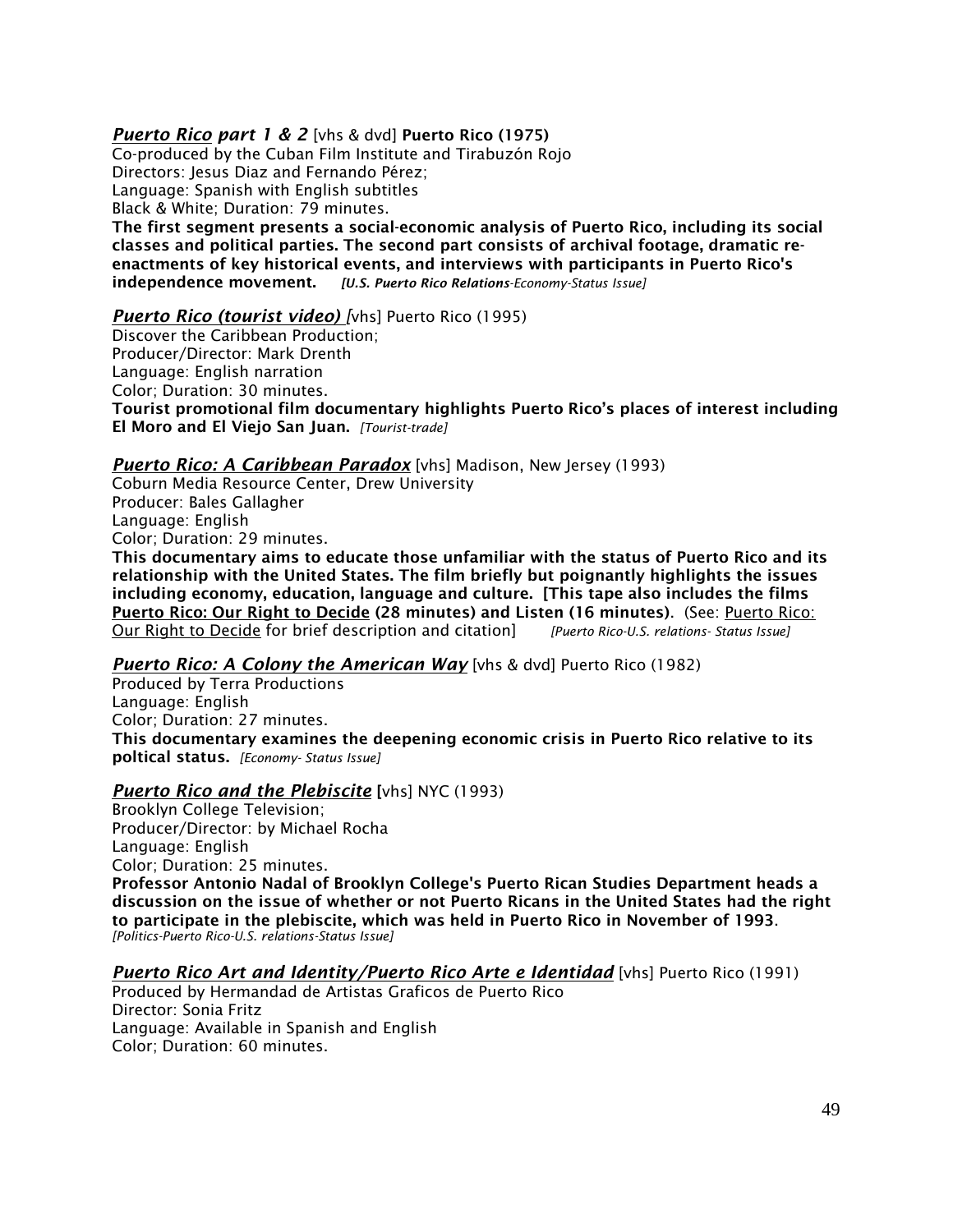This documentary explores the various art forms derived from Puerto Rico's myriad social and political experiences. *[Art-Social History]*

### *Puerto Rico: Hidden Colony, Hidden Struggle* [vhs] Great Britain (1989)

Producers: Tariq Ali and Darcus Howe Director:; Jenny Morgan Language: English Color; Duration: 30 minutes. Documentary details the colonial subjugation of Puerto Rico and all its consequences, including migration, political repression, environmental pollution and the use of Vieques Island as a U.S. naval operations outpost. *[Economy-U.S.Militarization -Status Issue]*

### *Puerto Rico: History and Culture* [vhs] Puerto Rico (1990)

Videoknowledge Production; part of the Hispanic Culture Series Language: English/Spanish Color; Duration: 55 minutes.

This educational video examines the history and culture of Puerto Rico. The film also provides information of Puerto Rican figures in culture and the arts. [Note: The second half of the video is a Spanish version of the first half.] [Culture & Life and Customs-History]

### *Puerto Rico: La Tierra Prometida* [vhs] Puerto Rico (19--?)

Produced by Macondo Productions Director: José García Torres Language: Spanish Color; Duration: 30 minutes. Film documenting the past, present, and future prospects of Puerto Rico's agricultural industry. [*Agriculture-Economy]*

#### **Puerto Rico: Our Right to Decide** [dvd & vhs] Puerto Rico (1981)

Director: Stanley Nelson Language: English with Spanish subtitles Color; Duration: 30 minutes.

This film focuses on the status issue and its impact on the economy and social life of Puerto Rico. The film includes interviews with students, teachers, farmers, fishermen and church people, who discuss some of the more pressing issues confronting the people of Puerto Rico. This program also includes a film titled, Listen (1978) Atlanta Association for International Education that speaks to the issues of misunderstanding that characterize Mexico's and Puerto Rico's relationship with the United States*. [U.S. Puerto Rico Relations-Status Issue]*

#### *Puerto Rico: Paradise Invaded* [vhs & dvd] Puerto Rico (1977)

Produced by Latin American Film Project Director: Affonso Beato Language: Spanish with English subtitles Color; Duration: 30 minutes. This documentary presents a critical and detailed historical analysis of Puerto Rico's relationship with the United States. *[U.S. Puerto Rico Relations-Status-History]*

#### *Puerto Rico Today* vhs/dvd] Puerto Rico (1994)

A Picaflor Production Director/Producer: Howard Lane Language: English Color; Duration: 22 minutes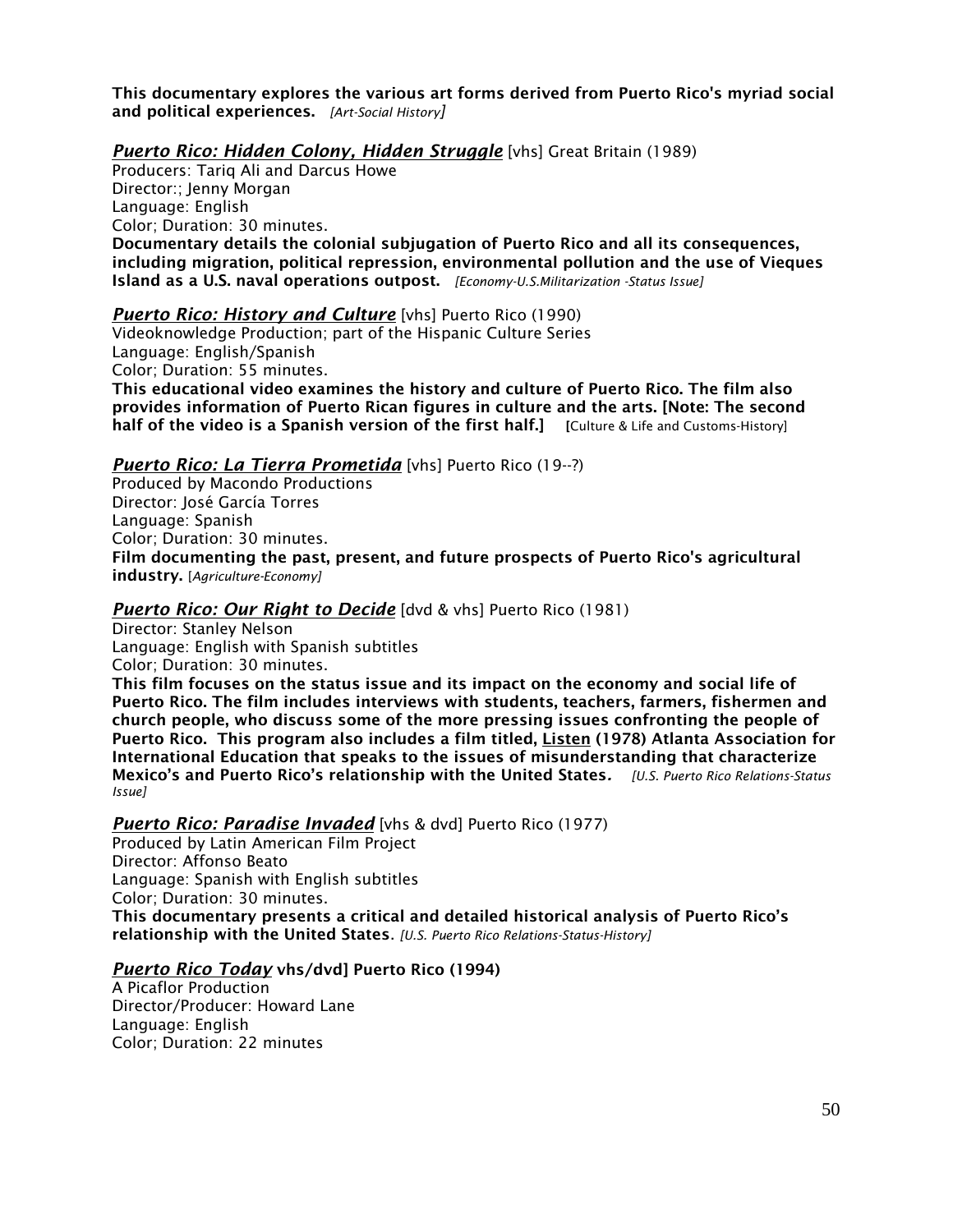This documentary gives a brief overview of the Puerto Rico's history. And it also captures by means of interviews with students their take on issues of race, status, education, and culture in the Puerto Rico of the 1990's. *[Youth culture- Puerto Rico-U.S. relations-Status Issue]*

## *Puerto Rico: Una Apertura Historica Independentista Puertorriqueña* [vhs] Puerto

Rico (1993)

Language: Spanish /English with subtitles. Color; Duration: 26 minutes.

In this documentary, members of Puerto Rico's Independence Party discuss the movement within today's current political realities. Also discussed are strategies employed to make independence a legitimate and viable option for Puerto Rico during the plebiscite hearings before the United States Senate*. [Political Parties-Puerto Rico-Independence Party-History]*

### *Pura Belpré Awards*, The [vhs] Chicago, Ill. (2006)

Created by Scholastic and Weston Wood; Language: English or Spanish with optional subtitles Color; Duration: 12 minutes. This documentary highlights the  $10<sup>th</sup>$  anniversary winners of this award sponsored by the American Library Association, and the Association to Promote Library and Information Services to Latinos. *[Librarianship-Latinos]*

## *Pura Belpré Storyteller* [dvd] USA (2011)

A Center for Puerto Rican Studies Production Director: Eduardo Aguiar Producer: Melissa Montero Language: English Color; Duration: 53 minutes

By means of interviews, this nicely filmed documentary captures the spirit and essence of Pura Belpré, storyteller, pioneer librarian and author of Puerto Rican folktale for children. *[Women-Librarian/Writers- Children's literature]*

### *Raices Eternas* [vhs/dvd] Puerto Rico (1993)

Director/Producer: Noel Quinones Language: English Color; Duration: 42 minutes.

Narrated by famed Puerto Rican actor, José Ferrer, this documentary recreates events in the history of Puerto Rico. Among the historical events covered are the discovery and coquest by Cristobal Colón in 1493, the Taino resistance, the importation of Slaves to the Island nation, events which gave rise to the creation of a new culture and race, the Puerto Rican people. *[Identity-Culture-History]*

*Rafael Hernández: el jibarito del mundo* [vhs] Puerto Rico (1992)

Produced by Creativos Asociados Director: Edwin Reyes Language: Spanish Color; Duration: 53 minutes. Through interviews with friends, family and colleagues, this documentary film relates the life and career of Rafael Hernández, one of Puerto Rico's most renowned and beloved composers of popular songs. *[Music-Popular music-composers]*

## *Rafael Tufiño El Pintor del Pueblo* [dvd] Puerto Rico (1988)

Producciones Vegigante, Inc. Director: Ramon H. Almodovar Language: Spanish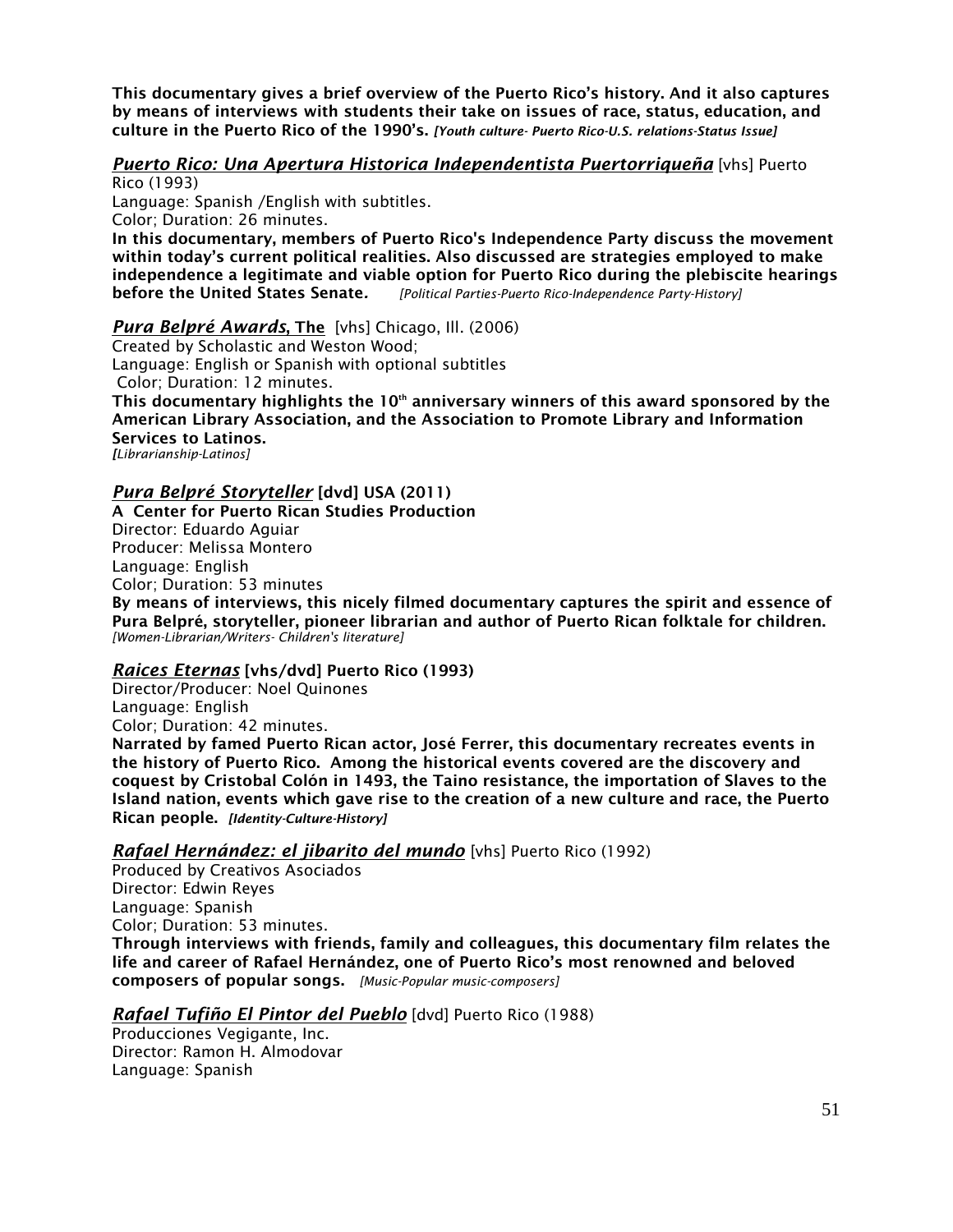Color; Duration: 25 minutes.

This documentary focuses on the life and works of renowned artist Rafael Tufiño. Among those interviewed are artist Homar Lorenzo and Jack Delano who speak of the transformational art movement of the 1950's, and Tufiño's prominent role during that decade. *[Art-Puerto Rico-History-Artist Profile]*

### *Raul Julia: The World's a Stage* [dvd] USA (2019)

PBS ; NGL Studios Director: Ben DeJesús Language: English. Subtitles: English Color; Duration: 85 minutes. Examines the life and career of the inspiring actor and entertainer, Raul Julia. *[Actors-Puerto Rico-Biography]*

*Recordando el Mamoncillo* [dvd] USA (2006)

Grito Productions Producer/Director: Pam Sporn; Language: Spanish/English with subtitles Color; Duration: 15 minutes.

This documentary film captures the festivities of the Recordando el Mamoncillo, a Cuban music festival organized by Club Cubano which takes place yearly at the Bohemian Beer Garden in Queens, New York. [*Music-Cubans-immigration]*

*Retratos (Portraits)* [vhs & dvd] USA. (1980)

Produced by UNIFILM Director: Stewart Bird Language: Spanish with English subtitles Color; Duration: 53 minutes. This documentary film analysis the life experience of 4 Puerto Rican NewYorker's who maintain strong ties to Puerto Rico and their Puerto Rican cultural heritage. *[Migration-History - Cultural Legacy]*

*Rexach, Silvia* (vhs) see: Autógrafo: seres ordinarios con vidas extraordinarias

### *Rincón de Gautier, Felisa* (vhs) Autógrafo: seres ordinarios con vidas extraordinarias

*Roberto Clemente* [vhs & dvd] USA (1993) Major League Baseball Productions Language: English/ available in Spanish

Color; Duration: 50 minutes. This documentary details the career of the legendary Roberto Clemente, one of baseball's greatest players and the pride of Puerto Rico, who distinguished himself not only in the playing field, but, more importantly as a humanitarian. *[Sports-Baseball-Player profile]*

### *Roberto Clemente* (2008) [dvd] USA (2008)

Quiet Pictures Films Writer/ Director/Producer: Bernardo Ruiz Language: English Color; Duration: 55 minutes.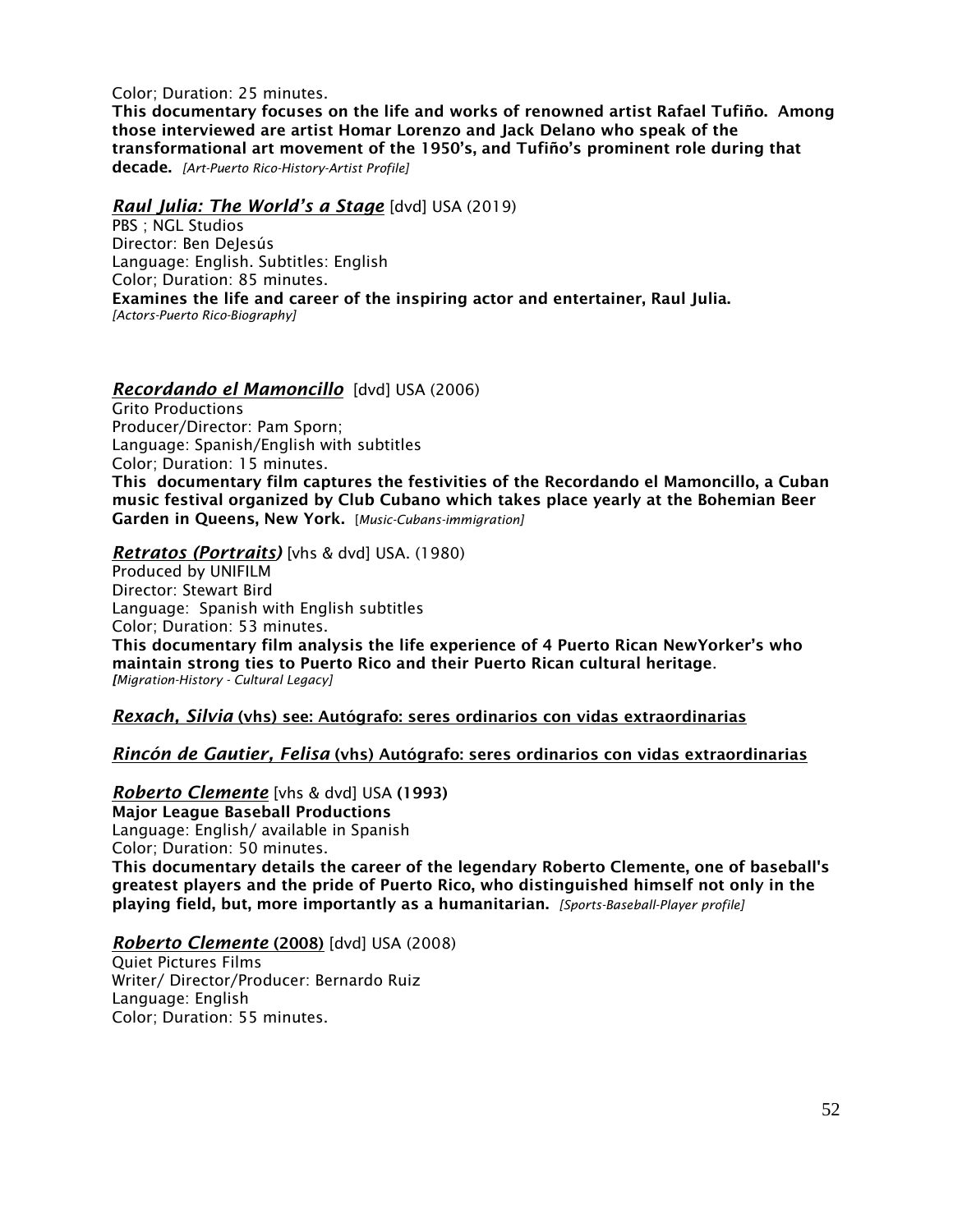Through archival images, film footage and interviews, this documentary made for the award winning PBS series the American Experience, chronicles the glorious career of baseball great Roberto Clemente. *[Sports-Baseball-Player-Profile] Rodriguez de Tio, Lola* (vhs) see: Autógrafo: seres ordinarios con vidas extraordinarias

*Roots of Rhythm* [vhs] U.S.A. (1990)

Directors: Howard and Eugene Rosow

Language: English

Color; 3 part series; Duration: 58 minutes each.

Originally aired as "Routes of Rhythm", this three part program hosted by Harry Belafonte explores the roots and elements of Afro-Cuban music from its foundations in Africa and Spain. By means of interviews and performances, the program examines the different genres, its influence in the Caribbean, and worldwide appeal and popularity. *[Music-History]*

### *Salsa: Latin Music of New York and Puerto Rico* [vhs] USA (1979)

Harcourt Films Director: Jeremy Marre Language: English/Spanish Color; Duration: 52 minutes.

This film documents the role Puerto Rican salsa has played socially and politically in New York and Puerto Rico. The film features interviews and performances by Celia Cruz, Tito Puente, Ruben Blades, Charlie Palmieri and Ray Barretto. The film seeks to illustrate salsa's original Afro-Cuban roots and its transition to a Nuyorican sound with modern instrumentations. Former Young Lords Party member and news reporter, Felipe Luciano also appears in this documentary discussing the political and social struggles of Puerto Ricans in New York City. *[Music-Salsa- Cultural Aspects]*

### *San Juan National Historical Site* [vhs] Puerto Rico (1989)

Producer: International Television Productions in cooperation with the National Park Service. Language: Spanish

Color; Duration: 30 minutes.

This documentary film relates the grandeur and importance of the historic forts located in the city of old San Juan, Puerto Rico. *[Historical Landmarks]*

*Santiago* [vhs &dvd] Puerto Rico (1995)

Director: Lieschen Montaner

Language: Available in Englihs and Spanish

Color; Duration: 40 minutes.

This documentary exaamines the festival of masks celebrated in Loiza Aldea, Puerto Rico. The film documents through interviews with historians and participants the evolution and transformation of this very unique religious celebration. *[Religion-Festivals]*

*Scenes From a Parish* [dvd] USA (2008) Lost Nations Pictures, Ltd.;

Producer/Director: James Rutenbeck Language: English with Spanish subtitles

Color; Duration: 85 minutes.

First aired on the PBS Program, The Lens, this documentary film focuses on a young Harvard educated priest in the town of Lawrence, Massachusettes who must deal with the complexities of serving the needs of the older mainly Irish parishners as well as those of the Puerto Rican and newly arrived Latino immigrant communities.

*[Religion-Latino Communities*]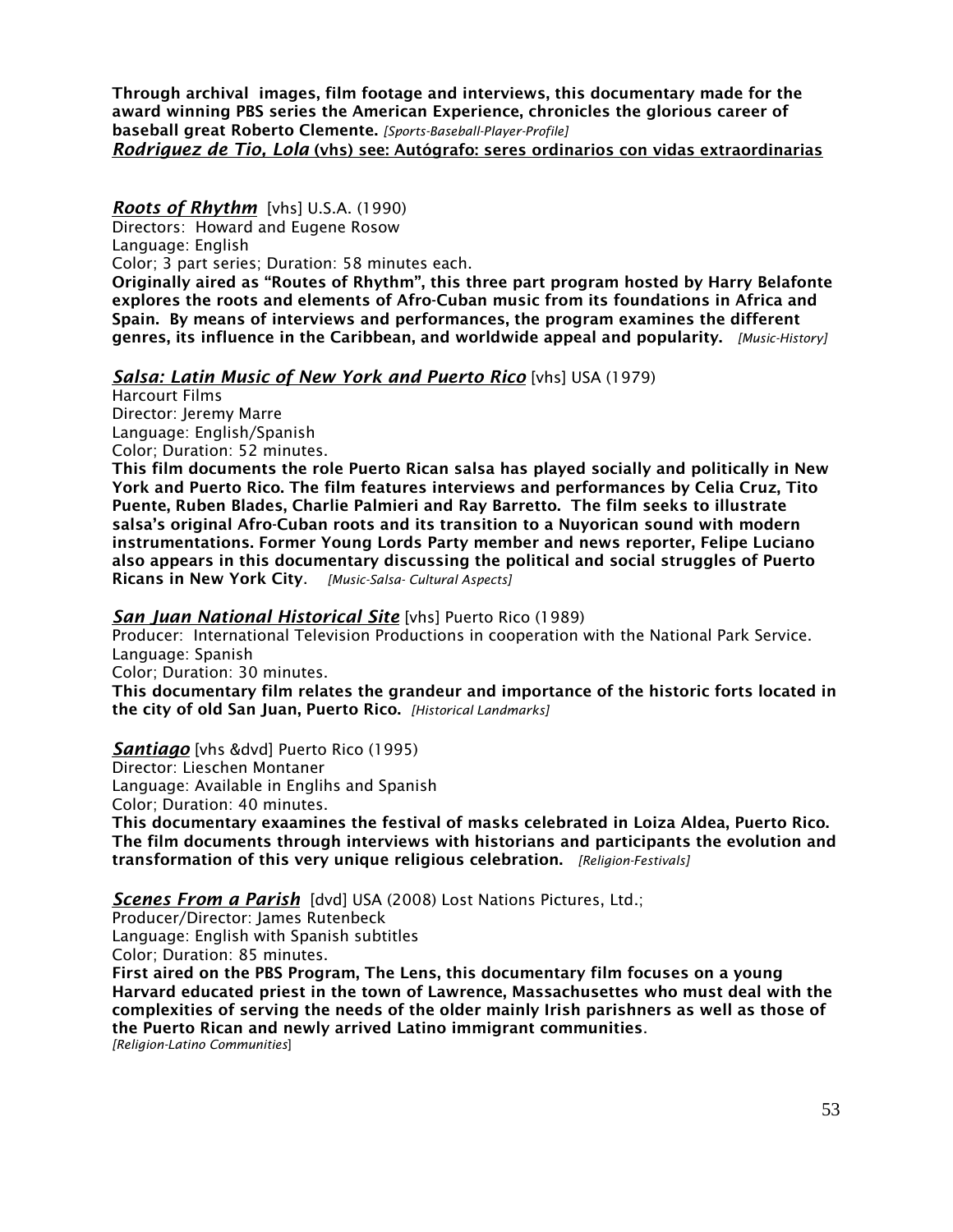*Ser Puertorriqueño* [vhs & dvd] Puerto Rico (1998) Cinemar Inc.

Director: Mario Diaz Language: Spanish Color; Duration: 50 minutes. Historians, musicians, singers, athletes, politicians, artists and actors talk about the meaning of being Puerto Rican. Among those featured are Marc Anthony, Ricardo Alegria, Bernie Williams, and Miriam Colón*. [Identity-Culture]*

### **Serigraph Posters: Images of Puerto Rican Culture** [vhs] NYC (1993)

Directors: Emile Last and Lydia Last Language: English Color; Duration: 10 minutes. Short but poignant documentary on the social and cultural significance of Puerto Rican poster art making in Puerto Rico. *[Art-Poster making]*

*Seva Vive* [dvd] Puerto Rico (2011) Director: Francisco Serrano Language: Subtitles in English and Spanish Color; Duration: 90 minutes

This documentary examines the case of town of Seva, today Ceiba, which based on article written by Luis Lopez Nieves and published in the Claridad newspaper. According to his story the town was obilerated by American invading forces in 1898, as the town resisted the U.S. invasion. By means of interviews with historians, the film delves into the validity of the claim.

### *Sí, o no?...Puerto Rico and the Statehood Question* [vhs] U.S.A. (1992)

Producer: Video Knowledge, Inc.; Executive Producer: Sally Dubrowsky Language: English Color; Duration: 22 minutes. Documentary on Puerto Rico's political options, statehood, commonwealth or independence, and their impact relative to Puerto Rico's relationship with the United States. Includes questions for follow-up study and research *[U.S-Puerto Rico Relations-Status Issue]*

### *Siempre Estuvimos Aquí / We Have Always Been Here*

[vhs] Puerto Rico (19--) Produced by Fundación Puertorriqueña de las Humanidades Language: English Color; Duration: 22 minutes. This documentary chronicles the historical role of women as workers and homemakers in Puerto Rico. *[Women-History]*

*Simpson Street* [vhs] NewYork, N.Y. (1979) Director: William Sarokin Language: English Color; Duration: 22 minutes. This documentary examines the devastation of the South Bronx and the fruitless efforts to rebuild the economy of this area. *[Housing-Urban plight]*

*Spirits of the Jaguar –Hunters of the Caribbean Sea* [vhs & dvd] USA (1997) Thirteen WNET - Part of the NATURE program in the U.S.A. series-Executive Producer: Fred Kaufman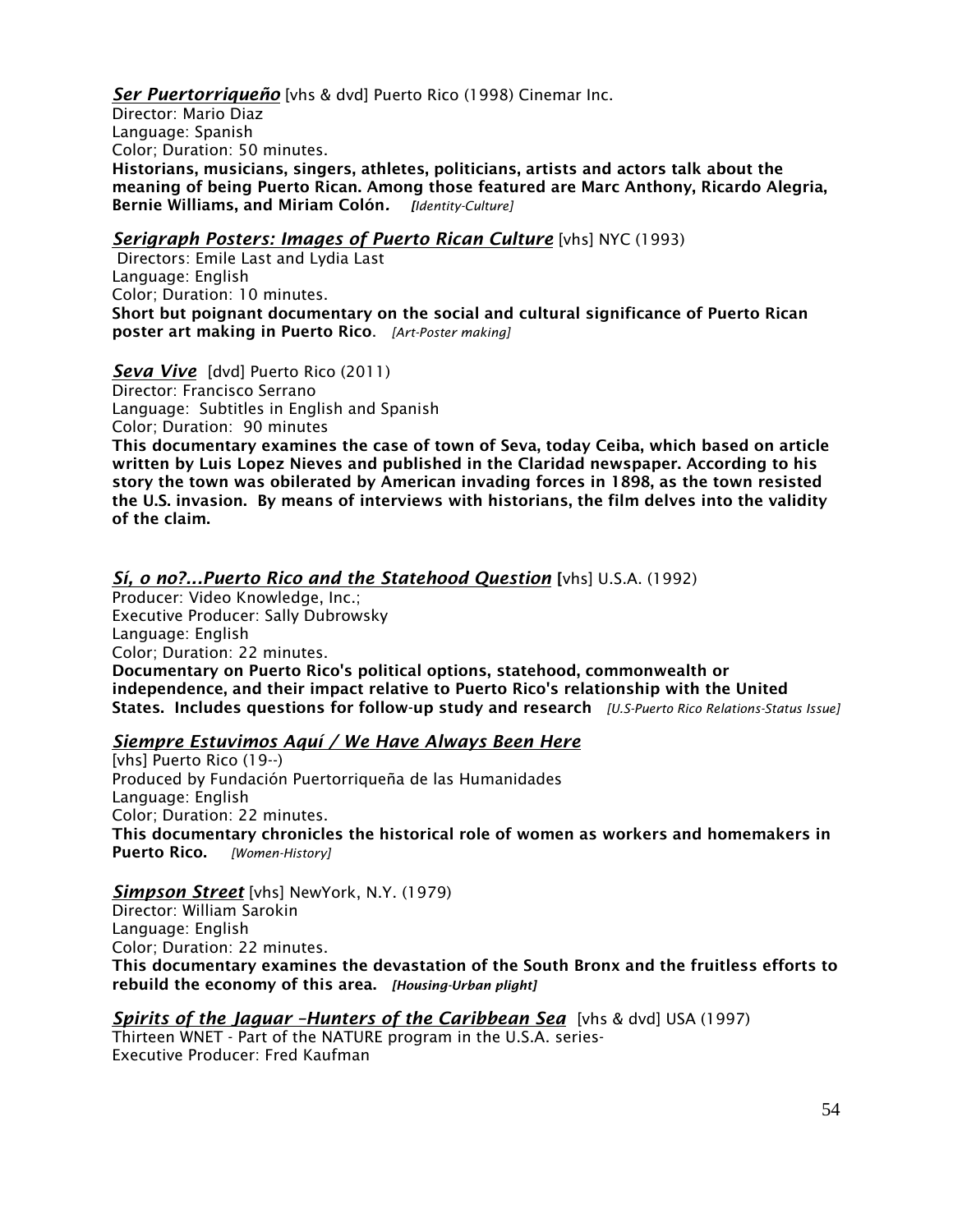Language: English Color; Duration: 60 minutes. This documentary beautifully filmed as part of the PBS nature series tells the story of the Taino Indians and their journey from South America to the Caribbean islands, where they established a thriving and viable civilization. *[Taino Indians-Caribbean-History]*

#### *Status of Latina Women* [vhs] USA (1992)

Produced by Films for the Humanities and Sciences Language: English Color; Duration: 26 minutes. This film examines the roles Latina women play in today's ever-changing society. *[Women-Gender Rroles]*

## *Striaght Outta Puerto Rico: Reggaeton's Rough Road Glory [dvd] USA (2008)*

Xenon Pictures Directed by: Leigh Savidge & James Chankin Language: English with Spanish subtitles Color; Duration: 71 minutes Via interviews with artist and producers this documentary film gives an insightful and historical perspective on this genre of music, from its origins and initial controversies in Puerto Rico,

to its acceptance and universal appeal. [Muic-Reggaeton]

### *Style Wars and Style Wars Revisted* [dvd] NYC (1983)

Director: Tony Silver Producers: Tony Silver and Henry Chalfant Language: English Color; Duration: 163 minutes. This documentary captures the hip-hop subculture in New York City during the 1970's and early 80's, including the graffiti art movement and the artists who used the New York City subway cars as their canvasses. *[Music-Hip Hop culture]*

### *Substance Abuse among Latinos* [vhs] USA (1991)

Produced by Films for the Humanities and Sciences Language: English Color; Duration: 28 minutes. This film examines the issue of drug abuse and its causes specific to the Latino community in Los Angeles and Texas. [*Health-Drug Use]*

### *Taíno: Guanín's Story* [vhs] USA (1996)

Produced by Exit Studio Productions Language: English Color; Duration: 20 minutes. This Taino tale developed and beautifully illustrated by Edwin Fontánez, tells the story of Guanín, a Taíno youngster whose life and that of his people are transformed as a result of the conquest. [Ideal Elementary for School Grades] *[Taino Indians-Children's program*]

### *Tejadoras de Vida: Puerto Rico, España y Nueva York* [dvd] Puerto Rico (2005) An Isla

Production Director: Sonia Fritz, Director Language: Spanish Color; Duration: 20 minutes.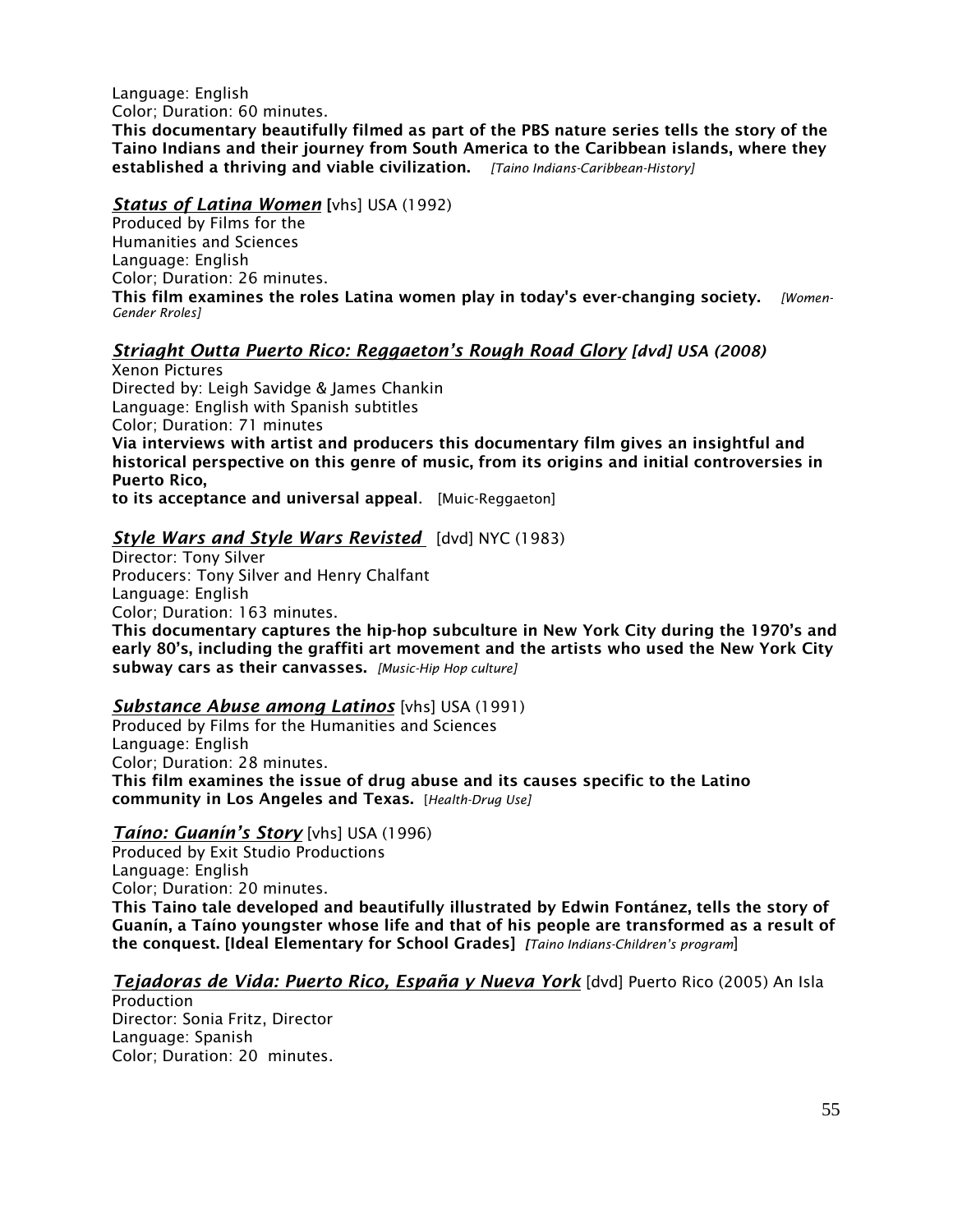A documentary that focuses on the art of embroidery, tracing its historical origins in Spain, and its transformation and growth in Puerto Rico, as well as New York City. *[Embroidery-History] That Old Gang of Mine* [vhs & dvd] New York, N.Y. (1999) Producer/ Director: Carlos de Jesús Language: English Color; Duration: 60 minutes. With an annual old-timers stickball reunion as a backdrop, filmmaker Carlos de Jesús relates, through interviews with old friends and family, the community history of "El Barrio" (East Harlem) from the 1930' s to the present. *[East Harlem- Community-History]*

*The Nationalists* [vhs & dvd] NYC (1973)

Produced by Realidades Director: Jose Garcia Torres Language: Spanish with English subtitles Color; Duration: 28 minutes.

This film chronicles the activities of the Puerto Rican Nationalist Party in the 1950's, including the shooting in the halls of the U.S. congress by nationalist: Rafael Cancel Miranda, Lolita Lebron, Irving Flores and Andres Figueroa Cordero. [Nationalism-Politics]

*The Needle - La Aguja [dvd] Puerto Rico (2012)* Directors: Carmen Oquendo-Villar and José Correa-Vigier

Language: Spanish with English subtitles

Color; Duration: 39 minutes

This documentary focuses on the mostly LBGT community in Puerto Rico, who are helped by one of their own, cosmetologist José Quinoñes, who uses his clinic to inject his clients with skin beautification products, while offering them advice and speaking frankly about his situation and those of his clientele. [LGBT community -Puerto Rico] [For in-library and in-class viewing only, For public performance rights, contact: [coquendovillar@gmail.com](mailto:coquendovillar@gmail.com) ]

*The Oxcart* [vhs & dvd] USA (1970) A film by José García Torres Language: Spanish with English subtitles Color; Duration: 20 minutes. Based on René Marqués' play "La Carreta", this short film depicts the migration of a family from rural Puerto Rico to San Juan and New York's East Harlem. *[Literature-Migration]*

**The Pill** [vhs & dvd] Canada (1999) A film by Erna Buffie and Elise Swerhone Language: English/Spanish dialogue with English subtitles Color; Duration: Duration: 45 minutes. This documentary film details the evolution of the birth control pill and how the

pharmaceutical companies used women as guinea pigs, particularly poor women in Puerto Rico, when launching and marketing this new form of contraceptive. *[Population Control-Womens Health]*

*Through the Eyes of Larry Harlow: "El judio maravilloso"* [vhs] New York, N.Y. (1998) Producer: Ralph J. Rivera;

Language: English Color, Duration: 70 minutes.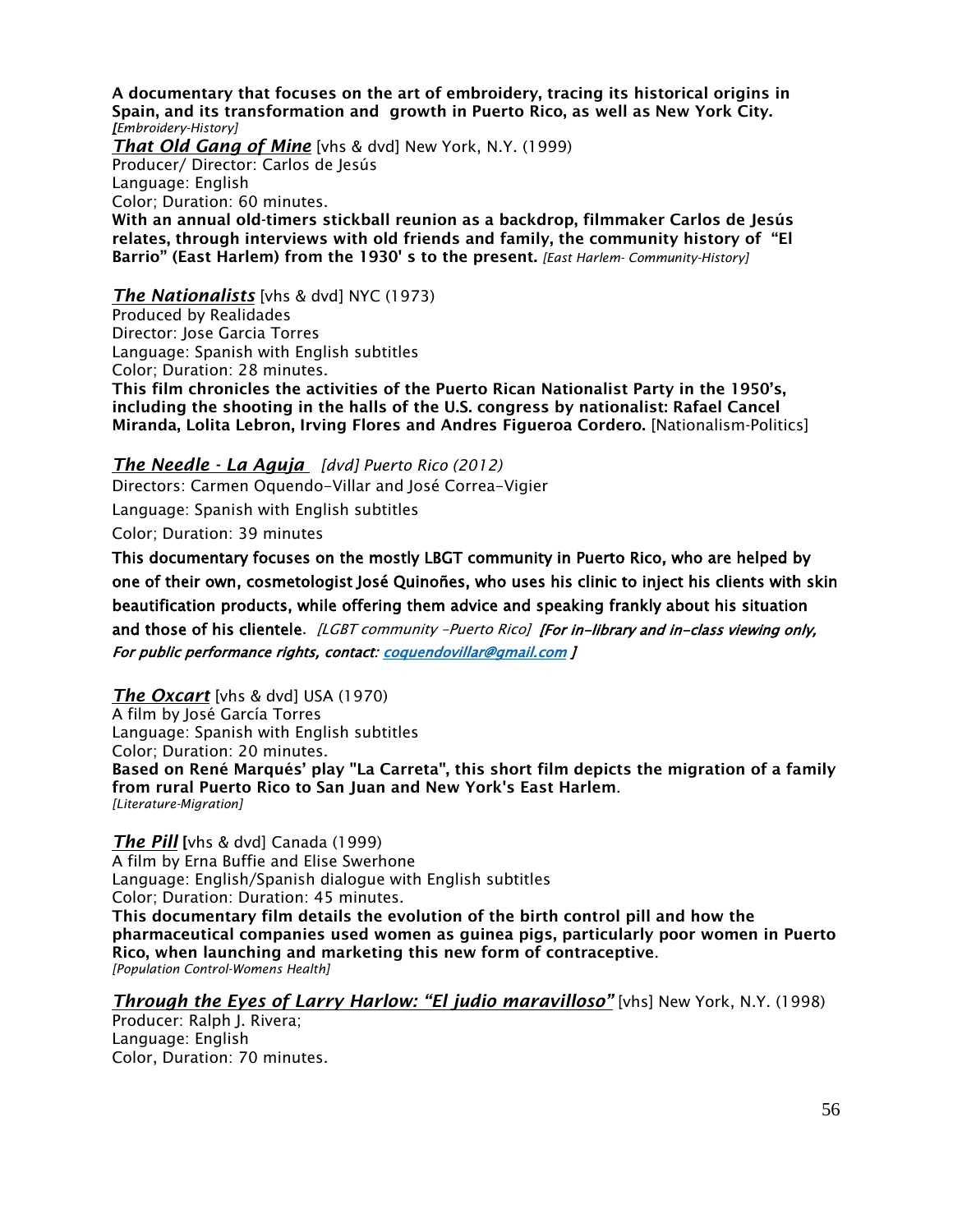This film chronicles the musical legacy of Larry Harlow, a Jew from Brooklyn, who became one of salsa's biggest stars. Through use of rare film footage that captures performances, and by means of interviews with salsa music artists, the documentary gives a good historical overview of the music and the musicians who helped shape and popularize the salsa sound. *[Music-Salsa]*

# *Through the Wire* [vhs] U.S.A (1990)

Daedulus Productions Director: Nina Rosenblum Language: English Color; Duration: 68 minutes.

This documentary focuses on the unjust sentences and inhumane treatment of three female political activists incarcerated at the Female High Security Unit federal prison in Lexington, Kentucky. Among the women interviewed is Puerto Rican nationalist Alejandrina Torres, who is serving a 35 year sentence for "seditious conspiracy," more than twice the sentences meted out in many states for serious acts of violence and murder. *[Criminal Justice System-Women Prisoners]*

## *The Tito Puente Roast* [dvd] NYC (2007)

Produced and presented by Joe Quijano Language: English & Spanish Color; Duration: 105. Latin music and media greats roast and celebrate the life and music of Tito Puente. This special program taped on April 30, 1979, captures the festivities including a musical performance by the Tito Puente Orquestra. *[Music- Puerto Rican Celebrities]*

## *Tito Inolvidable Vol. I* [vhs & dvd ] USA (1999)

Released by SJ Music Producer: Lidda García Language: Spanish Color; Duration: 45 minutes.

This film is a biographical account of Puerto Rican singer and television personality Tito Rodriguéz. The film also includes Tito Rodriquéz himself singing his most famous hits such as, "Inolvidable", "Como, Como", "Cara de Payaso", "Lo Mismo que a Usted", and many others. *[Musician-Biography*]

# *Tito Puente: The King of Latin Music* [dvd] USA (1999)

Producers: Rob Wallis and Paul Siegel Language: Englsh Color; Duration: 42 minutes. In an indepth sit down interview filmed in 1999, a year before his death, percussionist great Tito Puente talks about his extraordinary career in the Latin music field. The film includes a "timbales" solo performance by the master himself. *[Music-Salsa/Latin Jazz]*

*Toni Hambleton: memorias en barro* [dvd] PuertoRico (2003)

Producer/ Director: Sonia Fritz Production English: Spanish Color; Duration: 20 minutes. This film discusses and showcases the works of ceramist Toni Hambleton. *[Art-Ceramics]*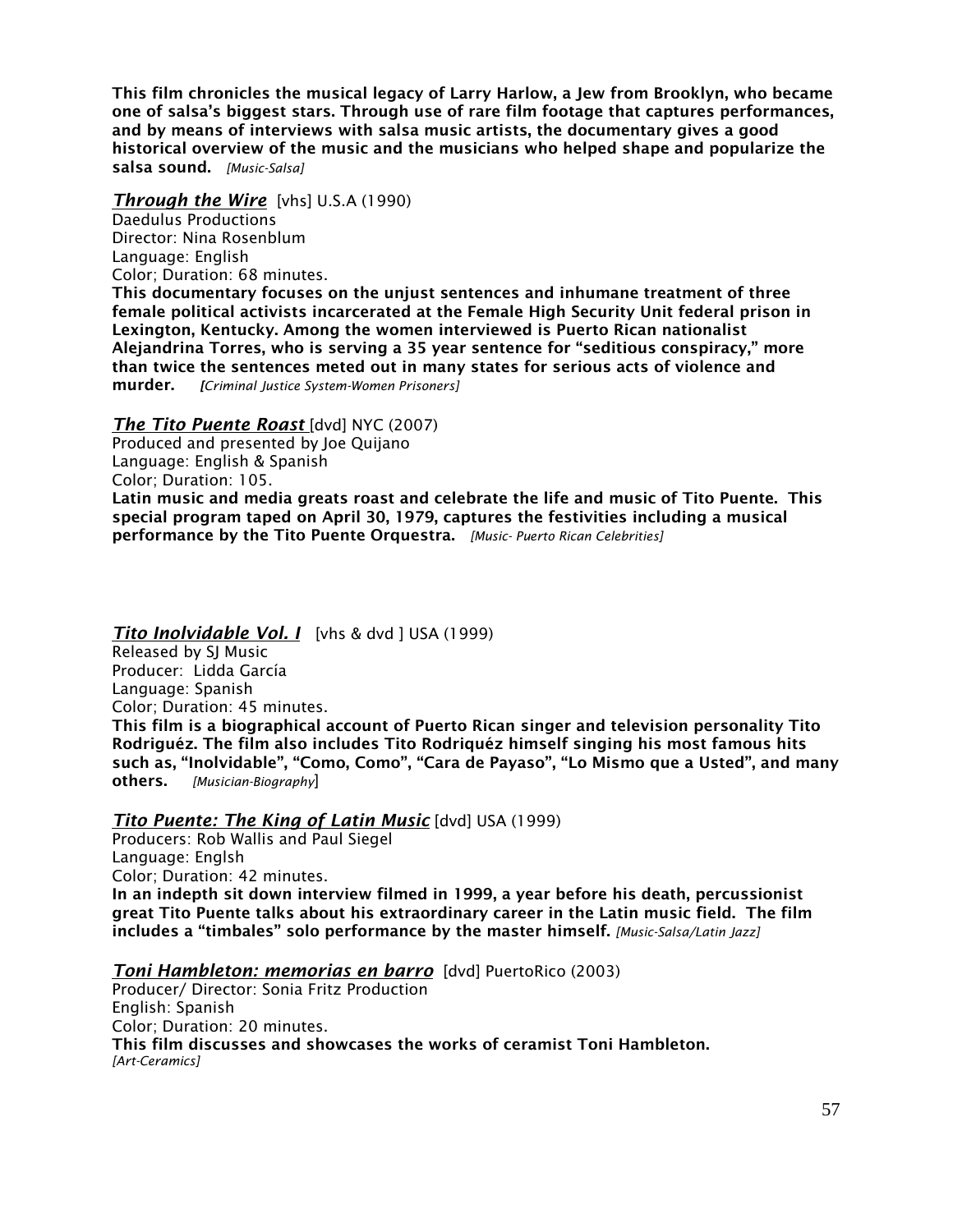## *Travesia Historica* (vhs) see: Autógrafo: seres ordinarios con vidas extraordinarias

### *Tribute to Frank Bonilla* [dvd] USA (2011)

Producer: CUNY-TV Language: Spanish with English subtitles Color; Duration: 8 minutes This video program, part of CUNY-TV's Nueva York series, pays tribute to Dr. Frank Bonilla, founding director of the Centro de Estudios Puertorriqueños, trailblazing scholar in the field of Puerto Rican migration history and advócate for the understanding and betterment of other diasporic communities. *[Education-Community Advocacy]*

## *Tributo Clasico a Julia de Burgos* [vhs] U.S.A. (1999)

Producer: Jose Angel Noriega Language: Spanish Color; Duration 30 minutes. This film documentary pays homage to acclaimed Puerto Rican poet Julia de Burgos. The film also focuses on the writer's other accomplishment's as a teacher and an activist. *[Literature- Women Poets]*

### *Tufiño una vida para el arte, un arte para la vida* [vhs & dvd] Puerto Rico (1999)

Produced by Creativos Asociados, Inc. Producer/Director: Edwin Reyes Language: Spanish Color; Duration: 26 minutes. At home in el Viejo San Juan, Rafael Tufiño reminisces about his life, and his life's passion, art. [*Artist-Profiles]*

### *Un Dia Cualquiera* [vhs/dvd] Puerto Rico (1954)

Restored by the Archivo de Imágenes en Movimiento (1990) Director: Angel F. Rivera Language: Spanish B/W; Duration: 40 minutes. This film produced by the Division de la Educación para la Comunida (DIVEDCO) in the 1950's, is the lesson of the grass not always being greener on the other side, as a family man confronts hard times when he, and his family uproot from the countryside to live in the city where he comfronts the issue of job opportunity and the harshness of urban life. *[DIVEDCO-Community Education]*

### *Un Impulso Insurreccional (La plastica Puertorriqueña en los cincuentas)*

[dvd] Puerto Rico (1993) Producciones Vegigante, Inc. Director: Emilio Rodriguez Language: Spanish Color; Duration: 38 minutes

By means of interviews with artist Felix Bonilla, Antonio Maldonado, Jack Delano, Rafael Tufiño, Lorenzo Homar, and others, this documentary examines the burgeoning of graphic arts in the fifties and the influence this transformational art played in the empowerment of the populace with its emphasis on education, national identity and cultural affirmation. *[Art-History]*

*Una isla en la historia: serie hallazgo de Boriquén* [vhs] Puerto Rico (1993) Produced by Legado Puertorriqueño, Inc.

Director: Pedro E. Badillo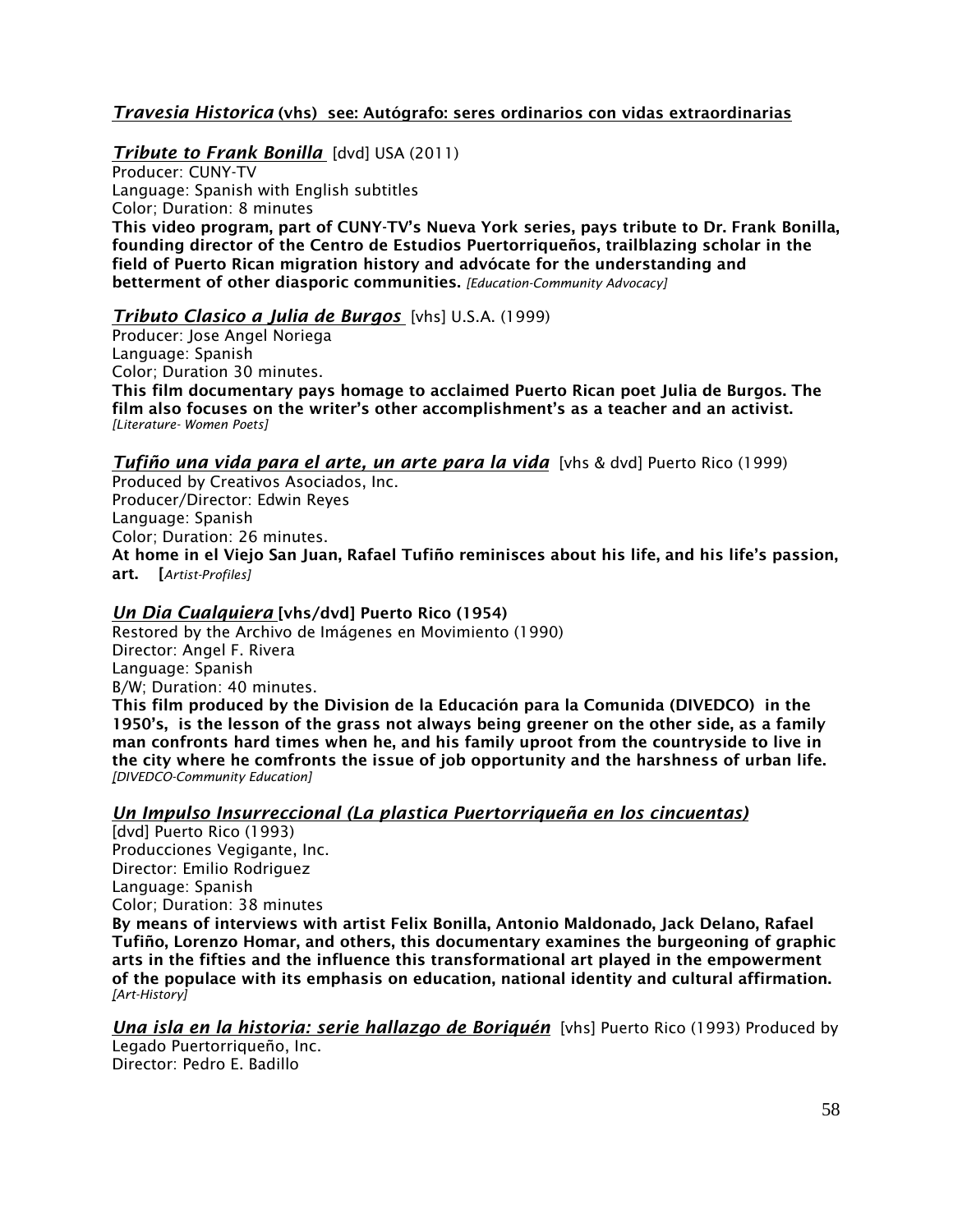Language: Spanish Color; Duration: 60 minutes.

In this documentary, part of the "Hallazgo de Borinquen"series, archeologists, geologists and historians, provide insights on Columbus'second voyage to the Island. These experts also discuss the research on Martín Alonso Pinzón, the fist European to arrive on the Island during the First Voyage. *[History-Spanish Conquest]*

*Una Pasion Llamada Clara Lair* [vhs] Puerto Rico (1996) Ivonne Belén, Director; Produced

by SEDCP, Inc. Director: Ivonne Belén; Language: Spanish dialogue with English subtitles Color; Duration: 53 minutes. Through dramatization and interviews of friends, this film captures the life and work of famed Puerto Rican poet Mercedes Negron Muñoz (Clara Lair 1895-1973). *[Literature-Poets]*

### *Universo de José Rosa* (dvd) Puerto Rico 2002

Producer: denis Simonpietri Director: Sonia Fritz Language: Spanish Color; Duration: 30 minutes This documentary showcases the art- work and social activism of Puerto Rican artista José Rosa.

## *Uptown: portrait of the South Bronx* (dvd) USA (1965)

Producer/Director: Herbert Danska Language: English Black & White; Duration: 30 minutes This documentary film captures the challenges faced by the South Bronx community during the 1960's. *[Urban Anthropology-History]*

## *Usos y abusos del sex y el cuerpo* [vhs] Puerto Rico (2002)

Paradiso Films y Lux Digital; Zona Franca series Producer: Eduardo Aquiar Director: Sonia Fritz Language: Spanish Color; Duration: 60 minutes. This film documentary focuses on sexuality and its impact on mass media, youth culture and the female image in Puerto Rico. All sides of the issues are discussed, as feminists, psychologists, psychiatrists, plastic/aesthetic surgeons, painters, performing artists, and young people discuss the topic*. [Sexuality-Youth Culture]*

## *Verso Negro Black Verse Poetry of the Spanish Caribbean* [dvd] USA (1999)

Folk Arts Production Directors: Leita Luchetti and Ben Levin Language: English Color; Duration: 40 minutes.

This film looks at the history of the 'declamador', black verse poetry set to music, and the young contemporary artist, Efrain Ortiz, who struggles to maintain this poetic tradition by means of performances in neighborhoods throughout the Puerto Rico and the U.S. mainland. *[Literature-Afro-Caribbean Poetry]*

*Vida* [vhs] NYC (1989) AIDSFILMS Productions Producer: John Hoffman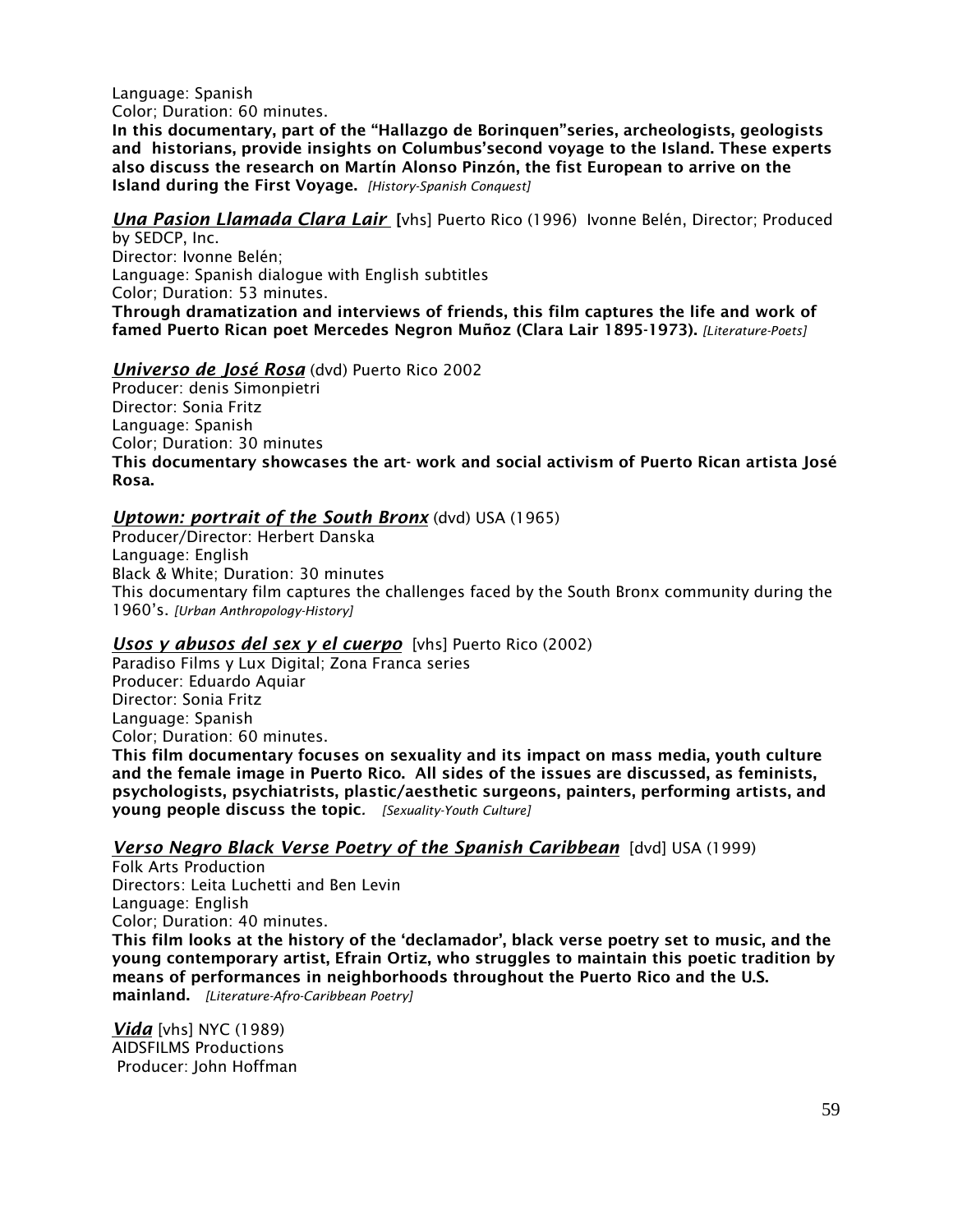Director: Lourdes Portillo Language: Spanish Color; Duration: 19 minutes. This film documentary addresses the issue of AIDS prevention and education especially as it relates to Latina women*. [Health-AIDS]*

*Vieques: crónicas desde la desobediencía* [vhs & dvd] Puerto Rico (1999)

Amigas de Vieques Producer/ Director: Gazir Sued Language: Spanish Color; Duration: 30 minutes. This film documentary focuses on the history of the U.S. naval invasion of Vieques. It includes archival footage of newspaper headlines on Vieques protests. The film also provides statistics on the ecological and human devastation that has taken place on Vieques since the initiation of the U.S. bombings. [Militarism-Civic Protest]

### *Vieques en el espejo de Panama* [vhs & dvd] Puerto Rico, (2003)

Executive Producer: Luis F. Coss Director: Eduardo Aguiar, Language: Spanish Color; Duration: 60 minutes.

Through the use of historical film images, and interviews with government officials, environmentalists, and residents this program produced by TUTV (tu universo televisión), and researched by Ramón Bosque-Pérez for the Zona Franca series, details the Panama and Vieques nexus relevant to abuses by U.S. forces in usurping lands for military purposes. The documentary discusses the U.S. government obligations to the people of Vieques who suffer as a result of 60 years of U.S. Navy tactical bombing practices, bombs that have dispersed chemicals and pollutants that will compromise the health and well being of this community for generations to come. *[Militarism-Public Health]*

### *Vieques Metáfora de Puerto Rico* [vhs] Puerto Rico (1999)

Director: Ivonne Maria Soto Producer: Yolanda Velasco Sáraga Language: Spanish Color; Duration: 75 minutes.

This documentary details through interviews with Viequenses the history of this island and graphically shows the hardship imposed on the community by the continued bombardment of Vieques by the U.S. Navy. The film also highlights the efforts undertaken by the residents against this injustice. *[Militarism-Navy-Civic Protest]*

### *Vieques: Paradise Lost* [vhs & dvd] Vieques, Puerto Rico (2003)

Producer/Director: Marika Hoffmann Language: English Color; Duration: 15 minutes. This film documents the burgeononing health crisis on the island of Vieques as a result of toxics caused by the U.S. naval bombings. *[Militarism-Navy Public Health]*

*Vieques: the look of love, the sound of war* [vhs & dvd] Puerto Rico (2000)

Director: Nelson Tod Language: Spanish and English Color, Duration: 10 minutes.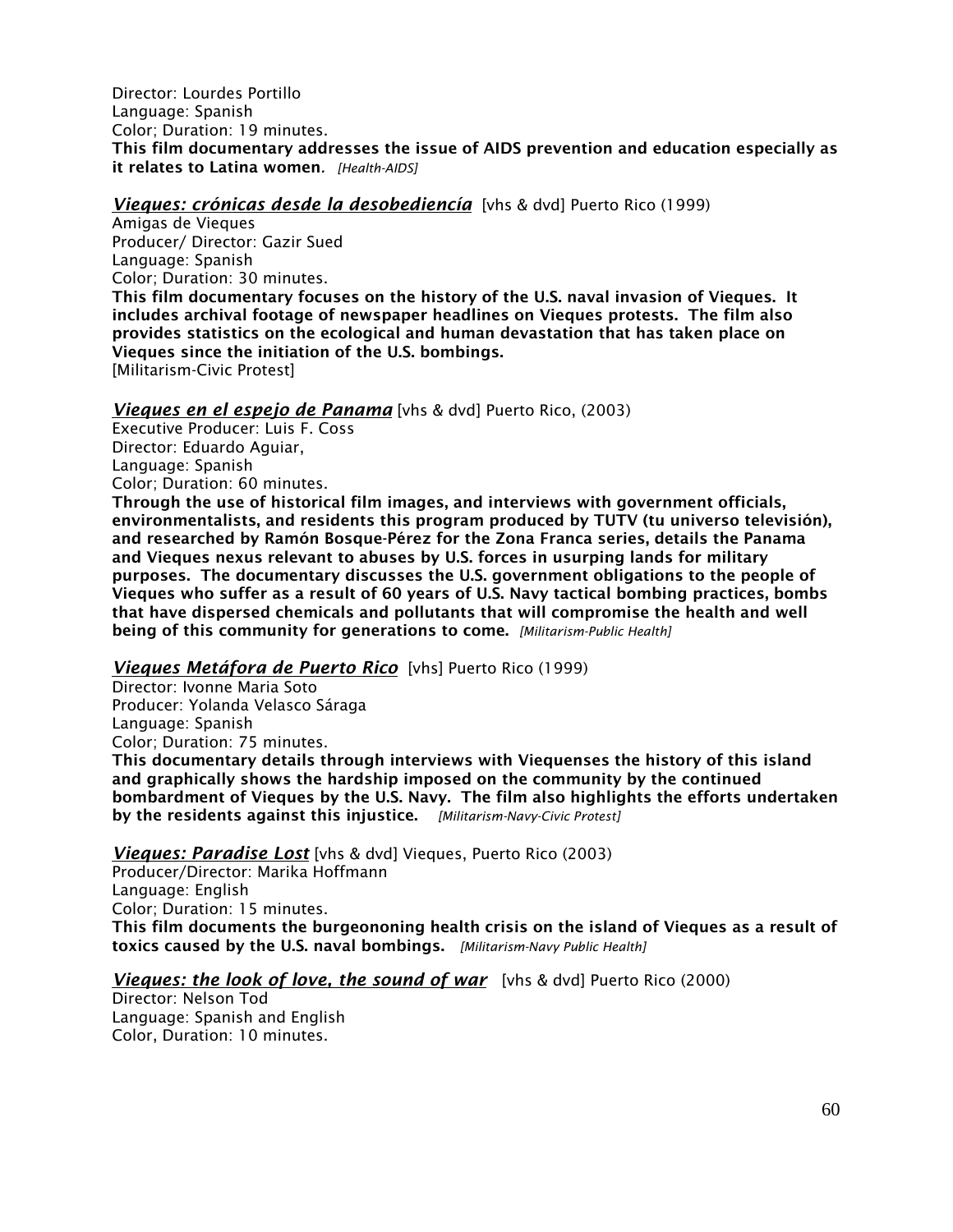The film focuses on the struggle of Puerto Rican activists in their efforts to rid Vieques of the presence of U.S. Naval Forces. Rubén Berríos Martínez, leader of the Independent Party in Puerto Rico, is among those interviewed. Includes an interview with archeologist's who speak on the long-term environmental harm to the island. [*Militarism-Navy-Environment]*

*Vieques…un largometraje* [vhs & dvd] Puerto Rico (2000) Instituto Puertorriqueños de los Derechos Civiles, Inc. Producers: Santaliz and José Juan Nazario de la Rosa Director: William Nemcik Language: Spanish Color; Duration: 93 minutes. This film examines the effects of the U.S. Navy presence on Vieques and its people. The film Includes footage of mass protests, as well as interviews with family members of civilian, David Sanes, who was killed as a result of the U.S. naval bombings. *[Militarism-U.S. Navy- Health]*

#### *Vieques Un Pueblo Forjando Futuros/ An Island Forging Futures* [vhs & dvd] Puerto Rico (2000)

Director: Johanna Bermúdez, Director Executive Producer: Iris Zavala Martinez; Language: Spanish with English subtitles Color; Duration: 17 minutes.

This film documents the peaceful resistance waged by the people of Puerto Rico against the U.S. naval use of Vieques as a military exercise outpost that has resulted in health and environmental concerns as well as the death of a civilian David Sanes on the 19th of April 1999. The film also examines the repressive tactics used by the U.S. military in quelling the protests. *[Militarism-U.S. Navy-Civil Protest]*

### *Vieques: Worth Every Bit Of Struggle* [dvd] Puerto Rico (2005)

Filmakers Library, New York Director: Mary Patierno Language: English/Spanish Color; Duration: 55 minutes.

This documentary relates the hardships and struggles confronted by the people of Vieques and their ultimate success in ending the U.S. Naval bombarment of the island. *[Militarism-U.S. Navy-Civil Disobedience]*

### *Visa for a Dream [*vhs & dvd] Puerto Rico (1990)

Director: Sonia Fritz Language: Spanish with English subtitles Color; Duration: 30 minutes.

This film examines the economic and social conditions in the Dominican Republic, which leads its people to risk their lives in a dangerous and illegal boat trip to Puerto Rico. The film focuses on Dominican women, contrasting the lifestyles of the two countries and the adjustments and problems that they confront in Puerto Rico. *[Dominican Immigration-Puerto Rico]*

*Visiones, Latino Art and Culture* [vhs] U.S.A. (2004)

National Association of Latino Art and Culture (NALAC); Producer: Hector Galan Language: English Color; Duration: 180 minutes.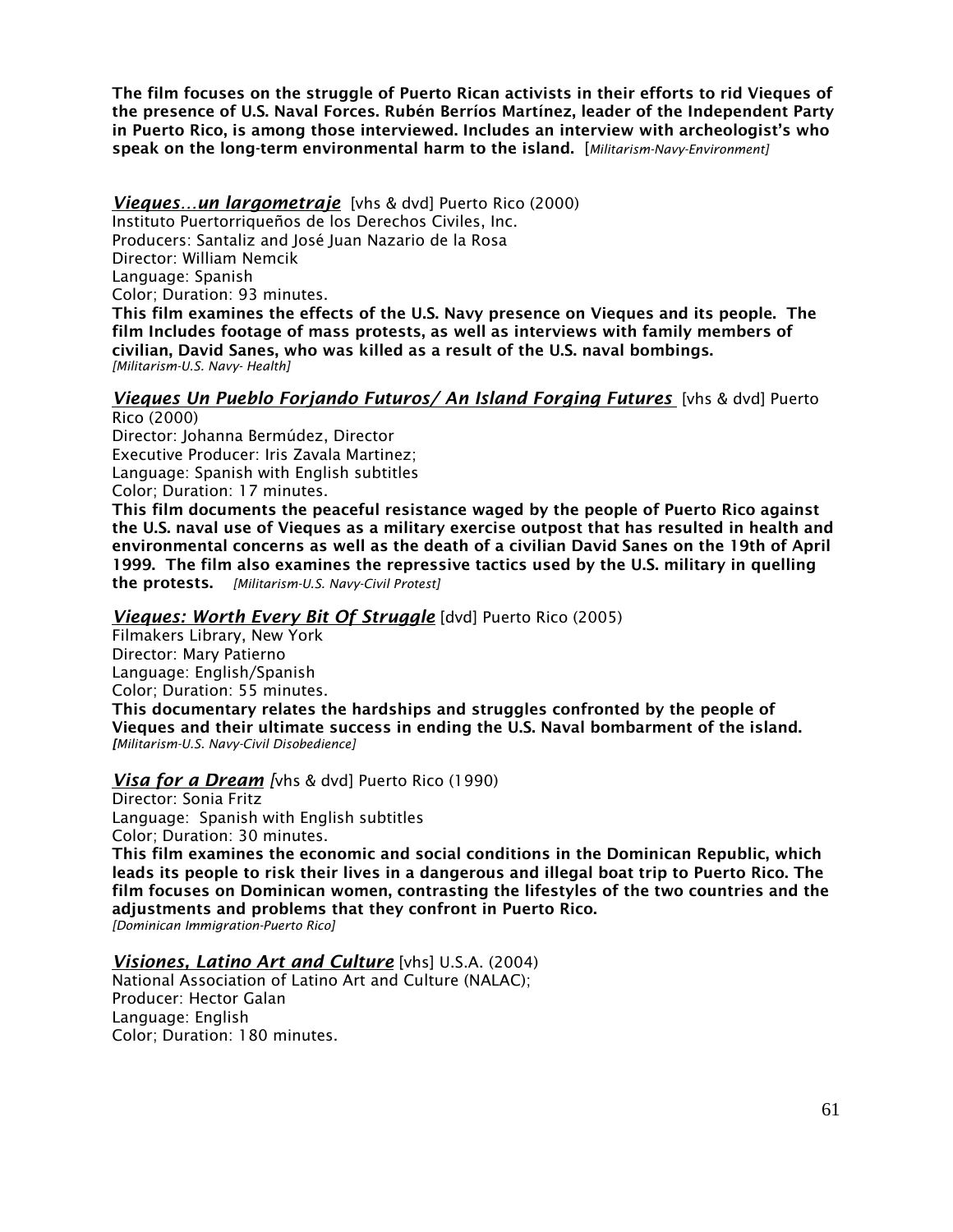This documentary captures the essence and evolving nature of Latino artistic expression in America. The film includes segments with Nuyorican poets Pedro Pietri, La Bruja, Piri Thomas, and interview with musicologist, Raquel Rivera. *[Poetry- Music]*

### *Visions of Puerto Rico* [dvd] New York, N.Y. (2006)

A PBS/ WLIW presentation Producer & Aerial Director: Roy A. Hammond Language: English narration by Rita Moreno; Spanish narration by Miriam Colón Color; Duration: 90 minutes. The beauty of Puerto Rico's landscapes and historical landmarks are captured in this

breathtaking aerial view of the island.

*[Cultural Landmarks-Towns-Puerto Rico]*

### *Viva Baseball: How Latinos Shaped America's Pastime* [dvd] New York, N.Y. (2005)

Producer/Director: Dan Klores Language: English and Spanish dialogue Color, Duration: 98 minutes. This documentary explores the experiences of Latino baseball players throughout the history of the game. Latino greats Orestes "Minnie" Minoso, Luis Tiant, Orlando Cepeda, Felipe Alou, Alex Rodriguez, Carlos Beltran and others speak on their careers. *[Sports-History]*

*Viva Cepeda* [vhs] Puerto Rico (1999) Cinemar Productions Language: Spanish Color; Duration: 50 minutes. This documentary film chronicles the life and career of Puerto Rican legend and major league baseball hall of famer, Orlando Cepeda. [Sports-Baseball-Player profile]

*Viva Loisaida* [dvd] NYC (1978) Gruppe Dokumentation and Tylis Producer and Director: Marlis Momber Language: English dialogue Color; Duration: 43 minutes.

Through film footage of street scenes, rendering of street poetry, and murals this film captures the ambience of the community of the Lower East Side affectionately known to its predominantly Puerto Rican population as Loisaida. *[Puerto Ricans in New York City-Lower East Side, Street Art, Community history] [NON-CIRCULATING – FOR RESEARCH ONLY]*

### *Viva Puerto Rico* [dvd] USA (2017)

Corporation for Public Broadcasting Directed by: Peter Fison Language: English substitles Color; Duration: 60 minutes Part of the PBS award winning Nature series, this segment, narrated by Jimmy Smits, captures the nature of Puerto Rico and its unique creatures, such as the coqui and the endangered Puerto Rican parrot, manatee, as well as the leatherneck turtle. The film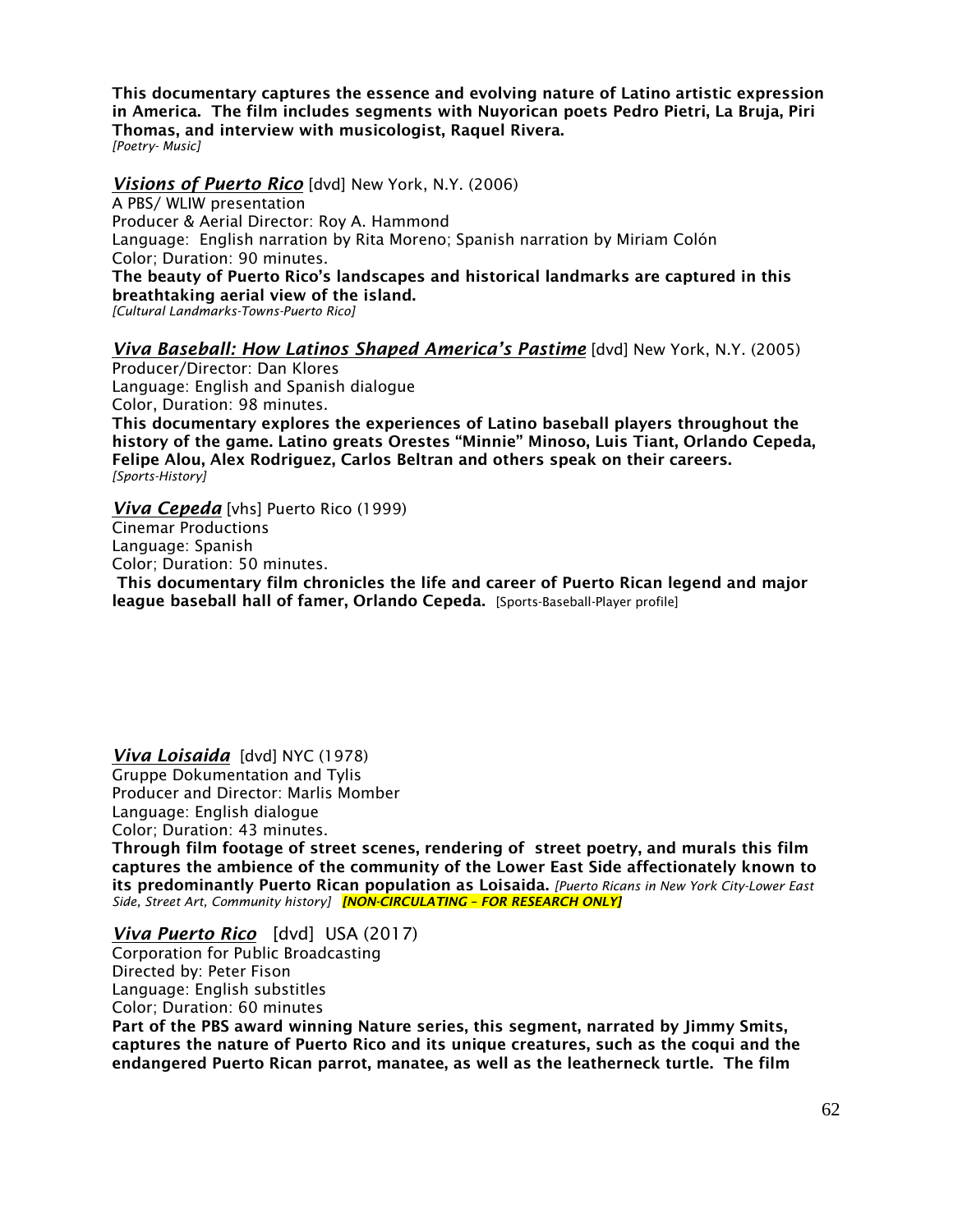focuses on the efforts undertaken to rescue them and return them to their natural habitats.

### *Voces: The Living History of the U.S. Puerto Rican Experience* [dvd] U.S. (2004)

Director: John Ostojic Executive Producer: Larry Varas Coordinating Executive Producer: Gladys Peña Acosta Language English Color; Duration: 13 minutes.

By means of interviews, this documentary produced by the Casa Cultural Puertorriqueña details the experiences of the early migration to New York. Those interviewed include Judge Edwin Torres, actor, dancer Anita Velez Mitchell, the late state senator Olga Mendez, and union leader, Anibal Felix.

*[Migration, community history & development, politics, activism)*

### *We Like It Like That the story of Latin Boogaloo [dvd] U.S.A (2015)*

City Lore Production Directed by: Mathew Ramirez Warren Language: English Color; Duration: 78 minutes. The story of Latin Boogaloo comes alive through performances and interviews. Among the Performers are Joe Bataan, Johnny Colón, Ricardo Ray, Jimmy Sabater, with additional commentary from political activist and TV personality, Felipe Luciano, and journalist/musician Aurora Flores. *We Sing En Español and English Too* [dvd ] USA (2003) Producers: Henand V. Gonzalez, Jr. and Burger King Corp. Language: English Color; Duration: 40 minutes. This documentary chronicles modern Latino music in America, featuring interviews with various Latino musicians. *[Music-History]*

### *What Could You Do With a Nickel?* [vhs] New York (1982)

A film by Cara De Vito and Jeffrey Kleiman Language: English Color; Duration: 26 minutes. This film relates the inspiring story of 200 African-American and Hispanic women, employed by the city, who in 1978 joined forces to establish the first domestic workers union in the United States*. [Women-History*]

#### *When the Spirits Dance Mambo/Cuando los Espiritus Bailan Mambo* [dvd] Cuba (2002)

Caribbean Cultural Center African Diaspora Institute. Producer and Director: Marta Moreno Vega Language: Spanish with choice of English subtitles Color with b/w historical film footage; Duration: 190 minutes.

This documentary filmed mainly in Cuba discusses and details the influence of African spirituality in Cuban society, culture and popular music. *[Religion-Spiritualisim-Music]*

## *Where There's a Will…There's a Way* [vhs & dvd] New York (1990)

Producer/Director: José A. Noriega, Language: English Color; Duration: 30 minutes.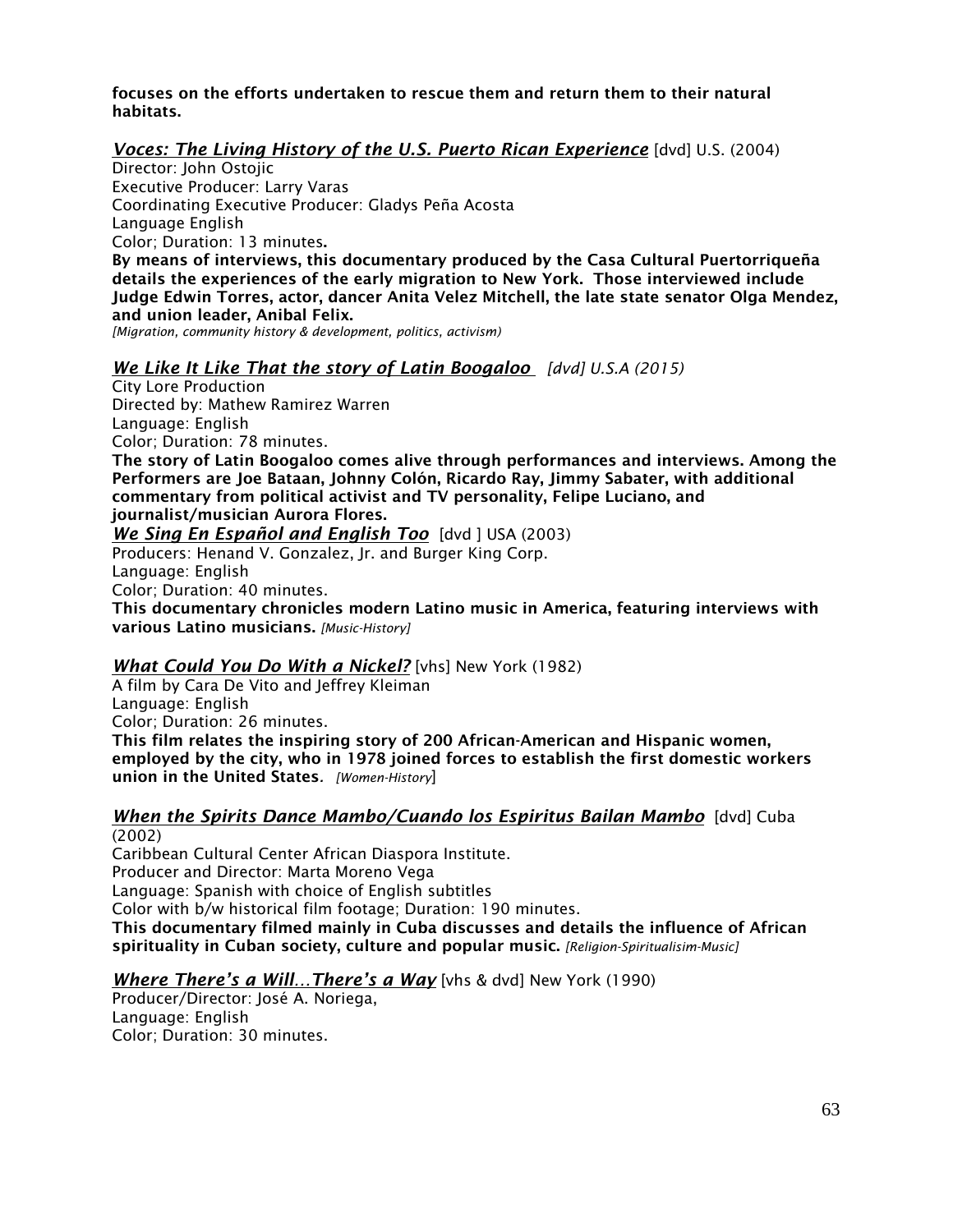The focuses of this film is Felipe N. Torres, the second Puerto Rican to be elected to New York state assembly and who later became a judge. The documentary includes an introduction by Justice Emilio Nuñez, the first Hispanic judge. *[Jurisprudence-Public Service-Profile]*

### *Whose Barrio? (A story about Spanish Harlem)* [dvd] New York (2009)

Directors/Producers: Ed Morales and Laura Rivera Language: English Color; Duration: 52 minutes. By means of historical film footage, interviews with residents and scholars, this documentary effectively conveys the issues affecting the community of Spanish Harlem (El Barrio) today. Issues discussed are gentrification, displacementand the lack of affordable housing. *[Urban Renewal-Gentrification-Politics]*

### *Willie Rosario & Orchestra* [dvd] Cali, Colombia (2003)

Roosevelt Records WRDVD001 release Language: Spanish Color; Duration: 98 minutes. This film captures a live performance of Willie Rosario and his orchestra taped in Cali, Colombia. Among the vocalists are Chamaco Rivera and Rico Walker. *[Music-Salsa]*

# *Women of Hope: Latinas Abriendo Camino* [vhs & dvd USA (1996) Films for the Humanities and Sciences (1199 Bread and Roses Project) Producers: Maria Peralta and Robert Rosenberg Director: Robert Rosenberg Language: English

Color; Duration: 29 minutes.

Twelve prominent Latina women, including actress Miriam Colon, founder of the Puerto Rican Traveling Theater; Nydia Velazquez, first Puerto Rican Congresswomen; Antonia Pantoja, activist, educator, and founder of ASPIRA. Dominican poet and novelist Julia Alvarez; Chicana poet and novelist Sandra Cisneros-talk about their struggles and triumphs in the context of societal norms and expectations, and of their future vision for Latina women. *[Women-Latinas-Empowernment]*

## *Women of Vieques* [vhs] Puerto Rico(2000)

Isla Films; Director: Sonia Fritz Language: Spanish with English subtitles Color; Duration: 30 minutes.

Filmed in Vieques towards at the end of 1999, this film documents the initiative of a young Puerto Rican journalist to investigate the Women's Alliance of Vieques. This documentary relates the origins of the *Alliance*, an organization which was established after the tragic death of David Sanes, a Puerto Rican civilian. *[Vieques-Community Organizing-Empowerment]*

### *The World of Piri Thomas* [vhs] USA (1984)

Produced by National Education Television and Radio - Indiana University Audio Visual Center; Language: English

Color; Duration: 60 minutes.

In this documentary film Puerto Rican author and poet Piri Thomas re-enacts moments of his often times turbulent life. *[Literature-Writer profile]*

*Yo Protesto* [dvd] Puerto Rico (2005) Amigos de la Claridad, Inc.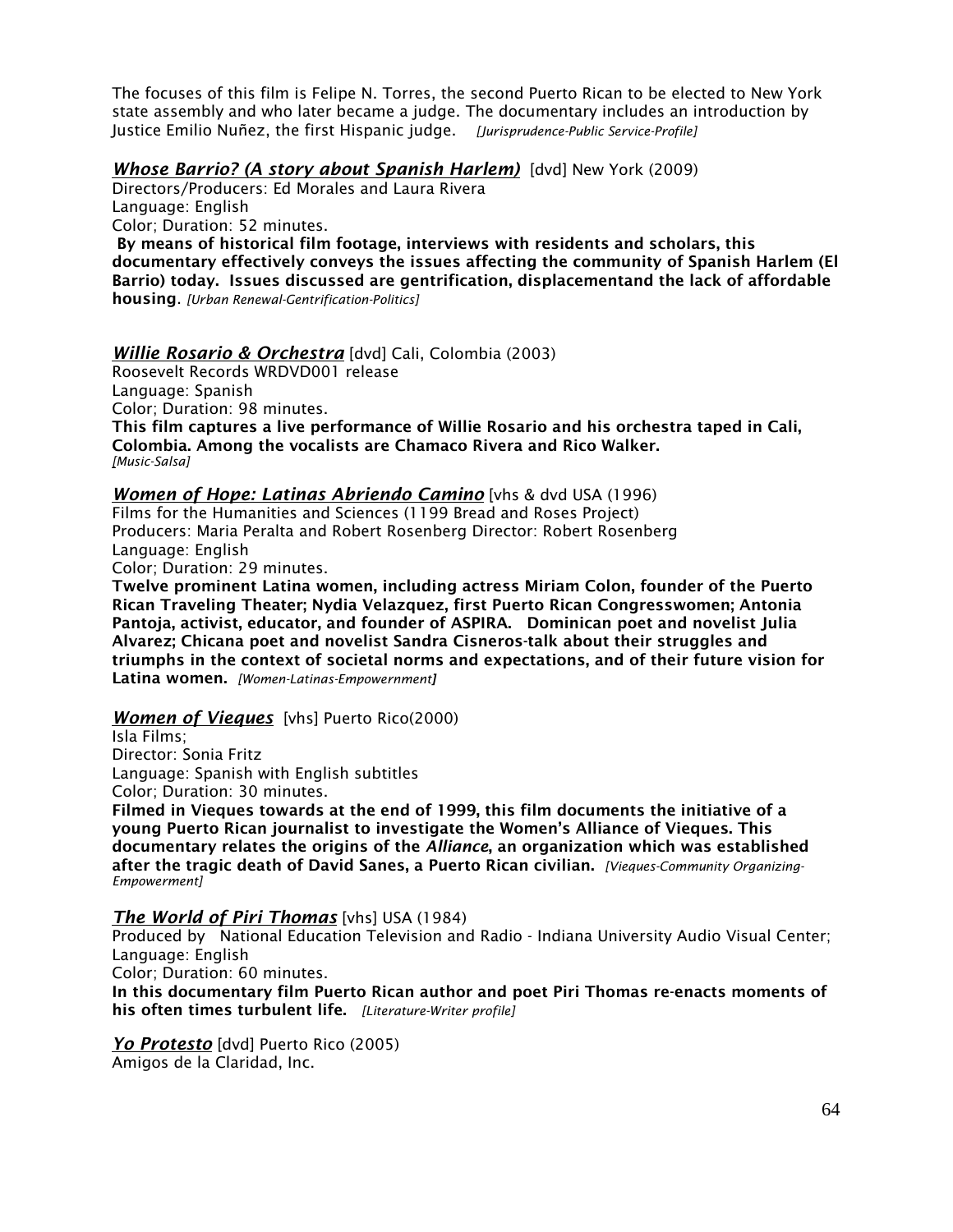Executive Producer: Frank Ferrer Director: Frank Elias Language: Spanish Color; Duration: 120 minutes. Famed singer and writer of protest songs, Roy Brown and friends perform in this music concert taped at the Teatro Raul Julia- Museo de Arte, University of Puerto Rico. *[Musician-Lyricist-Profile]* 

### *"Yo Soy Boricua, Pa Que Tu Lo Sepas"(I'm Boricua, Just So You Know)* [dvd] USA

(2007) Moxie Firecracker Films Director: Rosie Pérez Producer: Liz Garbus and Rory Kennedy Language: English Color; Duration: 86 minutes. In her directorial debut, actress Rosie Perez examines her Puerto Rican roots as well as Puerto Rico's contentious status with the United States. *[Identity-Status Issue]*

### *Yo Soy del Son a la Salsa* (vhs/dvd) USA (1996)

Executive Producer: Ralph Mercado Director: Rigoberto López Language: Spanish Color; Duration: 1hr 45 minutes. By means of interviews, performances and archival footage, this documentary presents an historical over of the different genres of Latin music, and its worldwide appeal culminating with the popularization of what has become known presently as Salsa music. *[Music-Salsa-History]*

# *FEATURE FILMS*

*12 Horas* [dvd & vhs] Puerto Rico (2001) Released by Muvi Films & 12 Horas Production Producer: Elba Luis Lugo Director: Raul Marchano Sanchez Language: Spanish with English subtitles Color; Duration: 93 minutes. 12 horas is a contemporary Puerto Rican film about a group of strangers crossing paths

during a hectic night in San Juan.

*A Show of Force* [vhs] USA (1990) Producer: John Strong Director: Bruno Barreto Language: English Color; Duration: 90 minutes. This film is based on the 1978 killing by police officials of two pro- independence student activists at Cerro Maravilla, Puerto Rico. The feature film stars Actress Amy Irving as a crusading TV journalist investigating the events that led to the tragedy.

*Aaron Loves Angela* [dvd] USA (1975) Director: Gordon Parks, Jr.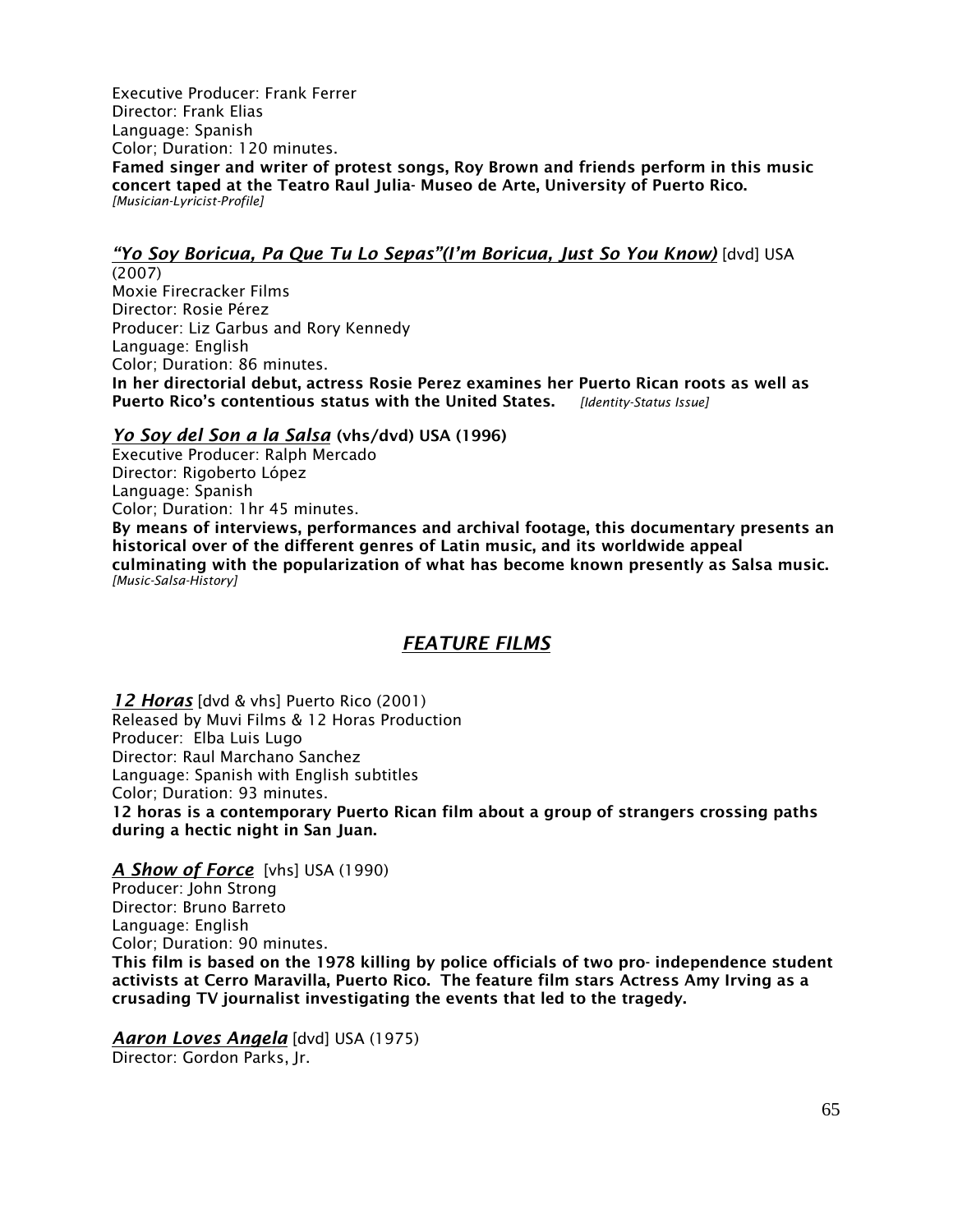Language: English

Color; Duration: 99 minutes.

Set in Harlem, this movie relates the burgeoning love between a young couple, Aaron who is Afro-American and Angela who is Puerto Rican, and the family squabbles that they must overcome to find happiness.

### *Almost a Woman* [vhs & dvd] USA (2002)

Producer: ALT Films in Association with Masterpiece Theater's American Collection. Director: Betty Kaplan Language: Spanish/English with subtitles Color; Duration: 120 minutes. This basis of this film is on the memoirs of Esmeralda Santiago's adolescence, when her

family moves from Puerto Rico to New York City. The film focuses on young Negi, played by Ana Maria Lagasca, and her coming of age amid family, acculturation and identity issues. The film also stars Wanda de Jesus, as Negi's mother and Miriam Colón as the grandmother.

## *An East Side Story* [dvd] USA (1988)

East Side Story Productions, Inc. Director: Frank Di Sardo Language: English Color; Duration: 84 minutes. Mark Anthony makes his acting debut as Flaco, a kid striving to make it in the music industry. Popular dancing sensation Iris Chacon also stars in this musical/comedy set in New York City.

*Angel* [dvd] Puerto Rico (2007)

A film by Jacobo Morales Producer: Blanca Silvia Ero Language: Spanish with English subtitles

Color; Duration: 155 minutes.

A college professor serves a 15 year sentence for after having been framed for the death of his wife. After his release, he seeks to clear his name with the assistance of the retired prosecutor who mitigated the case.

*Ayer Amargo* [vhs] Puerto Rico (1960) Remastered by the Ateneo Puertorriqueño 2000; Director: Amilcar Tirado Language: Spanish Black & White; Duration: 110 minutes. This Puerto Rican film classic relates the story of young married couple who have not been successful in conceiving a child. The husband, who had a child from an earlier affair, suddenly finds himself responsible for the youngster when the mother of the child perishes. The drama that unfolds as the couple struggles through this dilemma is the focus of the movie.

*Basquiat* [dvd] USA (1996) Film by Julian Schnabel Language: English Color; Duration: 106 minutes.

In 1981 a young nineteen year old grafitti artist Jean-Michel Basquiat sensationalized the artistic community with his unique art and his thoughts on what constituted art, this movie captures his short-lived life and the controversy it fashioned.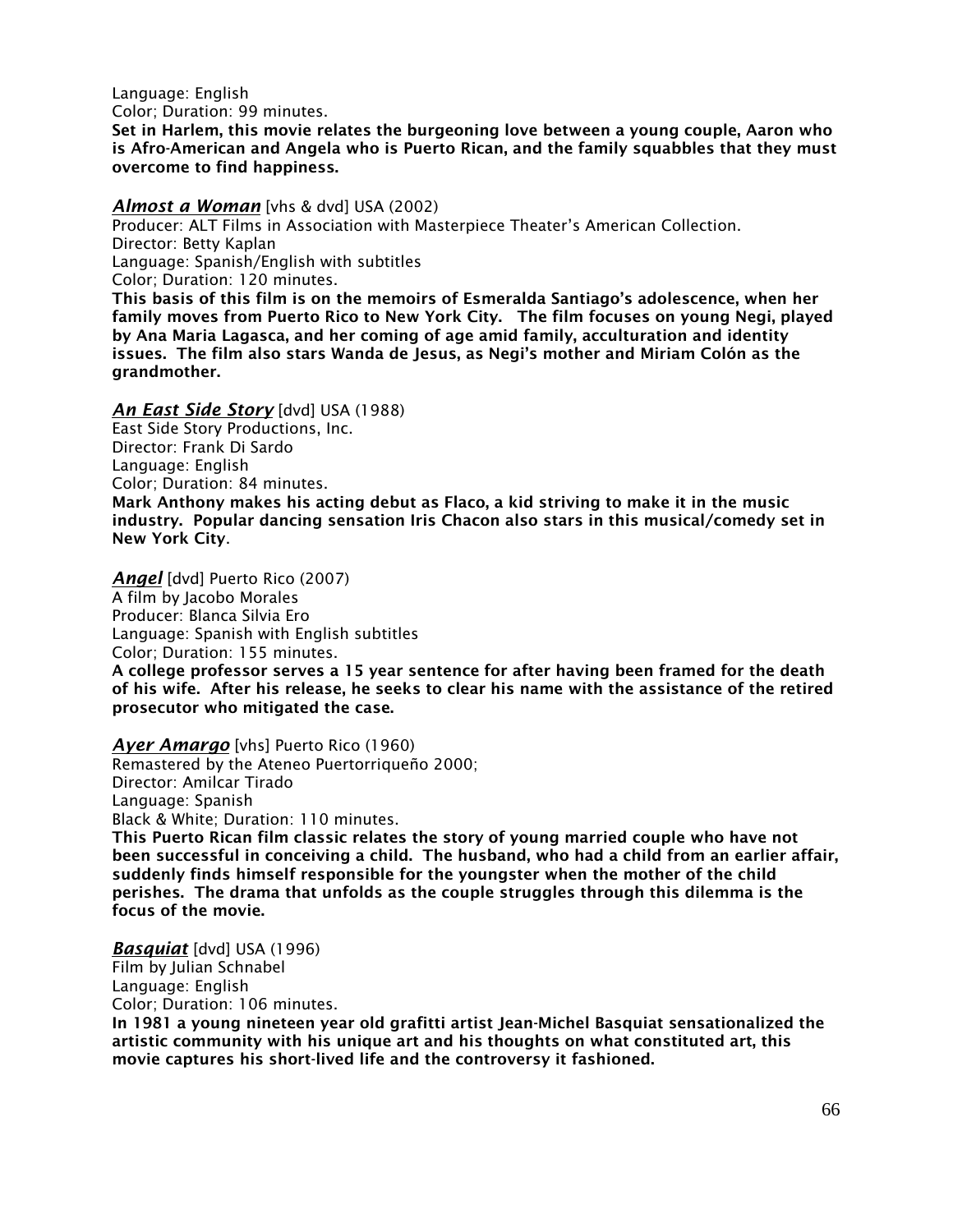*Beat Street* (vhs) USA (1984)

Producers: David V. Picker and Henry Belafonte Director: Stan Lathan" Language: English Color; Duration: 106 minutes. A film in which the main character, DJ Kenny, has to find a way to use his hip-hop talents. His dilemma, should he use those talents to escape the ghetto, or give them up in memory of his dead friend.

*Boricua's Bond* [vhs] USA (2000)

October Films Producer: Greg Scheinman Director: Val Lik Language: English/Spanish Color; Duration: 105 minutes.

This movie stars salsa singer Frankie Negron as Tommy Rivera, an artist who seeks to escape from the squalid conditions of his South Bronx neighborhood. The film also features top rappers including Big Pun.

### *Breakin'*

[vhs] USA (1984) Golan-Globe Production Director: Sam Firstenberg Language: English Color; Duration: 94 minutes. This film captures the burgeoning hip-hop urban dance craze of the 1980's made popular then by Latino and Afro-American youngsters.

### *Breakin'2 Electric Boogaloo* [vhs] USA (1984)

Cannon Films Producer: Allen DeBevoise Director: Joel Silberg Language: English Color; Duration: 87 minutes. Sequel to the film Breakin', this segment tells the story of ambitious minority urbanites struggling to excel in the hip-hop music scene.

*Callando Amores* [vhs] Puerto Rico (2002)

Produced by Ateneo Puertorriqueño film división Director/ Producer: Roberto Ramos-Perea Language: Spanish Color, Duration: 97 minutes. This motion picture filmed and produced in Puerto Rico,relates the story of Mario, the son of land owners who returns after a long absence to reclaim the land that an older sister has put up for sale. The many obstacles he faces in trying to rescue the land he loves, is the main plot of the film.

*Calle 54 (*dvd) USA (2000) A Miramar Film release Director: Fernando Trueba Language: Spanish with English subtitles Color; Duration: 106 minutes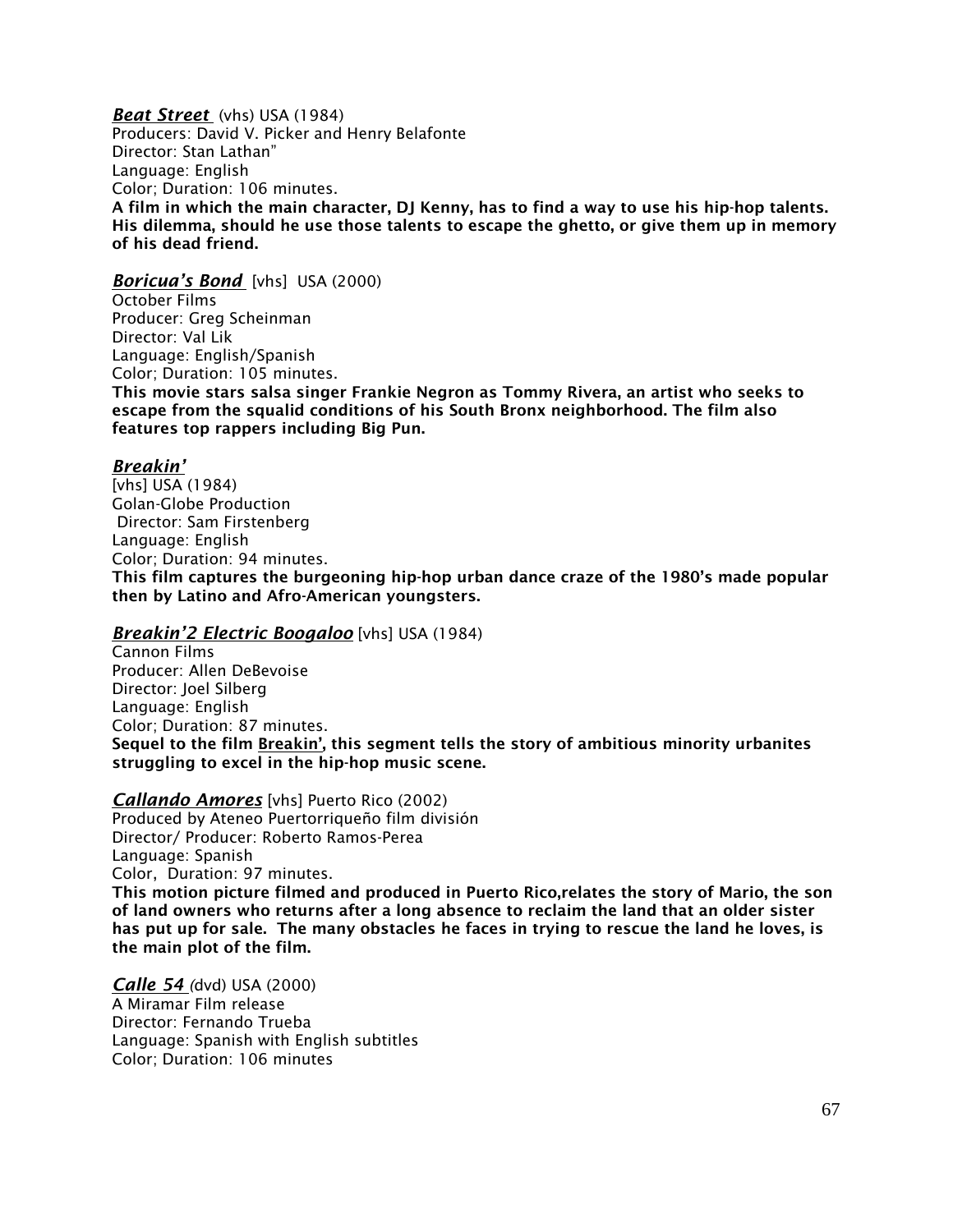In this film on Latin jazz music, director, Fernando Trueba captures his love affair with this musical art form as his camera follows 13 Latin jazz greats and films their soul moving performances. Among the featured artist are: Gato Barbieri, Jerry Gonzalez, Cachao, Michel Camilo, Chano Dominquez, Paquito D'Rivera, Elaine Elias, Jerry Gonzalez, Chico O'Farrill, Patoto, Tito Puentes, Puntilla, Bebo Valdés, Chucho Valdés.

*Carlito's Way* [vhs] USA (1993) Universal City Studios, Inc. Bregman/ Baer Production Director: Brian De Palma Language: English Color; Duration: 145 minutes.

This motion picture film is about a Puerto Rican ex-drug dealer Carlos Brigante - Al Pacino - whose criminal past has become a burden on his future hopes. Based on the novels Carlito's Way and After Hours by Judge Edwin Torres, the movie also stars John Lequizamo and Sean Penn. [In-house viewing only]

*Cayo* [dvd] Puerto Rico (2005) Producciones Paractuar Director: Vincente Juarbe Language: Spanish with English subtitles Color; Duration: 111 minutes. Filmed on the picturesque island of Culebra, this film tells the story of three very close friends who although seperated by life circumstances, are reunited to rekindle their loving friendship after a health crisis brings them together after many years.

### *Chicago Boricua* [vhs & dvd] USA (2004)

Screen Media Films Writer/Director: Marisol Torres Language: English Color; Duration: 107 minutes. This motion picture focuses on the Puerto Rican neighborhood of Chicago's Humboldt Park. Through a series of stories, the film depicts the passion and violence of this urban enclave.

*El Cimarrón* (dvd) Puerto Rico (2006)

Cine del Caribe, SA ; I Director: Iván Gonzalo Ortiz Language: Spanish with English subtitles Color; Duration: 101 minutes. This film depicts the era of slavery in the Caribbean. El Cimarrón (Fernando Allende) fights to liberate himself, and other slaves from bondage after their capture and abduction from their African homeland.

### *Clarence and Angel* [vhs] USA (1980)

Producer: Public Media Films Inc. Director: Robert Gardner Language: English Color; Duration: 75 minutes.

A film about two youngsters, Clarence (Darren Brown) an Afro-American recently arrived from the South, and Angel (Mark Cardova), a mischievous yet precocious Puerto Rican youngster. The movie centers on the interactions between the two boys, and how the lessons they learn from each other.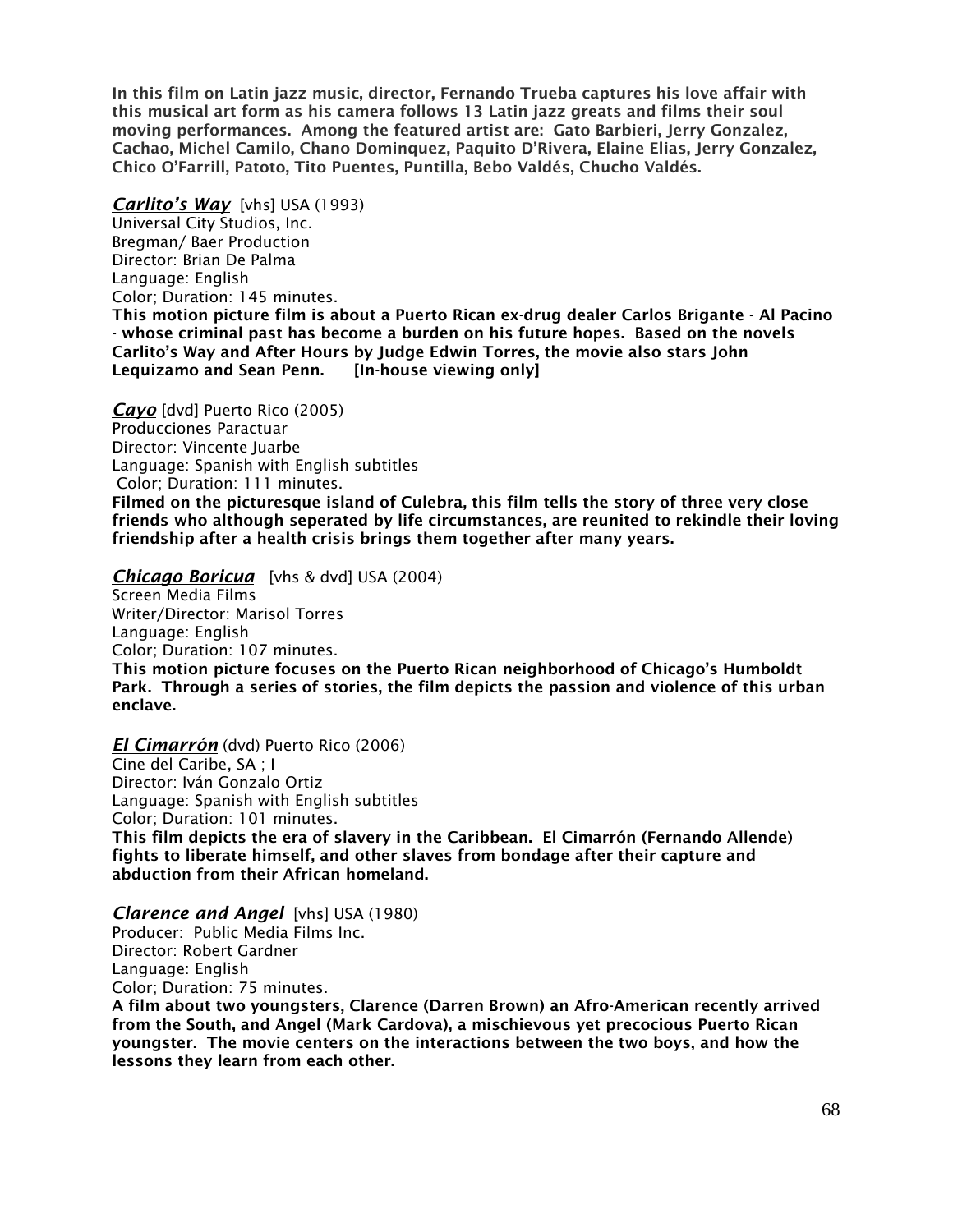*Crowded Paradise* [vhs] USA (1956) Produce r: Ben Gradus Director: Fred Pressburger Language: English Color; Duration: 94 minutes. This motion picture film relates the story of a young Puerto Rican, Frank Silvera, who migrates to New York with intentions of marrying his longtime love, and to seek a better life in the mainland. Instead he is confronted by the realities of racial discrimination and the hardships of urban life.

*Defiance* [vhs] Hollywood, USA (1979) Gilmore Jr. and Bruckheimer Production Director: John Flynn Language: English Color; Duration: 103 minutes.

This movie is a sample of the stereotypical way Latinos are portrayed by the Hollywood movie industry. Jan Michael Vincent stars as clean-cut, blue-eyed Tommy, a seaman who takes temporary residence in a neighborhood engulfed in violence caused by a Puerto Rican gang named the "Souls". Tommy single-handedly battles and defeats the Latino "hoodlums".

*Desamores* (dvd) Puerto Rico (2004) Producer: Propaganda Inc. & La corporacion Cine Puerto Rico y TUTV Director: Edmundo H. Rodriguez Language: Spanish dialogue with English subtitles Color; Duration: 108 minutes. This Puerto Rican version of Sam Spade stars Modesto Lacén as a detective that aims to

solve a crime with many suspects.

#### *Despues de la Muerte* (dvd) Puerto Rico (2006)

Sponsored by El AteneoPuertorriqueño Director: Roberto Ramos-PereaLanguage: Spanish Color; Duration: 115 minutes. A prostitute tries to escape her fate by corrupting others in order to save her soul.

## *Dos Mundos de Angelita, Los* (The Two Worlds of Angelita) [vhs] USA (1983) Director:

Jane Morrison Language: Spanish dialogue with English subtitles Color; Duration: 73 minutes. As experienced by 9 year old Angelita, the film portrays the hardship of migration endured by her family's move from a small town in Puerto Rico to Loisaida, New York City's Lower East side. *El Cantante* [dvd] USA (2007) A film by Leon Ichaso Language: English Color; Duration: 116 minutes. This feature film pairs Marc Anthony and wife Jennifer Lopez, in their portrayals of legendary salsa singer Hector Lavoe and his wife Puchi.

*El Reporte* [dvd] Puerto Rico (2006) A Teatro Supernova Production Writer and Director: David Saldana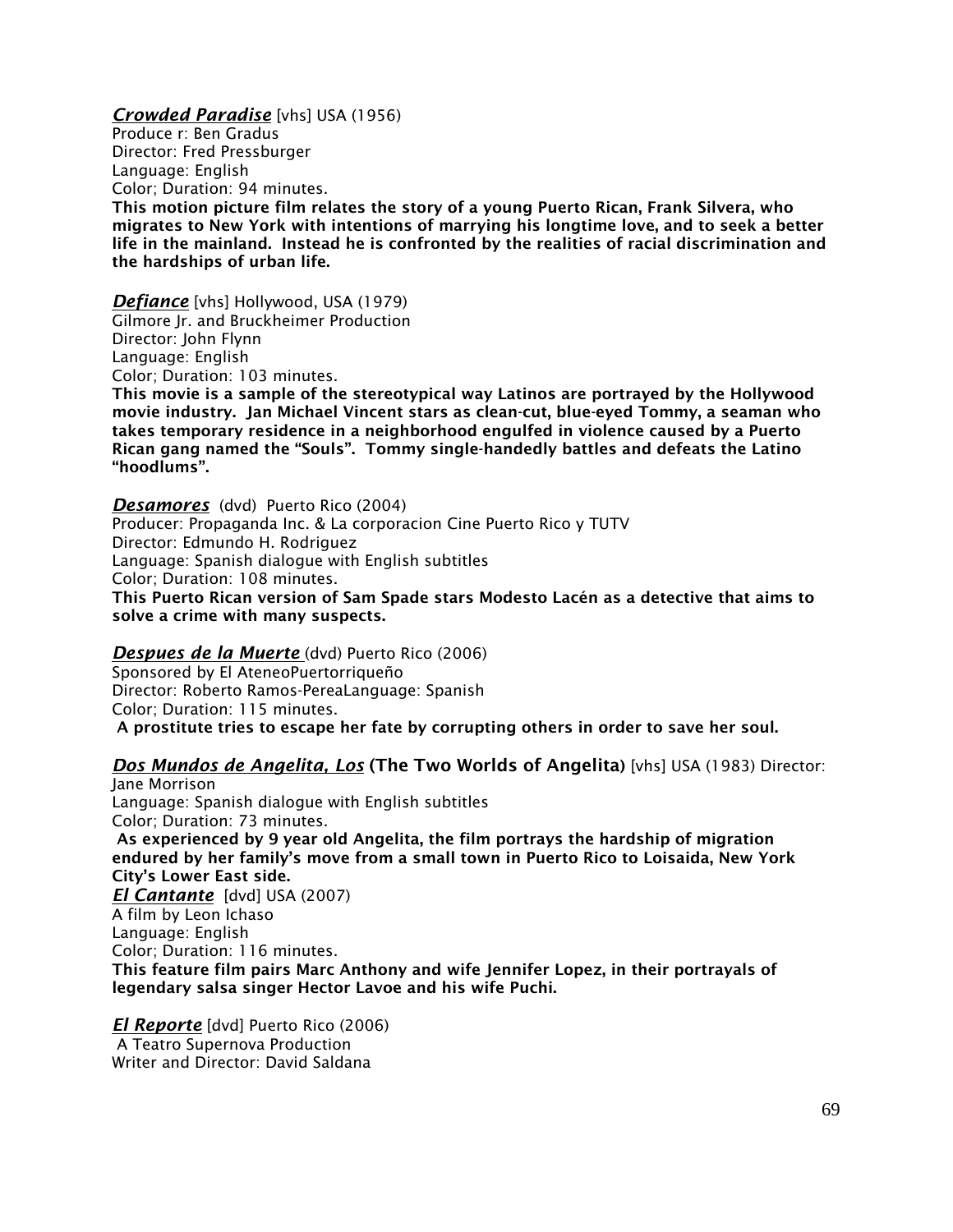Language: Spanish Color; Duration: 106 minutes.

Two aspiring entrepreneurs are detoured on their way to a business meeting in San Juan. The mishap leads them on a journey of self discovery through the unfamiliar towns and people they encounter along the way.

## *Fire in the Soul/Fuego en el Alma* [dvd] USA (2005)

Released by Maverick Entertainment Group Director: Abdiel Colberg Language: Spanish with option for English subtitle Color; Duration: 105 minutes.

This feature films centers around the lives of three Puerto Rican couples as they deal with issues of, jealously, self-doubt, infidelity amid the events of 9/11.

## *Flight of Fancy* [vhs] Puerto Rico (2000)

Echo Lake Productions Director: Noel Quiñones Language: English with Spanish subtitles Color; Duration: 93 minutes.

When a young aviator makes a forced landing in a mountainous region, it unfolds a set of circumstances filled with adventure and romance when he befriends a boy and his mother. The movie which was filmed in Puerto Rico stars Talisa Soto, Dean Cain and Kristian De La Osa.

# *Fort Apache, The Bronx* [vhs] USA (1981)

Time Life Film Producer: David Susskind Director: Daniel Petrie Language: English Color; Duration: 120 minutes.

This movie starring Paul Newman and Ed Asner deals with the interactions of a local police precinct and a plighted community in the Bronx. The movie generated an upheaval of protest and demonstrations by community leaders and activists who saw the movie as another example of Hollywood's unfair, racist, and stereotypical portrayal of Latinos and their communities

*Gloria* [vhs] USA (1980) Producer: Sam Shaw Director: John Cassavettes Language: English Color; Duration: 121 minutes. This movie is about an ex-mob queen trying to save a Puerto Rican orphaned child. Her only dilemma is that she has to deal with her old gang of mobster associates in order to achieve her goal.

## *Heroes de Otra Patria: Hero's of Another Fatherland* [vhs & dvd] Puerto Rico (1998)

Cine del Caribe Production Director: Ivan Dariel Ortiz Language: Spanish with English subtitle's Color, Duration: 90 minutes. This film deals with the lives of two soldiers from Puerto Rico enlisted to fight during the Viet-Nam conflict. Based on a real-life incident, the movie relates the young soldiers'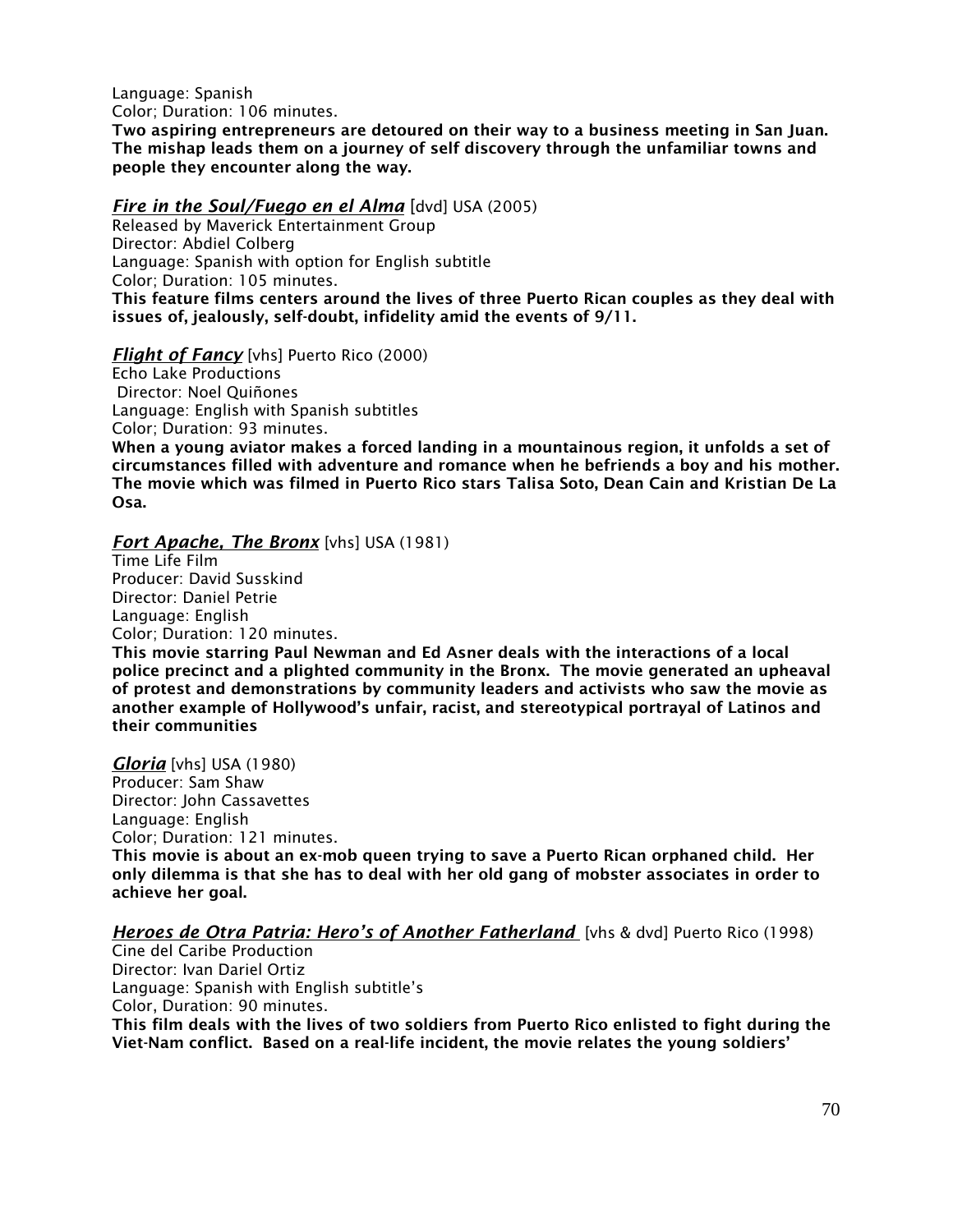ambiguity about the war and the tragic consequences their plight holds for them, as well as their families. [Military Service]

*I Like It Like That* [dvd] U.S.A (0000)

Columbia *Pictures*/Think Tank Production Director: Darnell Martin Language: English Color; Duration: 107 minutes. This movie stars Lauren Velez, Jon Seda, and Rita Moreno. The movie relates the story of Lisette, a single mother whose singing talents are discovered by a record producer, and how she handles and copes with family issues and her newly found career.

*Illegal Tender* [dvd] USA (2007)

Universal Pictures Producer: John Singleton Director: Franc Reyes Language: Spanish/English; Color; Duration: 108 minutes. College student, Wilson de Leon Jr. (Rick Gonzalez) avenges the death of his father when the gang that killed him returns to eliminate Wilson and his mother (Wanda De Jesus).

### *Jacobo Clasícos vol. 1: Dios Los Cria [*vhs] Puerto Rico (1989)

A film by Jacobo Morales Language: Spanish Color; Duration: 105 minutes. Five episodes that speak of the contradictions and ironies of the human condition, offered with a uniquely Puerto Rican perspective.

### *Jacobo Clásicos vol. II: Nicolás y los demas* [vhs] Puerto Rico (1985)

A film by Jacobo Morales Language: Spanish Color; Duration: 102 minutes. In this Jacobo Morales film, two old friends meet after many years. Like all his films, this one is also laced with satire, ironies, and as old rivalries resurface, the plot takes a sudden dramatic turn.

### *Jacobo Clasícos vol. III: Lo que le paso a Santiago* [vhs] Puerto Rico (1989)

A film by Jacobo Morales Language: Spanish Color; Duration: 105 minutes.

The film revolves around Santiago, a retired widower whose life is suddenly transformed when he mingles with an enigmatic and carefree younger woman. This association leads Santiago to question the materialist and social values of present day society. The film won Jacobo Morales many accolades including an Oscar nomination.

#### *La Guagua Aerea* [vhs] Puerto Rico (1994)

Corporacion Producciones Culturales; Producer/Director: Luis Molina Casanova Language: Spanish Color; Duration: 80 minutes.

This feature film centers on an airplane trip to New York during the migratory phase of the 1960's. The film relates in a comical yet poignant manner, the array of reasons each of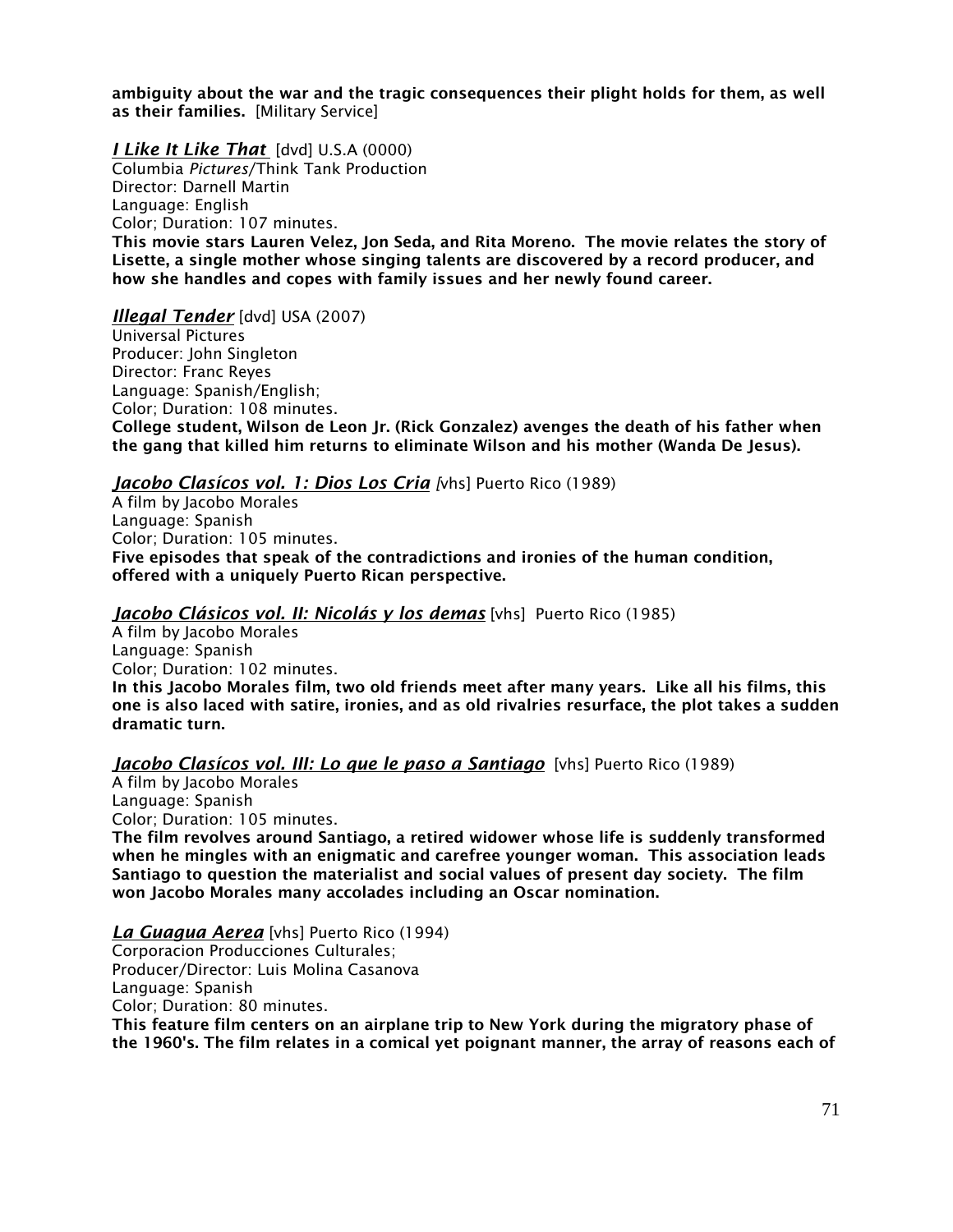the passengers has for leaving Puerto Rico and the challenges they face as suggested by the interactions of the Anglo crew and the passengers.

*Lamento Borincano* [vhs] Puerto Rico ( 19--?) Film Productions, Inc.; Reproduced by Million Dollar Video Corp. Madera, CA Producers: Damian Rosa Director: Fernando Cortes Language: Spanish Color; Duration: 90 minutes. This 1960's film is a blend of music, comedy and drama. The film features many of the

popular Latin American actors and musicians of that era, including Luis Aguilar, Mapy Cortez and Arturo Correa, with a special appearance by Rafael Hernandez. The film which is an ode to his song, "Lamento borincano", is a social commentary of the political and social policies of the 40's and 50's which led to the abandonment of what was seen by many as the "pure", "virtuous" life of the "finca"( farm) for the "corrupting" influence of urban centers like San Juan and New York City.

*Last Fight, The* [vhs] Hollywood, U.S.A. (1982) Movies and *Pictures* International, Inc. Producers: Jerry Masucci; Director: Fred Williamson Language: English Color; Duration: 85 minutes.

This Jerry Masucci produced film stars salsa legends, Willie Colón and Ruben Blades. The film centers on a salsa singer turned boxer with a weakness for gambling, Blades, and his encounter with a mob type character played by Colón. The movie, which stars its director Fred Williamson, also features appearances by former light heavyweight Champion Jose "Chegui" Torres, and famed boxing promoter Don King.

*Linda Sara* [vhs] Puerto Rico (1994)

A film by Jacobo Morales;

Language: Spanish

Color; 108 minutes.

When an affluent sugar cane grower's family is faced with an economic crisis, a forbidden romance once despised by them is recalled. The film depicts social customs and the alliance between social classes that is formed when an aging farm laborer previously despised by the family, comes to their rescue. The film features ex-Miss Universe Dayanara Torres, and singer Cheyanne, in their film debut.

*Locas 4 Life* [vhs] USA (2003)

Producer: Joshua Nelson Director: James Tucker Language: English Color; Duration: 92 minutes. The story of a young Latina gang member whose dilemma is to choose between being loyal to her gang of "sisters" or, going on her own . The film also serves as a prime example of the stereotyping of Latino gangs.

*Luna Vieja [*dvd] Puerto Rico (2013) Director: Raisa Bonnet Language: Spanish Color; Duration: 11 minutes.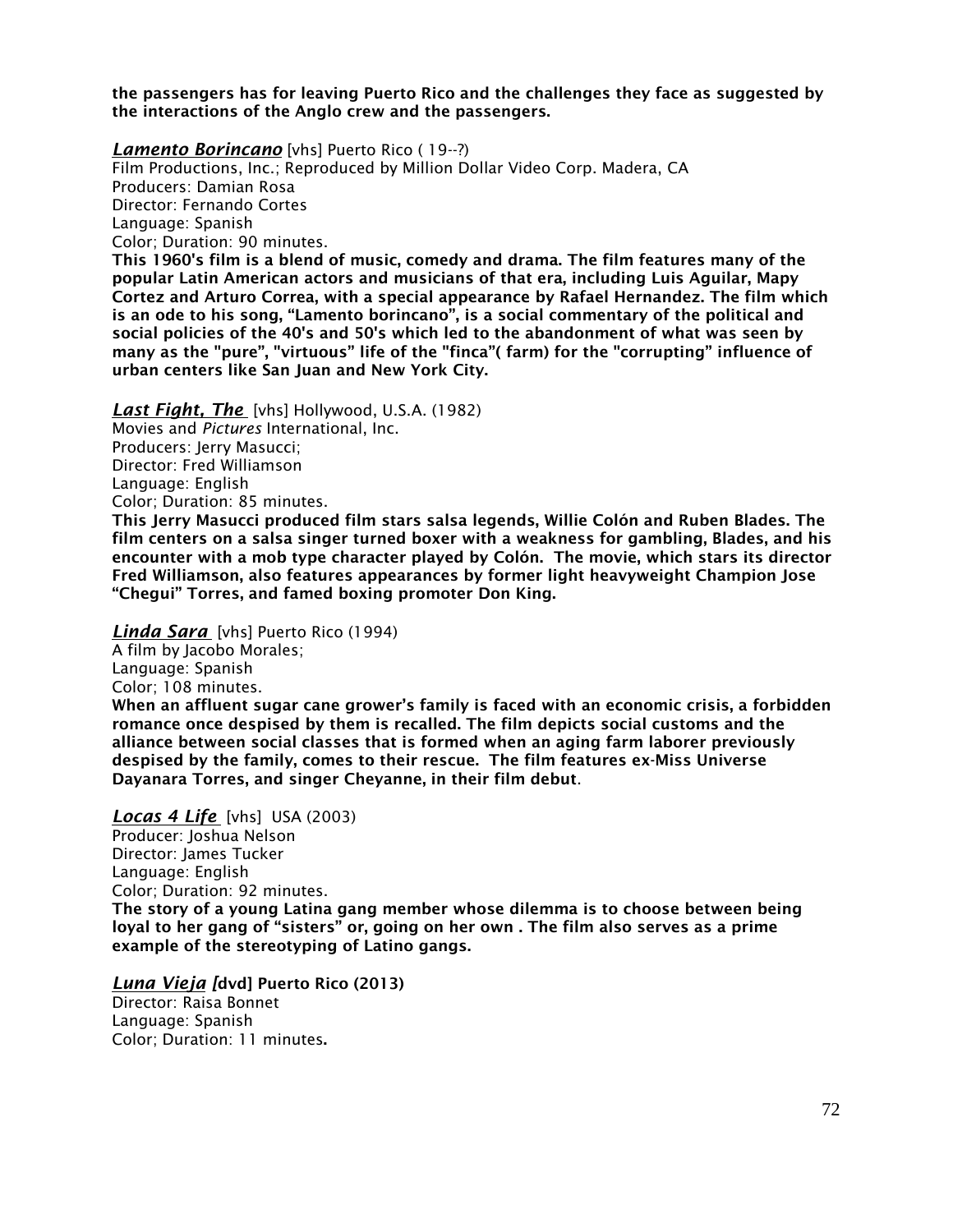Following a family death, a grandmother learns of the incestuous relationship between her son and his daughter.

## *Maldeamores/Lovesickness* [dvd] USA (2007)

Directors: Carlitos Ruiz Ruiz and Miriem Pérez Riera; Executive Producer: Benicio Del Toro Languge: English Color; Duration: 88 minutes. Three love stories are re-enacted in this feature film starring noted Puerto Rican actor, Luis Guzmán.

*Maruja* [vhs] Puerto Rico (1959) Probo Films, Inc. Director: Oscar Orzabal Quintana Language: Spanish Black & White; Duration: 120 minutes.

This film brings us the story of the beautiful and flirtatious Maruja who enthralls the men in her small, rural town. However, her attributes are later played against her as tragic events evolve. "Maruja" is considered a classic of Puerto Rican cinema and the first to be successful on the Island. The film is also recognized for its lively soundtrack which includes music by renowned Puerto Rican composer, Bobby Capó, as well as guest appearances by Rafael Cortijo and Ismael Rivera.

### *Mi Padre* [vhs/dvd] Puerto Rico (1992)

Produciones Caliban Director: Luis Collazo English: Spanish Color; Duration: 17 minutes. A touching short feature film on a day in the life of a father and son in a rural coffee town in Puerto Rico, and the lesson the father teaches his son about what it means to be a man.

### *Millie and the Lords* [dvd] USA (2016)

A film by Jennica Carmona Language: English and Spanish w/English subtitles Color; Duration: 90 minutes Millie Baez (Jennica Carmona) lives an ordinary life in El Barrio. She aspires to be a writer, but is limited by her own self-doubt, until she meets Mateo, a former Young Lord, who teaches her about the organization, and its inspirational challenge to authority and its elevation of the community. Slowly Millie becomes more self-assured about herself and her own chances of success.

*Otro Camino, El* [vhs] Puerto Rico (1959) Probo Films, Inc. Director: Oscar Orzabal Quintana Language: Spanish e with English subtitles Black &White; Duration: 90 minutes. This Puerto Rican movie classic relates the story of a widow that owns a coffe hacienda. The movie focuses on the dynamics between her son and the man who romances her.

*Paris is Burning* [dvd] USA (1991) Miramax Films Director/Producer: Jennie Livingston Language: English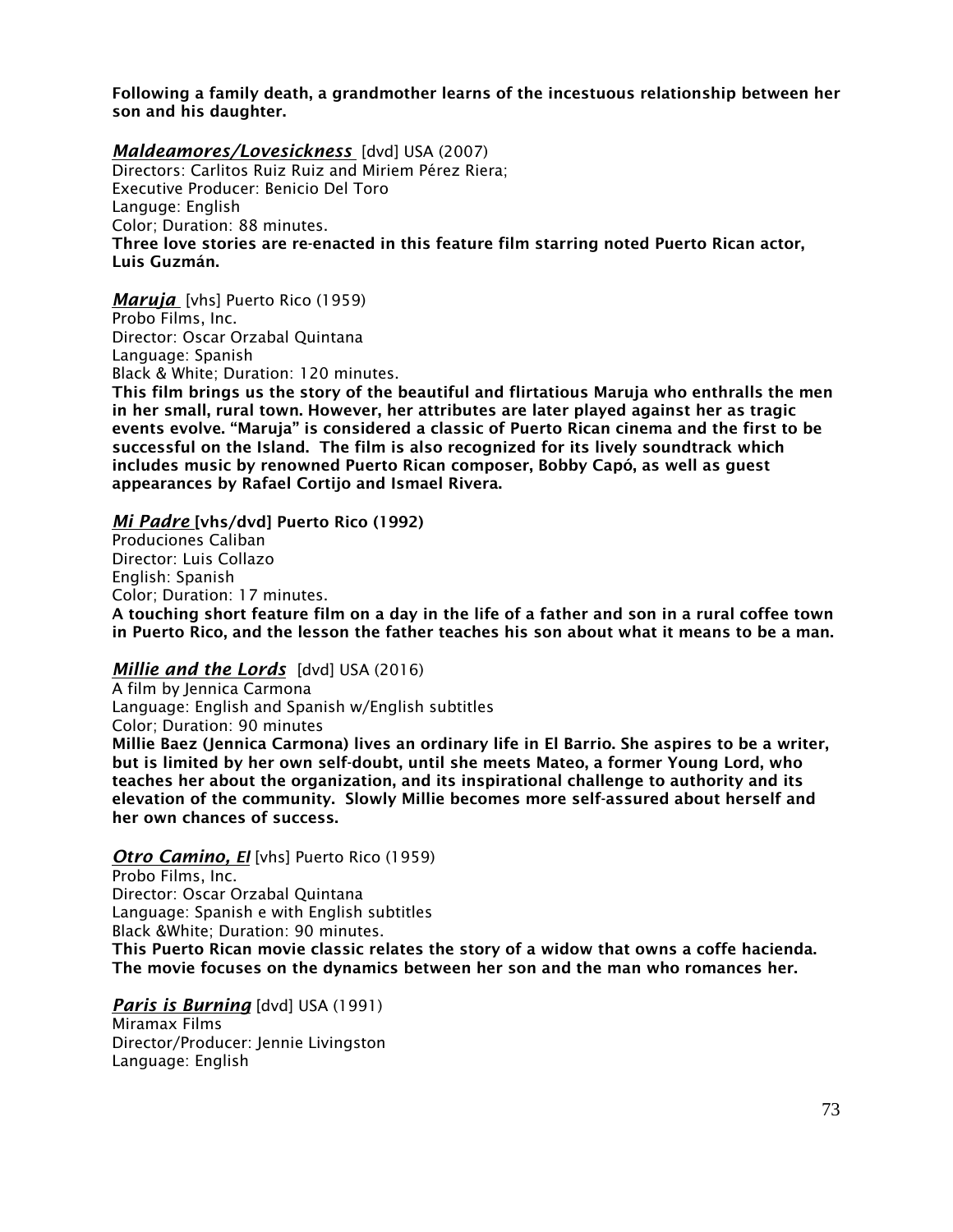Color; Duration: 78 minutes. This film captures the lives of Latino and Afro-American transgered gay community as they compete in a fashion show in a New York City ballroom.

#### *Piñero* [vhs] USA (2001)

Greenstreet Production in association with Lower East Side Films Executive Producer: John Leguizamo Director: Leon Ichaso Language: English Color; Duration: 94 minutes. This motion picture features Benjamin Bratt as the eccentric poet, playwrite, and actor, Miguel Piñero. The movie also stars Rita Moreno, and Giancarlo Esposito as Miguel Algarín.

*Popi* [dvd] USA (1969) MGM film, Language: English Color; Duration: 113 minutes. Alan Arkin portrays a Puerto Rican father who goes to all lengths to try and help his two sons obtain a better life.

## *Puerto Ricans in Paris* [dvd] USA

Director: Ian Edelman Language: English/Spanish Color; Duration: 82 minutes This comedic film captures the adventures of two Puerto Rican cops, played by Luis Guzman and Edgar Garcia, who are recruited to track down a black market bandit in the streets of Paris, France.

#### *Puerto Rico En Carnaval* [dvd] Puerto Rico (1965)

Director: Tino Acosta Language: Spanish Color; Duration: 81 minutes Featuring Mexican comic Tin Tan, this feature film comedy revolves around life in San Juan during Carnaval. The film showcases the events around the festival including a risqué burlesque performance by Puerto Rican males featuring singer Johnny Rodriguez.

#### *San Juan Story* [vhs/dvd] Puerto Rico (1990)

Producer: Noel Quinoñes Director: Kevin McCarey Language: English Color; Duration: 25 minutes This comedic short feature film starring Jacobo Morales concerns a San Juan rum connoisseur/taster who begins to doubt his ability for discerning the fine spirits, ultimately seeking the help of a spiritist. *Short Eyes* [vhs] USA (1985) Released by Lightening Video Producer:; Lewis Harris Director: Robert M. Young Language: English

Color; Duration: 100 minutes.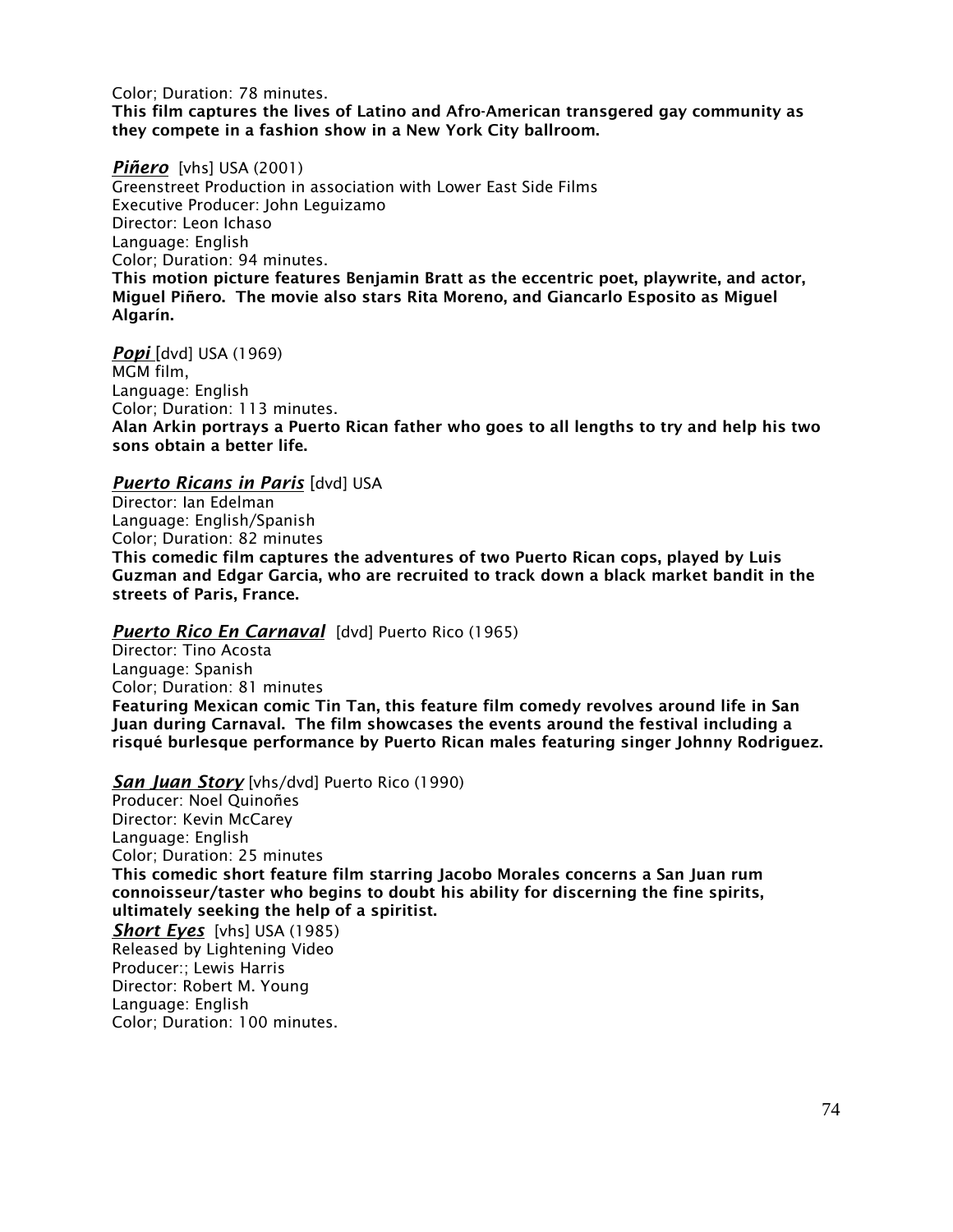Based on the play Short Eyes by Miguel Piñero this critically acclaimed film deals with racism and violence in U.S. prisons. This film also stars the screenwriter himself, Miguel Piñero.

## *Sudor Amargo/Bitter Sweat* [dvd] Puerto Rico (2004)

A film by Sonia Valentin Language: Spanish/English dialogue with option for other languages Color; Duration: 120 minutes. This film focuses on the lives of a group of women workers at a fish-cleaning factory in Puerto Rico. The women agitate for better working conditions, and management responds

with massive layoffs. The drama unfolds when the women become suspects after their boss is found murdered.

## *Tainos la ultima tribu* [dvd] Puerto Rico (2005)

Innova Entertainmnet Director: Benjamin Lopez Language: Spanish with English subtitles Color; Duration: 117 minutes. A young archeology student organizes an expedition to La Mora Caves in Comerio, and they unexpectly come upon a Taino Indians tribe thought to be extinct.

*The Blue Diner* [dvd] USA (2000) Director: Jan Egleson Producer: Natatcha Estebanez; Languange: English Color; Duration: 100 minutes. This film starring Miriam Cólon, and Lisa Vidal, tells the story of a Puerto Rican mother and daughter who struggle with family issues and the sudden loss of the daughter's ability to speak Spanish.

# **The Kiss You Gave Me** [dvd] Puerto Rico (2000)

Vanguard Cinema A film by Sonia Fritz Language: Spanish with English subtitles Color; Duration: 90 minutes. This romantic drama involves a young mother whose child is kidnapped to the United States by her estranged husband. In her quest to recover her son she solicits the help of an old college love, who helps her search for her son, while sparking the flames of a long ago romance.

### *The Pawnbroker* [dvd] USA (1965)

An Ely Landau Production Director: Sidney Lumet Language: English Black &White; Duration: 111 minutes. Rod Steiger gives an Oscar nominated performance as Sol, a Nazi holocaust survivor owner of a Harlem pawnshop who redicules and condemns his minority clientele. But an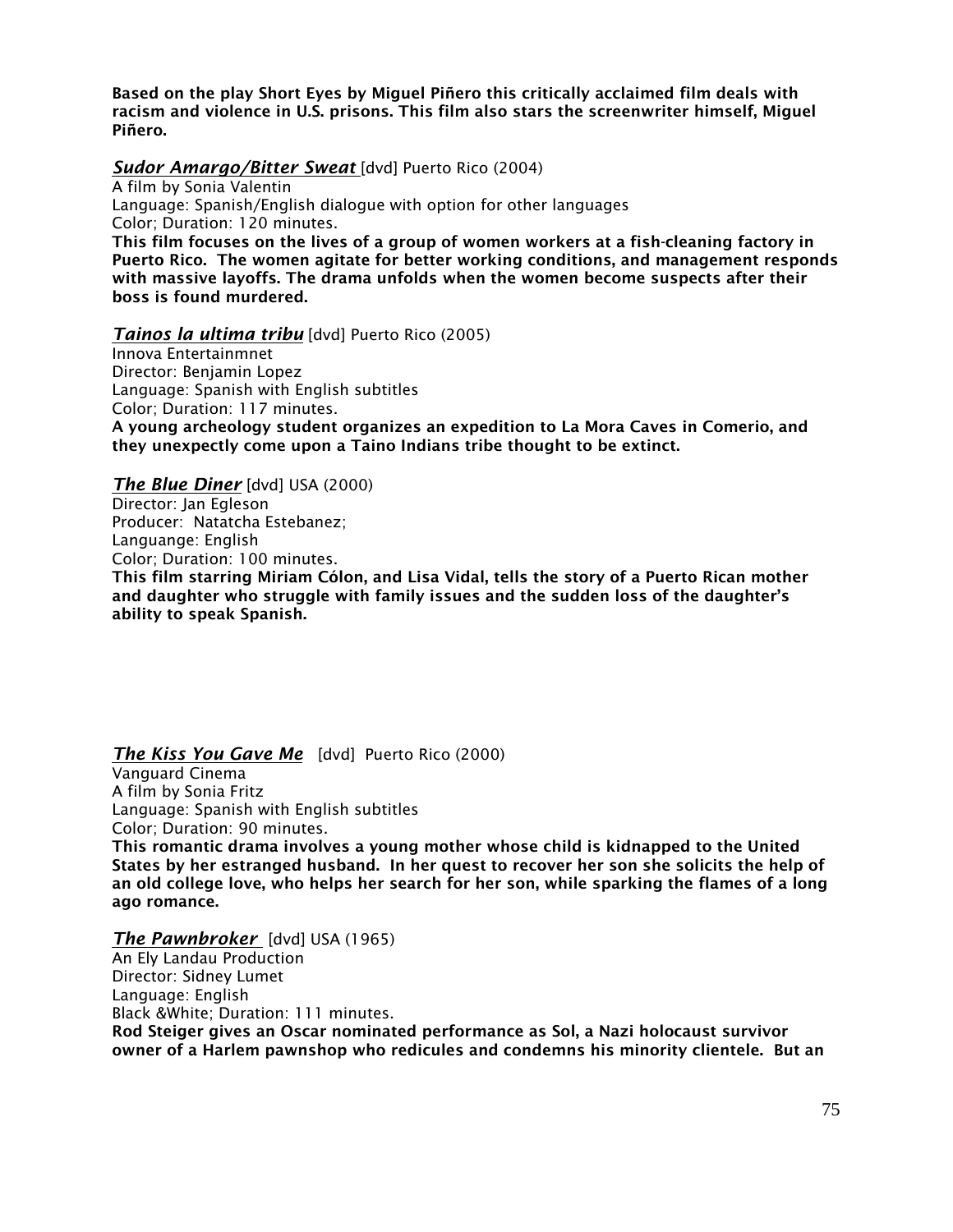incident involving his idealistic assistant Ortiz, played by Jaime Sanchez, teaches Sol an important lesson about the humanity and dignity in all of us.

#### *The Stockroom* [dvd] USA (2016)

Victor Cruz Entertainment Director: Victor Cruz & Guru Enlightment Language: English

Color; Duration: 88 minutes.

The premise of this nicely acted movie featuring a largely Latino cast, revolves around a stockroom supervisor, Joseph Rodriguez (Victor Cruz) who is looking forward to a promotion which will finally get him out of the stockroom and to pursue his dream of becoming a stand-up comic. The travails he encounters in that quest is the essence of this comedic yet moving feature film.

#### *The Warriors* [vhs] USA (1979)

Released by Paramount Pictures Producer: Lawrence Gordon Director: Walter Hill Language: English Color; Duration: 93 minutes. This film relates the story of the"Warriors" a Coney Island gang, whose members are falsely accused of murdering a notorious gang leader in the Bronx. With every gang in New York City seeking revenge against them, the Warriors seek refuge among themselves learning an important lesson about loyalty and survival.

#### *Una aventura llamada Menudo* [vhs] Puerto Rico (1980)

Released by Sonocinematográfica Producer/Director: Oreste A. Trucco Language: Spanish Color; Duration: 83 minutes. A film starring one of Puerto Rico's most popular boy groups, Menudo. Songs include: Cámbiale las Pilas, Tú le Imaginas, Coquí, Lluvia, A Volar, La Estrella Polar, Señora Mía, Dame un Beso, and Clara.

### *Una historia común* [vhs & dvd] Puerto Rico (2004)

Isla films Director: Sonia Fritz Language: Spanish Color; Duration: 90 minutes. The movie relates the story of a Puerto Rican couple whose everyday life is interrupted by an old acquaintance who had presumably perished during the Viet-Nam conflict.

### *Under Suspicion* [dvd] USA (1999)

A film Stephen Hopkins Languae: English Color; Duration: 110 minutes. This movie starring Gene Hackman as a detective and Morgan Freeman as a businessman whose friendship is strained when a series of brutal murders that take place in Puerto Rico generates suspicions about who has committed the crime.

### *Vida y Muerte de El Jibarito Rafael Hernández* [vhs & dvd] USA (1990)

Million Dollar Video Corp Producer: Damian Rosa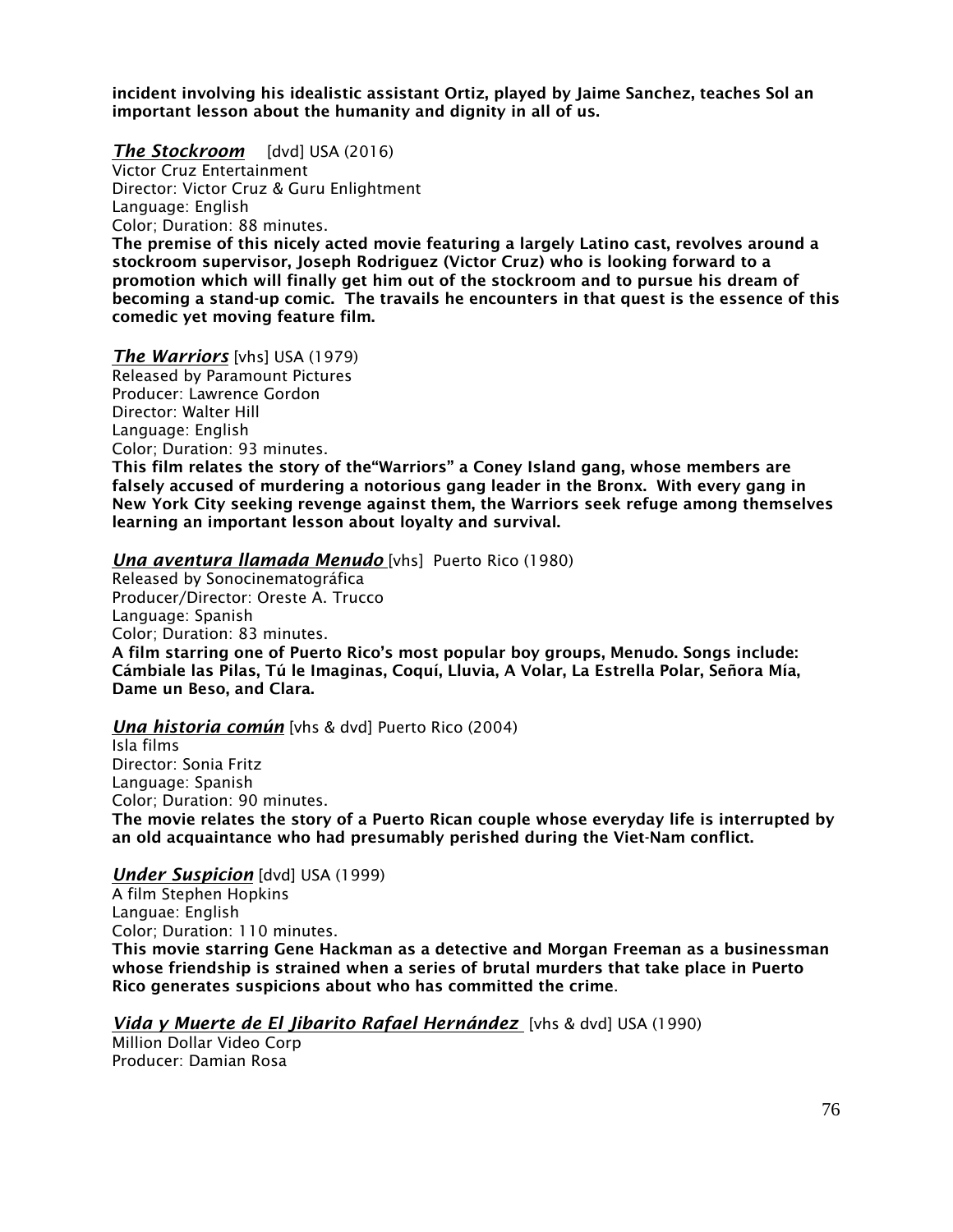Director: Julian Soler Color; Duration: 145 minutes. This video of an original motion picture film, chronicles the life and times of one of Puerto Rico's most loved and revered songwriter, Rafael Hernández.

*Vote for me!* [vhs] New York, N.Y. (2003)

Director/Writer: Nelson Antonio Denis Language: English Color; Duration: 78 minutes.

Former assemblymen Nelson Denis, pokes fun at the political establishment with this comedic farce of a politically naïve superintendent, who decides to run for office after the untimely death of a local district congressmen representing El Barrio (Spanish Harlem), New York.

*West Side Story* [vhs & dvd] USA (1961) MGM Pictures Directors: Jerome Robbins and Robert Wise Language: English Color; Duration: 152 minutes.

This academy award winning film relates the story of two street gangs, the Anglo Jets, and the Puerto Rican Sharks. Love blooms amidst the friction, between Puerto Rican, Maria, played by Natalie Wood, and the white anglo, Tony. The movie musical features Rita Moreno, in her Oscar winning performance.

*Wild Style* [vhs] USA (1982) Wild Style Productions, Ltd.; Producer/Director: Charlie Ahearn Language: English Color; Duration: 82 minutes.

A film about a young graffiti artist, Zoro, played by the renowned Lee Quinones (a graffiti artist himself) caught in a conflict between his talents and personal relationship with a fellow artist. The film includes appearances by many of hip-hop's well known celebrities of the time, such as Grandmaster Flash, Grand Master Caz, Fantastic Freaks, Busy Bee, and Double Trouble. A classic hip-hop film recommended for research on the hip-hop culture.

Yellow [dvd] Puerto Rico (2007) Hannibal Pictures Director: Alfredo De Villa Language: English with options for multiple languages Color; Duration: 93 minutes. A classically trained ballerina Amaryllis Campos (Roselyn Sanchez) seeks fame in New York City but encounters the realities of making a living. When her big break finally comes she must choose between pursuing her dream or staying with the man she has grown to love.

*Young Savages, The* [vhs & dvd] USA (1961) Released by United Artists Producer: Harold Hecht Director: John Frankenheimer Language: English Black & White, Duration: 103 minutes. The story of a district attorney played by Burt Lancaster who attempts to solve the homicide of a blind Puerto Rican teenager at the hands of three Italian gang members.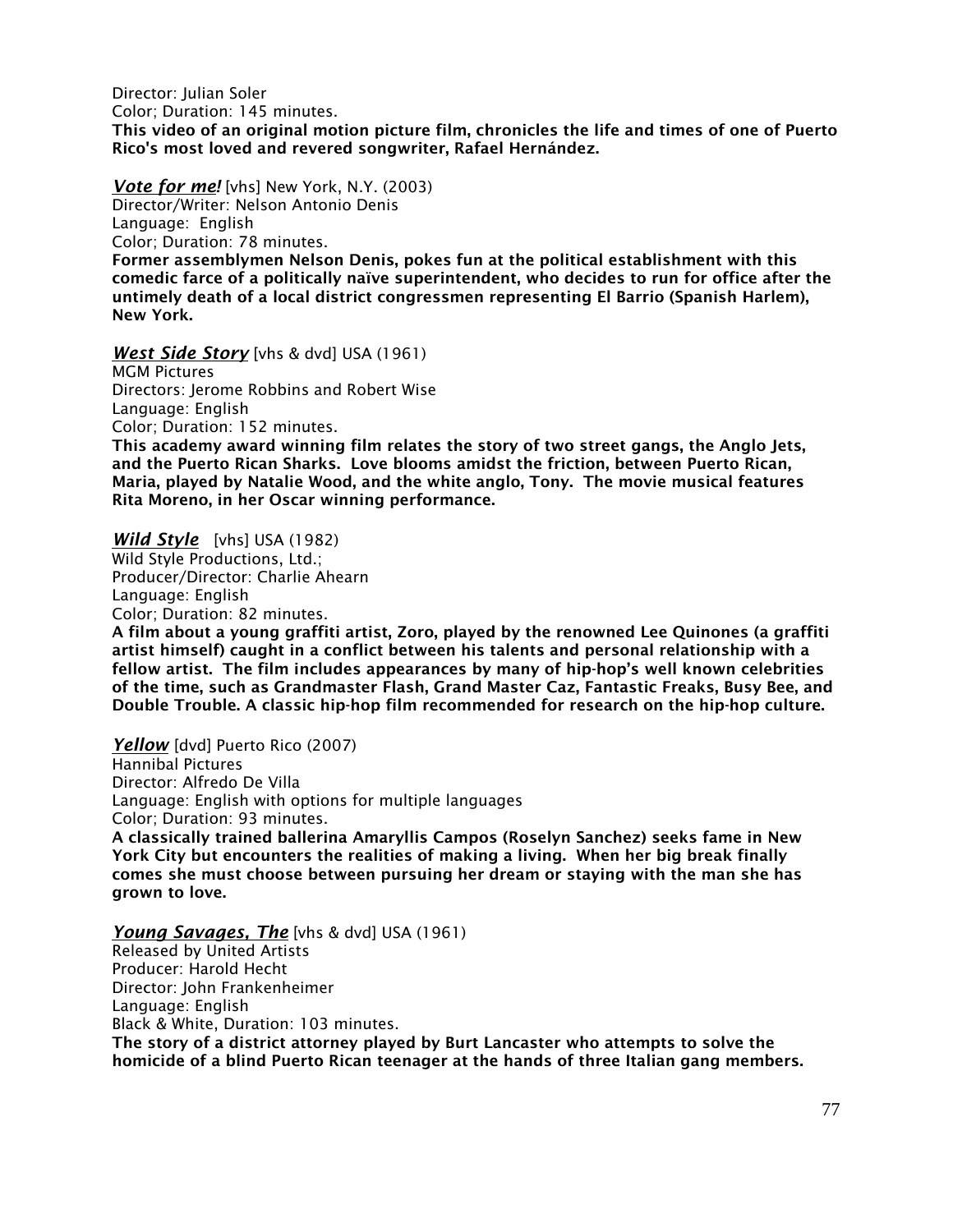The obstacles he encounters in trying to persecute the case amid gang hostilities and racial prejudices are the premise of this motion picture film. The movie also stars Shelley Winters and Telly Savalas.

# *Films from the Banco Popular Music Series*

## *De Puerto Rico, Para el Mundo* [dvd] Puerto Rico (2016)

Popular, Inc. Directors: Mariem Pérez and Carlitos Ruiz Ruiz Language: Spanish Color; Duration: 70 minutes This Banco Popular production celebrates the culture and musical legacy of Puerto Rico. Performers include Ismael Miranda, José Feliciano, Manolo Ramos, Black Guayaba, Andy Montañez/Zona de Bomba, Jowell and Randy, Pedro Capó and Obie Bermudez.

*Eco* [dvd] Puerto Rico (2008) Banco Popular Music Series Directors: Israel Lugo and Gabriel Coss Language: Spanish Color; Duration: 60 minutes. The culture and the musical forms that Puerto Rico offers are in display when a young "tiple" player takes a surreal journey through time while his family is stuck in a traffic jam.

**Encuentro** [vhs] Puerto Rico( 2002) Banco Popular Music Series Producers: Lauri Vega and José Gilberto Molinari-Rosaly Director: Paloma Suau Language: Spanish Color; Duration: 120 minutes. This film documents the reunion of three of the many important musicians in Latin

America: Juan Luis Guerra, Ruben Blades, and Robi Draco Rosa. The documentary also examines the differences and similiarities of Caribbean music in Panamá, the Dominican Republic and Puerto Rico.

*Espiritu de un pueblo, El [*vhs] Puerto Rico (1994) Banco Popular Music Series; Zaga Films Executive Producer: Rafael Oller Director: Marcos Zurinaga Language: Spanish Color; Producer: 120 minutes. This television special, later released as a documentary, celebrates Puerto Rican music with many Latino musicians and singers. One of the major goals of Banco Popular in this televised concert was to target not only Puerto Ricans on the island but Latinos in the U.S. as well.

*En mi país* [vhs] Puerto Rico (2004) Banco Popular Music Seriex Producer: Ninguna Ciencia Director: Monica Monserrate Llenza Language: Spanish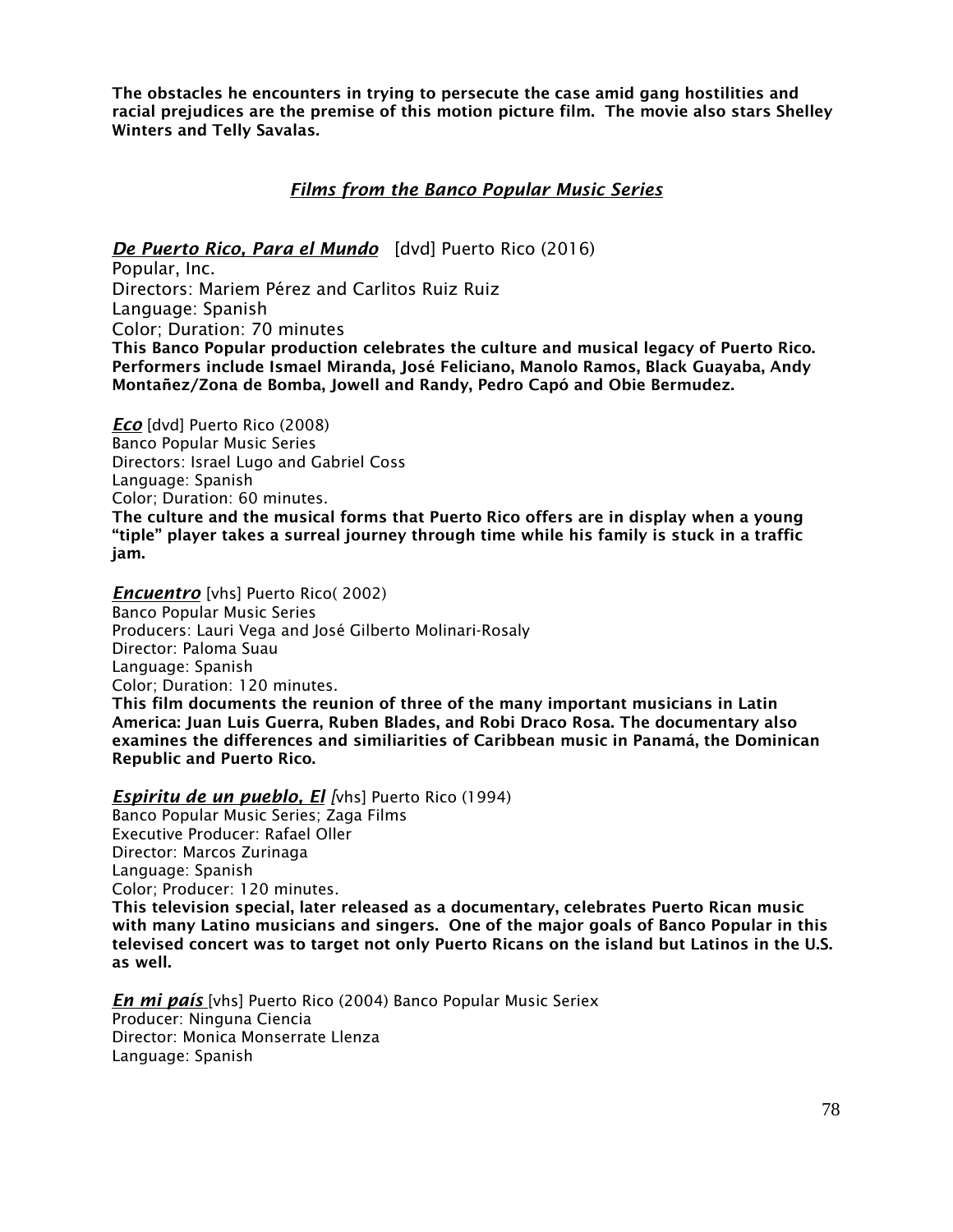Color; Duration: 90 minutes.

This popular musical series features Alejandro Fernández, Cachao, Danny Rivera, Ednita Nazario, José Feliciano, Julieta Venegas, La India, Lila Downs, Lucecita Benítez and other artists who celebrate the rich folkloric music of Puerto Rico.

*Guitara mia, un tributo a José Feliciano* [vhs] Puerto Rico (2000)

Banco Popular Music Series Director: Paloma Suau Language: Spanish Color; Duration: 90 minutes. Puerto Rican performers pay tribute to the great guitarist and singer José Feliciano.

*Ocho Puertas* [vhs] Puerto Rico (2003)

Banco Popular Music Series Directors: Paloma y Gabriel Suau Language: Spanish Color; Duration: 90 minutes.

Ocho Puertas, a popular Puerto Rican club where many of the future musical talents of Puerto Rico were first showcased, and given a chance to succeed, is the focus of this program.

*Cuba y Puerto Rico Son…* (dvd) Puerto Rico (2015)

Banco Popular Music Series Director: Angel Traverso Language: Spanish Color; Duration: 90 minutes The musical legacy and beauty of the islands of Puerto Rico and Cuba are on display In this film production courtesy of Banco Popular.

*Raíces* [vhs] Puerto Rico (2001) Banco Popular Music Series Producer: Laura Vega Directors: Paloma Suau and Angel "Cucco" Peña Language: Spanish Color; Duration: 90 minutes. Filmed in Puerto Rico and the Bronx, this documentary pays homage to two forms of traditional Puerto Rican music: la bomba and la plena. This film also celebrates the African influence of this music and its significance to Puerto Rico's rich culture. The film includes appearances by members of the Cepeda family, Marc Anthony, La India, José Feliciano, Danny Rivera, Lucecita Benítez and Angel "Cucco"Peña.

*Romance del Cumbanchero: la musica de Rafael Hernández* [vhs] Puerto Rico (1998)

Banco Popular Music Series Producers: Angelo Medina and Marcos Zurinaga Director: Marcos Zurinaga and Angel "Cucco" Peña Language: Spanish Color; Duration: 120 minutes.

This production is a musical celebration and tribute to the life and career of respected and renowned Puerto Rican composer, Rafael Hernández. Includes performances by Tito Puente, Marco Antonio Muñiz, Tito Rojas, Gilberto Santarosa La India, Victor Manuelle, Ednita Nazario, Elvis Crespo, Ricky Martin, and Marc Anthony. Also includes interviews with family members of the late Rafeal Hernández.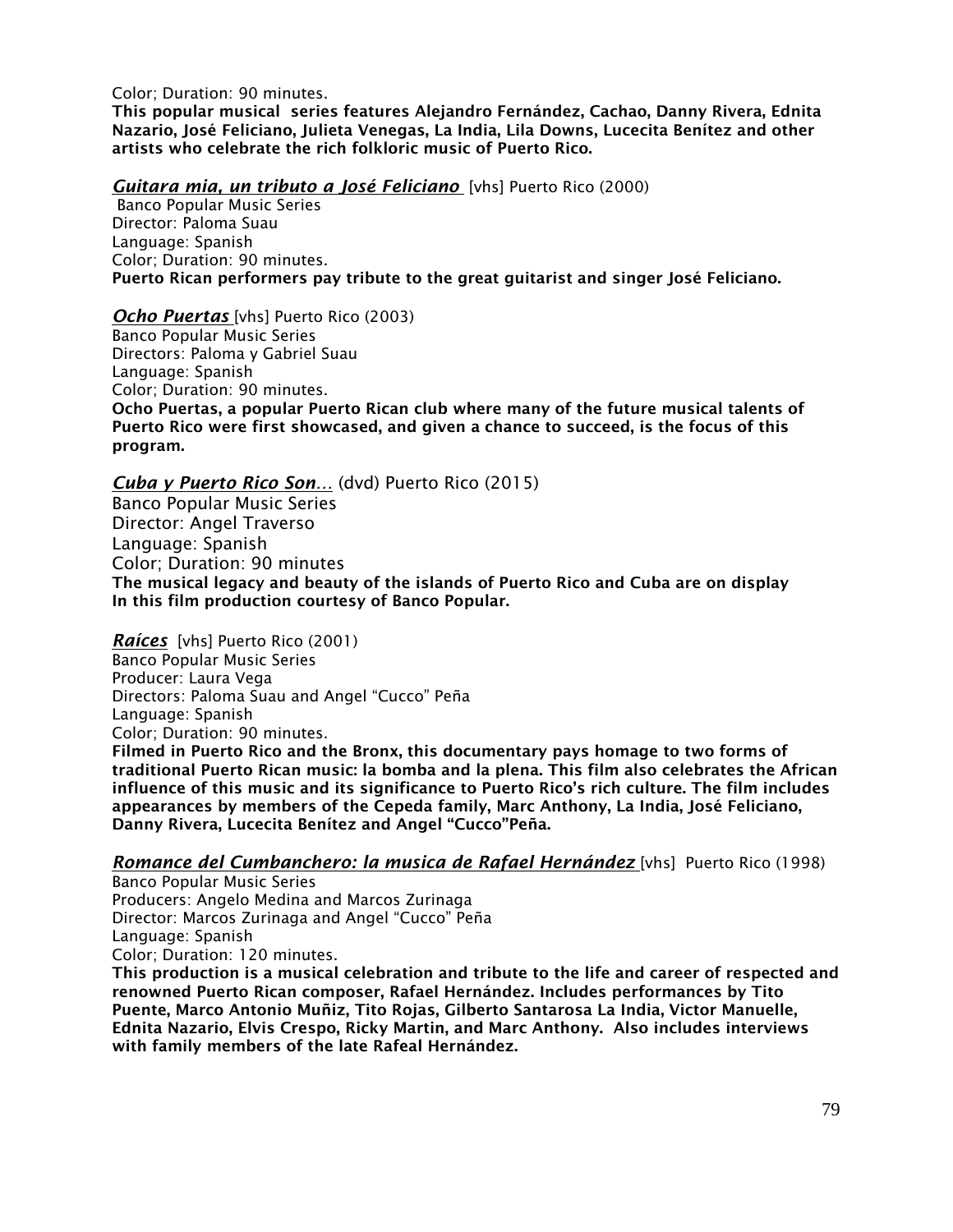# *Siempre Piel Canela: La musica de Bobby Capó* [vhs] Puerto Rico (1997)

Banco Popular Music Series Producer: Angelo Medina, Directors: Marcos Zurinaga and Angel "Cucco" Peña Language: Spanish; Color; 90 minutes. This film documentary pays homage to famed 1950's Puerto Rican singer, composer and television personality, Bobby Capó. It includes performances of Bobby Capo's famous songs by such artist as Gilberto Santarosa, Victor Manuelle, Manny Manuel, Olga Tañon, Giselle, Milly Quezada, Millie Corretjer, Bobby Cruz, Cheyanne, and many others.

## *Somos Un Solo Pueblo* [vhs] Puerto Rico (1995)

Banco Popular Music Series Producer/Director: Marcos Zurinaga Language: Spanish Color; Duration: 90 minutes. This film production celebrates the music and talents that unite Puerto Rico with Latino artist throughout the Caribbean and Latin America.

*Un pueblo que canta* [vhs] Puerto Rico (1993)

Banco Popular Music Series Producers: Roberto Martineau and Carlos Aníbal Vásquez Director: Marcos Zurinaga Language: Spanish Color; Duration: 90 minutes. This special premiered in Puerto Rico on December 5, 1993 as homage to Puerto Rican composers, musicians, and singers.

# *Roz Payne Archives*

# *The Case Against Lincoln Center / El Caso Contra Lincoln Center* [vhs]

NYC (1970) Language: English Black & Film film; Duration: 12 minutes This newsreel film captures images of a predominantly Puerto Rican neighborhood in Manhattan's west side who were displaced in order to build the Lincoln Center for the Performing Arts.

### *Community Control* [vhs] NYC (undated)

Language: English Black & White film; Duration: 37

This documentary details the struggle for community control of schools in the Black and Puerto Rican community in the late 1960's and up to the 1970's. Filmed inside some of the schools caught up in the conflict, the film also includes interviews with those involved with the issue.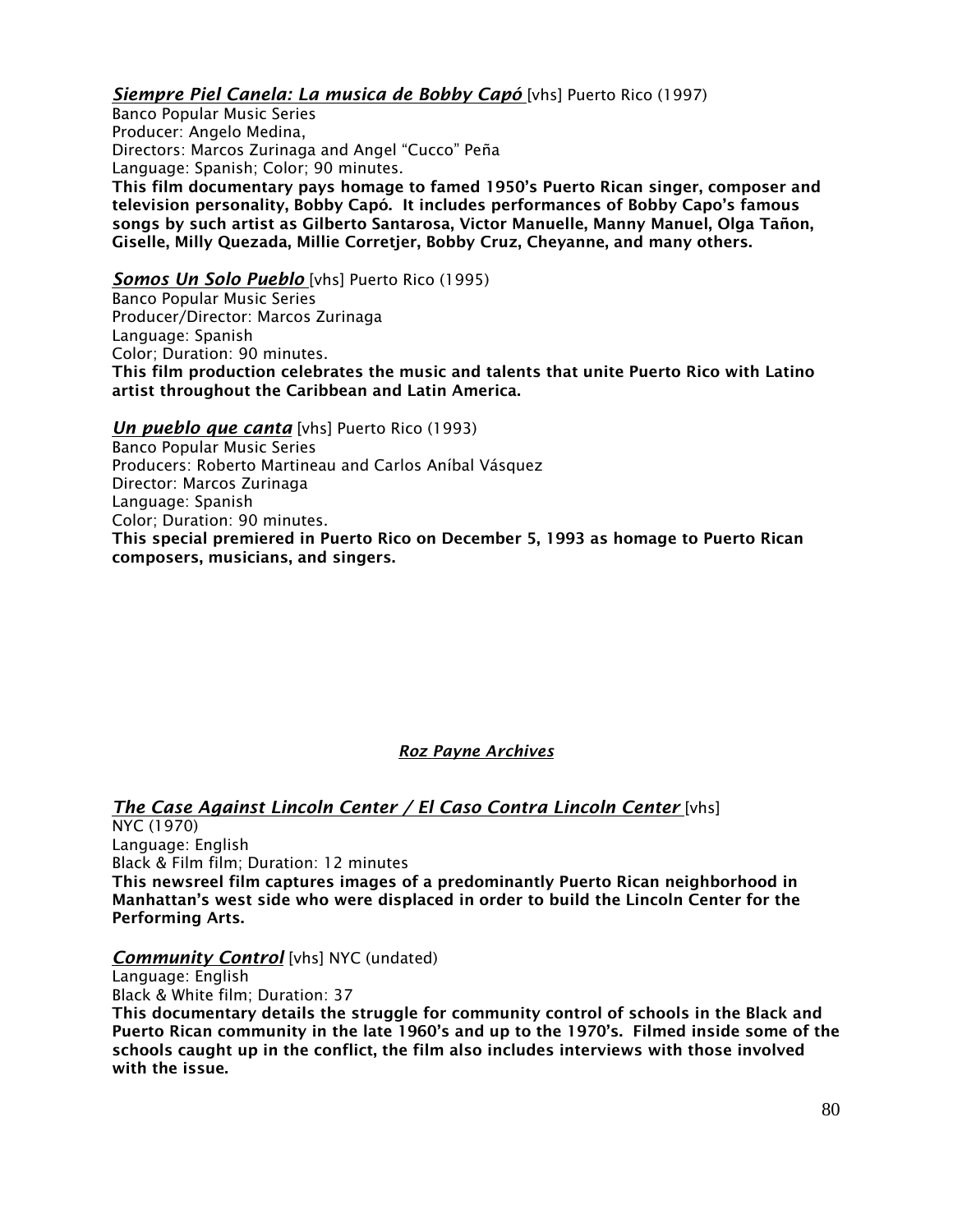#### *VISIONES Programs on VHS and DVD format In approximate chronological order ( by either production or air date) (In-house screenig only) Run time: approximately 28 minutes per program*

| 1. Nuestra Danza y Música [hosted by David Diaz]                                               | 03-28-79       |
|------------------------------------------------------------------------------------------------|----------------|
| 2. Nuestro Arte                                                                                |                |
| $08 - 17 - 79$                                                                                 |                |
| 3. Argentina: the War within                                                                   | $01 - 23 - 80$ |
| 4. Libertad Libertad (Cuban/Haitian Boat Refugees)<br>80                                       | $05 - 20 -$    |
| 5. "Spirit within the store" (Pentecostalism)                                                  | 06-07-81       |
| 6. Phoenix in the South Bronx (Community organizing/rebuilding/housing)<br>81                  | $09 - 13$      |
| 7. El Salvador: Another Vietnam<br>12-81                                                       | $12-$          |
| 8. Redistricting (Gilberto Gerena Valentin/Cesar A. Perales)                                   | $12 - 13 - 81$ |
| 9. La Gente (Livia Perez, Director "Oye Willie"/Luis Alicea, Pres. Boricua College<br>82       | 03-07-         |
| Ruperto Ruiz, Puerto Rican Lions Club)                                                         |                |
| 10. Drug Abuse, Health Care, Education<br>82                                                   | $04 - 28 -$    |
| 11. Your Money and Your Life (Crime in the Community)<br>05-02-82                              |                |
| 12. At the Circus (Latino Circus Performers)                                                   | $05 - 16 - 82$ |
| 13. Falklands War (Discussion on the aftermath of the war between Argentina and<br>England)    |                |
| 14. Poetry in Motion: Tato Laviera<br>(poor audio)                                             | 06-20-81       |
| 15. New Strategies for the 80's (Community and the political realities of the 1980's)<br>25-82 | 06-            |
| 16. Sterilization (Iris Lopez and other panelists discuss sterilization of women)<br>82        | $10-02-$       |
| 17. Manny Vega: It's not a job; it's a life (poor audio)<br>07-82                              | $11-$          |
| 18. Third Annual Latin American Theater Festival [poor audio]<br>84                            | $11 - 14$      |
| 19. Jorge Morel and Dave Valentin (interview and performance)<br>82                            | $12 - 26$      |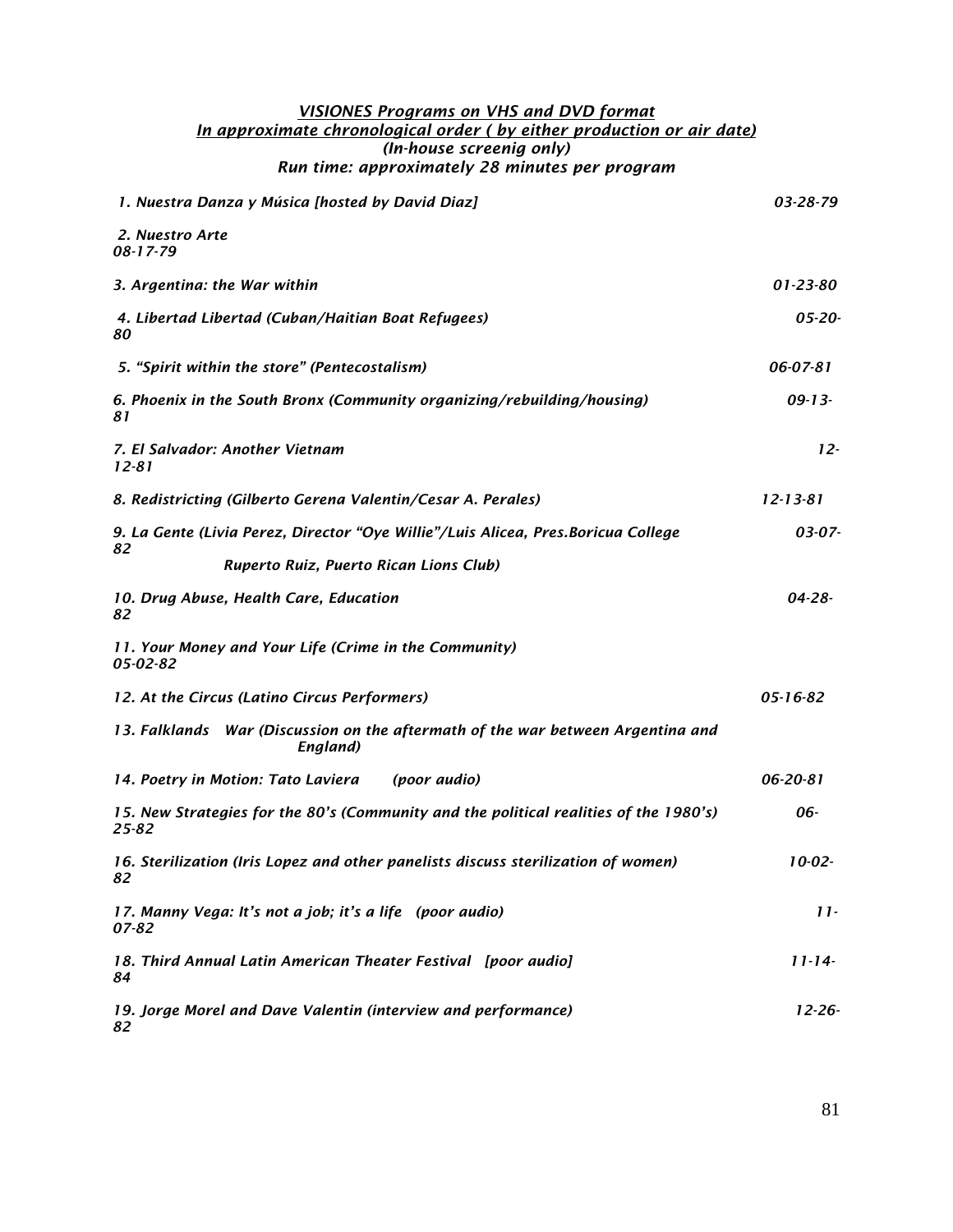| 20. F.A.L.N. (Julio Rosado, Coordinator, Movimiento Liberacion Nacional)<br>06-82                                       | $02 -$         |
|-------------------------------------------------------------------------------------------------------------------------|----------------|
| 21. Puerto Rican Legal Defense and Education Fund<br>(Language rights and other legal concerns of the Latino community) | $05 - 22 - 83$ |
| 21A: Menudo (Miguel Cancel, Charlie Rivera, Ray Reyes, Johnny Lozada)<br>14-83                                          | 06-            |
| 22. Tribute to Willie Bobo (A Latin Jazz Music Legend) [poor audio]                                                     | 09-25-83       |
| 23. Hispanic Politicians (José Serrano and Angelo del Toro) [poor audio]<br>09-83                                       | $10-$          |
| 24. The Young Lords (Felipe Luciano and Hiriam Maristany)<br>$23 - 83$                                                  | $10-$          |
| 25. Health (stress and illness)<br>13-83                                                                                | $11-$          |
| 26. Hispanics and the Criminal Justice System                                                                           | $11 - 20 - 83$ |
| 27. Brentwood (Puerto Ricans in Long Island)                                                                            | $12 - 04 - 83$ |
| 28. Opera Music (Interview and performance)                                                                             | $12 - 18 - 83$ |
| 29. The American Dream (Immigrant workers)                                                                              | 02-05-83       |
| 30. La Gente (Judge/author Edwin Torres & Business leader, Jackie DaCosta)                                              | $02 - 12 - 84$ |
| 31. Bilingual Education Part I: Has It's Time Arrived?                                                                  | 03-18-84       |
| 32. Bilingual Education Part II: Has It's Time Arrived?                                                                 | $03 - 25 - 84$ |
| 33. Teenage Pregnancy<br>04-08-84                                                                                       |                |
| 34. Employment Alternatives (poor audio)                                                                                | 06-03-84       |
| 34A: "Tres Hermanas" (Elba Cabrera, Evelina Antonetty, Lilian Lopez)<br>14-84                                           | $10-$          |
| 35. Domestic Violence                                                                                                   | 03-26-85       |
| 36. Bilingual Education                                                                                                 | $11 - 03 - 85$ |
| 37. Foster Care Part 1: What About the Children?<br>03-16-86                                                            |                |
| 38. Havana Diary                                                                                                        | 05-09-88       |
| 39. Colombia at the Crossroads: Part I                                                                                  | $11 - 20 - 88$ |
| 40. Colombia at the Crossroads Part II: the Other Colombia                                                              | $11 - 27 - 88$ |
| 41. The Hispanic Magazine Boom [hosted by Rafael PiRoman]<br>09-89                                                      | 06-            |
| 42. Young Video Poets                                                                                                   | 06-09-89       |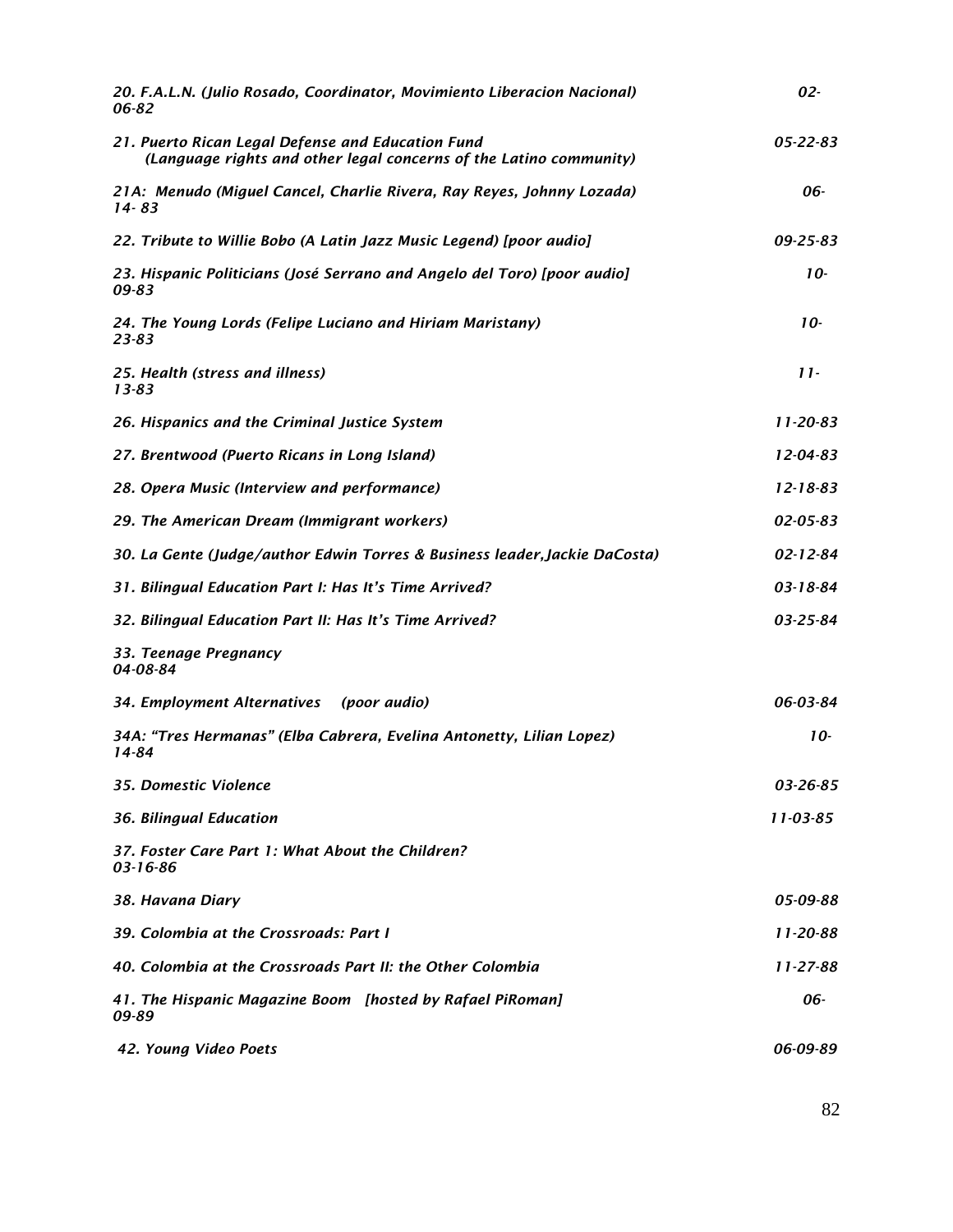| 43. A Look at Four Up-coming Comics                                                          | 07-26-89       |
|----------------------------------------------------------------------------------------------|----------------|
| 44. Baseball with a Latin Beat                                                               | 10-06-89       |
| 45. Hispanic Women Making It in the Business World                                           | 10-08-89       |
| 46. The Zero Hour: Colombian Journalists Fighting the Cartel                                 | $11 - 05 - 89$ |
| 47. The Wall is Crumbling: What about Cuba?                                                  | $12 - 10 - 89$ |
| 48. Hispanics: History's Invisible People<br>$01 - 11 - 90$                                  |                |
| 49. Chita Rivera<br>$01 - 14 - 90$                                                           |                |
| 50. Two Latino Activists (Dennis Rivera & Miguel Fuentes)<br>01-28-90                        |                |
| 51. "Ariano": A Matter of Color (Discussion of a play about Latinos and skin color)<br>04-90 | 03-            |
| 52. Youth Crime: Causes and Solutions<br>$03 - 11 - 90$                                      |                |
| 53. Census 90: It's not too late (Angelo Falcon)<br>04-25-90                                 |                |
| 54. The Toxic Avengers (environmental activism and the Latino community)                     | $04 - 25 - 90$ |
| 55. The Best of Visiones (a look at a decade of Visiones programming)<br>05-01-90            |                |
| 56. Lissette (Singer Lissette Alvarez)<br>06-24-90                                           |                |
| 57. Life in the Circus (Latino Big Apple Circus performers)<br>90                            | $07 - 01 -$    |
| 58. Vigilantes, Good Samaritans or People Fighting Back?<br>08-06-90                         |                |
| 59. Mambo Memories: The Palladium Years Part I<br>10-07-90                                   |                |
| 60. Mambo Memories Part II                                                                   | $10-14-90$     |
| 61. Danny Rivera: A Man of Fire<br>$10-21-90$                                                |                |
| 62. Pathways to Democracy in Latin America                                                   | $10-25-90$     |
| 63. Willie Colon: Up Close                                                                   | $01 - 27 - 91$ |
| 64. Savage Comedy (Interview with John Leguizamo)                                            | 02-03-91       |
| 65. Health Insurance Dilemma                                                                 | 03-10-91       |
| 66. The Classical World of Carlos Prieto                                                     | $03 - 17 - 91$ |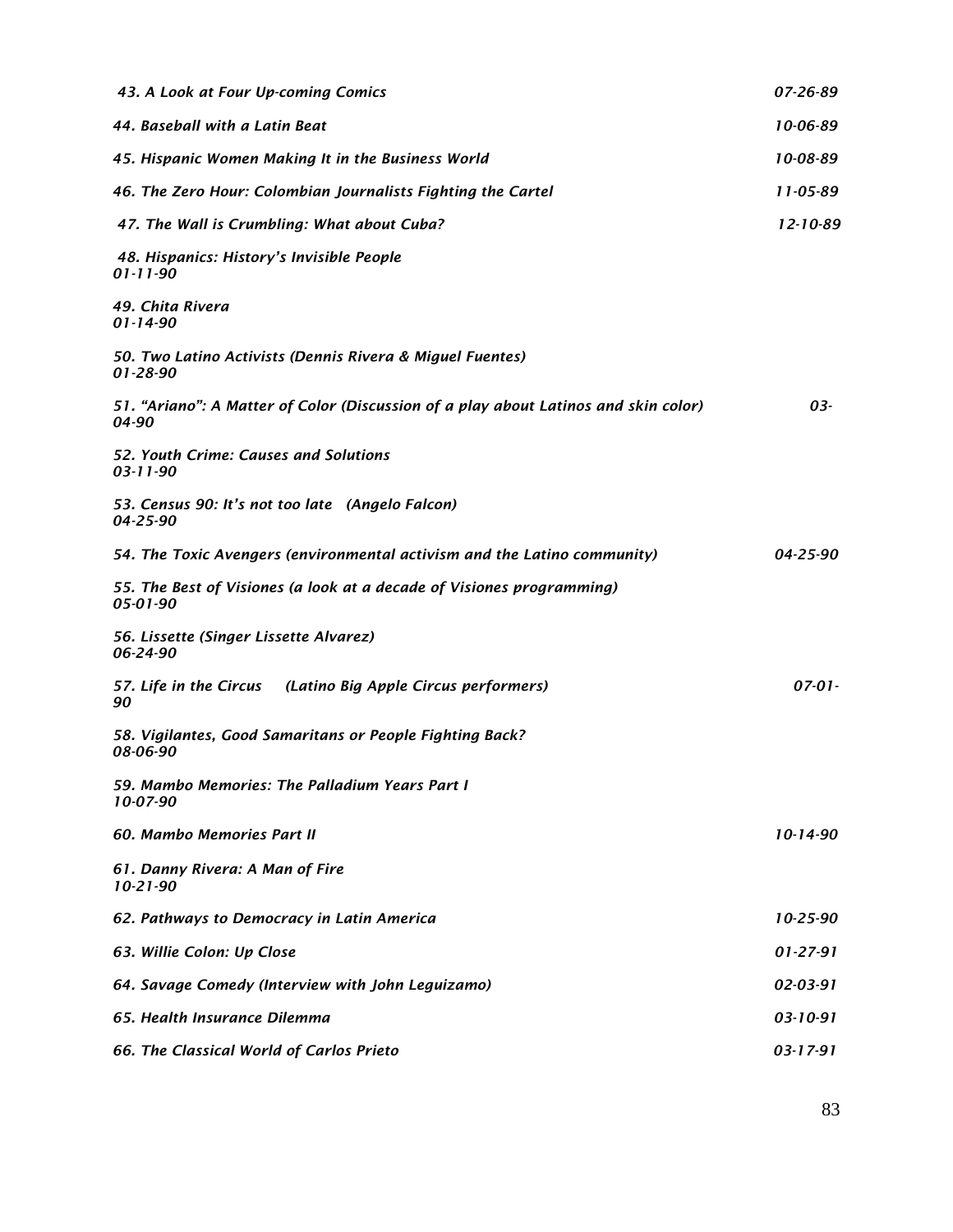| 67. Fernando Ferrer at Large                                                                                 | $07 - 14 - 91$ |
|--------------------------------------------------------------------------------------------------------------|----------------|
| 68. Fighting for a home (housing needs of the poor) unedited at the start<br>07-30-91                        |                |
| 69. New Life after Prison (job training program headed by Fernando Mateo)<br>30-91                           | 07-            |
| 70. Hispanic Heritage Month (History, struggle and cultural legacy of Latinos)<br>29-91                      | 09-            |
| 71. Children with Cancer: fighting for the one you love most<br>$10 - 13 - 91$                               |                |
| 72. Joseph Fernandez (Chancellor of NYC Public Schools, 1990-93)<br>10-91                                    | $11 -$         |
| 73. To live is to struggle: Dr. Antonia Pantoja                                                              | $12 - 15 - 91$ |
| 74. Cuba in Crisis: Which Way Out?                                                                           | $02 - 16 - 92$ |
| 75. Latinos in the City Council: A New Agenda                                                                | $03 - 01 - 92$ |
| 76. The Health of the Latino Community<br>03-08-92                                                           |                |
| 77. New York Schools: Hazardous to Our Health<br>$03 - 15 - 92$                                              |                |
| 78. Christina Saralegui                                                                                      | $03 - 19 - 92$ |
| 79. Edward James Olmos                                                                                       | $04 - 12 - 92$ |
| 80. Peter Vallone                                                                                            | 05-03-92       |
| 81. Mother's Day Special                                                                                     | $05 - 10 - 92$ |
| 81a. Father's Day Special (with Congressman José Serrano & Ralph Mercado)<br>$21 - 92$                       | 06-            |
| 82. Dennis Rivera                                                                                            | $05 - 31 - 92$ |
| 83. Thirty years of ASPIRA                                                                                   | 06-14-92       |
| 84. Bias against Latinos in N.Y. (Howard Jordan, Roberto Ramirez, Dennis DeLeon)<br>28-92                    | 06-            |
| 85. Esai Morales<br>07-05-92                                                                                 |                |
| 86. Unemployment and Latinos                                                                                 | 07-19-92       |
| 87. Democratic National Hispanic Assembly (Guillermo Linares, Howard Jordan)<br>26-92                        | 07-            |
| 88. 12th Congressional District Candidates (Ruben Franco, Nydia Velazquez, Steven Solar, Elizabeth<br>Cólon) |                |
| 23-92                                                                                                        | 08-            |

84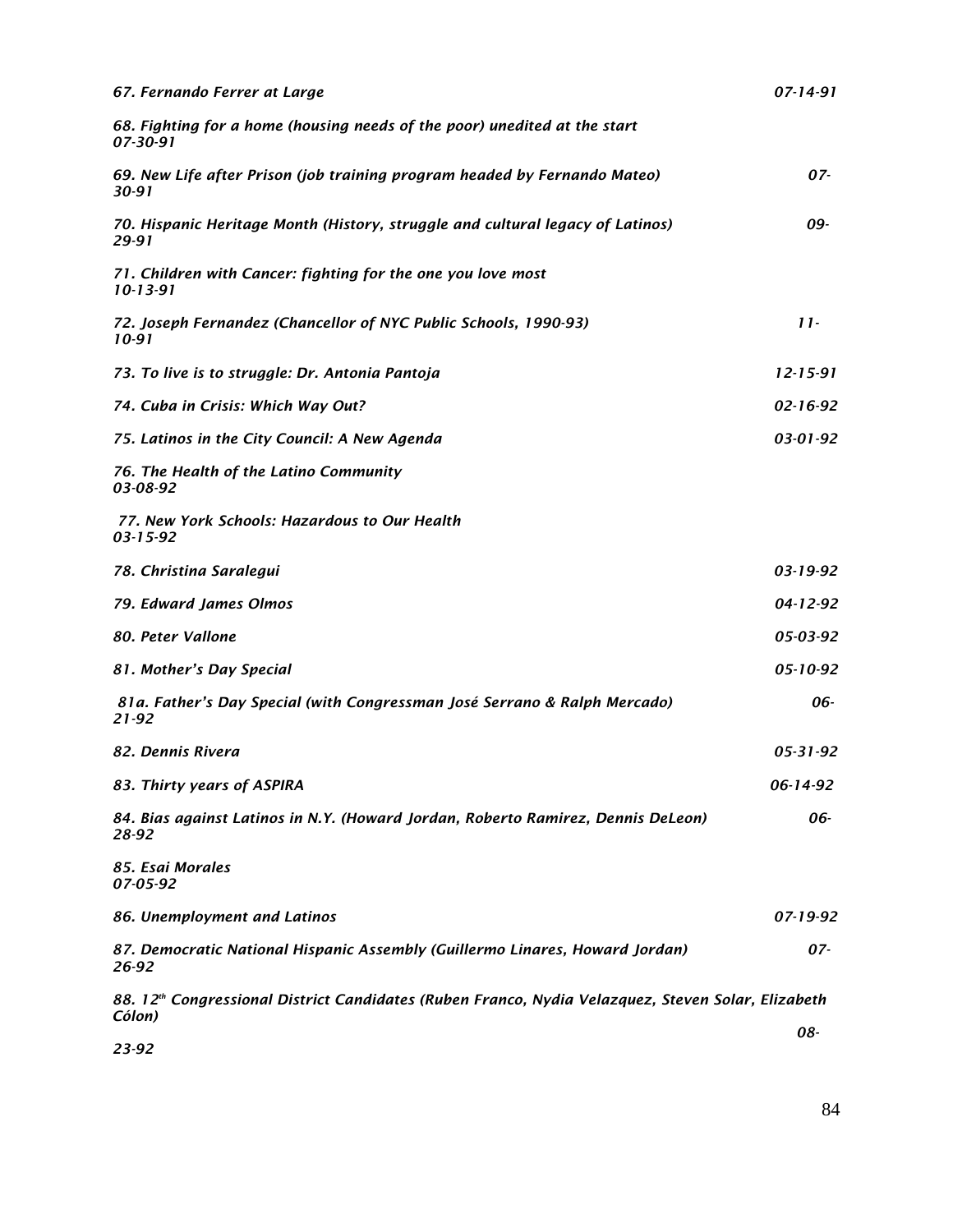| 89. Fiestón (Johnny Pacheco)                                                     | 08-30-92 |
|----------------------------------------------------------------------------------|----------|
| 90. Latinos and the Justice System                                               | 09-06-92 |
| 91. Profile on Latino Leaders (NinfraSegarra, Board Member NYC Schools)<br>06-92 | $12 -$   |
| 92. Latino Leaders (Educator, Dr.Luis O. Reyes)<br>12-20-92                      |          |
| 93. AIDS, the IV Drug<br>01/06/93                                                |          |
| 94. Visiones-1 Hour Special: National Puerto Rican Day Parade<br>$06 - 12 - 97$  |          |
| 95. Short segment on the Centro & its Archives (Félix Matos Rodriguez)<br>10-04  | 04-      |

#### *REALIDADES PROGRAMS ON DVD (In-house use only)*

One program title DVD's

# *1. Don Pedro La Vida de un Pueblo (*see page 11 for descriptor*)*

*2. Fiesta Boricua* New York (1972) WNET13 Directed by Bud Myers, Produced by Dylcia Pagan; Color; 30 minutes. Host Cucho Vierra talks about the musical heritage of Puerto Rico. Performances by Willie Colon and his orquestra, Machito, Ray Barretto, Efrain Ramos y sus pleneros del barrio, Ruben Rivera y su orquetra. (poor audio quality)

*3. Julia de Burgos (*see page 19 for descriptor)